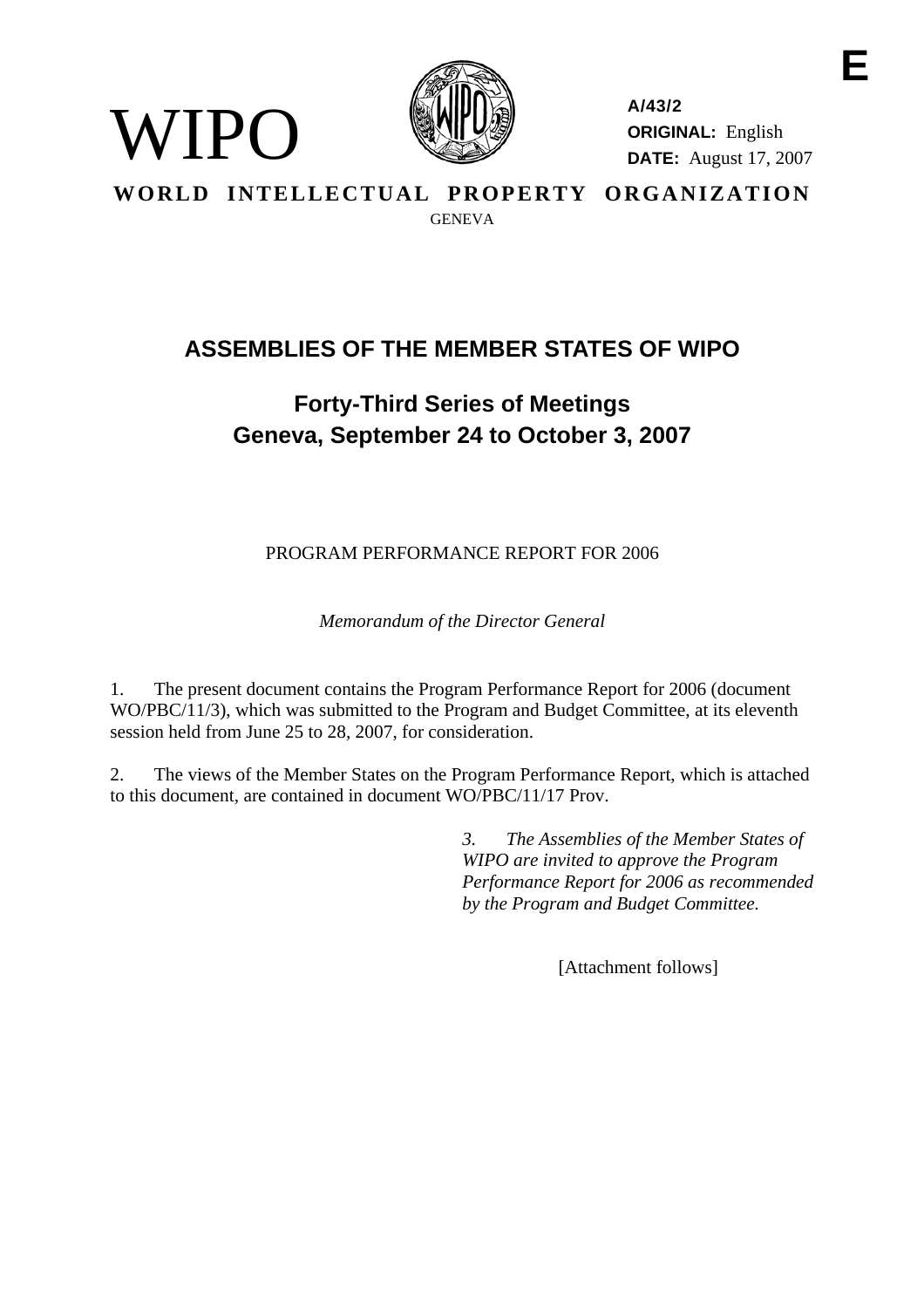

<span id="page-1-0"></span>WIPO)

**WO/PBC/11/3 ORIGINAL:** English **DATE:** May 30, 2007

**WORLD INTELLECTUAL PROPERTY ORGANIZATION** 

**GENEVA** 

# **PROGRAM AND BUDGET COMMITTEE**

**Eleventh Session Geneva, June 25 to 28, 2007** 

PROGRAM PERFORMANCE REPORT FOR 2006

*Document prepared by the Secretariat* 

# I. INTRODUCTION

1. This document (hereinafter referred to as the "Report") presents the Program Performance Report for 2006, prepared in accordance with WIPO's results-based programming and budgeting framework.

2. The Report is based on the criteria established in the Program and Budget 2006/07 (Publication No. 360E/PB0607) approved by the Assemblies of the Member States of WIPO (hereinafter referred to as "WIPO Assemblies") in September 2005.

3. The Report provides an assessment of progress made towards achieving the expected results of WIPO's programs during 2006 (Part II). The Report also provides an overview of progress made towards achieving the efficiency gains for 2006/07 (Publication No. 360E/PB0607, Chart 8) (Part III)).

4. In line with the New Mechanism to further involve Member States in the Preparation and Follow-up of the WIPO Program and Budget (WO/PBC/10/5), approved by the WIPO Assemblies in September 2006, the Report is submitted to the WIPO Program and Budget Committee for Member States' review concurrent to the review of the draft Program and Budget for 2008/09.

5. For ease of reference, the WIPO Strategic Framework is included in Annex I to this document. Annex II contains a List of Acronyms.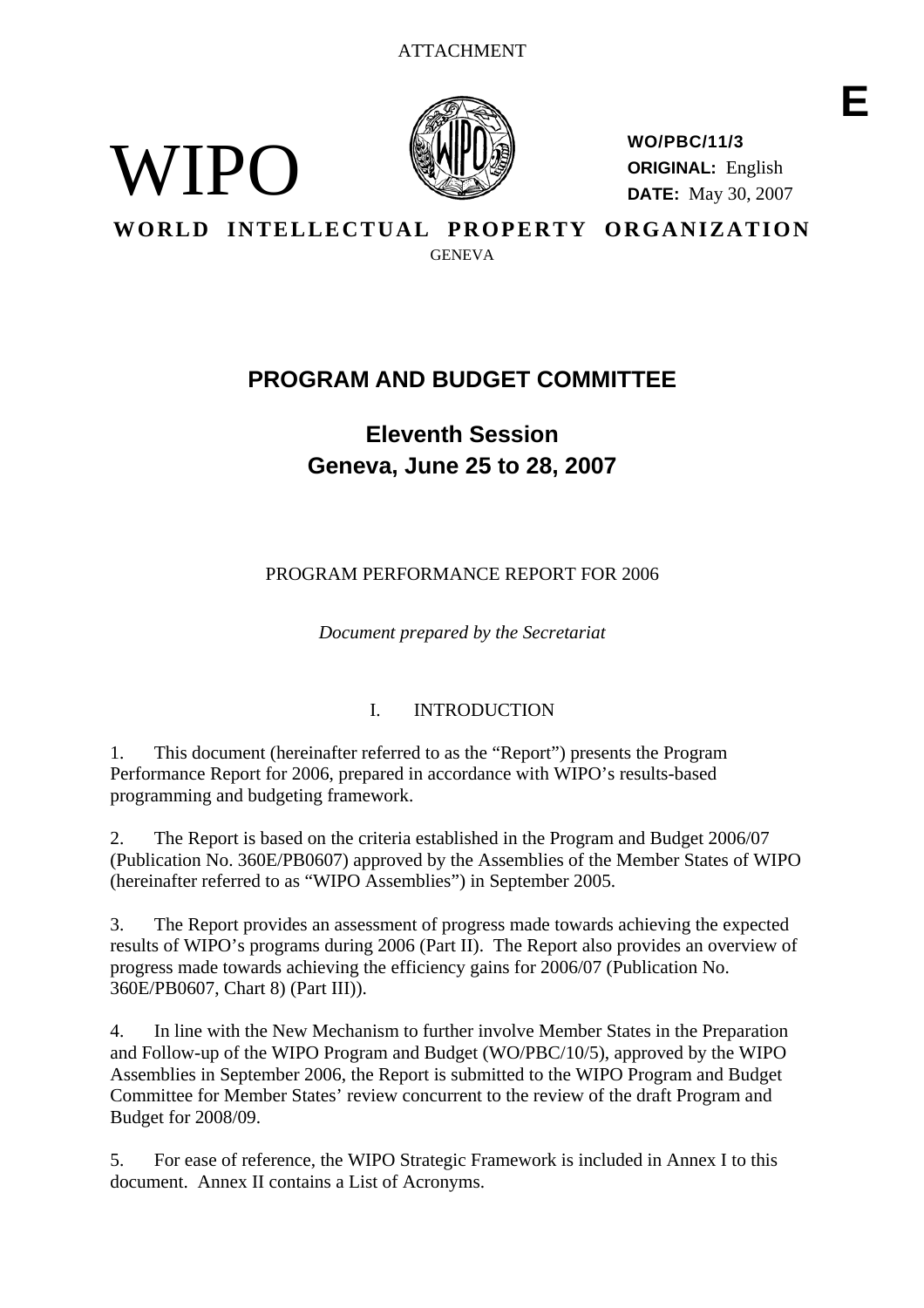# TABLE OF CONTENTS

| L.   |                                                                                                    |  |
|------|----------------------------------------------------------------------------------------------------|--|
| Ш.   |                                                                                                    |  |
|      |                                                                                                    |  |
|      |                                                                                                    |  |
|      |                                                                                                    |  |
|      |                                                                                                    |  |
|      |                                                                                                    |  |
|      |                                                                                                    |  |
|      | STRATEGIC GOAL TWO: TO INTEGRATE IP IN NATIONAL DEVELOPMENT                                        |  |
|      |                                                                                                    |  |
|      | PROGRAM 6: Africa, Arab, Asia and the Pacific, Latin America and the Caribbean Countries, LDCs  19 |  |
|      |                                                                                                    |  |
|      |                                                                                                    |  |
|      |                                                                                                    |  |
|      |                                                                                                    |  |
|      |                                                                                                    |  |
|      | STRATEGIC GOAL THREE: PROGRESSIVE DEVELOPMENT OF INTERNATIONAL                                     |  |
|      |                                                                                                    |  |
|      |                                                                                                    |  |
|      | PROGRAM 13: Law of Trademarks, Industrial Designs and Geographical Indications37                   |  |
|      |                                                                                                    |  |
|      | PROGRAM 15: Traditional Knowledge, Traditional Cultural Expressions and Genetic Resources40        |  |
|      | STRATEGIC GOAL FOUR: DELIVERY OF QUALITY SERVICE IN GLOBAL IP                                      |  |
|      |                                                                                                    |  |
|      |                                                                                                    |  |
|      |                                                                                                    |  |
|      |                                                                                                    |  |
|      |                                                                                                    |  |
|      | PROGRAM 20: International Classification in the Field of Trademarks and Industrial Designs58       |  |
|      | PROGRAM 21: Arbitration and Mediation Services and Domain Name Policies and Procedures59           |  |
|      | STRATEGIC GOAL FIVE: GREATER EFFICIENCY OF MANAGEMENT AND                                          |  |
|      |                                                                                                    |  |
|      |                                                                                                    |  |
|      |                                                                                                    |  |
|      |                                                                                                    |  |
|      |                                                                                                    |  |
|      |                                                                                                    |  |
|      |                                                                                                    |  |
|      |                                                                                                    |  |
|      |                                                                                                    |  |
|      |                                                                                                    |  |
|      |                                                                                                    |  |
| III. |                                                                                                    |  |
| IV.  |                                                                                                    |  |
|      |                                                                                                    |  |
|      | WIPO STRATEGIC FRAMEWORK<br><b>ANNEX I:</b>                                                        |  |

 **ANNEX II: LIST OF ACRONYMS**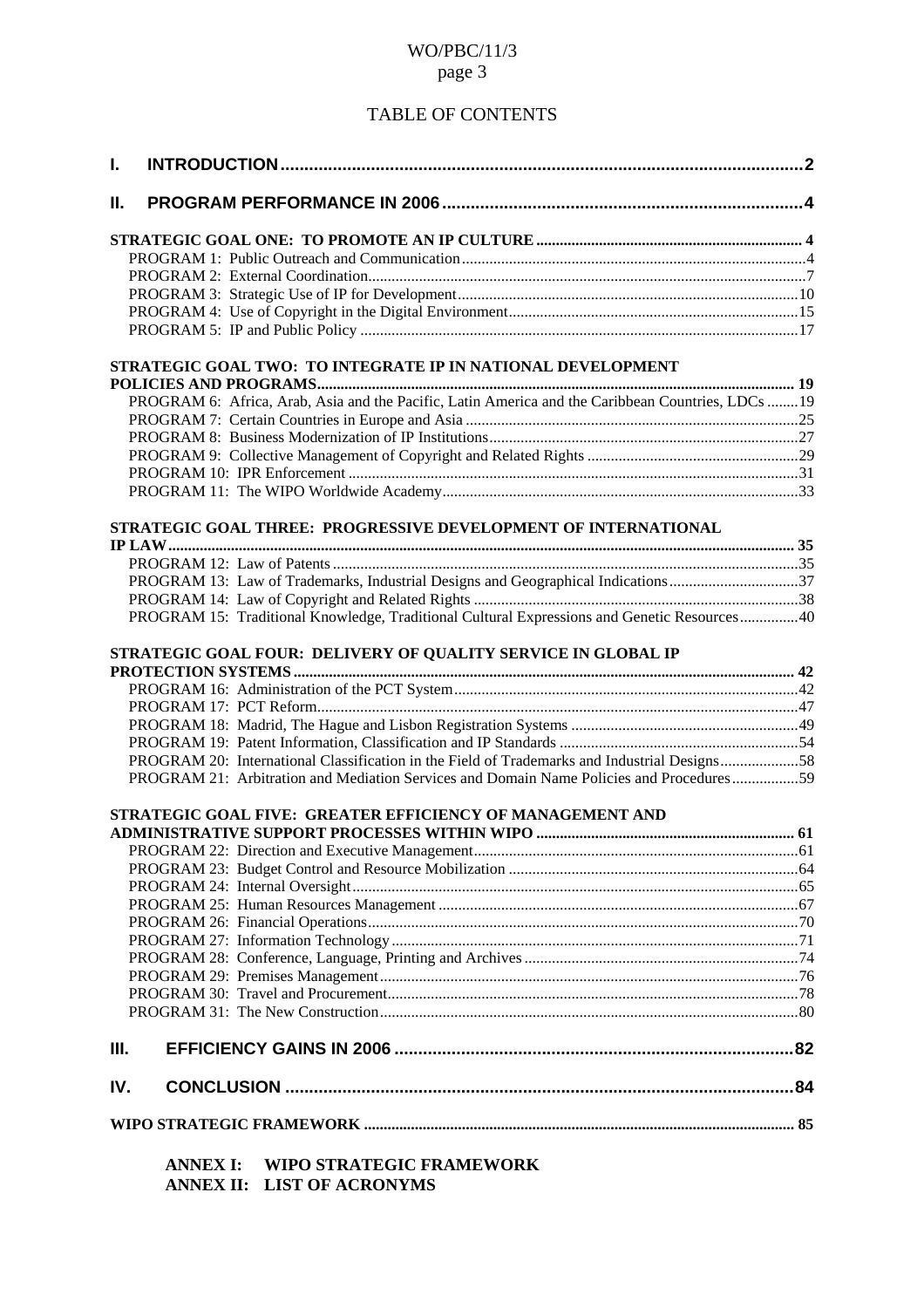#### II. PROGRAM PERFORMANCE IN 2006

# <span id="page-3-0"></span>**STRATEGIC GOAL ONE: TO PROMOTE AN IP CULTURE**

### **PROGRAM 1: Public Outreach and Communication**

6. WIPO continued to expand and consolidate its links with the international and Swiss-based press. Heightened interest by civil society groups in WIPO's work led to more focus outside the specialized press on intellectual property (IP) issues with diverse commentary appearing in many Internet blogs and NGO publications. At the beginning of the year, WIPO mobilized media attention on the performance of its service areas in the previous calendar year, notably the PCT, Madrid System and domain names dispute resolution services. The first WIPO Patent Report also received significant attention in media around the world, with particular focus being paid to the growth of patent filings in Asian countries. Efforts also focused on publicizing WIPO's substantive work to achieve a better understanding of the complex issues on the Organization's agenda, including copyright, efforts to reform the international patent system, issues relating to IP and development, WIPO's work relating to traditional knowledge (TK), traditional cultural expressions (TCEs) and access to genetic resources (GR), and developments in the international trademark system (notably the Diplomatic Conference that led to the adoption of the Singapore Treaty on the Law of Trademarks and the Singapore Resolution).

7. WIPO also continued its cooperation with other UN organizations and participated in the annual meeting of the United Nations Communications Group (UNCG), in June, in Vienna.

8. The successful restructuring and redesign of the WIPO public website, contributed a major step forward in the Organization's efforts to foster a broader understanding of IP and WIPO's work. The redesign was aimed at more fully addressing all stakeholders in the IP system and at disseminating, more rapidly, information on developments in IP and in WIPO's activities in an accessible, user-friendly fashion. To this end, inter alia, a more flexible, news-oriented portal was developed, and new, interactive features depicting IP in action were introduced in order to widely disseminate key messages on the value and benefits of IP.

9. To better inform the growing debate on IP, a key strategy was to disseminate all available information products via as many mechanisms as possible. This helped create a multiplier effect in broadly diffusing the Organization's messages to its key constituencies worldwide.

10. To ensure consistent quality, relevancy, and marketability of all WIPO publications, a WIPO Editorial Board was created. The Board aims at determining, before the start of any publication project, that the proposed publication is consistent with WIPO policy objectives, meets an identified need, and is an appropriate use of resources. In an ongoing effort to reduce publishing costs, the Board is also tasked with determining the most appropriate means of publishing, i.e., whether on paper, CD-ROM, or online.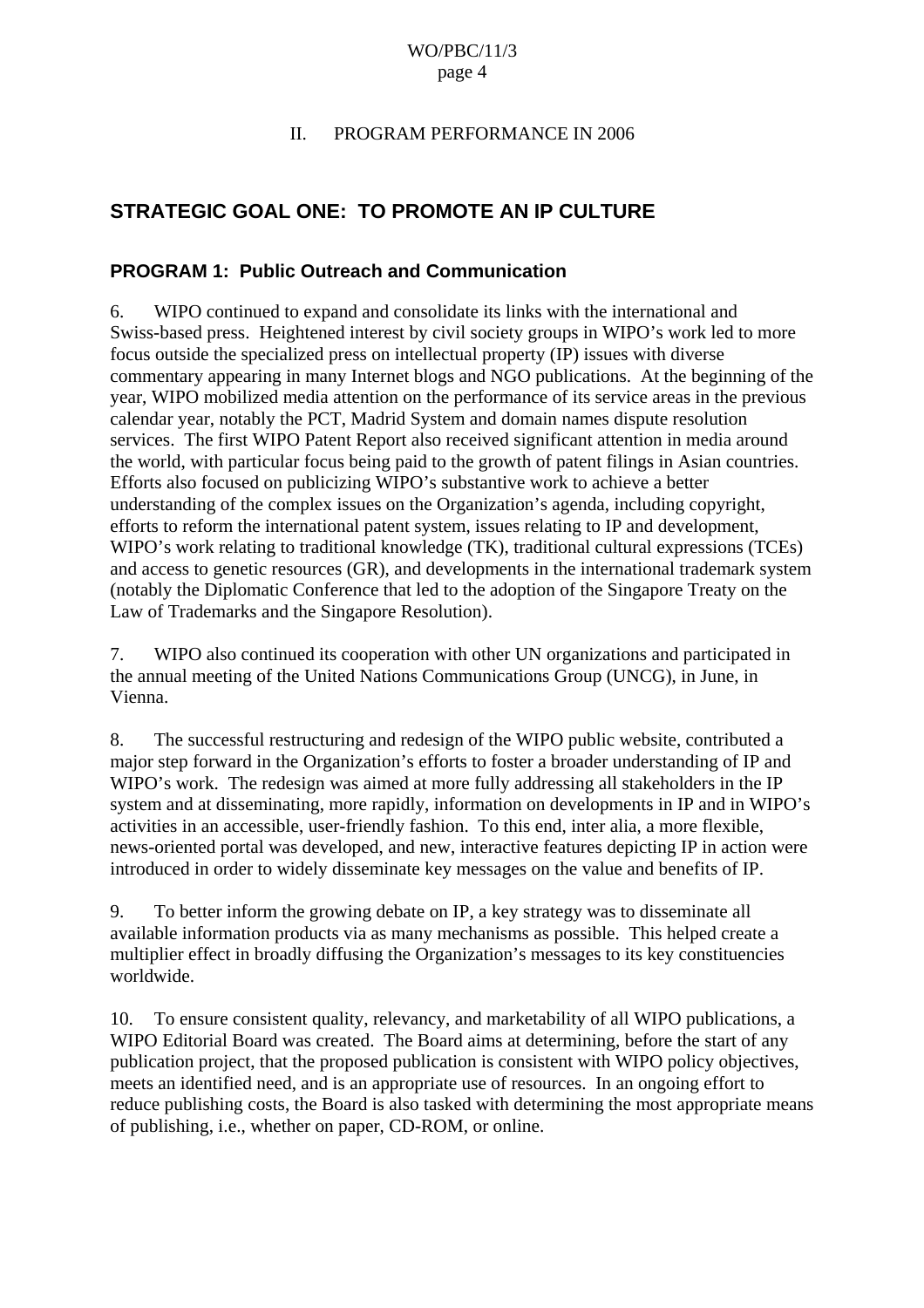11. As part of WIPO's efforts to promote a broader understanding of IP, the WIPO Outreach Guides, a new, cost-effective approach to assisting Member States in mounting IP outreach campaigns, were launched on the WIPO website. The Guides also include an "Outreach in Practice" section with links to ongoing campaigns in Member States.

12. Following an extensive reader survey, the WIPO Magazine was redesigned to feature more in-depth articles exploring topical IP issues of interest to readers. The launch of an HTML version of the Magazine on the WIPO website provided significantly broader access to the Magazine. This new version also ensures that more WIPO Magazine articles appear on external search engines in response to searches for information on specific IP topics or on WIPO itself.

13. WIPO continued to strengthen, promote and publicize the WIPO Awards program to raise awareness about the importance of IP and the valuable contributions made by inventors, creators and innovative enterprises to society at large and to economic development. In 2006, a total of 153 awards were bestowed at 51 national and international events: 102 Gold Medals for Inventors, 43 Creativity Medals and eight Trophies for Innovative Enterprises.

14. To raise awareness about the importance of IP and to build IP capacities among universities and research and development institutions in developing countries and countries in economic transition, WIPO continued to strengthen and promote the University Initiative network, in particular, by more than doubling the institutional membership of the network, improving communications with and among member institutions and organizing capacity building events.

15. To improve the visibility and use of the WIPO Library collection, both internally and externally, the conversion of the old library OPAC (Open Access Catalogue) to a new Library Management system was initiated. New services were also introduced to WIPO staff, and relationships formed with local academic institutions, such as the University of Geneva, to support the work of external IP professionals. In addition, the Electronic Collection of Laws (CLEA) database continued to be maintained.

| <b>OBJECTIVE:</b> | To promote a better understanding of WIPO and IP issues worldwide |
|-------------------|-------------------------------------------------------------------|
|                   | and enhance support for WIPO's mandate through a proactive        |
|                   | communication strategy.                                           |

| <b>EXPECTED RESULTS</b>                                              | <b>PERFORMANCE INDICATORS</b>                                                                                                                                                                   |
|----------------------------------------------------------------------|-------------------------------------------------------------------------------------------------------------------------------------------------------------------------------------------------|
| Higher global media<br>profile for WIPO and IP<br>issues in general. | At least five per cent increase in world press articles<br>objectively reflecting WIPO's activities and an<br>understanding of IP issues:                                                       |
|                                                                      | A 26 per cent increase (from 2,483 to 3,130) was observed in<br>the number of articles objectively reporting on WIPO's<br>activities and showing a more in-depth understanding of IP<br>issues. |
|                                                                      | 20 per cent increase in media contacts that regularly report<br>on IP:                                                                                                                          |
|                                                                      | 2006 saw a 20 per cent increase (from 345 to 415) in the<br>number of media contacts that regularly report on IP. This<br>was largely due to a seminar organized in Geneva for                  |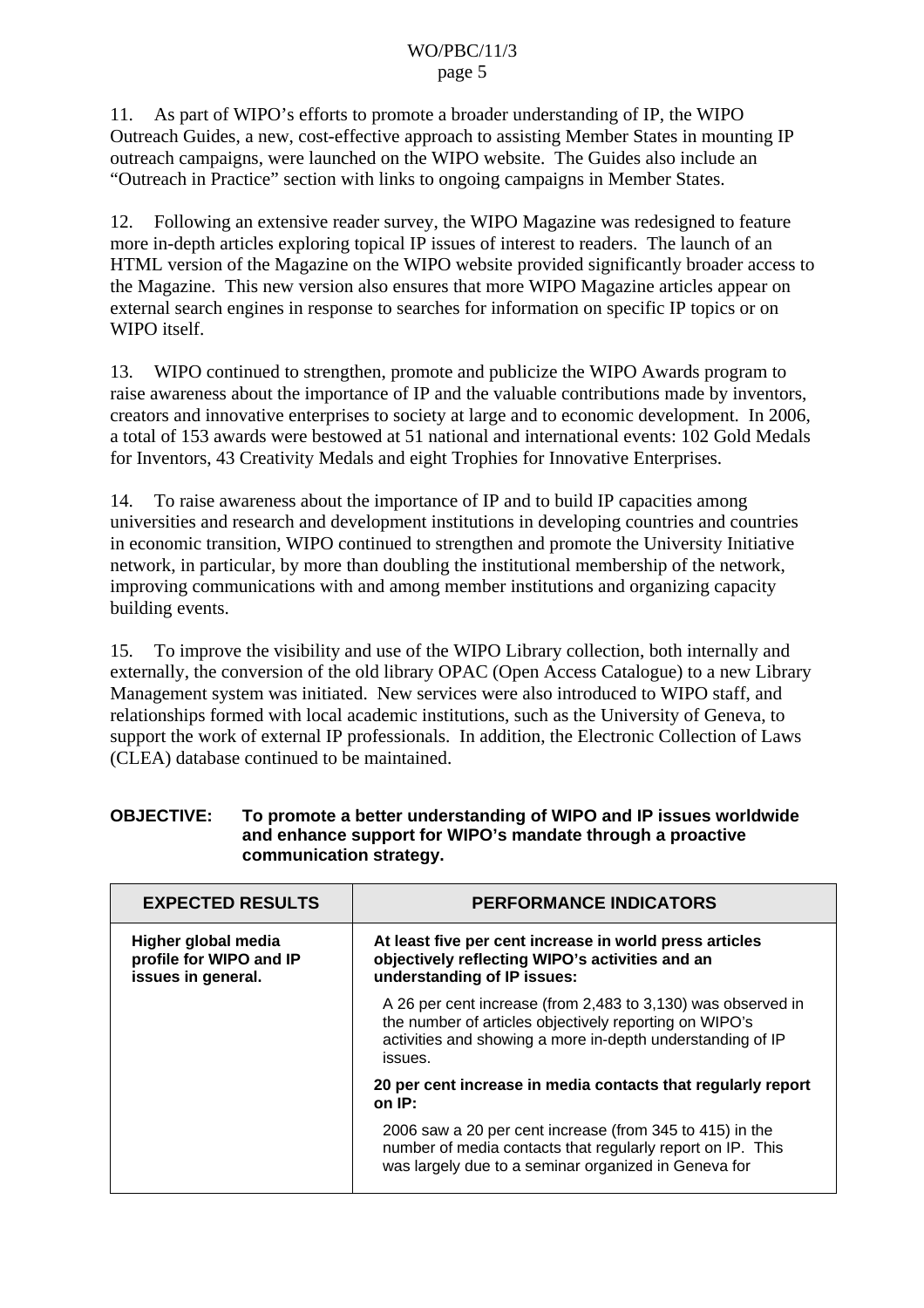|                                                                                           | journalists and an increase in the number of media who<br>subscribe to the WIPO press mailing list.                                                                                                                                                                                                                                                                                                                                                                                                          |
|-------------------------------------------------------------------------------------------|--------------------------------------------------------------------------------------------------------------------------------------------------------------------------------------------------------------------------------------------------------------------------------------------------------------------------------------------------------------------------------------------------------------------------------------------------------------------------------------------------------------|
| <b>Broader understanding of</b><br>the role of IP and of WIPO<br>and its activities among | Core messages on the value of IP disseminated via printed<br>materials, multimedia, and the WIPO website, for the<br>general public and specialized audiences:                                                                                                                                                                                                                                                                                                                                               |
| policy makers and the<br>general public.                                                  | Fifty two editions of "Intellectual Property in the News" were<br>produced and sent to Geneva-based permanent missions.                                                                                                                                                                                                                                                                                                                                                                                      |
|                                                                                           | Thirteen art exhibitions were organized, drawing some 7,000<br>visitors.                                                                                                                                                                                                                                                                                                                                                                                                                                     |
|                                                                                           | The WIPO website was restructured and redesigned.                                                                                                                                                                                                                                                                                                                                                                                                                                                            |
|                                                                                           | The WIPO Magazine was redesigned. Circulation of the<br>Magazine grew by 14 per cent.                                                                                                                                                                                                                                                                                                                                                                                                                        |
|                                                                                           | IP educational materials for young people created and<br>adapted for use by Member States in school systems:                                                                                                                                                                                                                                                                                                                                                                                                 |
|                                                                                           | French and Spanish versions of "Learn from the past, create<br>the future - Inventions and Patents" published. Latvia, Slovak<br>Republic, Slovenia and Turkey entered into agreements for<br>translation into local languages and local publishing. Other<br>Member States, with WIPO's support, adapted the publication<br>(Singapore) and displayed it on their national website<br>(Tunisia). A request was received to translate the publication<br>into Braille (South African Library for the Blind). |
|                                                                                           | A contract was signed with Cambridge University Press on the<br>co-publishing of a major IP dictionary.                                                                                                                                                                                                                                                                                                                                                                                                      |
| Increased awareness of<br><b>WIPO's international</b><br>registration services.           | Promotional materials created for WIPO's international<br>registration services and disseminated to specific<br>audiences and regions according to the needs of each<br>service:                                                                                                                                                                                                                                                                                                                             |
|                                                                                           | Complete updating and redesign (in cooperation with the PCT)<br>of "Basic Facts about the PCT", re-published as "Protecting<br>Your Inventions Abroad: Frequently Asked Questions about<br>the Patent Cooperation Treaty".                                                                                                                                                                                                                                                                                   |
|                                                                                           | Five installments of "PCT portraits" were published in the<br>WIPO Magazine.                                                                                                                                                                                                                                                                                                                                                                                                                                 |
|                                                                                           | The WIPO Patent Report and the PCT Yearly Review were<br>published (the latter in English, French and Spanish).                                                                                                                                                                                                                                                                                                                                                                                              |
|                                                                                           | A 20 minute video was produced explaining PCT application<br>procedures.                                                                                                                                                                                                                                                                                                                                                                                                                                     |
|                                                                                           | Extensive promotional materials were prepared for the<br>Trademark Law Treaty Diplomatic Conference in Singapore,<br>and work was initiated on promotional films for the Madrid<br>System.                                                                                                                                                                                                                                                                                                                   |
| <b>Strong library collection</b>                                                          | <b>Number of holdings:</b>                                                                                                                                                                                                                                                                                                                                                                                                                                                                                   |
| focused on IP and related<br>global issues.                                               | Some 60 monographs were added to the library's holdings in<br>2006. Journal subscriptions were reviewed and streamlined<br>as appropriate. Electronic options were chosen, where<br>possible, to increase cost and usage efficiency.                                                                                                                                                                                                                                                                         |
|                                                                                           | <b>Shelf reading statistics:</b>                                                                                                                                                                                                                                                                                                                                                                                                                                                                             |
|                                                                                           | No shelf reading statistics were compiled in 2006 due to the<br>work carried out on the library catalogue. More complete<br>statistics will be available in 2007.                                                                                                                                                                                                                                                                                                                                            |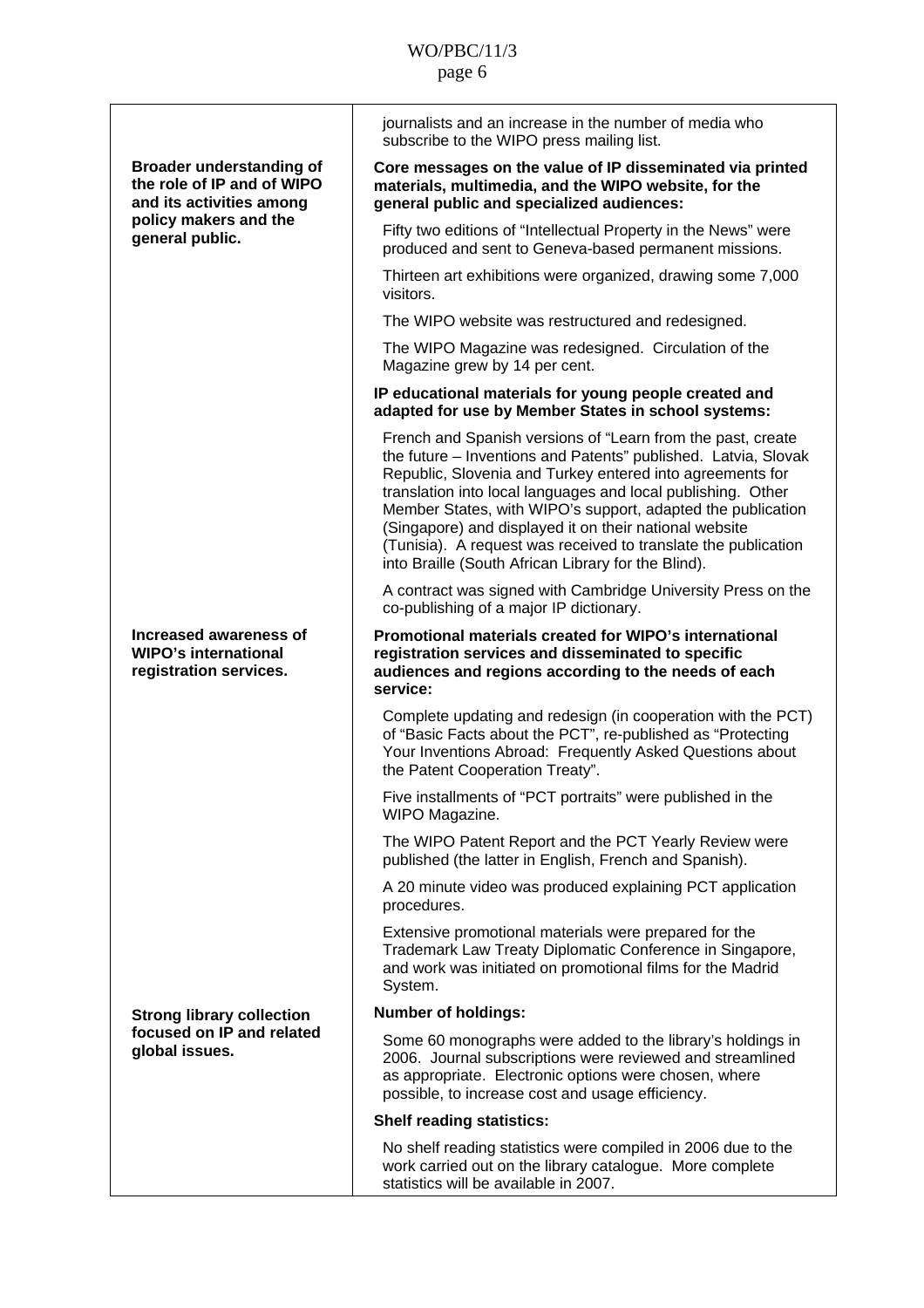<span id="page-6-0"></span>

| <b>Better outreach internally</b><br>at WIPO and to the IP | Intranet/Internet usage statistics of OPAC (Open Access<br>Catalogue):                                                                                                                                                                                                                                                                                     |
|------------------------------------------------------------|------------------------------------------------------------------------------------------------------------------------------------------------------------------------------------------------------------------------------------------------------------------------------------------------------------------------------------------------------------|
| community at large.                                        | In 2006, the OPAC was not available for use on the<br>Intranet/Internet as it was being converted to the new library<br>management system. Work is still being performed and<br>should be finalized by the second quarter of 2007.                                                                                                                         |
|                                                            | Number of requests from WIPO staff and the public dealt<br>with:                                                                                                                                                                                                                                                                                           |
|                                                            | Some 15 new or updated entries on WIPO were provided to<br>international yearbooks and other similar publications.                                                                                                                                                                                                                                         |
|                                                            | The WIPO Outreach Guides were completed and published on<br>the WIPO website. Several Member States provided<br>examples of their own outreach campaigns for inclusion in the<br>guides.                                                                                                                                                                   |
|                                                            | Several film and multimedia products were produced, including<br>a 30-second PSA television spot, broadcast on CNN, BBC<br>World, EBU and other international and national networks.                                                                                                                                                                       |
|                                                            | A wide range of new (213) information products were created<br>and 47 such products were updated.                                                                                                                                                                                                                                                          |
|                                                            | Some 20,975 public information products were sold with a total<br>income of about 1.6 million Swiss francs. Revenue generated<br>via the electronic bookshop was about 217,000 Swiss francs<br>from 1,309 orders. About 185,000 information products were<br>distributed free-of-charge. Overall income represented a slight<br>decrease compared to 2005. |
|                                                            | Some 66 Member States reported activities for World<br>Intellectual Property Day, with some 76 summaries of their<br>activities posted on the WIPO website, drawing 68,000 page<br>visits.                                                                                                                                                                 |
| Total expenditure for Program 1 in 2006:                   | Sfr 6,702,033                                                                                                                                                                                                                                                                                                                                              |

# **PROGRAM 2: External Coordination**

16. WIPO continued to keep close institutional relations with other UN agencies and specialized bodies in Geneva, and internationally. The Section for Mobilization of Extrabudgetary Resources was established in November 2006.

17. WIPO continued to expand its cooperation with non-governmental organizations (NGOs). Such cooperation included meetings organized by WIPO in Geneva for the International Federation of Industrial Property Attorneys (FICPI) and the International Chamber of Commerce (ICC), and WIPO attendance of several annual NGO meetings. A number of new NGOs, including consumers groups, obtained observer status at WIPO.

18. The WIPO Coordination Office in Brussels continued to maintain links with relevant decision makers and other stakeholders in Brussels. The Office provided information to WIPO headquarters, on a daily basis, on relevant events at the level of the European Union and its Member States, and other entities.

19. The WIPO Japan Office became operational on September 1, 2006. The Office's primary mandate is to coordinate IP related research in developing countries of the Asia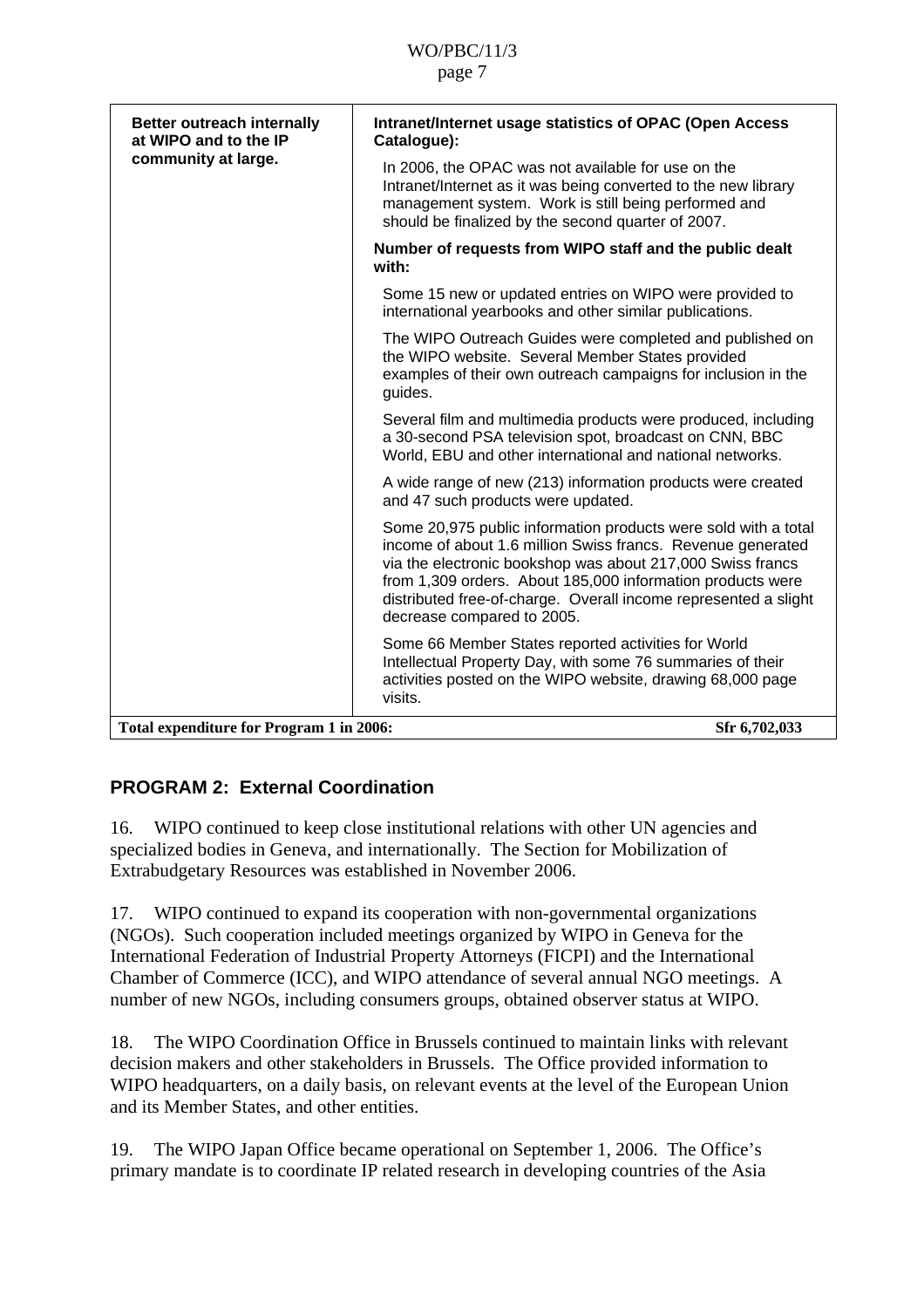Pacific region in close cooperation with relevant sectors at WIPO headquarters in Geneva. The Office participated actively in local IP related events, which often included participants from outside Japan, ranging from specific training workshops for IP professionals to more general colloquia, such as symposiums at local Universities. Through these channels, a broader understanding of IP issues and WIPO's vision and objectives was facilitated.

20. The WIPO Coordination Office in New York continued to cover major United Nations meetings including: the Security Council; Economic and Social Council (ECOSOC); Conference on Trade and Development (UNCTAD); Chief Executives Board (CEB); High Level Committee on Programmes (HLCP); International Civil Service Commission (ICSC); United Nations Commission on International Trade Law (UNCITRAL); and the  $61<sup>ST</sup>$  session of the General Assembly. The Office also met regularly with Ambassadors and diplomats from various countries, to discuss WIPO's activities and IP issues, and continued to expand its collaboration with IP professional associations. With regard to the latter, a partnership with the Chicago Intellectual Property Alliance (CIPA) led to two events in Chicago on the WIPO Copyright and Development Agendas. A third event on WIPO's work in the area of alternative dispute resolution was held in cooperation with the IP Section of the American Bar Association (ABA) and the International Association for the Protection of Intellectual Property (AIPPI), US Chapter. In collaboration with the International Intellectual Property Institute (IIPI), an event on the WIPO Copyright Agenda was also organized in Washington, D.C. The Academic Outreach Programme included lectures on WIPO and IP in sixteen North American academic fora. In addition, the Office continued to respond to public enquiries, including on the Madrid Protocol, WIPO alternative dispute resolution services and the PCT.

21. The WIPO Singapore Office made significant progress in establishing WIPO's presence in the region and in promoting better understanding of WIPO's vision, objectives and activities. Outreach to traditional WIPO counterparts and new collaborators was ensured through the coordination and hosting of several regional meetings and training programs, organization of study visits for officials from the region, and participation in national, sub-regional and regional IP related events. In cooperation with WIPO sectors at headquarters, the Office also provided input to the following IP events: National Symposium on IP Education, Training & Research, with IP Philippines, Manila, Philippines, January; WIPO Roving Seminar on Economic Development based on IP: Capitalizing on R&D, Innovation and Entrepreneurial Strategies, with IP Philippines, Manila and Cebu, Philippines, June; Inventors Day, with the National Research Council of Thailand, Bangkok, Thailand, February; Sixth World IP Day celebration, Jakarta, Indonesia, April; Intellectual Property Forum 2006 – 8th Industrial Art and Technology Exhibition 2006 (INATEX 2006), with Universiti Teknologi Malaysia, Skudai, Johor, September; 2006 National Inventors' Week, with Technology Application Promotion Institute, Pasay City, Philippines, November; and National Training Program for Performers, with the International Federation of Musicians (FIM), the International Federation of Actors (FIA) and Chinese Music Association, Shanghai, China, December.

22. The Washington Liaison Office continued to interact with the agencies of the United States Government and Congress, including Departments of Commerce, State, and Justice, and USPTO, NGO's, Washington-based IP corporate offices, IP-related associations, diplomatic representatives, and law schools with IP curricula. During the period under review, the Office increased its number of contacts with all these sectors in order to promote a more positive understanding of WIPO's vision and goals. The number of individuals receiving the WIPO Wire Newsletter increased with seven per cent to over 1,600, compared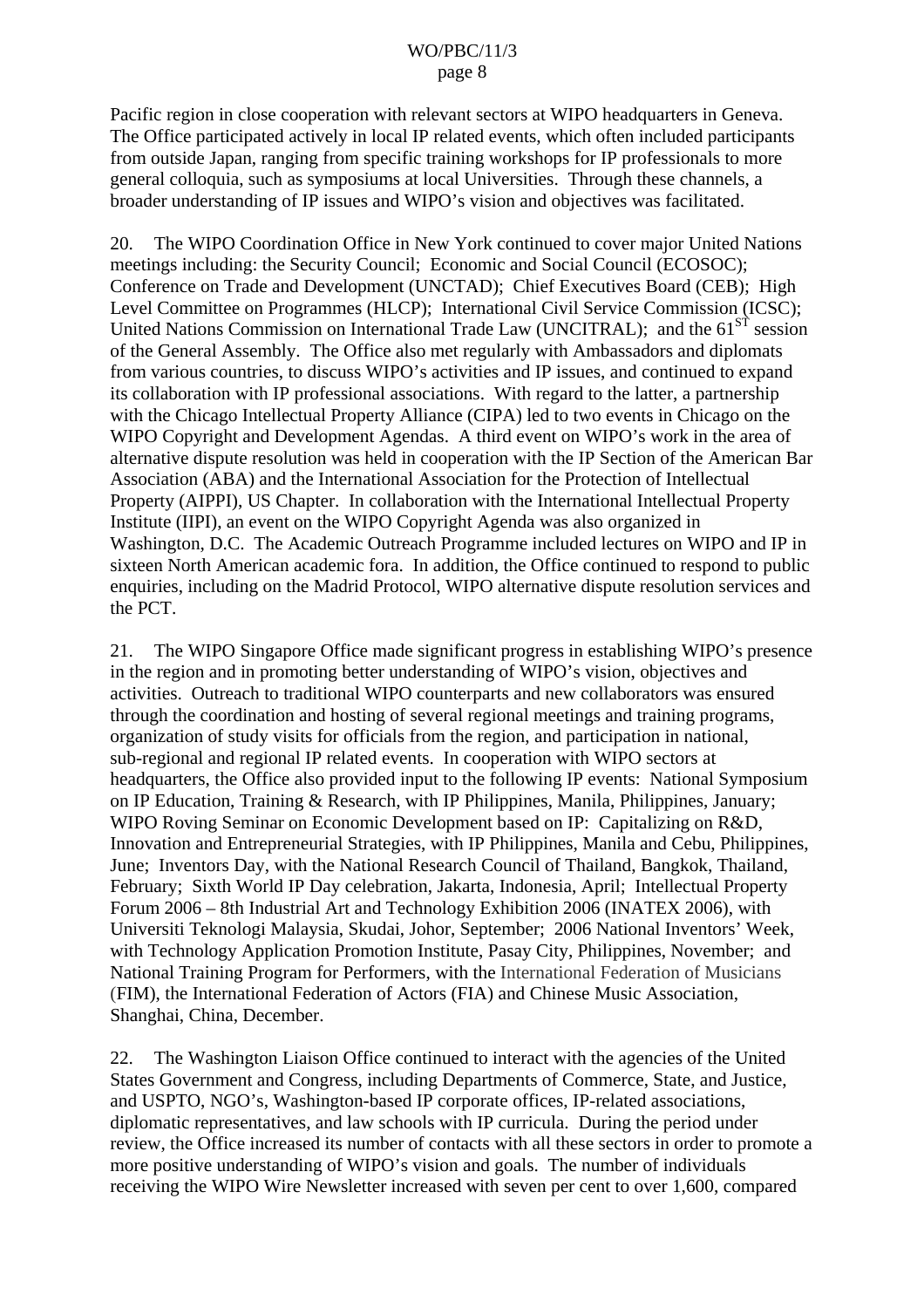with 2005. WIPO was also referenced in legislation as appropriate consultant for the US government on IP and development.

#### **OBJECTIVE: To promote a better understanding of WIPO's vision and objectives and to enhance WIPO's cooperation with the United Nations system and other inter-governmental organizations, as well as relevant institutions in the United States of America, the European Community and the ASEAN region.**

| <b>EXPECTED RESULTS</b>                                                                                                  | <b>PERFORMANCE INDICATORS</b>                                                                                                                                                                                                                                                                                                                                                                                                                                                                                                                                                                                                                                                                                                                                                                                                                                                                                    |
|--------------------------------------------------------------------------------------------------------------------------|------------------------------------------------------------------------------------------------------------------------------------------------------------------------------------------------------------------------------------------------------------------------------------------------------------------------------------------------------------------------------------------------------------------------------------------------------------------------------------------------------------------------------------------------------------------------------------------------------------------------------------------------------------------------------------------------------------------------------------------------------------------------------------------------------------------------------------------------------------------------------------------------------------------|
| <b>Identification of further</b><br>opportunities for                                                                    | Number of new joint initiatives or projects with other<br>international organizations:                                                                                                                                                                                                                                                                                                                                                                                                                                                                                                                                                                                                                                                                                                                                                                                                                           |
| cooperation and<br>coordination with other<br>international<br>organizations, including<br><b>UN Agencies, Funds and</b> | In cooperation with the International Training Centre of the<br>ILO, Turin, and the Italian Ministry of Foreign Affairs, two<br>information sessions on WIPO activities were conducted for<br>Italian diplomatic staff, in May.                                                                                                                                                                                                                                                                                                                                                                                                                                                                                                                                                                                                                                                                                  |
| <b>Programmes, the World</b><br>Bank, the WTO and UPOV,<br>on IP issues.                                                 | In cooperation with the United Nations Institute for Training<br>and Research (UNITAR), the WIPO Coordination Office in<br>New York hosted another WIPO-UNITAR workshop on IP for<br>diplomats, UN Secretariat staff and civil society. The event<br>was supplemented on IP Day with a WIPO exhibition on UN<br>Secretariat premises to raise awareness about WIPO and its<br>mandate among UN staff and diplomats.                                                                                                                                                                                                                                                                                                                                                                                                                                                                                              |
|                                                                                                                          | The WIPO Coordination Office in New York, co-hosted the<br>"People's Poet's Gathering: The Stones of Civilization" in<br>collaboration with the New York City poetry organization "City<br>Lore", the UN Forum for Indigenous Peoples, the UN Writer's<br>Society, the Bowery Club and several other poets'<br>organizations.                                                                                                                                                                                                                                                                                                                                                                                                                                                                                                                                                                                    |
|                                                                                                                          | In collaboration with the International Intellectual Property<br>Society (IIPS), the WIPO Coordination Office in New York<br>organized briefings on the PCT and WIPO alternative dispute<br>resolution services.                                                                                                                                                                                                                                                                                                                                                                                                                                                                                                                                                                                                                                                                                                 |
|                                                                                                                          | The WIPO Singapore Office, in cooperation with ASEAN,<br>relevant government institutions in Singapore and relevant<br>sectors at WIPO headquarters, co-organized the following<br>events: WIPO Regional Symposium on Promoting<br>University-Industry Collaboration Through Technology<br>Transfer and IP Transactions in ASEAN Countries, January;<br>WIPO ASEAN Workshop on Feasibility Study on the<br>Establishment of IP Business Development Services (IP-BDS)<br>Hubs in ASEAN, January; study visit of IP Philippine official to<br>Singapore on subject of IP training and research; WIPO<br>Regional Workshop on Technology Managements, July;<br>WIPO-Singapore-Japan Patent Office (JPO) Regional<br>Workshop on Patent Drafting, November; and WIPO Regional<br>Meeting on Extending Technical Assistance for the<br>Implementation of the Singapore Treaty on the Law of<br>Trademarks, November. |
|                                                                                                                          | In cooperation with the United Nations University, the WIPO<br>Japan Office commenced its first research project.                                                                                                                                                                                                                                                                                                                                                                                                                                                                                                                                                                                                                                                                                                                                                                                                |
|                                                                                                                          | Some 20 joint initiatives between the WIPO Washington Office<br>and other international, governmental, educational, and                                                                                                                                                                                                                                                                                                                                                                                                                                                                                                                                                                                                                                                                                                                                                                                          |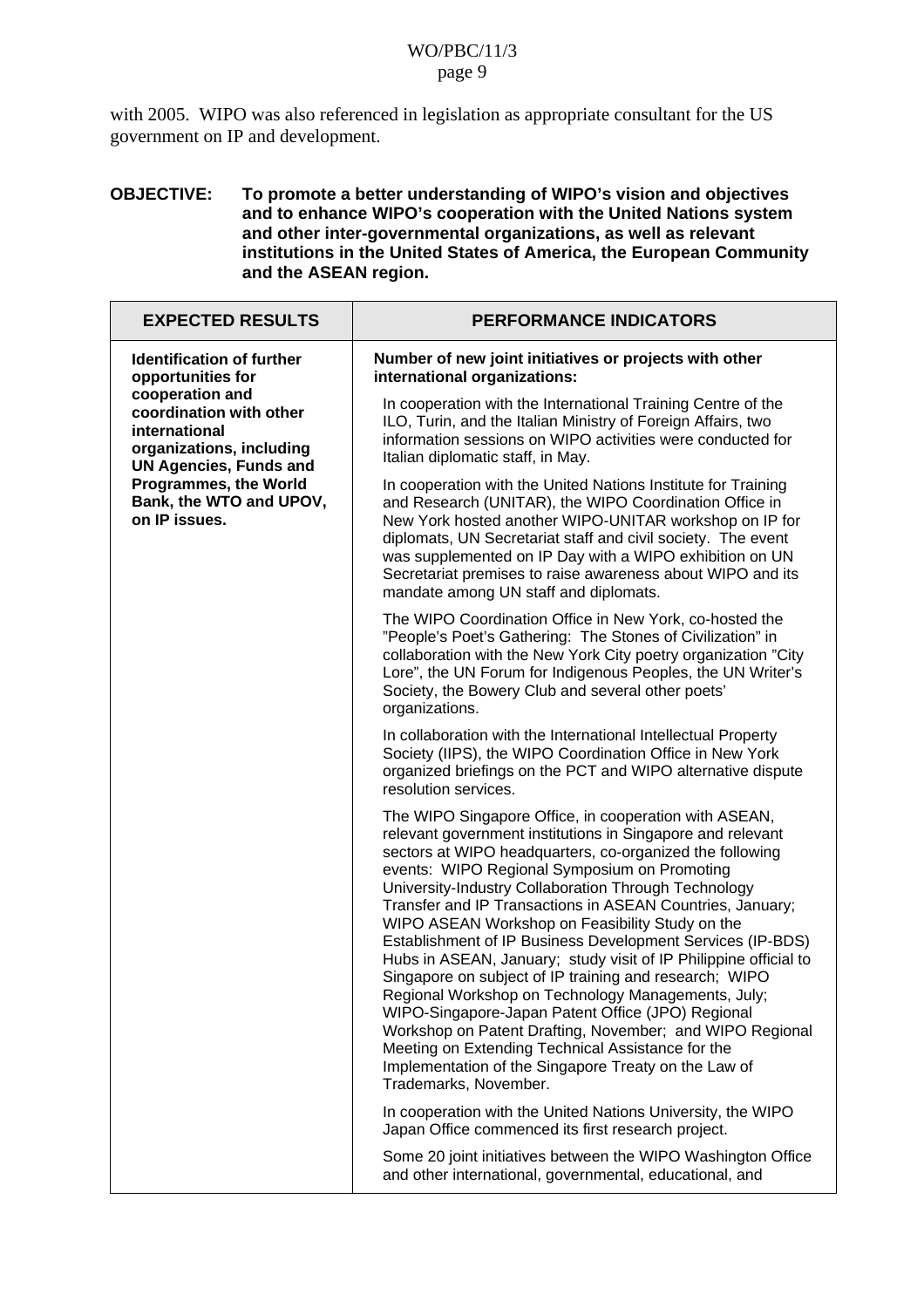<span id="page-9-0"></span>

|                                                                                                         | industry organizations were organized, including the<br>Congressional Caucus on Intellectual Property, the Creative<br>and Innovative Economy Center (CIEC), American Intellectual<br>Property Law Association (AIPLA), and the Recording Industry<br>Association of America (RIAA).                                                                                                                                                                                                            |
|---------------------------------------------------------------------------------------------------------|-------------------------------------------------------------------------------------------------------------------------------------------------------------------------------------------------------------------------------------------------------------------------------------------------------------------------------------------------------------------------------------------------------------------------------------------------------------------------------------------------|
|                                                                                                         | The bilateral agreement on technical cooperation with the<br>World Trade organization (WTO) was reviewed.                                                                                                                                                                                                                                                                                                                                                                                       |
|                                                                                                         | WIPO participated in the Intergovernmental Working Group on<br>IP, Public Health and Innovation with the aim of drafting a plan<br>of action and strategy for research and development and<br>financing of new medicines for neglected diseases.                                                                                                                                                                                                                                                |
| <b>Greater inter-agency</b><br>cooperation and                                                          | CEB agreements, policies and initiatives to which WIPO<br>has contributed:                                                                                                                                                                                                                                                                                                                                                                                                                      |
| coordination on UN<br>common system matters<br>and furtherance of UN<br>system goals and<br>objectives. | Within the framework of the High level Committee on<br>Management (HLCM) and the High level Committee for<br>Programmes (HLCP), WIPO contributed to: negotiations on<br>cost-sharing of security related matters; further harmonization<br>of business practices; advancement of the process of<br>implementation of International Public Sector Accounting Standards<br>(IPSAS); discussion on the UN High-Level Panel Report on<br>system-wide coherence; and mainstreaming of gender issues. |
| Total expenditure for Program 2 in 2006:<br>Sfr 5,322,420                                               |                                                                                                                                                                                                                                                                                                                                                                                                                                                                                                 |

### **PROGRAM 3: Strategic Use of IP for Development**

23. In 2006, activities focused on analyzing and demonstrating the economic benefits of the IP system and deliberating on, developing and implementing strategic approaches to making use of it as an effective tool for development. Supporting Member States in integrating IP into national strategies in a tailored manner, in accordance with the specific circumstances of the countries, was in particular emphasized.

24. Several studies of specific economic sectors were conducted, aimed at assisting policy makers to assess the potential role that IP could play to strengthen these sectors for them to be a source for local economic growth. They included nation branding, technology management, biotechnology, geographical indications and the effect of IP on investment and trade. There is still a wide gap between the need and availability of such rigorous analysis and research studies, and efforts in this regard will therefore be further strengthened during the second half of the biennium.

25. With a view to enhancing the capacity of policy-makers to take decisions on IP issues of policy concern, a series of activities were organized to sensitize policy-makers on the new challenges facing the system, discuss policy options and their potential impact on economic development and different strategic approaches for using IP as a development tool.

26. This Program was also responsible for facilitating the process for establishment of a WIPO Development Agenda. The First and Second Sessions of the Provisional Committee on Proposals Related to a WIPO Development Agenda (PCDA) were organized in February and June.

27. With regard to creative industries, assistance was provided to Member States focusing on: undertaking analysis of the potential of their creative sector; developing methodologies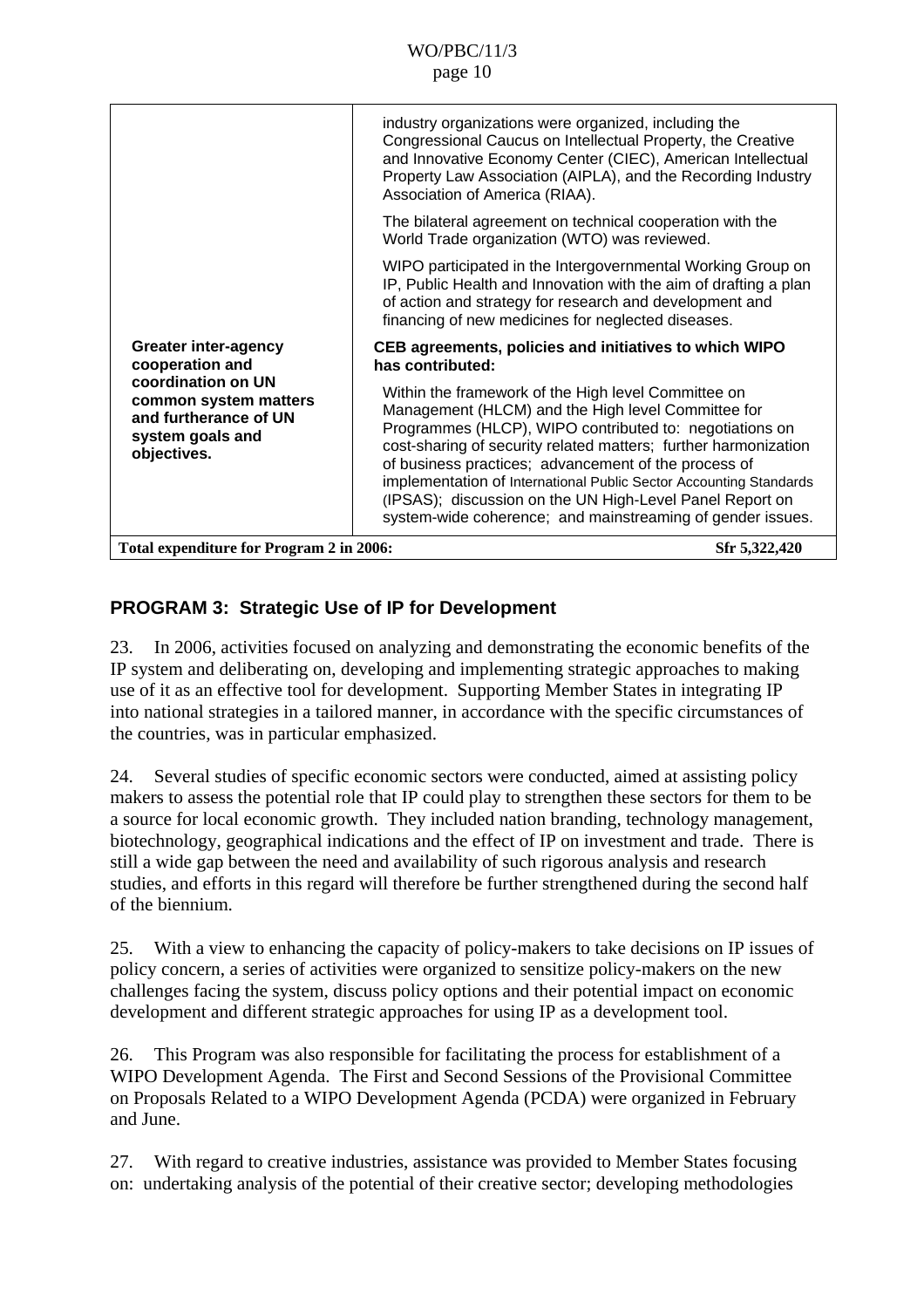for a better assessment of the creative industries and the economic impact of piracy; development of practical tools for assisting creators in efficiently managing their IP assets; and awareness raising activities on the economic potential of creative industries that use the IP system strategically. This included five studies on the national economic contribution of the copyright-based industries and new surveys being launched in another 15 Member States. A major activity in 2006 consisted of compiling guidelines on assessing the negative impact of non-compliance with IP regimes, including the impact of copyright piracy.

28. Cooperation with other intergovernmental organizations (IGOs) was strengthened, and in particular, joint activities were initiated with UNESCO, UNCTAD, UNDP, ILO, ITC, UNESCO Institute for Statistics (UIS) and OECD to study creative industries and their importance for developing economies. Input was also provided to the ongoing review of international standards classification for occupations (ISCO) aimed at facilitating data collection on the contribution of creative industries to employment and job creation. Cooperation with national governments, the civil society and the academic community also continued.

29. The main emphasis of activities targeting SMEs continued to be the cooperation with suitable partners at the international, regional, national and institutional levels in the governmental, private and NGOs sectors in countries that formulate IP policies and provide IP related services to SMEs. This resulted in enhanced awareness of the role and relevance of IP for enterprise competitiveness in an increasingly knowledge-driven economy, and improved effectiveness of existing awareness and capacity building efforts. To this end, user-friendly material on IP relevant to businesses continued to be made available on the WIPO SME web site and in the monthly e-newsletter. Some of the material on the SMEs website is being used by educational institutions as part of their required reading for student assignments, by large corporations for the training of their staff, and by research institutes in their publications for guidance to researchers. Selected content has also been included in a range of magazines, guides and other publications on IP.

30. The year 2006 also saw the publication of the fourth guide in the WIPO IP for Business Series "Creative Expression" which deals with business related aspects of copyright and related rights. In addition, the modules 6 to 10 of IP PANORAMA, an interactive E-learning tool developed jointly by WIPO, the Korean Intellectual Property Office and the Korea Invention Promotion Association were completed. A significant increase was also experienced in the number of countries requesting the right to translate and/or adapt SMEs related publications into their respective national contexts, and of educational institutions for training of management, engineering and law students in IP for business.

31. Another main area of activities concerned the enhancement of IP asset management capacity, through the preparation of practical tools and capacity-building programs, including models of curricula, programs, procedures and standard presentations for Member States' own use, and the organization of inter-active training workshops on IP strategy and IP audit, technology transfer and Successful Technology Licensing (STL), IP management and commercialization, IP policies for research institutions and patent drafting.

32. Network projects were also implemented with a view to supporting Member States to evaluate and use network strategies and IP Hub services to strengthen research results protection and IP asset management in R&D institutions.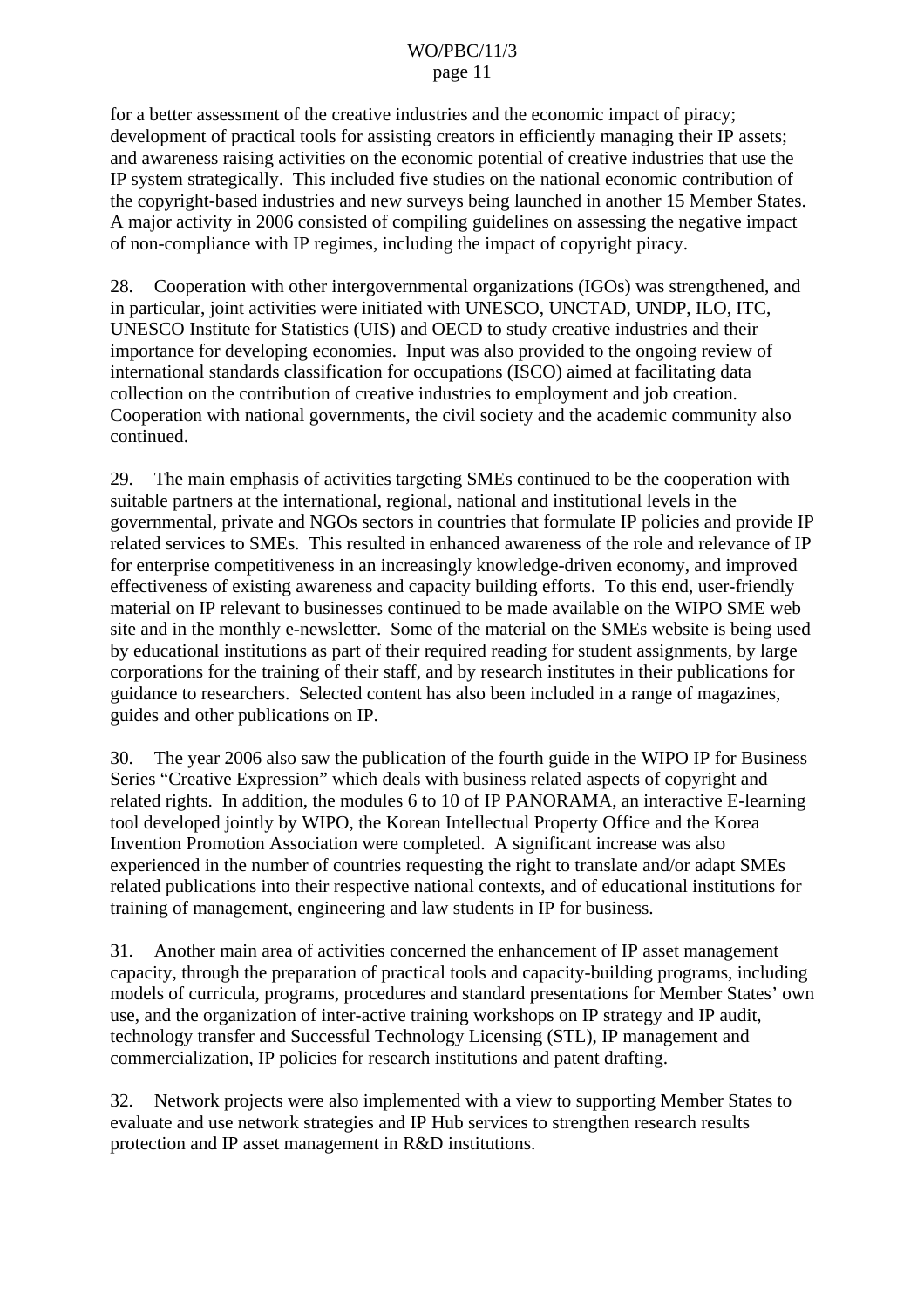33. In 2006, the development of practical tools, such as the IP Audit Tool, received high priority to assist policy-makers in government and research institutions in formulating IP-based strategies. The training of trainers was also considered key, with a view to creating local trainers and national experts in IP asset development, protection and management.

#### **OBJECTIVE: To assist Member States in effectively utilizing the IP system for development, extending support to SMEs and enhancing IP assets management capacity.**

| <b>EXPECTED RESULTS</b>                                                                                                                            | <b>PERFORMANCE INDICATORS</b>                                                                                                                                                                                                                                                                                                                                                                                                                                                                                                                                                                                                                                                                                                                                                                                                                                                                                              |
|----------------------------------------------------------------------------------------------------------------------------------------------------|----------------------------------------------------------------------------------------------------------------------------------------------------------------------------------------------------------------------------------------------------------------------------------------------------------------------------------------------------------------------------------------------------------------------------------------------------------------------------------------------------------------------------------------------------------------------------------------------------------------------------------------------------------------------------------------------------------------------------------------------------------------------------------------------------------------------------------------------------------------------------------------------------------------------------|
| <b>Strengthened documented</b><br>evidence on the effects of IP<br>protection on economic<br>development and greater<br>understanding among policy | Strategic partnerships initiated and joint activities and<br>research undertaken in Member States at the<br>macro-level in cooperation with intergovernmental<br>agencies, universities, public research institutions<br>and business entities:                                                                                                                                                                                                                                                                                                                                                                                                                                                                                                                                                                                                                                                                            |
| makers on the relationship<br>between the use of IP and<br>development strategies.                                                                 | On the initiative of the ASEAN Working Group on<br>Intellectual Property Cooperation (AWGIPC), WIPO<br>produced a compilation of manuals, guidelines and<br>directories in the area of IP portfolio management for<br>ASEAN countries (Brunei, Cambodia, Indonesia, Laos,<br>Malaysia, Myanmar, Philippines, Singapore, Thailand<br>and Viet Nam). The document serves as a guide for the<br>use of IP as a corporate business strategy, and can be<br>used as a marketing tool for reinforcing the brand image<br>of ASEAN countries. This resulted in a request by<br>ASEAN Member States for another project on the impact<br>of IP on different sectors in those States and the manner<br>in which companies in these sectors have been making<br>use of the different elements of IP to leverage their<br>competitiveness and enhance trade.                                                                          |
|                                                                                                                                                    | As part of the WIPO-ECLAC Study on "Intellectual<br>Property Systems and Technology Management in Open<br>Economies: A Strategic Vision for Latin America and the<br>Caribbean" three new input papers were commissioned.<br>The study is expected to be completed in 2007 and looks<br>into how countries in the region can better integrate IP<br>into science and technology policies.                                                                                                                                                                                                                                                                                                                                                                                                                                                                                                                                  |
|                                                                                                                                                    | Cooperation was also enhanced with: the University of<br>Catania, Italy (Jean Monnet Seminar on Cultural Policies<br>and European Integration); the OECD (Measuring<br>Piracy, and Workshop on International Measurement of<br>Culture); Caribbean Publishers Network (CAPNET) and<br>The University of the West Indies (UWI) (Sub-Regional<br>Workshops on the Management of IP in the Publishing<br>Industries in Jamaica and Trinidad and Tobago);<br>UNESCO, UNDP, UNESCO Institute for Statistics (UIS)<br>and World Bank (Inter-Agency Working Group on<br>Developing a Methodology for Data Collection on Asian<br>Cultural Industries in Bhutan); CEDA (How to Market<br>and Protect your Creative Intellectual Property Assets<br>and a Annual Caribbean Gift & Craft Show);<br>International Intellectual Property Institute (IIPI) and<br>USPTO (conference on IP Used to Support<br>Culture-Based Industries). |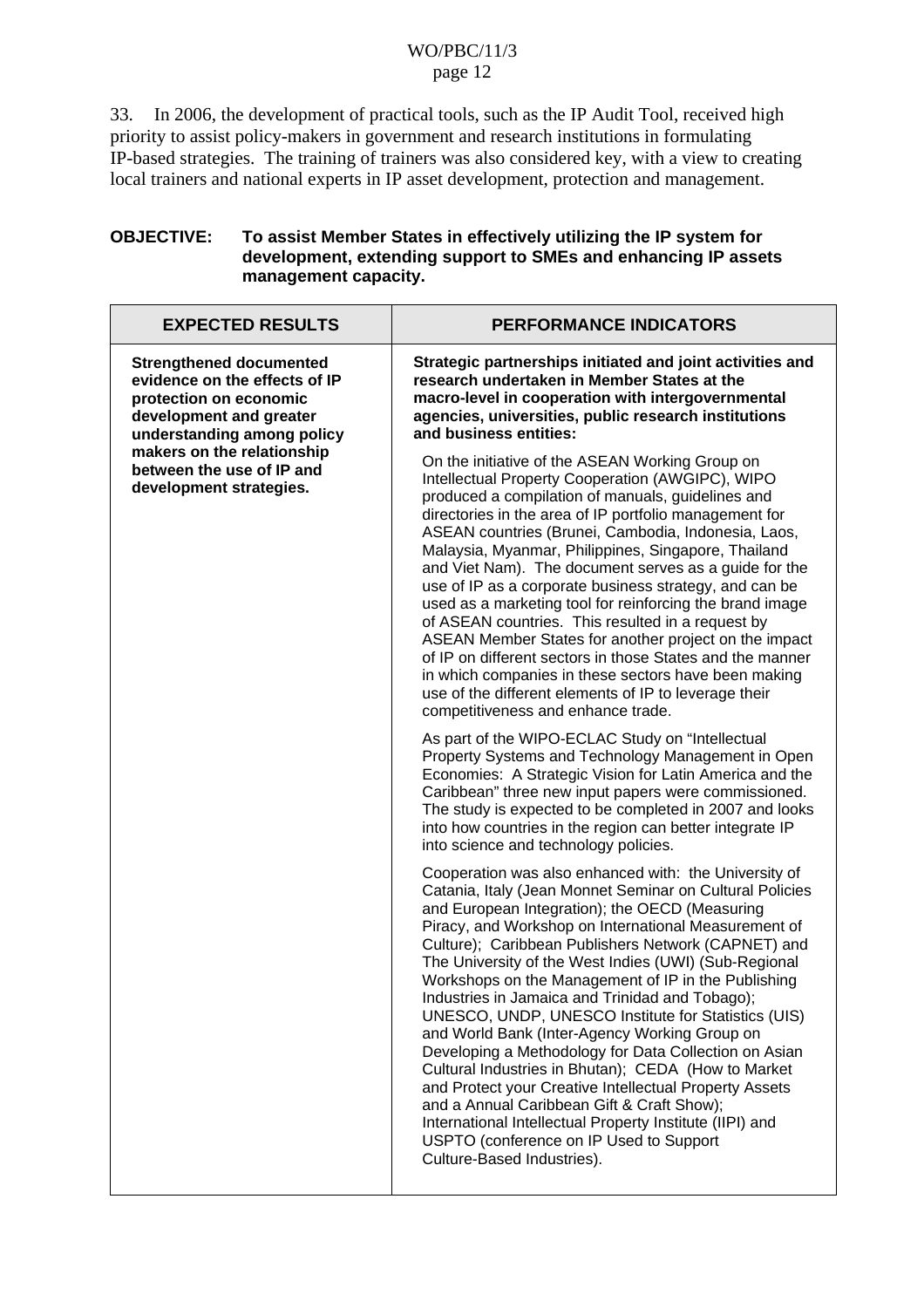|                                                                  | Case studies undertaken at the national level in<br>developing countries and countries in transition to                                                                                                                                                                                                                                                                                  |
|------------------------------------------------------------------|------------------------------------------------------------------------------------------------------------------------------------------------------------------------------------------------------------------------------------------------------------------------------------------------------------------------------------------------------------------------------------------|
|                                                                  | document single country experiences:<br>Studies were undertaken in Bhutan and Jamaica to                                                                                                                                                                                                                                                                                                 |
|                                                                  | promote competitiveness through nation branding                                                                                                                                                                                                                                                                                                                                          |
|                                                                  | National studies on the assessment of economic<br>contribution of copyright-based industries (Canada,<br>Hungary, Latvia, Singapore and United States of<br>America) were finalized. National studies were launched<br>or prepared for launching in Brazil, Bulgaria, China,<br>Colombia, Croatia, Jamaica, Lebanon, Mexico, Morocco,<br>Malaysia, Peru, Romania, Tanzania, and Ukraine. |
|                                                                  | Case studies undertaken at the industry level to<br>document effects on issues such as technology<br>transfer:                                                                                                                                                                                                                                                                           |
|                                                                  | A legal-economic analysis of geographical indications for<br>the tea, sapphire and cinnamon sectors was conducted<br>in Sri Lanka, which suggested that a geographical<br>indications strategy would be beneficial for all three<br>sectors. National authorities have been following up the<br>study.                                                                                   |
|                                                                  | A study was conducted on the Growth and Potential of<br>the Biotechnology Industry in India which demonstrated<br>the increasing importance IP rights plays in this area.<br>National authorities have been following up the study.                                                                                                                                                      |
| <b>Enhanced international</b><br>exchange of research results on | Organization of seminars and publication of WIPO<br>research results:                                                                                                                                                                                                                                                                                                                    |
| the effects of IP on<br>development.                             | A series of seminars "WIPO International Seminar on the<br>Strategic Use of Intellectual Property for Economic and<br>Social Development" were organized to facilitate<br>interregional dialogue (New Delhi, India; Muscat, Oman;<br>Nairobi, Kenya; Bratislava, Slovakia; and Bogota,<br>Colombia).                                                                                     |
|                                                                  | "National studies on the economic contribution of the<br>copyright-based industries" containing assessments<br>conducted in Canada, Hungary, Latvia, Singapore and<br>United States of America were published in a single<br>publication.                                                                                                                                                |
|                                                                  | Availability and regular updating of a WIPO database<br>and other practical tools for policymakers:                                                                                                                                                                                                                                                                                      |
|                                                                  | Information on WIPO's development cooperation<br>activities is currently being updated and a database on<br>the WIPO website is expected to be launched in 2007.                                                                                                                                                                                                                         |
|                                                                  | Strategic partnerships and joint activities with other<br>organizations and institutions to bundle resources<br>and expertise:                                                                                                                                                                                                                                                           |
|                                                                  | A strategic partnership was established between the<br>International Trade Center (ITC) and WIPO to deal with<br>national branding, IP and export strategy. As a result, a<br>joint International Seminar on National Branding was<br>organized in Bucharest, Romania.                                                                                                                   |
|                                                                  | A partnership with the African International Media<br>Summit was established and a WIPO National Workshop                                                                                                                                                                                                                                                                                |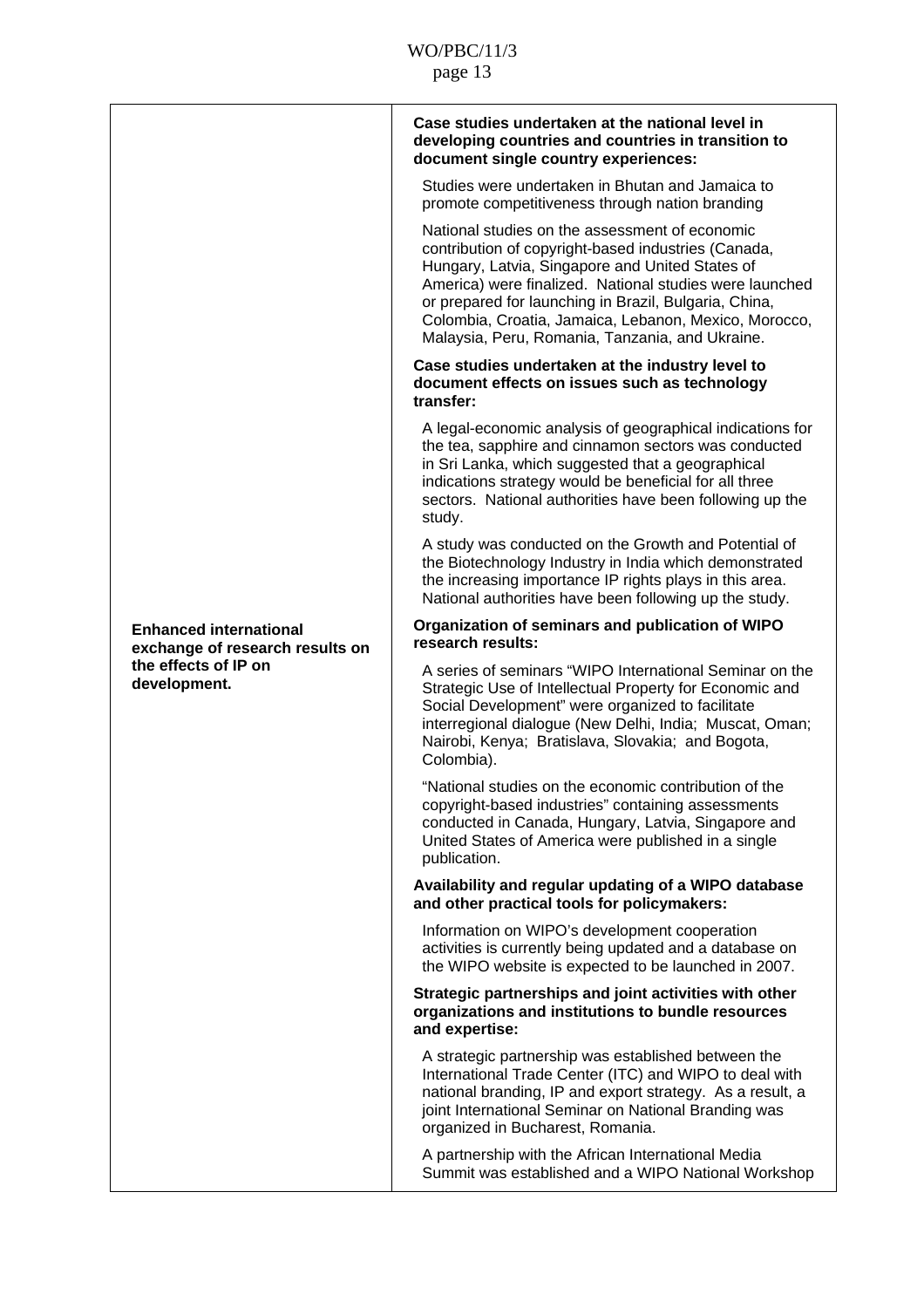|                                                                                                                              | on IP as a Tool for Developing National Branding<br>Strategies within the context of the African International<br>Media was organized in Accra, Ghana.                                                                                                                                                                            |
|------------------------------------------------------------------------------------------------------------------------------|-----------------------------------------------------------------------------------------------------------------------------------------------------------------------------------------------------------------------------------------------------------------------------------------------------------------------------------|
|                                                                                                                              | Cooperation continued with: UNCTAD, UNESCO,<br>UNDP, ILO, ITC on the preparation of the creative<br>economy report; UNESCO, World Bank, UNESCO<br>Institute for Statistics (UIS), UNIDO, OECD on improving<br>data collection for cultural industries; and OECD on<br>measuring copyright piracy.                                 |
|                                                                                                                              | Cooperation agreements were signed with the USPTO<br>and Ministry of Education and Culture of Finland on<br>funding arrangements for activities in the field of creative<br>industries.                                                                                                                                           |
| <b>Strengthened partnerships with</b><br>all stakeholders, both public                                                       | <b>Policy decisions in Member States reflecting WIPO</b><br>research findings:                                                                                                                                                                                                                                                    |
| and private, leading to greater<br>evidence on the relationship<br>between the protection of IP<br>and economic development. | Some sector specific studies have been completed and<br>results communicated to governments concerned. The<br>conclusions of those studies are still being considered.                                                                                                                                                            |
|                                                                                                                              | Discussions at the national level regarding IP<br>protection, making specific references to WIPO<br>research:                                                                                                                                                                                                                     |
|                                                                                                                              | A workshop focusing on the role of patents and patent<br>information in corporate strategies (Mexico City, Mexico)<br>aimed at linking university and research institutions and<br>resulted in the identification and linking up of an SME<br>with an incubator which could source funding for the<br>development of the company. |
|                                                                                                                              | Several national activities on the economic contribution<br>of the copyright-based industries explicitly made<br>reference to relevant WIPO publications.                                                                                                                                                                         |
| <b>Enhanced awareness and</b><br>capacity of SMEs and SME<br>support institutions to use the                                 | Significant increases in page views or downloads per<br>month from the WIPO SMEs web site and in<br>subscribers to the WIPO SMEs electronic newsletter:                                                                                                                                                                           |
| IP system tools.                                                                                                             | The number of subscribers to the e-newsletter increased<br>from 19,000 to 25,000 (an increase of 32 per cent over<br>2005), whereas the number of page views of the SMEs<br>website increased from 117,000 to 200,000 per month<br>(an increase of 71 per cent over 2005).                                                        |
|                                                                                                                              | Publication of nationally customized versions of the<br><b>WIPO SMEs IP for Business Guides in additional</b><br>countries:                                                                                                                                                                                                       |
|                                                                                                                              | By the end of 2005, 40 agreements had been signed<br>with 35 countries and by the end of 2006 this number<br>had increased to 45 agreements in 36 countries. This<br>translated into a total of 37 publications completed and<br>printed by the end of 2005 increasing, by the end of<br>2006, to a total of 69 publications.     |
| <b>Improved capacity by SME</b><br>support institutions to deliver IP<br>services to their constituencies.                   | Increased quantity and improved quality of<br>information and services rendered by SME support<br>institutions as indicated by surveys/questionnaires:                                                                                                                                                                            |
|                                                                                                                              | The National Institute of Fashion Technology and the<br>Biotechnology Consortium, both in India, have been<br>actively supporting SMEs in their sectors, holding                                                                                                                                                                  |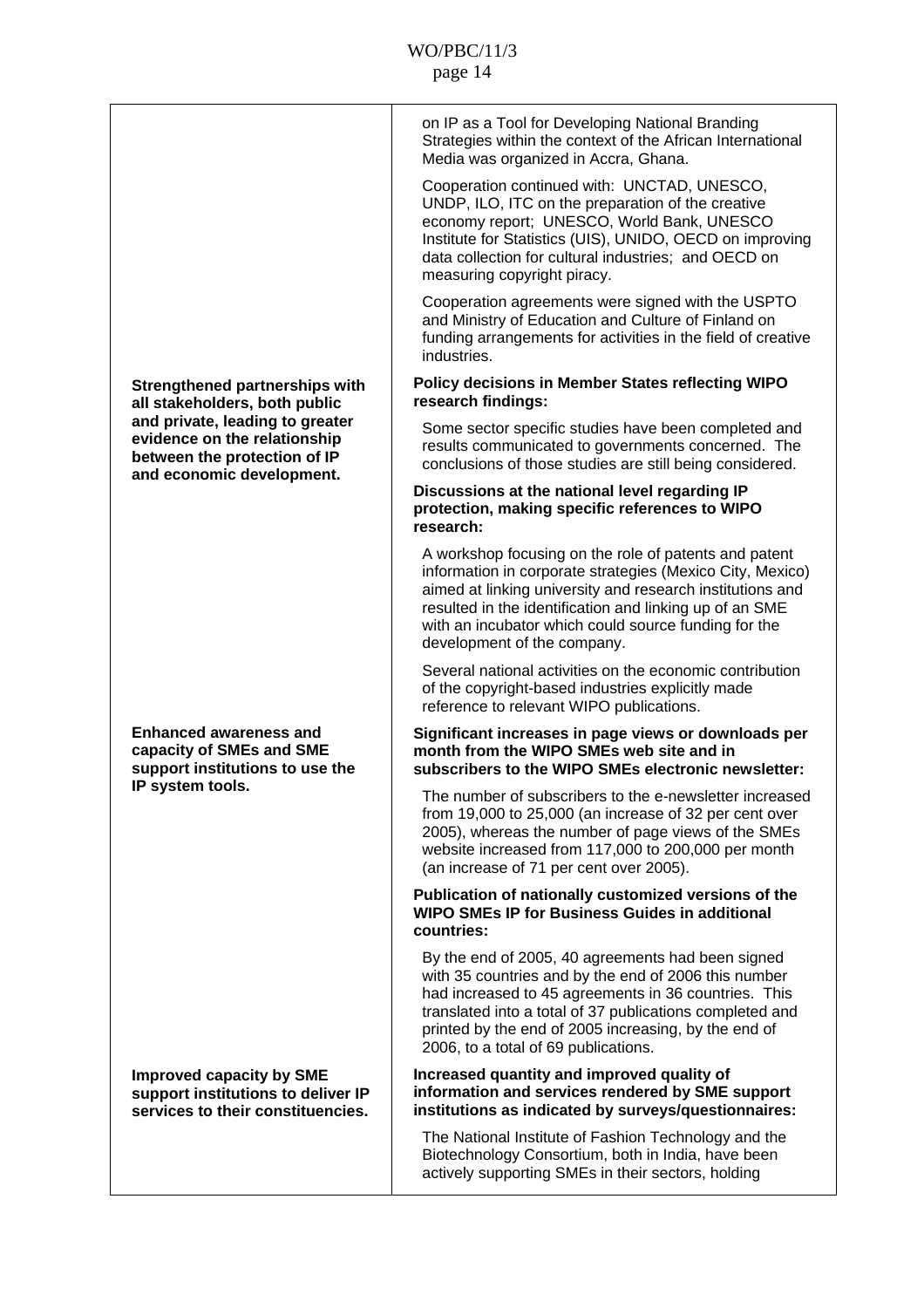<span id="page-14-0"></span>

|                                                                                                                      | seminars and introduced IP into their courses in their<br>respective disciplines following activities conducted by<br>WIPO, particularly training the trainers programs.                                                                                                                                                                                                                                                                                                                                                                                                                                                |
|----------------------------------------------------------------------------------------------------------------------|-------------------------------------------------------------------------------------------------------------------------------------------------------------------------------------------------------------------------------------------------------------------------------------------------------------------------------------------------------------------------------------------------------------------------------------------------------------------------------------------------------------------------------------------------------------------------------------------------------------------------|
| <b>Strengthened ability of Member</b><br>States, in particular, businesses                                           | IP national strategies and implementing programs<br>developed and implemented in Member States:                                                                                                                                                                                                                                                                                                                                                                                                                                                                                                                         |
| and research institutions, to<br>develop and manage IP assets.                                                       | A national IP strategy was developed in Ethiopia and is<br>being implemented.                                                                                                                                                                                                                                                                                                                                                                                                                                                                                                                                           |
|                                                                                                                      | National IP audits conducted by Member States and<br>further development of IP audit tools for use by<br><b>Member States:</b>                                                                                                                                                                                                                                                                                                                                                                                                                                                                                          |
|                                                                                                                      | The IP Audit Tool was used by 10 Member States<br>(Barbados, Brazil, Colombia, Jamaica, Kenya,<br>Mozambique, Philippines, Uganda, Uruguay and<br>Zambia) as a basis for discussing and formulating<br>national IP national strategies.                                                                                                                                                                                                                                                                                                                                                                                 |
|                                                                                                                      | Pilot projects showing and analyzing use of network<br>strategies to strengthen IP asset management in<br><b>Member States:</b>                                                                                                                                                                                                                                                                                                                                                                                                                                                                                         |
|                                                                                                                      | Three such pilot projects were implemented: in the six<br>countries covered by the Central Africa Economic and<br>Monetary Community (CEMAC), some 22 R&D<br>institutions and universities benefit from the free services<br>of an IP hub composed of three IP specialists; in<br>Colombia, the IP Hub composed of four national experts<br>dealing with patent drafting and technology licensing and<br>marketing has been created to assist 12 R&D institutions<br>and universities; in Asia, an ASEAN Business<br>Development Service Hub (BDS) was developed as a<br>network for sharing IP expertise and programs. |
|                                                                                                                      | Use of the WIPO IP Strategies Database by Member<br>States:                                                                                                                                                                                                                                                                                                                                                                                                                                                                                                                                                             |
|                                                                                                                      | The WIPO Database on National IP Strategies is being<br>developed and updated and is expected to be available<br>on the WIPO website in 2007.                                                                                                                                                                                                                                                                                                                                                                                                                                                                           |
| Greater awareness and<br>information available on                                                                    | Development and adoption of funding mechanisms<br>respecting IP valuation:                                                                                                                                                                                                                                                                                                                                                                                                                                                                                                                                              |
| financial support for IP asset<br>development by businesses<br>and research institutions in<br><b>Member States.</b> | Two studies on the relationship of IP valuation and<br>funding mechanisms were developed and are due for<br>publication. In the meantime, 375 officials from<br>developing countries and countries with economies in<br>transition received basic and advanced training on IP<br>valuation.                                                                                                                                                                                                                                                                                                                             |
| Total expenditure for Program 3 in 2006:                                                                             | Sfr 7,258,839                                                                                                                                                                                                                                                                                                                                                                                                                                                                                                                                                                                                           |

# **PROGRAM 4: Use of Copyright in the Digital Environment**

34. Further studies were undertaken on the role of digital rights management (DRM) technologies as a tool for implementation of limitations and exceptions to copyright in the digital environment. A study on "Automated Rights Management Systems and Copyright Limitations and Exceptions" was published in May, which focused on two groups of beneficiaries: the distance learning community and visually impaired persons. The study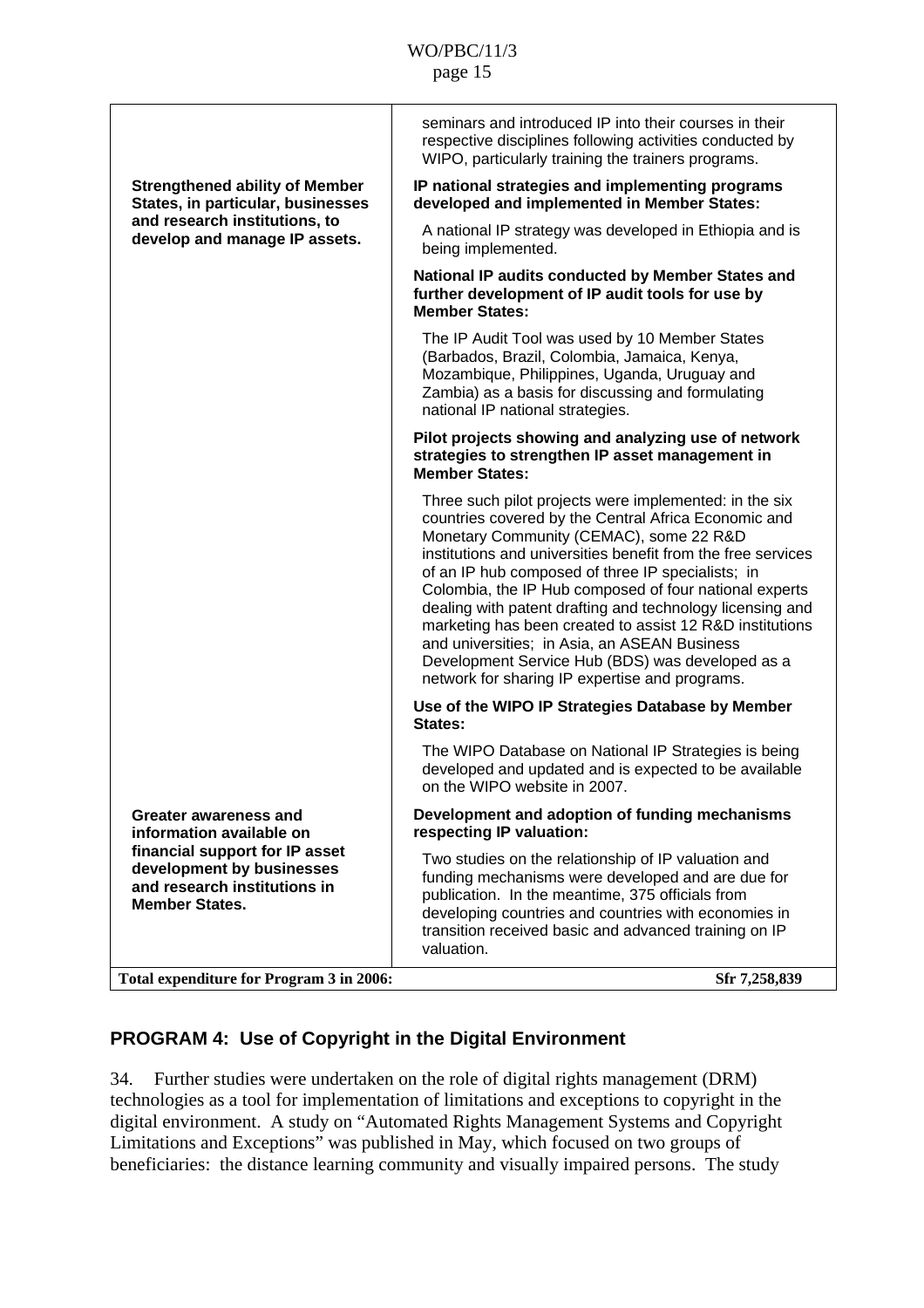described the law and practice in five countries, namely, Australia, the Republic of Korea, Spain, the United Kingdom, and the United States of America.

35. Work continued on Information Communication Technologies (ICT) standards, especially in the field of DRM. WIPO contributed to discussions on copyright issues in relation to standards at fora organized by the International Standards Organization (ISO), the International Telecommunications Union (ITU), the European Telecommunications Standards Institute (ETSI), and the WIPO-ISO Joint Working Group on IP and Standards.

36. Work also advanced on the "Copyright for Creators" program, exploring ways in which rightholders and creators of copyright works could best manage and protect their rights.

37. Avenues continue to be explored for improving the protection of audiovisual performers, and discussions continue with Governments and stakeholders (mainly performers and producers) over ways to promote evolution of international legal standards. In addition, at the national level, WIPO provided assistance on issues such as collective management, development of guilds and collective bargaining, legislation and licensing to improve the situation of actors.

38. WIPO participated in the follow up to the World Summit on the Information Society (WSIS), by monitoring copyright-related issues and developments concerning Internet governance. It also attended the first meeting of the Internet Governance Forum, held in Athens.

39. WIPO also deepened its cooperation with the United Nations Commission on International Trade Law (UNCITRAL) and the broader IP community, inter alia, by providing advice related to secured transactions and financing involving IP assets, as UNCITRAL nears the conclusion of its negotiations on drafting a Legislative Guide on Secured Transactions.

40. WIPO continued its outreach activities, raising awareness among the private sector and civil society on the role of copyright in the digital environment. Such activities involved cooperation with the NGO community, such as the Alliance Towards Harnessing Global Opportunities (ATHGO) at a meeting in November 2006, and with the private sector, including a copyright update given by WIPO in partnership with the Chicago Intellectual Property Alliance in October 2006.

#### **OBJECTIVE: To enhance awareness of the challenges and opportunities for copyright in the digital environment.**

| <b>EXPECTED RESULTS</b>                                                                                                                           | <b>PERFORMANCE INDICATORS</b>                                                                                                                                                                                                                                                                                                                                |
|---------------------------------------------------------------------------------------------------------------------------------------------------|--------------------------------------------------------------------------------------------------------------------------------------------------------------------------------------------------------------------------------------------------------------------------------------------------------------------------------------------------------------|
| <b>Increased practical</b><br>understanding of the<br>possibilities for<br>commercial exploitation of<br>copyright in the digital<br>environment. | Explicit recognition of WIPO's support and input in the<br>development of new online businesses for legitimate<br>delivery of digital copyright content in 10 Member States:<br>Discussions on emerging business models were held with the<br>NGO community including the Alliance Towards Harnessing<br>Global Opportunities (ATHGO), Creative Commons, the |
|                                                                                                                                                   | Computer Law Association and the Chicago Intellectual<br>Property Alliance, where input from WIPO was cited favorably<br>in moving issues forward.                                                                                                                                                                                                           |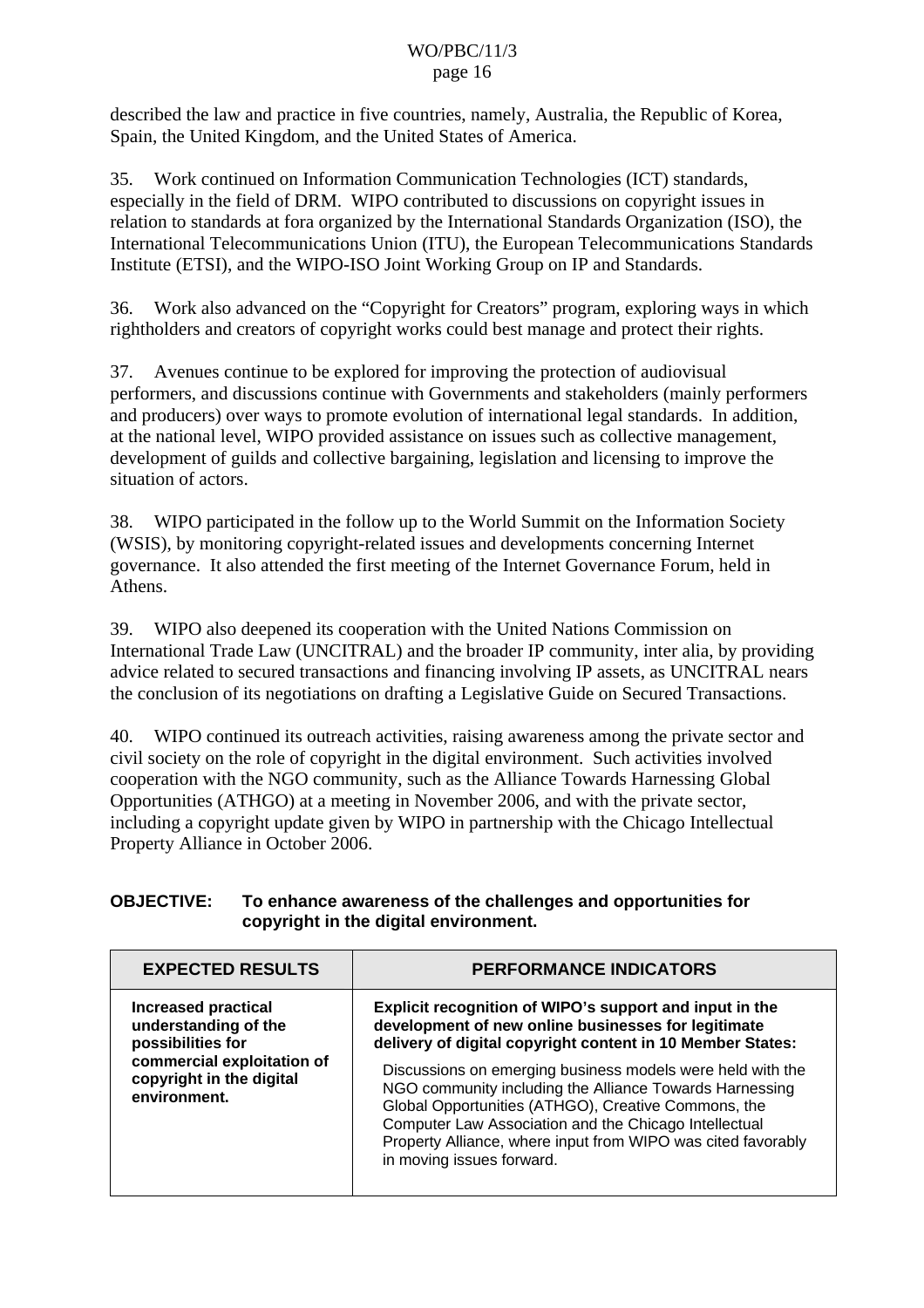<span id="page-16-0"></span>

|                                                                                              | Structured debates took place with academic and research<br>institutions, including in the World Congress on Computer Law<br>and the China-Europe International Conference on Intellectual<br>Property in Digital Media. |
|----------------------------------------------------------------------------------------------|--------------------------------------------------------------------------------------------------------------------------------------------------------------------------------------------------------------------------|
|                                                                                              | 5,000 page views of the WIPO Copyright website<br>consulted/downloaded by users worldwide every month:                                                                                                                   |
|                                                                                              | 31,000 page views of the WIPO Copyright website were<br>consulted/downloaded per month                                                                                                                                   |
| Greater awareness of the<br>contribution of copyright<br>to narrowing the Digital<br>Divide. | 3,000 worldwide subscribers to the Copyright E-Commerce<br>electronic newsletter:                                                                                                                                        |
|                                                                                              | The Copyright and Related Rights Electronic Newsletter is<br>expected to be launched in early 2007.                                                                                                                      |
| Greater understanding of<br>the impact of emerging<br>technologies on creation,              | National public discussions on copyright and digital<br>technologies in five Member States where WIPO has<br>provided assistance                                                                                         |
| access to and use of<br>copyright content.                                                   | Seminars on copyright and digital technologies were held in 16<br>countries at the request of Member States or other<br>stakeholders, building on WIPO assistance and<br>issue-identification.                           |
|                                                                                              | WIPO contributed to discussions in the Internet Governance<br>Forum on copyright issues                                                                                                                                  |
|                                                                                              | In regular meetings of the SCCR, identification of issues of<br>common global concern in the relationship between<br>copyright and emerging technologies, resulting in<br>commonly agreed conclusions by the Chair:      |
|                                                                                              | A Study on Automated Rights Management Systems and<br>Copyright Exceptions and Limitations was presented to the<br>SCCR, which the Chair cited as a basis for future work.                                               |
| Total expenditure for Program 4 in 2006:                                                     | Sfr 562,975                                                                                                                                                                                                              |

# **PROGRAM 5: IP and Public Policy**

41. This Program continued to support international policy discussions on life sciences issues, through promoting practical understanding of the impact of IP in this field, and building capacity of policymakers to assess and explore the full range of policy options. Input was provided into other international processes, in particular those of other international agencies, including the CBD, the FAO, UNEP, UNESCO, the UNU, the WHO, and the WTO. Technical input and expert consultation was also enhanced on a range of policy processes and discussions relating to IP, such as agricultural biotechnology, public health, medical innovation on neglected diseases, pharmaceuticals and bioethics.

42. Further progress was made on establishing a series of background information materials, empirical surveys of current issues, case studies, patent landscapes and other forms of policy oriented analysis of patent data in the life sciences domain, to yield a coordinated set of practically-oriented and factual contributions to critical debates on IP and life sciences issues. These materials aim at assisting policy makers objectively assess policy options and formulate recommendations at the national level on IP-related questions in this area, while ensuring full understanding of the range of implications and policy flexibilities available within the international framework.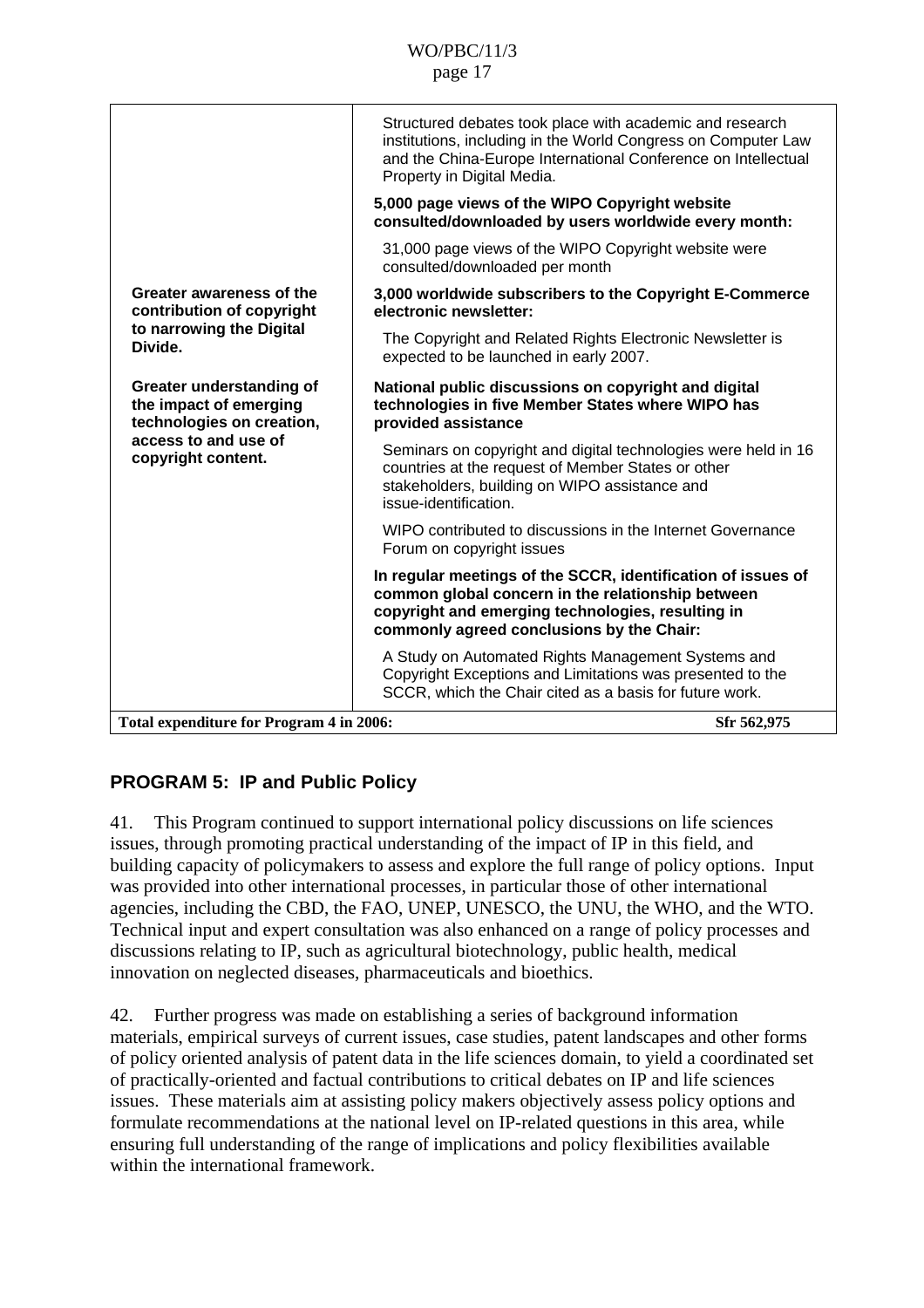43. Technical advice, information, training and briefings were provided to other WIPO program areas, and to the work of the WHO, the Global Forum on Health Research, UNESCO, the UN Interagency Committee on Bioethics (UNIACB), the FAO, the International Centre for Genetic Engineering and Biotechnology (ICGEB), and the UN Interagency Biotechnology Committee convened by UNCTAD. First steps were taken to establish patent landscapes on key technologies in the life sciences domain. WIPO consolidated its input to a range of collaborative analytical processes, including those with a focus on assessing new forms of innovation for public welfare, such as the WHO Commission on Intellectual Property, Innovation and Public Health (CIPIH) and the International Assessment of Agricultural Science and Technology for Development (IAASTD). The CIPIH report, issued in April 2006, substantiated the relevance and priority attached to the existing policy directions under development within the context of this Program.

44. WIPO hosted the UN Interagency Committee on Bioethics (UNIACB) and was tasked by the Committee to develop a draft issues paper for potential use as a policy resource within the UN system. This draft was subsequently reviewed by the Committee and was agreed as the basis for further collaboration. In collaboration with the Centre for the Management of Intellectual Property in Health Research and Development (MIHR), WIPO hosted an informal workshop on patent pools for vaccine development in the face of epidemics, as the basis for further technical collaboration with key stakeholders and the development of necessary information resources in this field. A series of public information materials was developed, focusing on current patent issues relating to concerns over mutations of avian influenza, and on current bioethics issues. Substantive contribution was also provided to a WIPO Worldwide Academy draft distance learning course on biotechnology and IP. In addition, WIPO contributed to a meeting convened by the Transatlantic Consumer Dialogue (TACD) on the politics and ideology of IP, and to regional policy dialogue analysis on issues such as the bioethical implications of global pandemics, and the interplay between IP, public health policy and human rights issues, in coordination with Program 15. Upon request, specialist input was also provided on the development of programs on IP and biotechnology issues in several developing countries and countries with economies in transition, and to major conferences of pharmaceutical scientists and agricultural economics, the first major conference on IP of the ICGEB, work of the UN system on statistical questions, and a workshop on open source approaches to biotechnology.

| <b>EXPECTED RESULTS</b>                                                                                                                | <b>PERFORMANCE INDICATORS</b>                                                                                                                                                                                                           |
|----------------------------------------------------------------------------------------------------------------------------------------|-----------------------------------------------------------------------------------------------------------------------------------------------------------------------------------------------------------------------------------------|
| <b>Enhanced understanding</b><br>among policy makers and<br>the public at large of the<br>interface between IP and<br>public policies. | National policy papers on IP and public policy published<br>which reflect the international debate to which WIPO<br>contributed:                                                                                                        |
|                                                                                                                                        | WIPO worked closely with several developing countries and<br>countries with economies in transition on policy and practical<br>questions relating to the life sciences, building on direct<br>feedback from the stakeholders concerned. |
|                                                                                                                                        | Member State demand increased for direct input into<br>specialized capacity building and policy consultation<br>processes.                                                                                                              |

#### **OBJECTIVE: To ensure that public policies take duly into account IP issues to achieve beneficial public welfare outcomes.**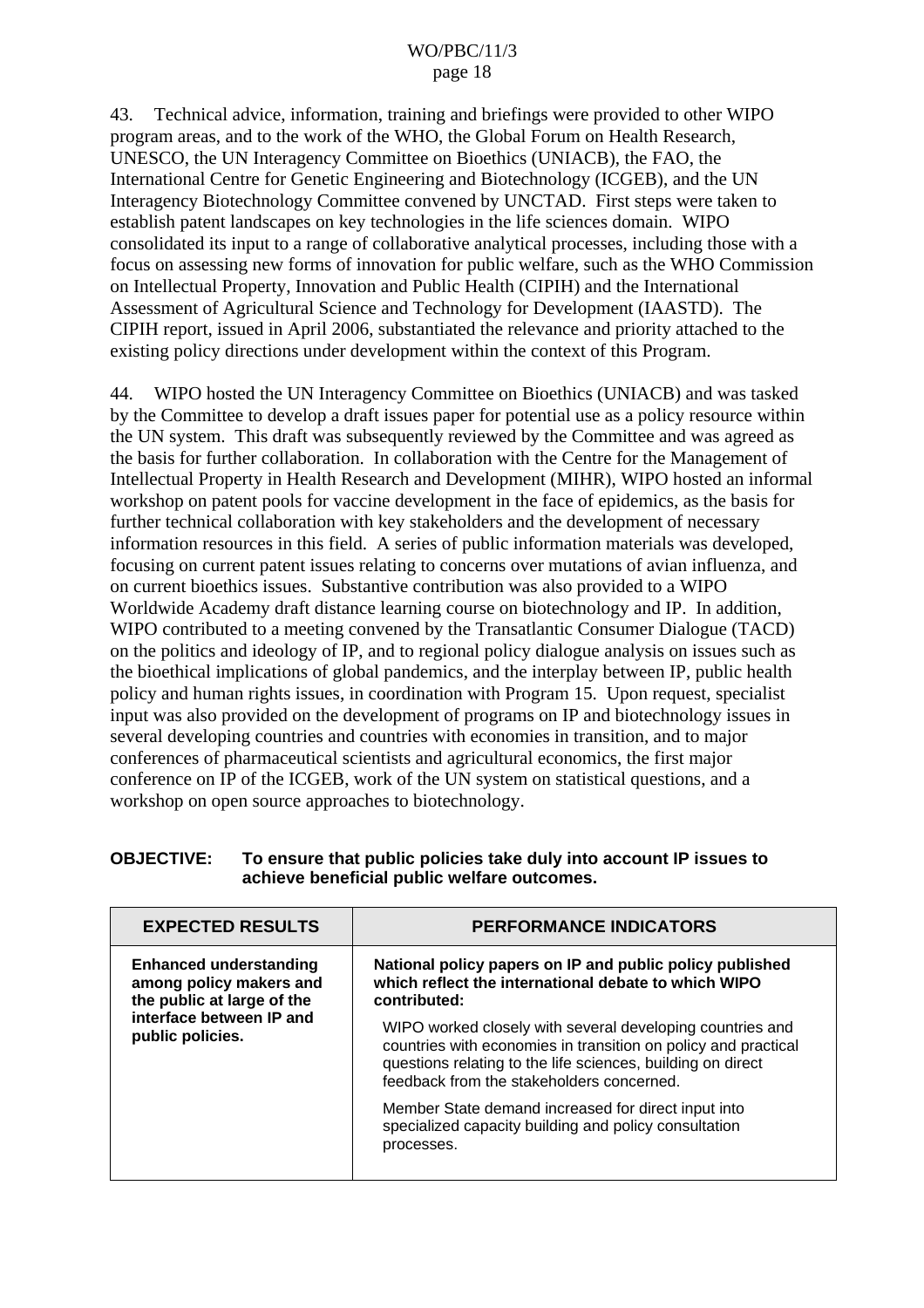<span id="page-18-0"></span>

|                                          | Recognition of WIPO's input in international debates and<br>processes on IP and public policy:                                                                                                |
|------------------------------------------|-----------------------------------------------------------------------------------------------------------------------------------------------------------------------------------------------|
|                                          | Participants and organizers welcomed WIPO's contribution in<br>a series of international policy processes, including UNIACB,<br>ICGEB, WHO and the Transatlantic Consumer Dialogue<br>(TACD). |
|                                          | WIPO provided the first draft of an issues paper on IP and<br>bioethics issues as the basis for ongoing work of the UNIACB.                                                                   |
| Total expenditure for Program 5 in 2006: | Sfr 63,005                                                                                                                                                                                    |

## **STRATEGIC GOAL TWO: TO INTEGRATE IP IN NATIONAL DEVELOPMENT POLICIES AND PROGRAMS**

### **PROGRAM 6: Africa, Arab, Asia and the Pacific, Latin America and the Caribbean Countries, LDCs**

45. In 2006, the WIPO Technical Assistance and Capacity Building (TACB) activities were directed towards the integration of IP in national development policies and programs, in line with WIPO's Strategic Goal Two and in the context of the UN Millennium Development Goals.

46. A reorientation of WIPO's approach to development activities was initiated in order to: adapt to the changing national and global IP rights environment; respond to new development expectations and strategic needs of developing countries; capitalize on past technical and legal assistance; develop synergies with other providers of technical assistance in the area of IP; and, focus on creation, management and utilization of IP. Activities continued to be carried out in close cooperation with Member States, and with other IGOs and NGOs. Particular attention was given to the specific needs of LDCs.

47. During the period under review, there was an overall enhanced awareness of the strategic role played by IP as a tool for economic development. Legislative advice was provided to countries that were in the process of upgrading their legislative framework, including the utilization of options and flexibilities available in the international IP regime. Several countries have included IP in national public policies and some IGOs have included IP in their work programs. Institutional capacity to administer IP systems through the use of new and modern information technology tools (procedures, methods, systems and manuals) for administration and management of IP rights and for the provision of value added services in the field of IP was also upgraded.

### *Africa*

48. The implementation of the work program, covering 40 countries, progressed as planned and, in various countries, it included the undertaking of national IP audits, the introduction of IP in national development policies, and the formulation of IP policies for universities and R&D institutions. Five countries (Ethiopia, Kenya, Mauritius, Nigeria, and Uganda) initiated the formulation of a national IP strategy. Cooperation with the African Intellectual Property Organization (OAPI) and the African Regional Intellectual Property Organization (ARIPO) was strengthened; cooperation with other regional intergovernmental organizations was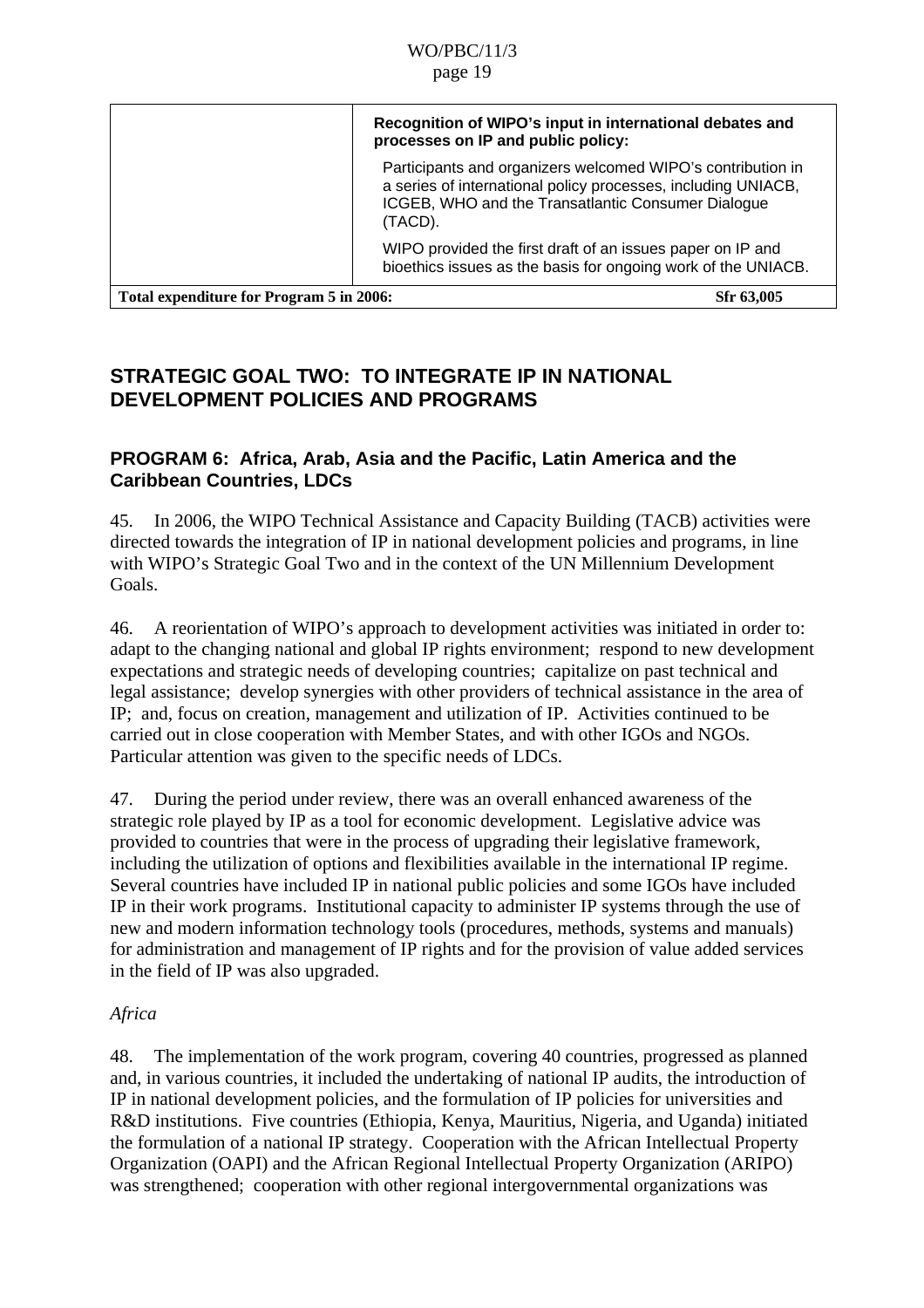further enhanced and IP considerations were increasingly included in their work programs. Taking into account the level of available resources, the work program was adjusted with a specific emphasis on enhancing partnerships both inside and outside the Organization in order to fully implement activities planned for the 2006-07 biennium.

#### *Arab States*

49. The work program in the Arab States was enhanced by focusing on new relevant IP areas such as the efficient use of licensing, transfer of technology, and patent drafting. The facilitation of regional and inter-regional cooperation was in particular emphasized in order to create the necessary pre-conditions for national technology transfer. In addition, a pilot project assessing four Arab copyright offices' hardware needs was undertaken as a basis for future automation of copyright registrations, and several countries initiated IP audit strategies. Geographical indications, appellations of origin, handicrafts and industrial designs received specific attention and bridge-building events were organized to bring together industries and SMEs with research centers and universities.

#### *Asia and the Pacific*

50. In the Asia and the Pacific region, two country projects on promoting an integrated and effective management system of IP (Pakistan), and assisting in the modernization of the IP system (Bhutan) were successfully completed. A new capacity building program in the field of patent drafting was also conducted, responding to an urgent and emerging need of the countries in the region. Two studies were finalized: Guide on Valuation of Intellectual Property; and Technology Transfer, Intellectual Property and Effective University-Industry Partnerships. In order to expand the scope and nature of the technical assistance and capacity building programs in the region, two new cooperation agreements were concluded (Memorandum of Understanding with the Government of Singapore and a new funds-in-trust between WIPO and the Ministry of Culture and Tourism of the Republic of Korea). There was also increased attention to the delivery of technical assistance within the framework of nationally focused action plans (NFAPs) and special country projects, to ensure the consistency of program activities with national development policies, strategies and objectives.

#### *Latin America and the Caribbean*

51. The awareness in the region of the strategic role of IP as a tool for economic development was enhanced, and several IGOs, such as the Caribbean Community (CARICOM), Economic Commission for Latin America and the Caribbean (ECLAC), and Organization of Eastern Caribbean States (OECS) have included IP in their work programs. Five countries in the region (Barbados, Brazil, Colombia, Jamaica and Uruguay) initiated the formulation of IP national strategic plans and policies. One country completed a national IP audit. Eight countries benefited from legislative assistance for the modernization of their IP legal framework. WIPO also continued to contribute to the development of human resources for the administration of IP rights and the implementation of effective enforcement mechanisms.

52. Cooperation continued with federations of industries, chambers of commerce, academic and research institutions, including universities and SMEs, to develop linkages and specific tools for the management and exploitation of IP assets. In this context, three publications on the use of the IP system by SMEs were published in Argentina, Brazil and Chile, and studies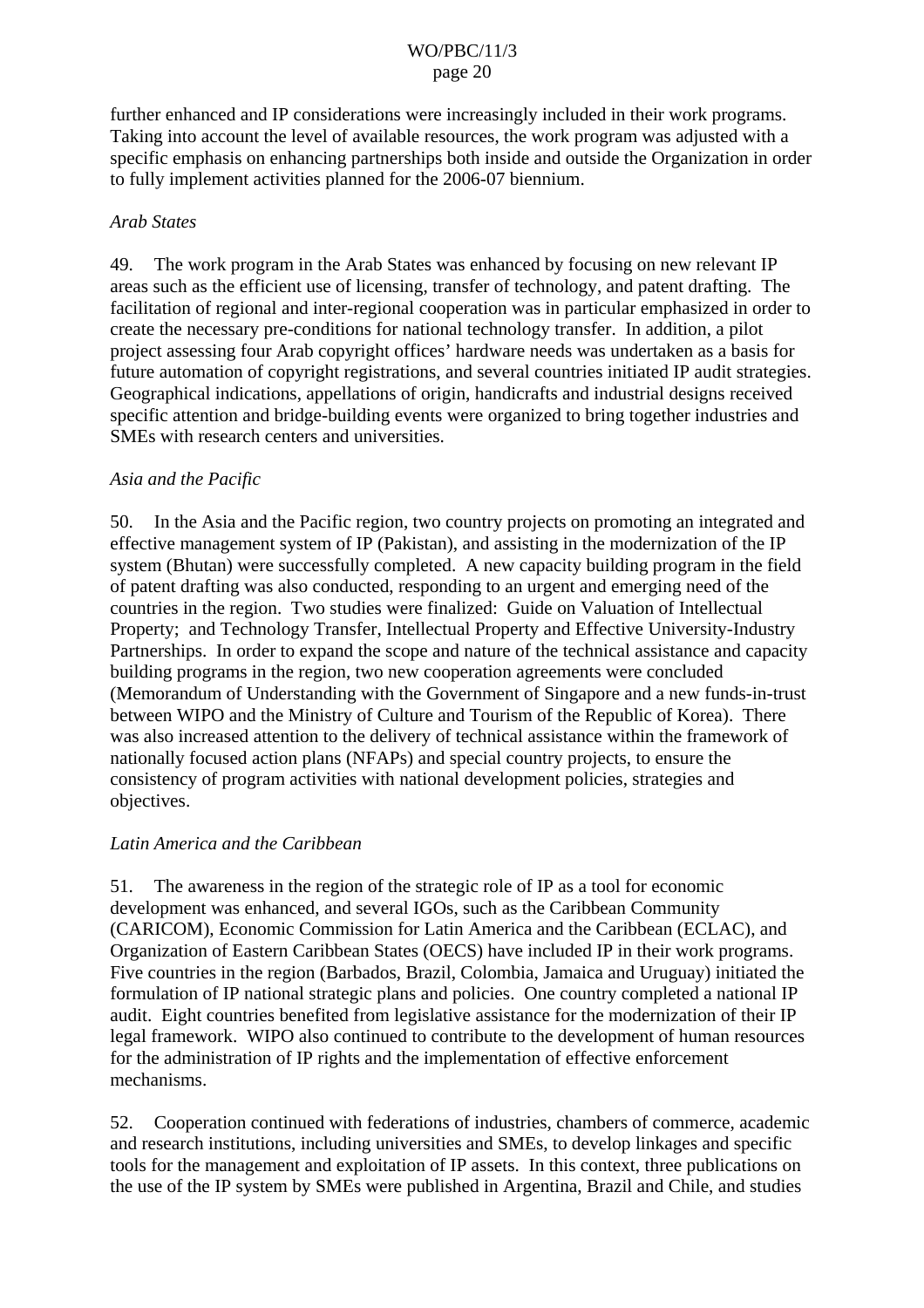were initiated on the economic contribution of copyright and related rights industries to the national economic development of five countries in the LAC region.

*LDCs* 

53. To address the IP capacity building needs of LDCs, training and awareness raising programs for senior officials were conducted on IP and its relationship with economic growth and development (Bangladesh, Republic of Korea, Sweden and Tanzania). Also, in cooperation with the World Trade Organization (WTO), awareness raising programs were organized on IP and its use for the promotion of trade and development as well as on the various flexibilities of the TRIPS Agreements. In addition, considerable progress was made in the preparation of a training manual on technology licensing for Ethiopia, Nepal, Tanzania, and Uganda.

54. The Mid-term review process of the implementation of the Program of Action for the LDCs, resulted in the incorporation of IP in the work programs of the United Nations Economic Commission for Africa and the Economic and Social Council for Asia and the Pacific. The establishment of IP Advisory Services and Information Centers was initiated in Cambodia, Ethiopia and Tanzania (the latter due for inauguration in March 2007). Studies were also initiated on the identification, cataloging and analyzing the IP viability and economic benefits of folklore (Bangladesh and Senegal), and 13 French speaking LCDs established focal points on TK.

#### **OBJECTIVE: To assist developing countries, including the LDCs, to include IP considerations in national and regional development policies, strategies and action plans and to optimize IP infrastructure for economic, social, cultural and sustainable development.**

| <b>EXPECTED RESULTS</b>                                 | <b>PERFORMANCE INDICATORS</b>                                                                                                                                                          |
|---------------------------------------------------------|----------------------------------------------------------------------------------------------------------------------------------------------------------------------------------------|
| Increased integration of IP<br>in development policies. | Explicit recognition of WIPO's support and input in<br>initiatives undertaken to formulate policies to integrate IP<br>concerns in national development strategies:                    |
|                                                         | A considerable number of activities were implemented<br>pertaining to the formulation of policies for the integration of IP<br>concerns in national development strategies, including: |
|                                                         | Ministerial Conference of Portuguese-speaking African<br>Countries (PALOPS);                                                                                                           |
|                                                         | Ministerial-Level Meeting on IP for Caribbean Countries;                                                                                                                               |
|                                                         | High-Level Forum on IP Policy and Strategy (Asia and<br>the Pacific);                                                                                                                  |
|                                                         | International Seminar on the Strategic use of IP for<br>$ \,$<br>Economic and Social Development (Asia and the Pacific);                                                               |
|                                                         | Regional Meetings for Heads of IP Offices (Latin America<br>and the Caribbean);                                                                                                        |
|                                                         | Regional Seminar on International Negotiations on IP<br>(Asia and the Pacific);                                                                                                        |
|                                                         | National workshops and seminars on: Developing IP<br>Policies and Establishing IP and Transfer of Technology<br>Offices in Tertiary and R&D Institutions (Africa);                     |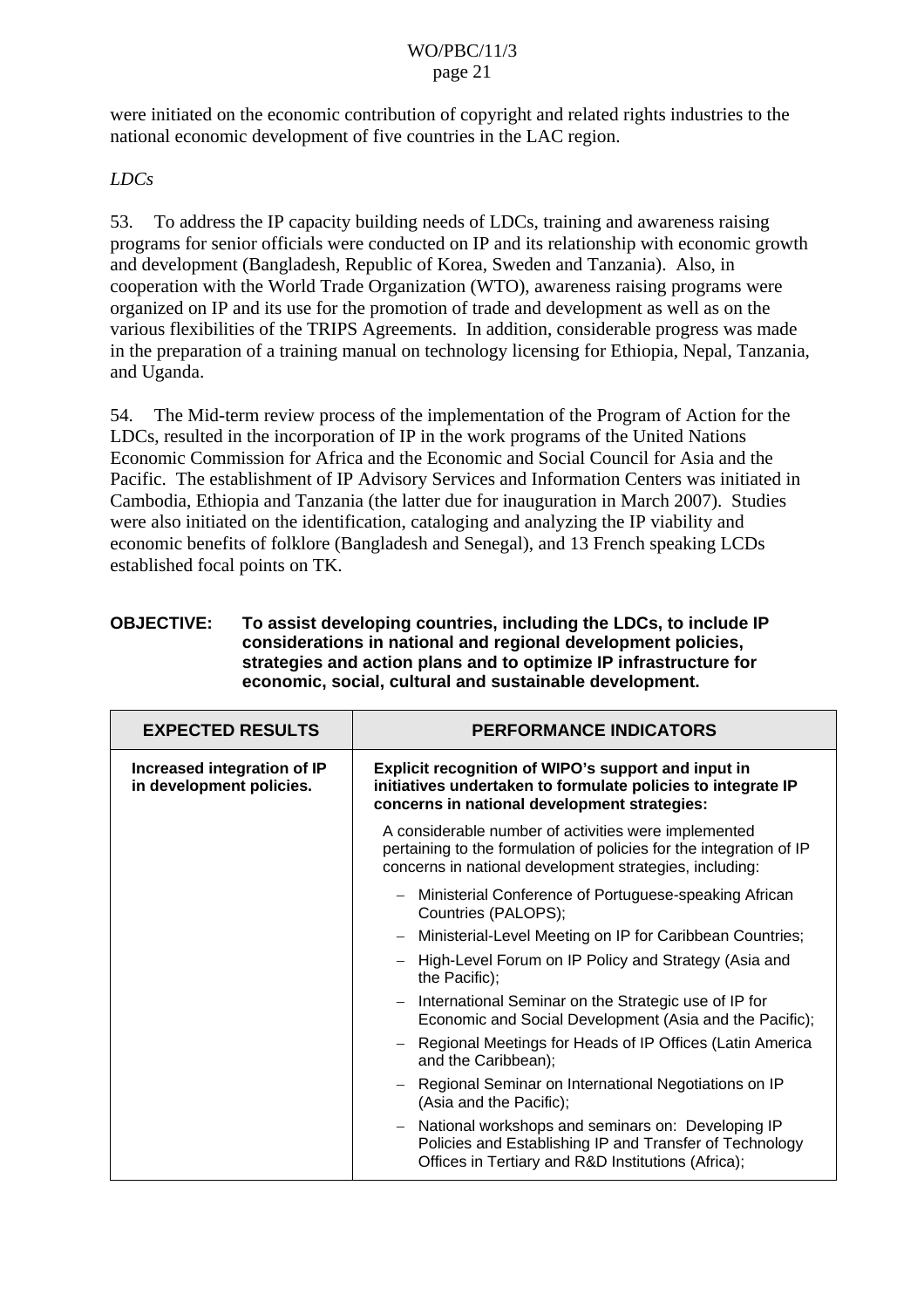|                                                                                                 | Developing IP Strategies; IP for Ambassadors and<br>Diplomats (Africa, Arab States); Developing National IP<br>Policy and Strategy (Asia and the Pacific); the Doha<br>Program and its Implications for LDCs; and IP, science,<br>technology and innovation policies;<br>Academy Session on IP and National Development<br>$\overline{\phantom{0}}$<br>(Africa);<br>- Government delegation retreat for the development of a                                                                                                                                                                                                                                                                                                                                                                                                   |
|-------------------------------------------------------------------------------------------------|--------------------------------------------------------------------------------------------------------------------------------------------------------------------------------------------------------------------------------------------------------------------------------------------------------------------------------------------------------------------------------------------------------------------------------------------------------------------------------------------------------------------------------------------------------------------------------------------------------------------------------------------------------------------------------------------------------------------------------------------------------------------------------------------------------------------------------|
|                                                                                                 | national IP strategy (Latin America and the Caribbean);<br>Expert/Advisory missions to enhance IP in Development<br>$\qquad \qquad -$                                                                                                                                                                                                                                                                                                                                                                                                                                                                                                                                                                                                                                                                                          |
| <b>Enhanced awareness of</b><br>policy-makers and user<br>groups in LDCs, as well as            | Policies and for the development of national IP strategies.<br>Up to eight countries are conducting national IP audits and<br>initiating IP awareness programs, and/or national<br>development policies with an IP component:                                                                                                                                                                                                                                                                                                                                                                                                                                                                                                                                                                                                  |
| of international,<br>subregional and regional<br>organizations of IP and its<br>contribution to | IP audits were undertaken in 20 African countries and in some<br>countries in other regions. Some of these countries are in the<br>process of developing national IP strategies;                                                                                                                                                                                                                                                                                                                                                                                                                                                                                                                                                                                                                                               |
| development.                                                                                    | IP awareness programs initiated by countries, with the<br>assistance of WIPO, included: Inter-regional Workshop on IP<br>and Public Awareness (Asia and the Pacific); IP sensitization<br>seminar for Cameroonian researchers; a meeting organized<br>by the Arab School for Science and Technology (Arab States);<br>the development of a radio feature series on IP, and the<br>development and production of the "Creative Caribbean<br>Multi-Media IP Outreach Tool" (Latin America and the<br>Caribbean).                                                                                                                                                                                                                                                                                                                 |
|                                                                                                 | WIPO assistance in the framework of awareness programs<br>and inclusion of IP in national development policies comprised,<br>inter alia: an International Congress on IP; National Seminars<br>on IP, science, technology, innovation policies, IP issues for<br>media representatives, and Industrial Property for Universities;<br>Seminars for Judiciary and Lawyers; a Workshop on the<br>Formulation and Implementation of IP Outreach Strategies for<br>LDCs, with Emphasis on Invention and Innovation;<br>expert/advisory missions, including to the Coordination<br>Committee for the Industrial Research Centers of Arab<br>Countries, and to the Academy of Scientific Research and<br>Technology (ASRT) of Egypt; and study visits on policy<br>measures and management techniques for the strategic use of<br>IP. |
|                                                                                                 | Public IP Awareness Material was developed; Brochures for<br>IP Offices and other IP materials were customized.                                                                                                                                                                                                                                                                                                                                                                                                                                                                                                                                                                                                                                                                                                                |
|                                                                                                 | Thirty African LDCs and twelve LDCs from Asia and the<br>Pacific benefited from general IP awareness raising events.                                                                                                                                                                                                                                                                                                                                                                                                                                                                                                                                                                                                                                                                                                           |
|                                                                                                 | Inclusion of IP considerations in work programs of up to<br>eight relevant sub-regional, regional and international<br>organizations:                                                                                                                                                                                                                                                                                                                                                                                                                                                                                                                                                                                                                                                                                          |
|                                                                                                 | Organizations that integrated IP considerations in their work<br>programs included the following: Bangladesh, Bhutan, India,<br>Myanmar, Nepal, Sri Lanka and Thailand Economic<br>Cooperation (BIMST-EC); East African Community (EAC),<br>Common Market for Eastern and Southern Africa (COMESA),<br>African Union (AU), Economic commission for Africa (ECA),<br>OAPI, ARIPO, Ministerial Conference of Portuguese-speaking                                                                                                                                                                                                                                                                                                                                                                                                 |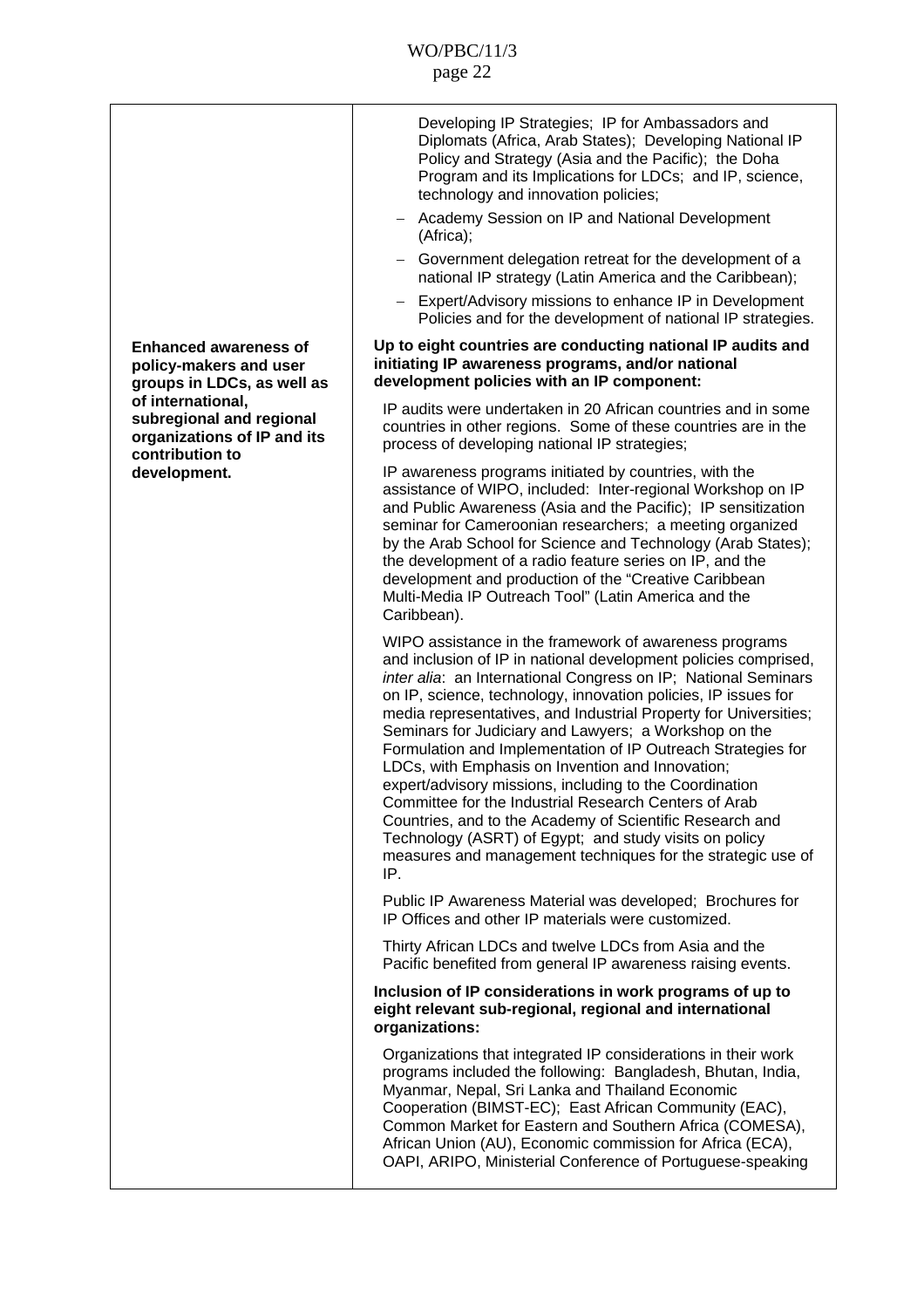|                                                                      | African Countries (PALOPS), New Partnership for Africa's<br>Development (NEPAD), League of Arab States (LAS), Gulf<br>Cooperation Council (GCC), Council of Arab Economic Unity<br>(CAEU), Organization of the Islamic Conference (OIC), Islamic<br>WIPO Educational, Scientific and Cultural Organization<br>(ISESCO), South Asian Association for Regional Co-operation<br>(SAARC), Association of South East Asian Nations (ASEAN),<br>Economic and Social Council for Asia and the Pacific<br>(ESCAP), Economic Commission for Latin America and the<br>Caribbean (ECLAC), Organization of Eastern Caribbean<br>States (OECS), Caribbean Community (CARICOM), United<br>Nations (UN High Representative for the Least Developed,<br>Land Locked and Island Developing countries), and WTO. |
|----------------------------------------------------------------------|------------------------------------------------------------------------------------------------------------------------------------------------------------------------------------------------------------------------------------------------------------------------------------------------------------------------------------------------------------------------------------------------------------------------------------------------------------------------------------------------------------------------------------------------------------------------------------------------------------------------------------------------------------------------------------------------------------------------------------------------------------------------------------------------|
| <b>Updated IP legislation in</b><br>support of development<br>goals. | Modernized IP legislation in up to ten developing countries<br>that conforms to relevant international treaties, reflecting<br><b>WIPO's advice:</b>                                                                                                                                                                                                                                                                                                                                                                                                                                                                                                                                                                                                                                           |
|                                                                      | Modernization of industrial property legislation in six countries;                                                                                                                                                                                                                                                                                                                                                                                                                                                                                                                                                                                                                                                                                                                             |
|                                                                      | Modernization of copyright and related rights legislation in<br>eight countries;                                                                                                                                                                                                                                                                                                                                                                                                                                                                                                                                                                                                                                                                                                               |
|                                                                      | In addition, 18 countries benefited from WIPO's assistance in<br>the ongoing revision of their IP legislation.                                                                                                                                                                                                                                                                                                                                                                                                                                                                                                                                                                                                                                                                                 |
| <b>More efficient IP</b><br>infrastructure in                        | Up to eight IP offices have implemented revised<br>administrative processes based on WIPO's advice:                                                                                                                                                                                                                                                                                                                                                                                                                                                                                                                                                                                                                                                                                            |
| developing countries and<br>the LDCs.                                | Over 30 IP offices in all regions implemented new or revised<br>administrative processes.                                                                                                                                                                                                                                                                                                                                                                                                                                                                                                                                                                                                                                                                                                      |
|                                                                      | Equipment was supplied and assistance provided for the<br>installation of management software at Industrial Property<br>Offices and Collective Management Societies.                                                                                                                                                                                                                                                                                                                                                                                                                                                                                                                                                                                                                           |
|                                                                      | IT capacity building activities, including on the upgrading of<br>business processes, were organized as follows: Workshop on<br>Automation of IP Offices and Development of IP Databases;<br>Training Course on Use of IT in IP Administration; Regional<br>meetings on IP automation; implementation of a Manual on<br>Patent Applications (jointly organized by the EPO and<br>Funds-in-Trust (Spain), the IPC, and administration of<br>copyright and related rights.                                                                                                                                                                                                                                                                                                                       |
|                                                                      | Joint planning and coordination of activities took place with<br>national IP authorities and other entities (EPO, Spanish Patent<br>and Trademarks Office (OEPM), etc.), such as for the<br>LATIPAT project aimed at establishing a common place for the<br>on-line publication of patent documents of Latin American<br>countries in the Spanish and Portuguese languages                                                                                                                                                                                                                                                                                                                                                                                                                     |
|                                                                      | Training was provided on patent information services<br>utilization of technical information contained in patent<br>documents, the PCT, and the Madrid and the Hague Systems.                                                                                                                                                                                                                                                                                                                                                                                                                                                                                                                                                                                                                  |
|                                                                      | Assistance was also provided to some offices on the<br>substantive examination of patents.                                                                                                                                                                                                                                                                                                                                                                                                                                                                                                                                                                                                                                                                                                     |
|                                                                      | Progress was made in the establishment of IP Advisory<br>Services and Information Center in two LDCs in Africa and<br>Asia.                                                                                                                                                                                                                                                                                                                                                                                                                                                                                                                                                                                                                                                                    |
|                                                                      | The Manual on the Processing of Patent Applications in<br>Central American Countries was finalized and was adopted by                                                                                                                                                                                                                                                                                                                                                                                                                                                                                                                                                                                                                                                                          |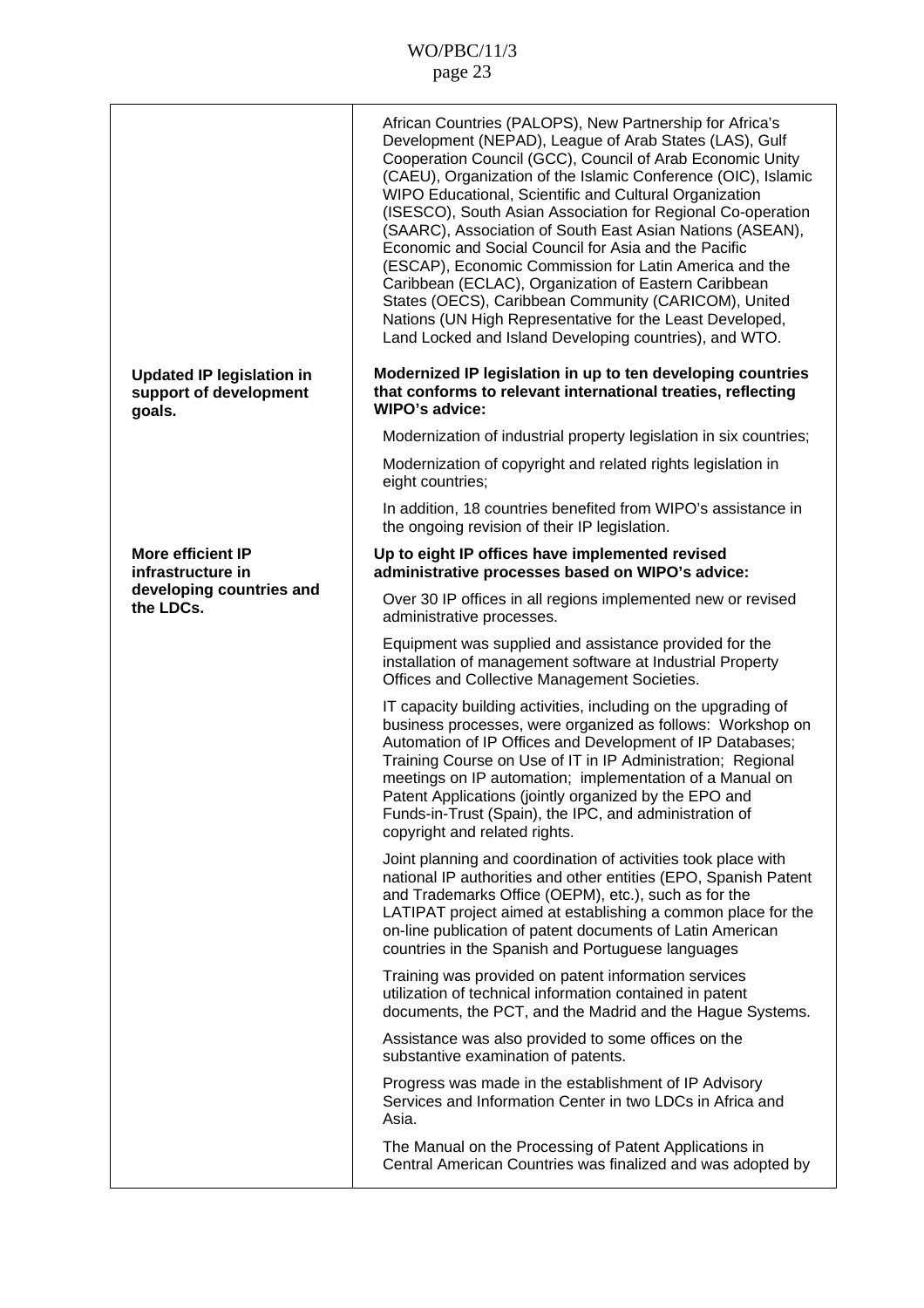|                                                                                   | the relevant IP Offices.                                                                                                                                                                                                                                                                                                                                                                                                                                                                                                                                                                                                                                                                                                                                                                                                                                                                                                                                                                            |
|-----------------------------------------------------------------------------------|-----------------------------------------------------------------------------------------------------------------------------------------------------------------------------------------------------------------------------------------------------------------------------------------------------------------------------------------------------------------------------------------------------------------------------------------------------------------------------------------------------------------------------------------------------------------------------------------------------------------------------------------------------------------------------------------------------------------------------------------------------------------------------------------------------------------------------------------------------------------------------------------------------------------------------------------------------------------------------------------------------|
|                                                                                   | Strengthened administrative capacity for protection and<br>enforcement of IPRs in at least 10 countries:                                                                                                                                                                                                                                                                                                                                                                                                                                                                                                                                                                                                                                                                                                                                                                                                                                                                                            |
|                                                                                   | A number of activities were implemented to strengthen<br>capacities for protecting and enforcing IPRs, in all regions,<br>including: high-level seminars on the enforcement of IPRs;<br>sub-regional and national seminars for Magistrates and<br>Lawyers; regional and sub-regional meetings for the judiciary<br>and on documentation and access mechanisms to legal and<br>administrative decisions; national seminars on Counterfeiting<br>of Drugs, and Fighting Piracy of Literary and Artistic Works,<br>the Enforcement of Copyright, Related Rights and Collective<br>Management, Protection of Copyright in the Publishing<br>Industry; on the Role of IP Courts in Enforcement of IPRs;<br>national meetings for judges, police and customs officials and<br>on licensing of IPRs; WIPO/CISAC Joint Regional Colloquium<br>for the Judiciary on Copyright and Related Rights<br>WIPO/IFRRO National Seminar in Indonesia; study-visits on<br>Patents, Trademarks, Copyright and Customs. |
| Improved exploitation of<br>the IP system in                                      | Plans of action, mechanisms and support programs<br>initiated in developing countries:                                                                                                                                                                                                                                                                                                                                                                                                                                                                                                                                                                                                                                                                                                                                                                                                                                                                                                              |
| developing countries.                                                             | Formulation of guidelines on development of IP policies for<br>universities and R&D institutions in Nigeria (NOTAP)                                                                                                                                                                                                                                                                                                                                                                                                                                                                                                                                                                                                                                                                                                                                                                                                                                                                                 |
|                                                                                   | Sub-regional and regional seminars, workshops, symposia<br>and roundtables on: Promoting University-Industry<br>Collaboration Through Technology Transfer and IP<br>Transactions (Asia and the Pacific); Technology Management<br>for Promoting Transfer of Technology and IP Transactions<br>(Asia and the Pacific); Valorization of Medicine and Traditional<br>Pharmacopeia (Africa); Branding and the Madrid System<br>(Asia and the Pacific); Operationalization of the Madrid<br>System in Developing Countries: Challenges and Benefits<br>(China); Copyright-based Business: Authorship, Publishing<br>and Access to Knowledge (Sri Lanka); and Use and<br>Protection of Copyright Works in the Media Industry:<br>Multimedia Productions in the Digital Environment, (Asia and<br>the Pacific).                                                                                                                                                                                            |
|                                                                                   | Finalization of a Study on the use of the IP System by SMEs in<br>Brazil.                                                                                                                                                                                                                                                                                                                                                                                                                                                                                                                                                                                                                                                                                                                                                                                                                                                                                                                           |
|                                                                                   | Regional meetings co-organized with other entities on the<br>management of IP in the publishing industries and the use of<br>the IP system among SMEs in the Agro-Business Sector.                                                                                                                                                                                                                                                                                                                                                                                                                                                                                                                                                                                                                                                                                                                                                                                                                  |
| Development,<br>management and use of IP                                          | Development of benchmarks for assessing the<br>performance of the IP system in developing countries:                                                                                                                                                                                                                                                                                                                                                                                                                                                                                                                                                                                                                                                                                                                                                                                                                                                                                                |
| for investment,<br>employment and revenue<br>generation at the national<br>level. | Preparatory work on this activity started at the end of 2006.                                                                                                                                                                                                                                                                                                                                                                                                                                                                                                                                                                                                                                                                                                                                                                                                                                                                                                                                       |
|                                                                                   | Increase in domestic patent/trademark/industrial design<br>applications and overall percentage of applications by local<br>creators, enterprises and R&D institutions in developing<br>countries and LDCs:                                                                                                                                                                                                                                                                                                                                                                                                                                                                                                                                                                                                                                                                                                                                                                                          |
|                                                                                   | Statistical data not available.                                                                                                                                                                                                                                                                                                                                                                                                                                                                                                                                                                                                                                                                                                                                                                                                                                                                                                                                                                     |
| Knowledge and<br>comparative advantages,                                          | Identification of comparative advantages in IP based<br>products:                                                                                                                                                                                                                                                                                                                                                                                                                                                                                                                                                                                                                                                                                                                                                                                                                                                                                                                                   |
| including traditional                                                             | Assistance to ARIPO and OAPI for the drafting and adoption                                                                                                                                                                                                                                                                                                                                                                                                                                                                                                                                                                                                                                                                                                                                                                                                                                                                                                                                          |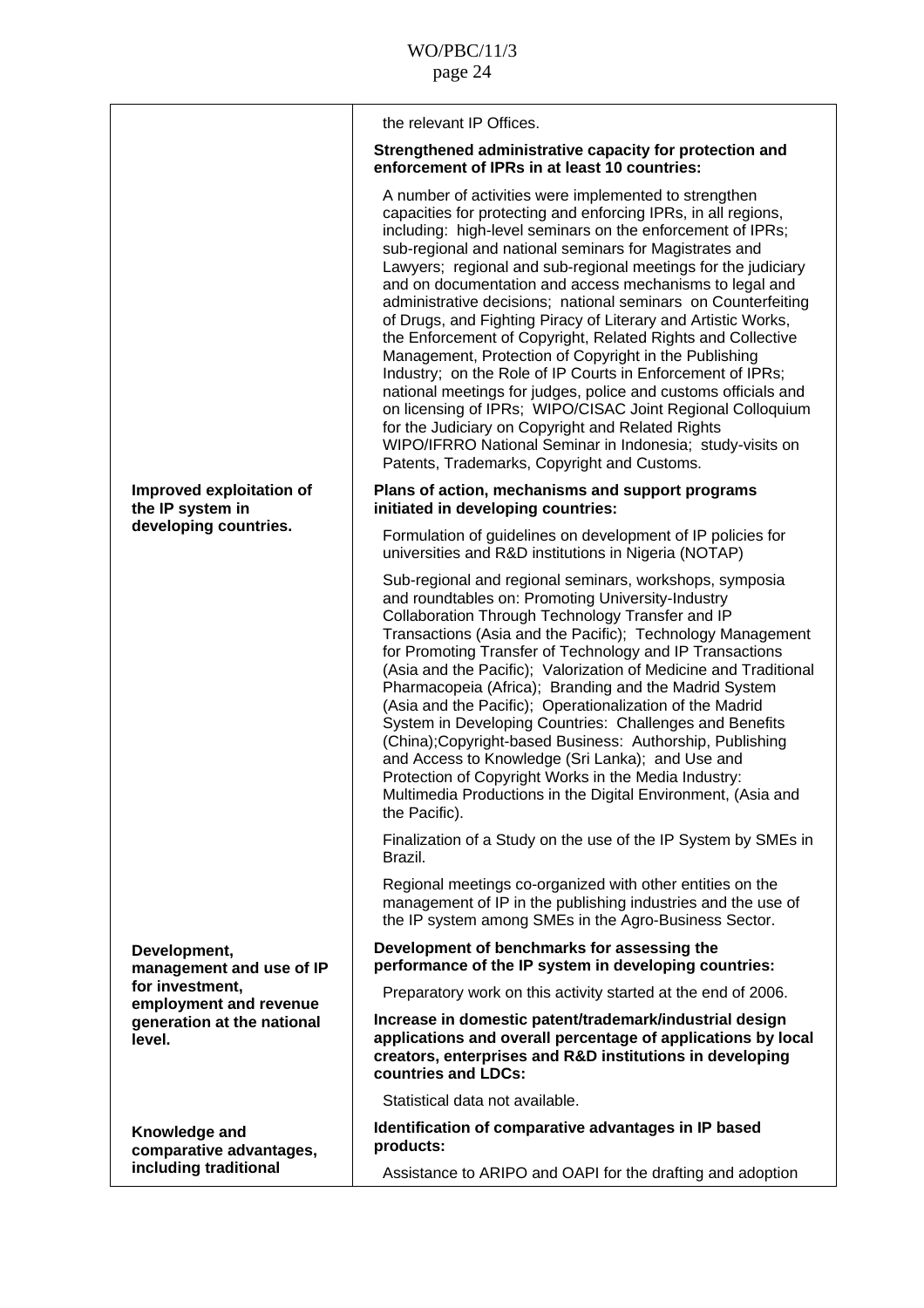<span id="page-24-0"></span>

| knowledge and folklore,<br>are transformed into<br>products and services in<br>domestic and international<br>markets. | of a Treaty on Traditional Knowledge and Expressions of<br>Folklore.                                                                                                                                                                                                                                                                                                                                                                                                                                                                                |
|-----------------------------------------------------------------------------------------------------------------------|-----------------------------------------------------------------------------------------------------------------------------------------------------------------------------------------------------------------------------------------------------------------------------------------------------------------------------------------------------------------------------------------------------------------------------------------------------------------------------------------------------------------------------------------------------|
|                                                                                                                       | Pilot Project on Geographical Indications in four African<br>countries                                                                                                                                                                                                                                                                                                                                                                                                                                                                              |
|                                                                                                                       | National, regional and inter-regional seminars, workshops and<br>fora on: New Tools for the Dissemination of Knowledge and<br>the Promotion of Innovation and Creativity; TK, TCEs and GR<br>(Asia and the Pacific); Using the IP System for Protection,<br>Valuation and Commercial Exploitation of "One Tambon-One<br>Product" (OTOP) Products in the Domestic and Export<br>Markets; Women, IP and Handicrafts; and The role of IP for<br>the protection and commercialization of TK, TCEs and folklore<br>for indigenous communities and women. |
|                                                                                                                       | Initiation of a national study on IP assets development and<br>management in the field of beauty products and finalization of<br>studies in the identification, recording and analyzing the<br>economic use of folklore (Bangladesh and Senegal).                                                                                                                                                                                                                                                                                                   |
|                                                                                                                       | TK focal points were established in 13 French speaking LDCs.                                                                                                                                                                                                                                                                                                                                                                                                                                                                                        |
| Total expenditure for Program 6 in 2006:                                                                              | Sfr 15,579,611                                                                                                                                                                                                                                                                                                                                                                                                                                                                                                                                      |
|                                                                                                                       |                                                                                                                                                                                                                                                                                                                                                                                                                                                                                                                                                     |

### **PROGRAM 7: Certain Countries in Europe and Asia**

55. In 2006, this Program continued to focus on enhancing the effective use of IP systems in certain countries in Europe and Asia. Activities concentrated mainly on human resource development, awareness-raising and regional and international cooperation.

56. In particular, cooperation continued with nine countries for the development and implementation of Nationally Focused Action Plans (NFAP), six bilateral cooperation programs and two memoranda of understanding, aimed at assisting national authorities achieve more efficient management and use of IP systems.

57. As 10 countries in the region became members of the European Union (EU) as of May 1, 2004, and two other countries as of January 1, 2007, WIPO continued to coordinate its technical assistance on IP related matters with the EU. As part of this cooperation, WIPO provided input to national events organized and financed by the Technical Assistance Information Exchange Office (TAIEX), Enlargement Directorate General, Commission of the European Union, in Croatia, Hungary, Malta, Poland, Romania and Slovakia. Furthermore, WIPO actively supported an IP rights awareness and protection campaign organized by the government of Bulgaria and the Commission of the EU in May 2006, on the occasion of the forthcoming accession of Bulgaria to the EU.

58. WIPO also continued its cooperation with the European Patent Organization (EPO) in implementing the Community Assistance for Reconstruction Development and Stability (CARDS) Program under which the EU's technical and financial assistance to the Western Balkan countries is carried out. In this respect, WIPO participated in the Consultation Meeting concerning the CARDS workplan for 2006, and in two Coordination Committee Meetings.

59. Collaboration also continued with a number of organizations being active in the region, such as the EPO, Eurasian Patent Office (EAPO), the Interparliamentary Assembly of CIS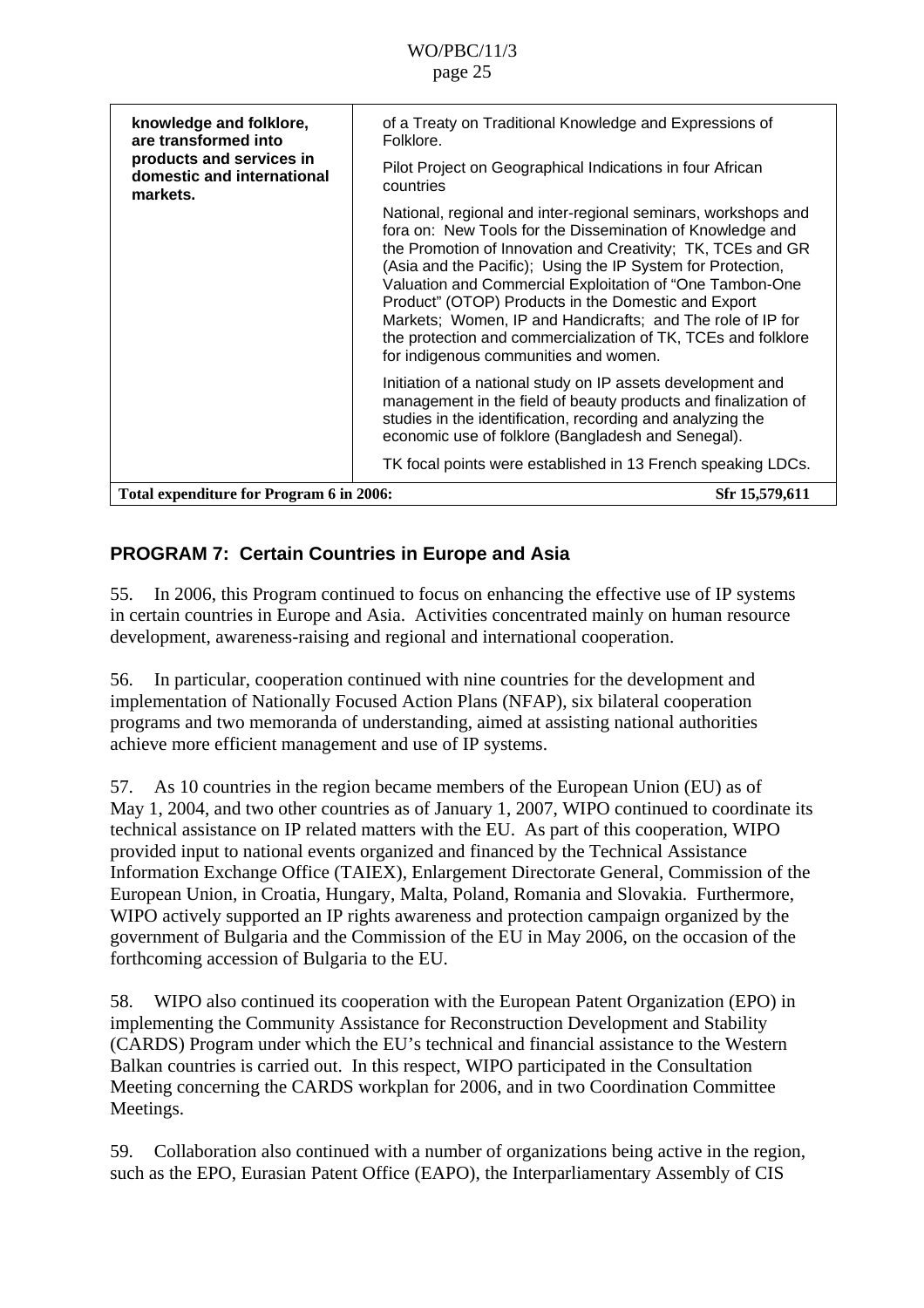Member States (IPA CIS), the Community Trademark Office (OHIM), the Hungarian Authors' Society (ARTISJUS), the International Federation of Societies of Authors' and Composers (CISAC), and Cedars-Sinai Medical Research Center (USA).

60. For the promotion of creativity and innovation, several awards were offered to inventors, creators and innovative companies in Azerbaijan, Belarus, Bulgaria, Kyrgyzstan, Latvia, Lithuania, Poland, Russian Federation and Uzbekistan.

#### **OBJECTIVE: To strengthen the capacity of certain countries in Europe and Asia to fully utilize the IP system for national economic, social and cultural development.**

| <b>EXPECTED RESULTS</b>                                                                                                                                                                                 | <b>PERFORMANCE INDICATORS</b>                                                                                                                                                                                                                                                                                                                    |
|---------------------------------------------------------------------------------------------------------------------------------------------------------------------------------------------------------|--------------------------------------------------------------------------------------------------------------------------------------------------------------------------------------------------------------------------------------------------------------------------------------------------------------------------------------------------|
| Enhanced role of IP in the<br>development of national<br>policies by better use of<br>the IP system to support<br>national policy objectives.                                                           | Explicit recognition of WIPO's support and input in<br>formulation of national IP strategies and policy directives in<br>a number of countries:                                                                                                                                                                                                  |
|                                                                                                                                                                                                         | WIPO contributed to the formulation of a national strategy for<br>the development of the IP system in Croatia for the years 2005<br>to 2010.                                                                                                                                                                                                     |
| <b>Enhanced compliance of</b><br>national laws with relevant<br>international standards<br>and trends and increased<br>accession to, and<br>implementation of,<br><b>WIPO-administered</b><br>treaties. | Explicit recognition of WIPO's input in drafting or revision<br>of national laws and regulations on IP in a number of<br>countries:                                                                                                                                                                                                              |
|                                                                                                                                                                                                         | WIPO provided legal advice on the copyright legislation of<br>Turkmenistan, comments on the draft Macedonian Law in<br>respect of the incorporation of the Directive 98/44EC of the<br>European Parliament and the Council of the Legal Protection<br>of Biotechnological Inventions and assisted in drafting the new<br>patent law of Armenia.  |
|                                                                                                                                                                                                         | In 2006, eight countries ratified and 15 acceded to<br>WIPO-administered treaties and the Government of the<br>Republic of Montenegro declared that 16 treaties continue to<br>be applicable in respect of the territory of the Republic of<br>Montenegro.                                                                                       |
| <b>Enhanced efficiency of</b><br>national IP<br>administrations.                                                                                                                                        | More efficient delivery of IP titles, through automation of<br>administrative processes in at least five additional IP<br>administrations:                                                                                                                                                                                                       |
|                                                                                                                                                                                                         | Three countries enhanced the computerization of their IP<br>office operations (Albania, Azerbaijan and Serbia).                                                                                                                                                                                                                                  |
|                                                                                                                                                                                                         | Improved public service capacity of up to 10 national IP<br>administrations:                                                                                                                                                                                                                                                                     |
|                                                                                                                                                                                                         | National IP administrations strengthened their infrastructures<br>and increased their efficiency as a result of bilateral<br>cooperation programs (Azerbaijan, Belarus, Kazakhstan,<br>Kyrgyzstan, Romania, and Russian Federation), two<br>memoranda of understanding (Latvia and Slovakia) and one<br>nationally focused action plan (Israel). |
| <b>Enhanced capacity of R&amp;D</b><br>organizations, academic<br>institutions, universities,                                                                                                           | Number of new IP service units established by R&D<br>organizations, academic institutions and local chambers of<br>commerce and industry:                                                                                                                                                                                                        |
| chambers of commerce<br>and industry to identify,                                                                                                                                                       | With the assistance of the WIPO University Initiative, new units                                                                                                                                                                                                                                                                                 |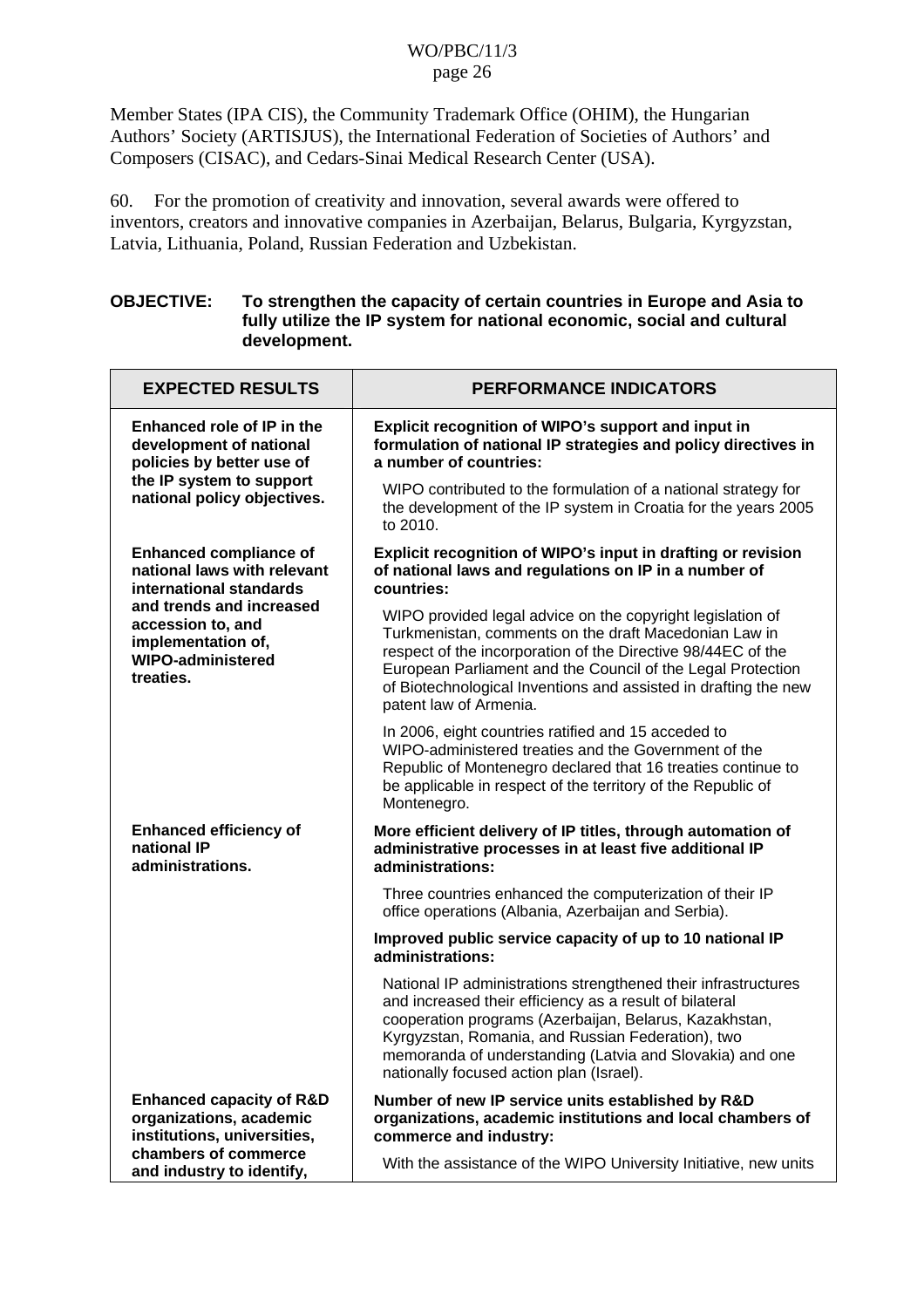<span id="page-26-0"></span>

| use and manage their<br>IPR <sub>S</sub>                                         | were established and 25 IP coordinators nominated at<br>academic institutions in 16 countries of the region. In addition,<br>13 focal points were appointed in national IP administrations to<br>liaise with the IP coordinators. |
|----------------------------------------------------------------------------------|-----------------------------------------------------------------------------------------------------------------------------------------------------------------------------------------------------------------------------------|
|                                                                                  | IP policy guidelines issued by three universities and three<br><b>R&amp;D</b> organizations:                                                                                                                                      |
|                                                                                  | Several institutions reported that IP policy guidelines had been<br>issued.                                                                                                                                                       |
| <b>Strengthened collective</b><br>management of copyright<br>and related rights. | Explicit recognition of WIPO's input in creation of new, or<br>modernization of collective management organizations:                                                                                                              |
|                                                                                  | WIPO contributed to the modernization of organizations for<br>collective management of copyright and related rights in<br>Armenia, Moldova and Ukraine.                                                                           |
|                                                                                  | WIPO contributed to the enhanced use of the AFRICOS<br>software, including the Russian version, in Armenia,<br>Azerbaijan, Belarus, Georgia, Kazakhstan, Kyrgyzstan,<br>Moldova, Ukraine and Uzbekistan.                          |
| <b>Enhanced positive public</b><br>perception of IP.                             | 20 national customized publications, studies and curricula<br>reflects WIPO's advice and content of WIPO publications:                                                                                                            |
|                                                                                  | Several WIPO publications were customized and translated<br>into national languages.                                                                                                                                              |
| Total expenditure for Program 7 in 2006:                                         | Sfr 2,332,463                                                                                                                                                                                                                     |
|                                                                                  |                                                                                                                                                                                                                                   |

### **PROGRAM 8: Business Modernization of IP Institutions**

61. In response to requests from developing countries, least developed countries and countries with economies in transition, business modernization assistance was provided to 40 IP institutions across all regions in 2006. This assistance covered all aspects of business modernization, however, increased emphasis was given to streamlining and simplifying business procedures, deploying customized systems for automation of IP procedures, establishing IP databases (electronic registers) and capacity building.

62. In addition, evaluations were undertaken at some institutions where automation systems have been deployed for more than a year, to assess the effectiveness, impact and sustainability of the assistance provided. Important lessons were learned that led to adjustments in the approach for subsequent assistance activities (e.g., focus on close follow-up and capacity building). The evaluations also highlighted critical challenges faced by the institutions themselves in making optimum use of WIPO support, and underscored that the level of success depended as much on the quality of the assistance provided as on the expected contribution from the recipient institution.

### **OBJECTIVE: To enhance the efficiency of IP registration activities through the simplification and automation of business processes.**

| <b>EXPECTED RESULTS</b>                              | <b>PERFORMANCE INDICATORS</b>                                                             |
|------------------------------------------------------|-------------------------------------------------------------------------------------------|
| <b>Enhanced efficiency in</b><br>business processing | Reduction/elimination of backlog of IP applications at 34<br>industrial property offices: |
| through increased use of                             | Backlog of IP applications was gradually reduced in 30                                    |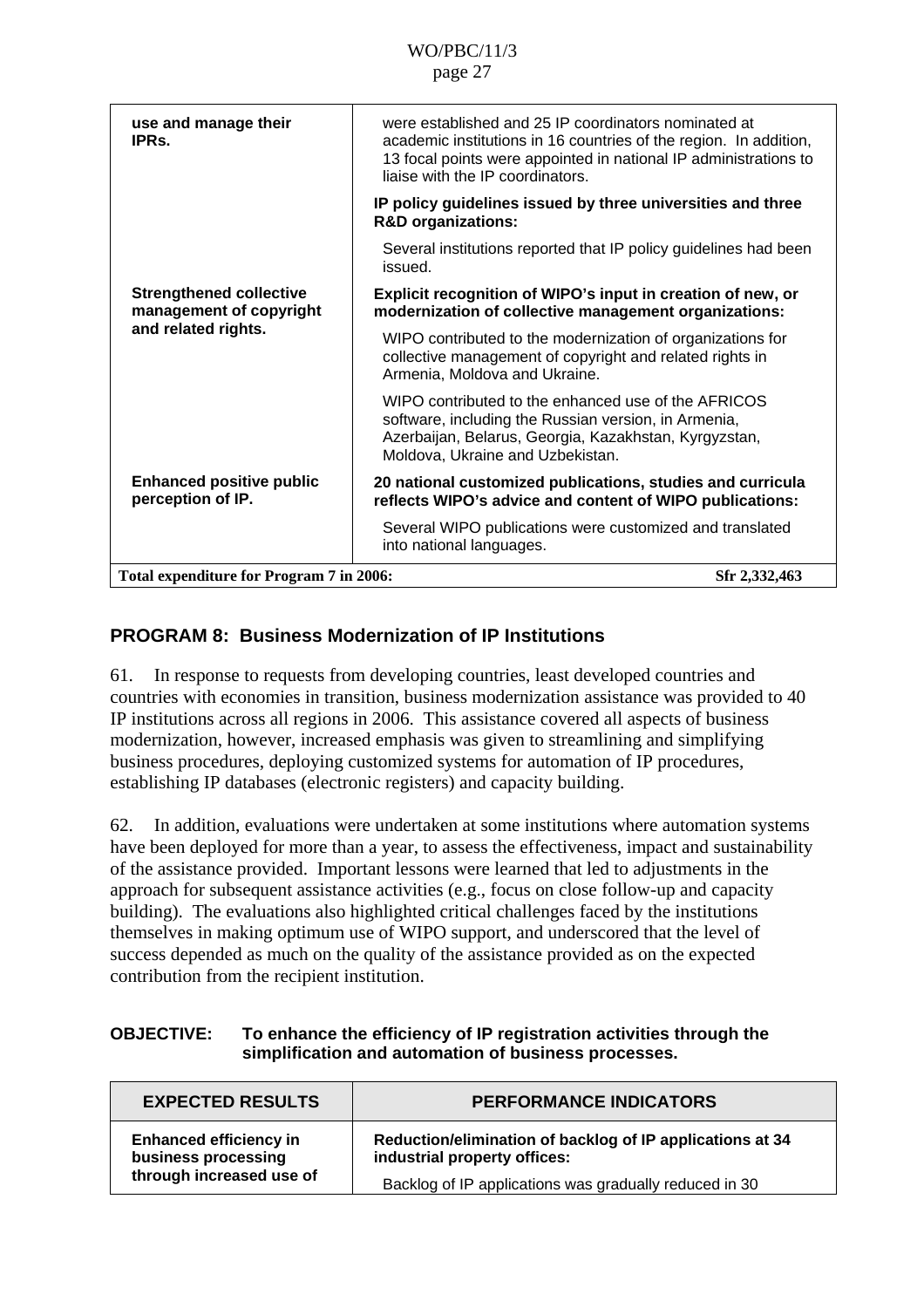| IT by IP institutions.                                                                                    | industrial property Offices (four in Asia and the Pacific, eight in<br>Africa, six in Arab States, nine in Latin America and the<br>Caribbean and three in certain countries in Europe and Asia)<br>through faster processing times and a continuing increase in<br>the number of IP files examined by an examiner per month. |
|-----------------------------------------------------------------------------------------------------------|-------------------------------------------------------------------------------------------------------------------------------------------------------------------------------------------------------------------------------------------------------------------------------------------------------------------------------|
|                                                                                                           | Improved management of IP titles and related records and<br>their efficient retrieval using electronic tools at 34 industrial<br>property offices:                                                                                                                                                                            |
|                                                                                                           | Management of IP titles using electronic tools was improved in<br>30 industrial property Offices (e.g., simplified procedures;<br>faster search and examination; faster dissemination of IP<br>information through automatically generated official gazettes,<br>notifications, etc.).                                        |
|                                                                                                           | Establishment of electronic databases and capturing of<br>previous records at 34 IP institutions:                                                                                                                                                                                                                             |
|                                                                                                           | Databases for trademarks and patents were established in 30<br>IP Offices and capturing of previous paper records was<br>completed in some Offices and continuing in others.                                                                                                                                                  |
|                                                                                                           | Reduction in time and inaccuracies in the distribution of<br>royalties at eight collective management organizations:                                                                                                                                                                                                          |
|                                                                                                           | Enhanced efficiency in the distribution of royalties in four<br>collective management organizations (three in Africa and one<br>in certain countries in Europe and Asia) through faster<br>processing time, data accuracy and gradual transition from<br>manual to automated processing.                                      |
| Access to new sets of IP<br>data through the                                                              | 34 IP institutions contribute their IP data to a central<br>register on WIPONET:                                                                                                                                                                                                                                              |
| establishment of an<br><b>Electronic Register of IP</b><br>assets in developing<br>countries.             | The legal, financial and technical aspects of keeping national<br>IP data in a central register are under consideration.                                                                                                                                                                                                      |
|                                                                                                           | 34 IP institutions are using the Register of IP assets for<br>improved examination of IP applications:                                                                                                                                                                                                                        |
|                                                                                                           | Through the establishment of trademarks and patents<br>databases, 30 IP Offices have improved the search and<br>examination of applications. The more complete and validated<br>their databases are, the better the quality of their searches and<br>less their manual use of paper registers.                                |
| Use of electronic means of<br>communication for work<br>relating to WIPO<br><b>Registration Treaties.</b> | Additional industrial property offices undertaking<br>electronic communication with WIPO relating to the Madrid<br><b>Agreement and additional PCT Receiving Offices</b><br>undertaking electronic communication with WIPO:                                                                                                   |
|                                                                                                           | Three industrial property Offices were enabled to electronically<br>download international marks from the Madrid System thus<br>saving time, cost and manual work of re-capturing the data<br>from paper records.                                                                                                             |
| <b>Enhanced use of</b><br><b>WIPONET.</b>                                                                 | An increased number of IP institutions are publishing their<br>web sites on WIPONET:                                                                                                                                                                                                                                          |
|                                                                                                           | The general trend of IP Institutions is to host their web sites on<br>their own, typically as part of the related Ministry's web site or<br>similar authority or on their own premises, as applicable. This<br>is part of the ownership process by the countries.                                                             |
|                                                                                                           |                                                                                                                                                                                                                                                                                                                               |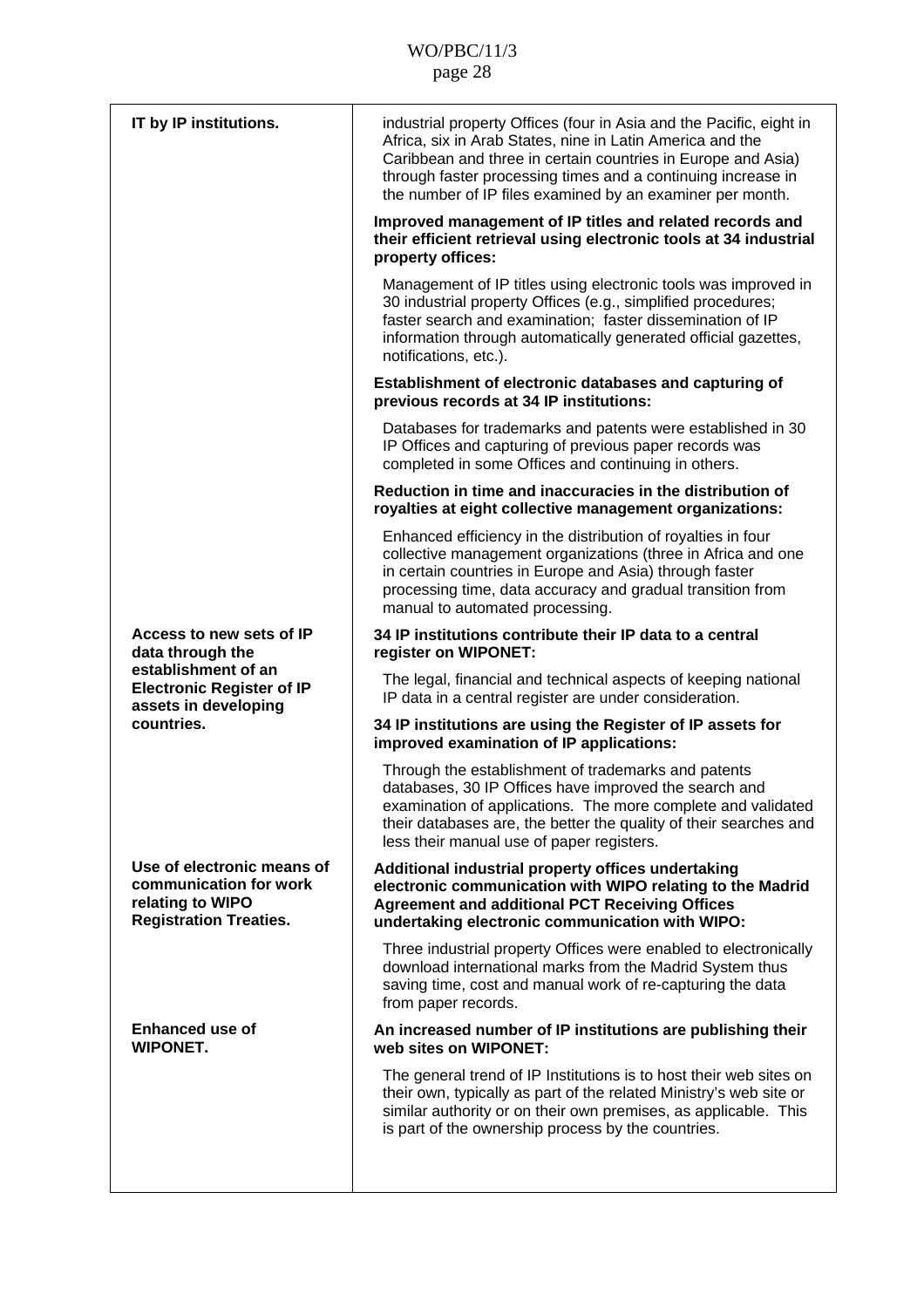<span id="page-28-0"></span>

|                                          | Increase in IP specific use of WIPONET services by IP<br>institutions:                                                                                                                                            |
|------------------------------------------|-------------------------------------------------------------------------------------------------------------------------------------------------------------------------------------------------------------------|
|                                          | As for the web sites mentioned above, the general trend of IP<br>Institutions is also to have their own e-mail and Internet related<br>services. This is again part of the ownership process by the<br>countries. |
| Total expenditure for Program 8 in 2006: | Sfr 1,999,418                                                                                                                                                                                                     |

## **PROGRAM 9: Collective Management of Copyright and Related Rights**

63. Activities undertaken by this Program were carried out in close cooperation with Programs 6 and 7 and in coordination with partner NGOs, such as the International Confederation of Societies of Authors and Composers (CISAC), the International Federation of Reproduction Rights Organisations (IFRRO), the European Performers' Organisations (AEPO-ARTIS) and the Societies Council for the Collective Management of Performers Rights (SCAPR).

64. A number of countries have updated their legislation in the field of copyright and related rights in line with the WIPO Internet treaties (WCT and WPPT), thereby facilitating the establishment of collective management organizations and the use of digital technologies in their operations. In this context, WIPO assistance was provided to several developing countries to set up and to strengthen collective management organizations in the field of copyright and related rights.

65. In the framework of regional development in the Caribbean region, the goals and strategies of the Caribbean Copyright Link (CCL) were revised in order to improve the distribution of royalties to the societies members of CCL, to clarify CCL's role as back office, and to facilitate access to other regional and international databases. To this end, a range of measures related to the use of the Sistema de gestión de Sociedades (SGS) software, by the Spanish Sociedad General de Autores y Editores (SGAE), were implemented to optimize and simplify certain functions.

66. In addition to reinforcing existing societies, the need for other countries to create collective management organizations and to join the CCL has been one of the objectives in that region. To complete the analysis that led to the establishment of the CCL, WIPO commissioned a Study on the Feasibility of Establishing Collective Management Organizations Administering Rights in Multiple Types of Subject Matter ("Multi-Disciplinary collective management organizations") in Developing Countries". The study in particular addressed issues related to small territories where a multi-disciplinary organization eventually could be more viable than several collective management organizations for each category of works.

67. WIPO also contributed and participated, as appropriate, in several national, regional and sub-regional meetings on copyright and related rights, in which collective management was one of the key issues.

68. The need to update the Africos software has become apparent, to make the software compliant with international rules, norms and standards (such as those established by CISAC) and to secure access to international databases, which is a key element of the documentation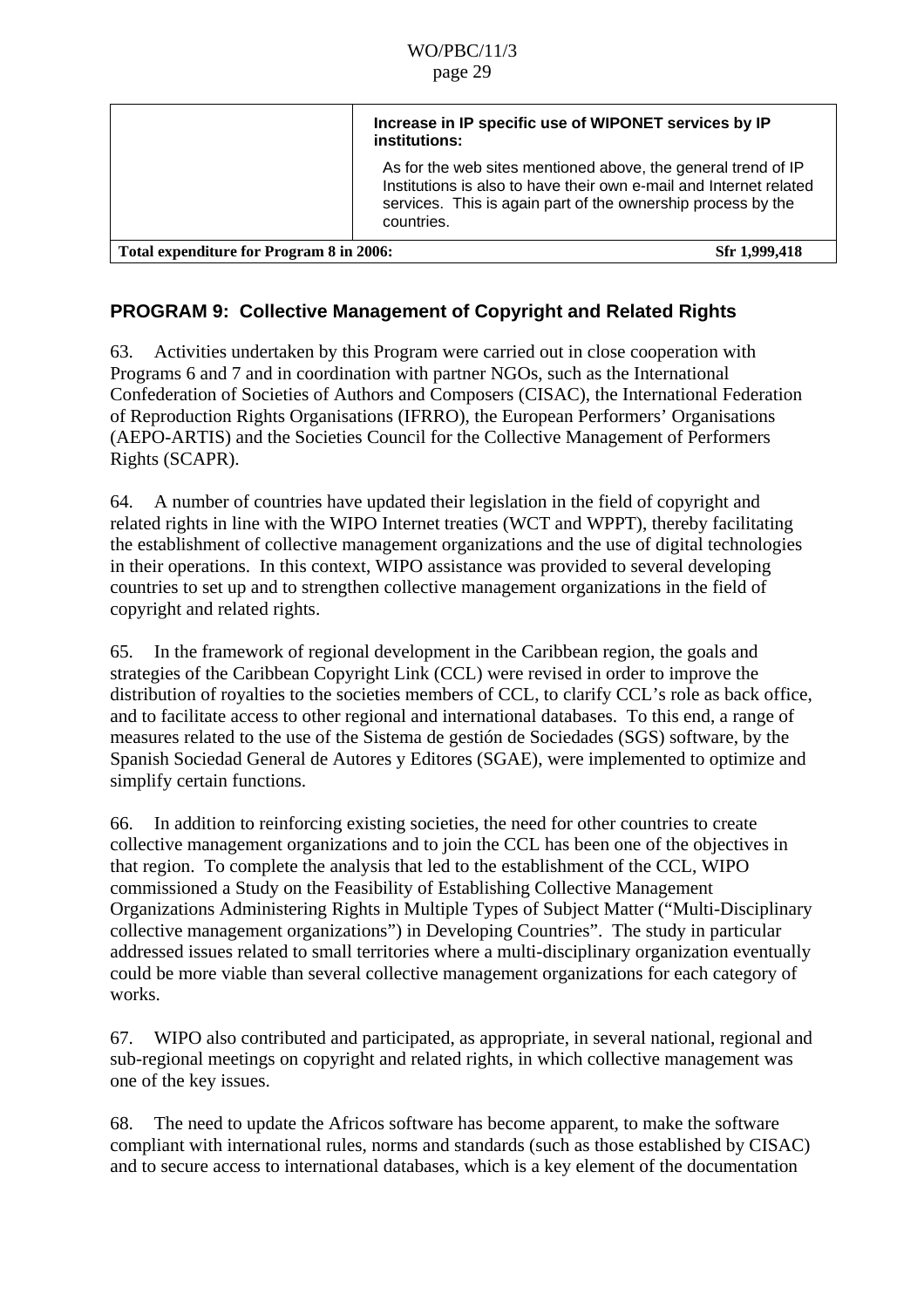needed by collective management organizations for the distribution of royalties. In addition, newly created collective management organization should be provided with adequate training in the use of the software.

69. WIPO closely followed the recent developments in the European Union as a result of the recommendations of the European Commission, in particular the consequences of the Recommendation on Collective Cross-Border Management of Copyright and Related Rights adopted on October 18, 2005, on existing European authors' societies.

70. A model cooperation agreement between WIPO and NGOs responsible for performers' protection and the setting up of adequate infrastructure of performers' societies in developing countries in particular, along the lines of those concluded with CISAC and IFRRO, has been drafted. Such agreements, when signed, will facilitate exchange of information, organization of training programs, creation and strengthening of collective management organizations, streamlining of procedures for the exchange of documentation among performers' societies, and facilitation of access to international databases and systems.

71. Finally, the Fourth Training Course for Latin American performers' organizations was organized. The event resulted in the establishment of performers' collective management organizations in Costa Rica and Panama. WIPO also participated in meetings organized by NGOs, and facilitated, with the assistance of the French collective administration for the rights of authors in the visual arts (*la Société des Auteurs dans les Arts Graphiques et Plastiques* (ADAGP)), the creation of a society in the field of visual arts in the Dominican Republic.

| <b>EXPECTED RESULTS</b>                                                                                                                                                        | <b>PERFORMANCE INDICATORS</b>                                                                                                                                                         |
|--------------------------------------------------------------------------------------------------------------------------------------------------------------------------------|---------------------------------------------------------------------------------------------------------------------------------------------------------------------------------------|
| Implementation of global<br>strategies for improved<br>knowledge of copyright<br>and related rights<br>management.                                                             | Up to twelve joint initiatives undertaken in cooperation with<br>CISAC and IFRRO for board members and managers of<br>rights management organizations:                                |
|                                                                                                                                                                                | A number of seminars at both national and regional levels<br>were organized, jointly with Programs 6 and 7, and in<br>cooperation with CISAC and IFFRO.                               |
| <b>Improvement in existing</b><br>copyright and related<br>rights management<br>organizations, including<br>the integration of digital<br>technologies in their<br>operations. | Up to ten national and regional databases/systems for<br>more effective management of rights developed and<br>implemented:                                                            |
|                                                                                                                                                                                | In Argentina, the development of a legal framework and an<br>appropriate system for the creation of a visual arts collective<br>management organization was initiated.                |
| <b>Facilitation of the creation</b><br>of copyright and related<br>rights management<br>organizations.                                                                         | Up to six newly created copyright and related rights<br>management organizations worldwide:                                                                                           |
|                                                                                                                                                                                | Establishment of collective management organizations in<br>Costa Rica, Dominican Republican and Panama.                                                                               |
|                                                                                                                                                                                | New orientation for the Caribbean Copyright Link (CCL) was<br>facilitated in cooperation with CISAC and the Spanish authors'<br>society Sociedad General de Autores y Editores (SGAE) |
| Total expenditure for Program 9 in 2006:<br>Sfr 149,802                                                                                                                        |                                                                                                                                                                                       |

### **OBJECTIVE: To enhance copyright and related rights collective management structures.**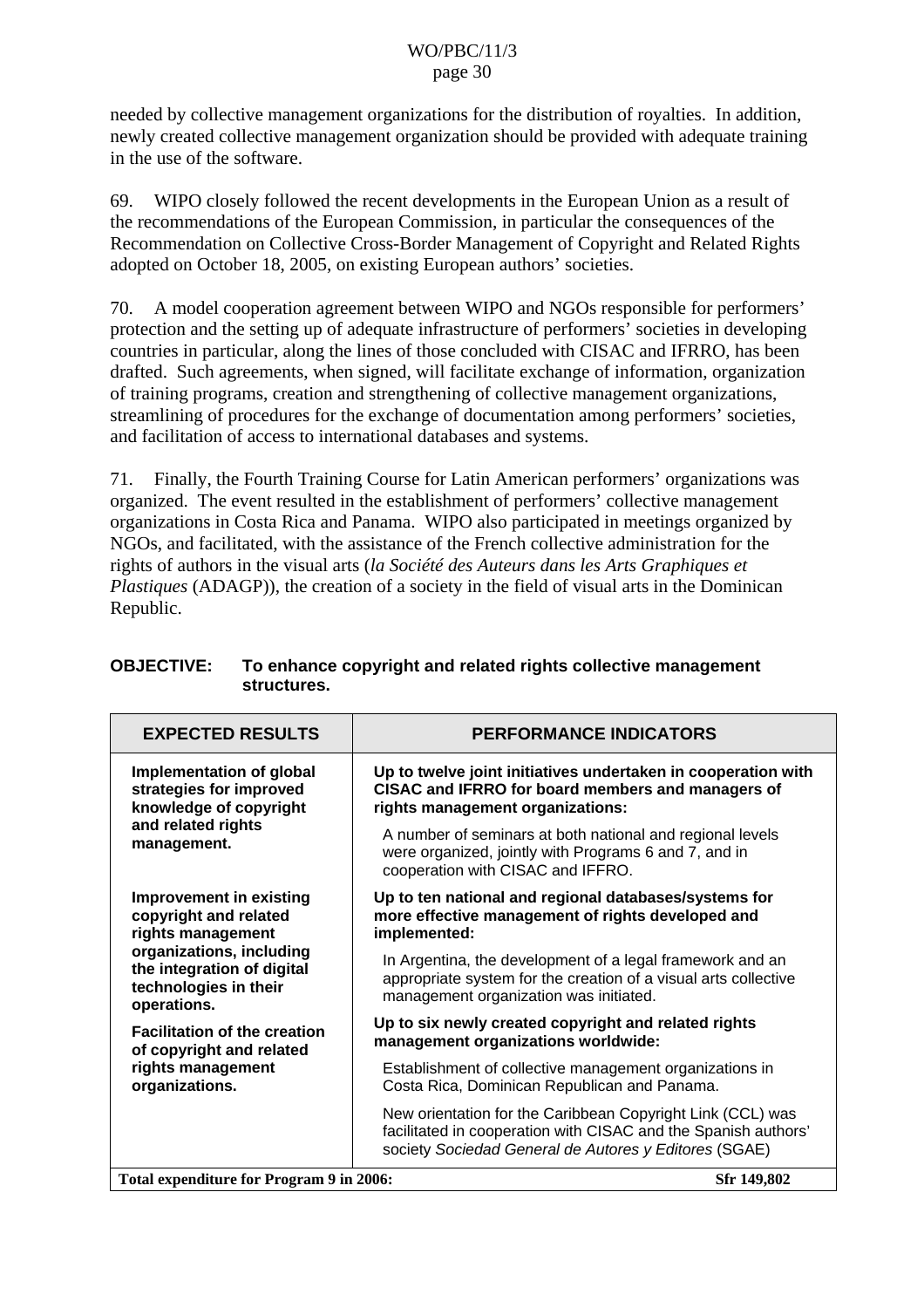### <span id="page-30-0"></span>**PROGRAM 10: IPR Enforcement**

72. During the period under review, work continued to promote and support a balanced international dialogue on IP enforcement matters, with WIPO taking a leading role in the coordination of enforcement-related activities at the international level. The Advisory Committee on Enforcement (ACE) held its third session, and again expressed its appreciation of this body as a forum for such international dialogue. Constructive debates resulted in the agreement on a theme to be examined at the fourth session of the ACE, namely coordination and cooperation at the international, regional and national levels in the field of enforcement. Moreover, in 2006, WIPO took over the chairmanship of the Steering Committee of the Global Congress on Combating Counterfeiting. This resulted in close cooperation with the co-conveners of the Global Congress, namely Interpol and the World Customs Organization (WCO), as well as with the supporting organizations, namely the International Trademark Association (INTA), the International Chamber of Commerce (ICC), the International Security Management Association (ISMA) and the Global Business Leaders Alliance Against Counterfeiting (GBLAAC), during the preparations for the Eastern Europe and Central Asia Regional Congress on Combating Counterfeiting and Piracy, held in Bucharest, in 2006, and for the Third Global Congress on Combating Counterfeiting and Piracy, hosted by WIPO in Geneva in 2007. WIPO also participated in the work of the WHO International Medical Products Anti-Counterfeiting Taskforce (IMPACT). Furthermore, cooperation was strengthened with the IPR Expert Group of the group of G8-countries which identified IP enforcement as a priority in 2006 during two G8 IP expert meetings in Moscow and the G8 Summit in St. Petersburg. This cooperation is expected to continue in 2007 during the forthcoming G8 Summit in Heiligendamm, Germany.

73. WIPO also received explicit recognition for its input on legal aspects of a OECD study on the economic impacts of counterfeiting and piracy and on comments provided on the IP-related aspects of the Explanatory Report on the Hague Choice of Court Convention.

74. Support and input was also provided into the formulation of strategic IP enforcement approaches in three sub-regions and two additional Member States. Moreover, WIPO assisted in the finalization of the enforcement-related parts of draft laws in two more Member States.

75. Finally, training of law enforcement officials continued in Member States. This work was explicitly acknowledged by the ACE.

#### **OBJECTIVE: To assist Member States in strengthening their systems and infrastructure for the enforcement of IP rights and to support and enhance an informed policy debate at the international level.**

| <b>EXPECTED RESULTS</b>                                                                                                                                    | <b>PERFORMANCE INDICATORS</b>                                                                                                                                                     |
|------------------------------------------------------------------------------------------------------------------------------------------------------------|-----------------------------------------------------------------------------------------------------------------------------------------------------------------------------------|
| <b>Recognition of IP</b><br>enforcement as a common<br>global concern and a<br>priority for an intensive<br>and balanced international<br>policy dialogue. | In the annual sessions of the ACE, identification of issues<br>of common global concern in the field of IP enforcement,<br>resulting in commonly agreed conclusions by the Chair: |
|                                                                                                                                                            | In the third session of the ACE, in May, particular appreciation<br>was expressed for the work of the Committee as a forum for<br>exchange of views on enforcement matters.       |
|                                                                                                                                                            | A range of issues of common concern were identified and<br>summarized in the agreed conclusions by the Chair<br>(paragraphs 8-11, document WIPO/ACE/3/17).                        |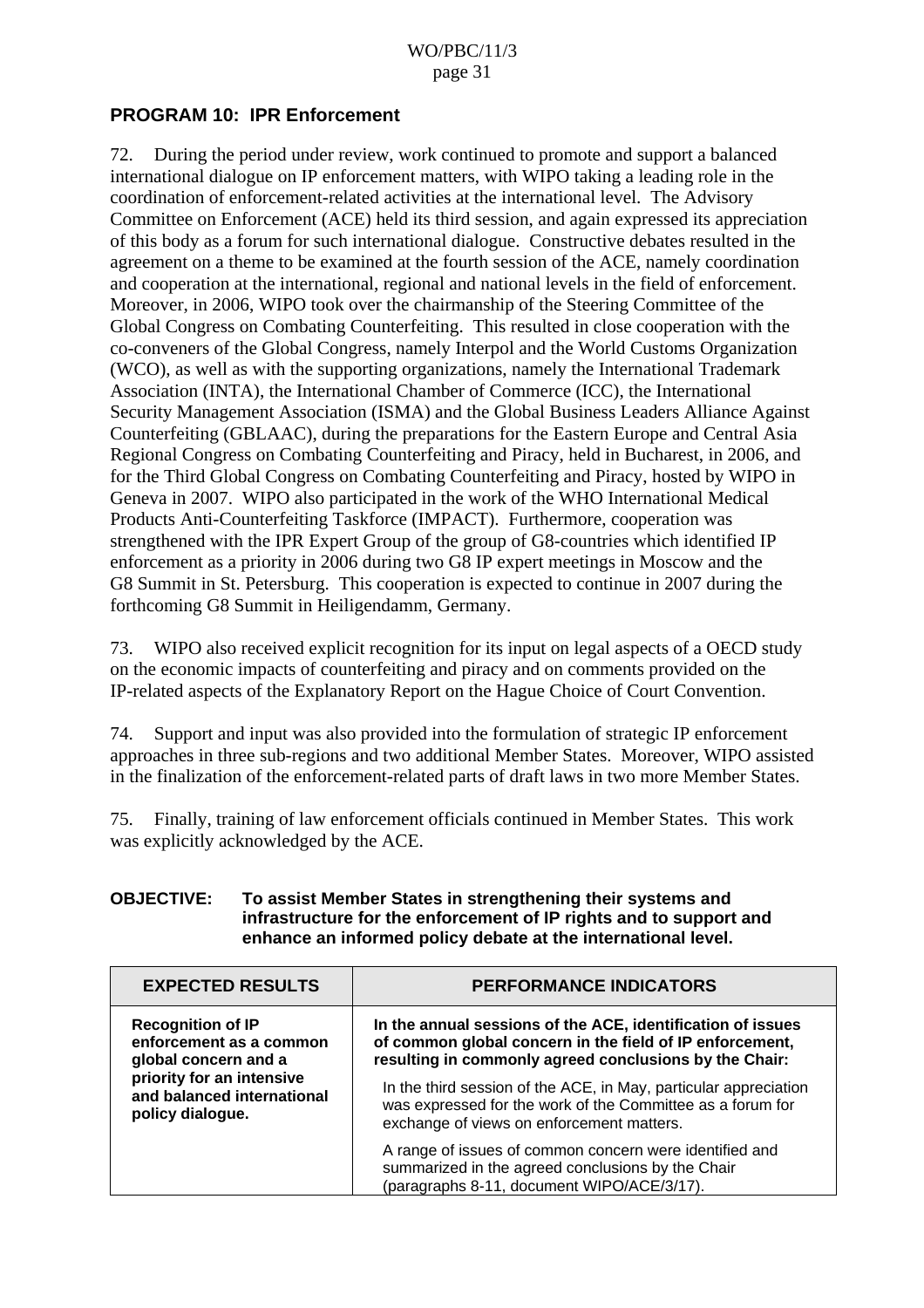|                                                                                                                   | Agreement was reached by the Members of the ACE on a<br>theme for its fourth session, namely an exchange of views on<br>coordination and cooperation at the international, regional and<br>national levels in the field of enforcement.                                                                                                                                                                                                                                                                                                                                                                                                                                           |
|-------------------------------------------------------------------------------------------------------------------|-----------------------------------------------------------------------------------------------------------------------------------------------------------------------------------------------------------------------------------------------------------------------------------------------------------------------------------------------------------------------------------------------------------------------------------------------------------------------------------------------------------------------------------------------------------------------------------------------------------------------------------------------------------------------------------|
|                                                                                                                   | New strategic partnership and joint activities with other<br>IGOs and NGOs to bundle resources and expertise and<br>make IP enforcement action more coherent and effective:                                                                                                                                                                                                                                                                                                                                                                                                                                                                                                       |
|                                                                                                                   | Close cooperation with the co-conveners of the Global<br>Congress on Combating Counterfeiting and Piracy, Interpol<br>and WCO, as well as with the supporting organizations:<br>International Trademark Association (INTA), the International<br>Chamber of Commerce (ICC), the International Security<br>Management Association (ISMA) and the Global Business<br>Leaders Alliance Against Counterfeiting (GBLAAC), in<br>preparing the Third Global Congress on Combating<br>Counterfeiting and Piracy, hosted by WIPO in Geneva, in<br>January 2007, and the Eastern Europe and Central Asia<br>Regional Congress on Combating Counterfeiting and Piracy<br>(Bucharest, July). |
|                                                                                                                   | Increased cooperation with the IPR Expert Group of the group<br>of "G8 countries", with the aim of developing joint or<br>coordinated technical assistance in the field of IP enforcement.                                                                                                                                                                                                                                                                                                                                                                                                                                                                                        |
|                                                                                                                   | Close cooperation with WHO within the framework of the<br>International Medical Products Anti-Counterfeiting Taskforce<br>(IMPACT) for combating counterfeit medicines of which WIPO<br>is a member.                                                                                                                                                                                                                                                                                                                                                                                                                                                                              |
|                                                                                                                   | Organization of joint IP enforcement training activities with<br>WCO (Senegal), OAPI (Niger), and the EPO (IP Enforcement<br>Week in Munich).                                                                                                                                                                                                                                                                                                                                                                                                                                                                                                                                     |
| Integration of IP issues in<br>relevant international and<br>regional agreements, and<br>non-binding instruments. | Explicit recognition of WIPO's support and input in at least<br>one relevant new international or regional agency or<br>process:                                                                                                                                                                                                                                                                                                                                                                                                                                                                                                                                                  |
|                                                                                                                   | Recognition by OECD of the contribution provided on legal<br>aspects of the OECD study on the economic impacts of<br>counterfeiting and piracy.                                                                                                                                                                                                                                                                                                                                                                                                                                                                                                                                   |
|                                                                                                                   | Recognition, by the Hague Conference on Private International<br>Law and by its Members and Observers, of WIPO's comments<br>on the IP-related aspects of the Explanatory Report on the<br>Hague Choice of Court Convention.                                                                                                                                                                                                                                                                                                                                                                                                                                                      |
| <b>Implementation of efficient</b><br>national, regional or<br>sub-regional IP<br>enforcement systems.            | Explicit recognition of WIPO's support and input in the<br>formulation of concerted IP enforcement strategies in at<br>least four Member States/ sub-regions:                                                                                                                                                                                                                                                                                                                                                                                                                                                                                                                     |
|                                                                                                                   | Recognition by the Member States concerned, of WIPO's<br>assistance in formulating a strategic approach to IP<br>enforcement, at the sub-regional level (three regional<br>workshops held in Japan, Mongolia, and India, respectively),<br>and at the national level (two national workshops, held in<br>Dominica and Pakistan, respectively).                                                                                                                                                                                                                                                                                                                                    |
|                                                                                                                   | Recognition by the Member States concerned of the legislative<br>assistance provided on the enforcement-related parts of their<br>draft laws, namely the China Draft Regulations on the<br>Protection of the Right of Communication through Information<br>Network, and the Saudi Arabia Copyright Law and its<br>Implementing Regulations.                                                                                                                                                                                                                                                                                                                                       |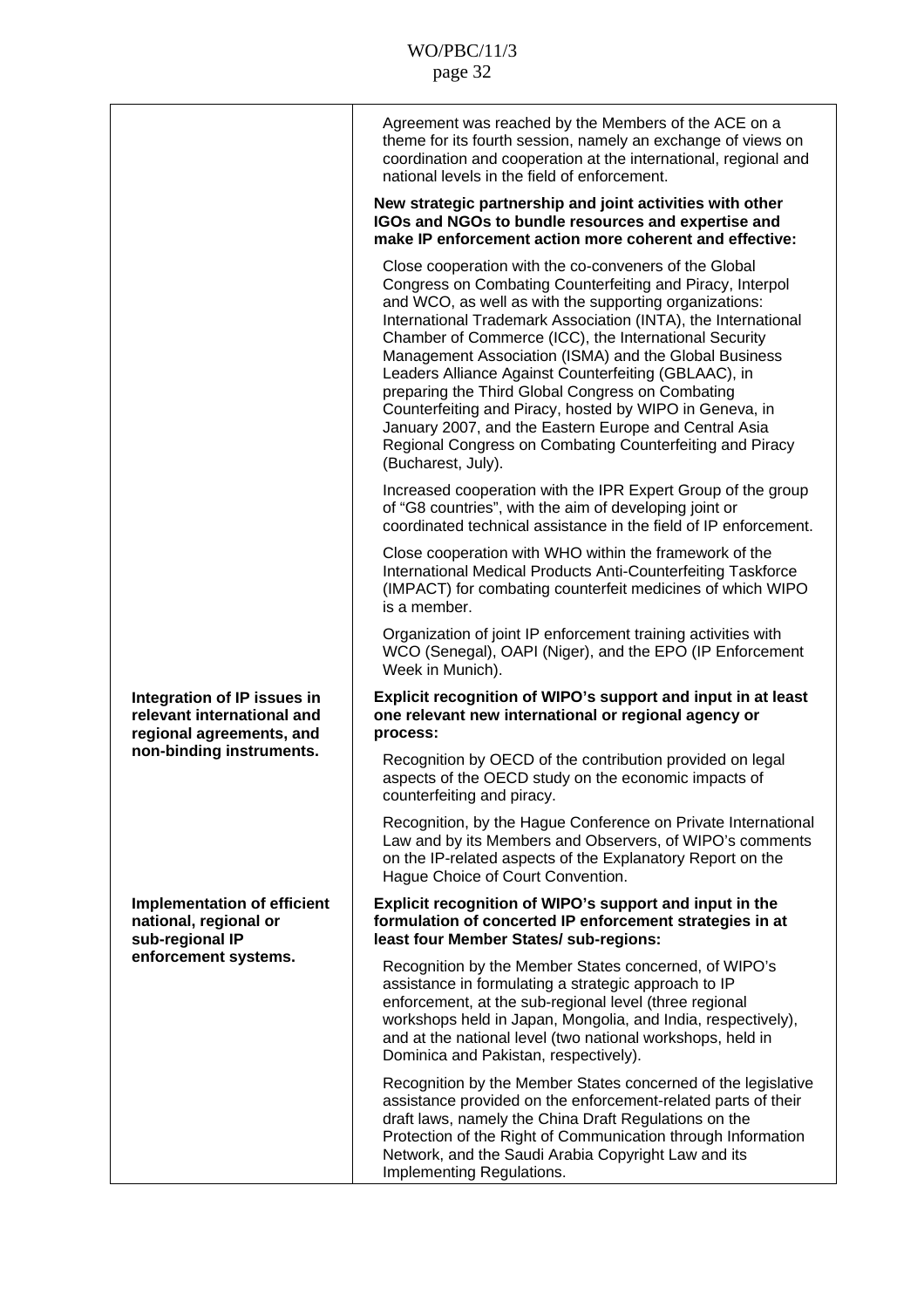<span id="page-32-0"></span>

| <b>Enhanced knowledge and</b><br>experience of law<br>enforcement officials in<br>handling enforcement<br>matters. | Explicit recognition of WIPO's support and input in the<br>establishment of more efficient border measures by<br>customs and police officials in additional countries:<br>Acknowledgement by the ACE of the considerable number of<br>WIPO IP enforcement training courses. In 2006, some<br>21 such IP enforcement courses were organized or<br>co-organized by WIPO in cooperation with Member States or<br>international organizations.                                   |
|--------------------------------------------------------------------------------------------------------------------|------------------------------------------------------------------------------------------------------------------------------------------------------------------------------------------------------------------------------------------------------------------------------------------------------------------------------------------------------------------------------------------------------------------------------------------------------------------------------|
|                                                                                                                    | The WIPO Publication "The Enforcement of Intellectual<br>Property Rights: A Case Book", published by WIPO in 2005,<br>was extensively used in training activities for judges and<br>lawyers for the handling of IP cases in common law countries.<br>Preparatory steps were taken to update this publication and<br>finalize a case book on the enforcement of IP rights from a civil<br>law perspective, the publication of which is expected in the first<br>half of 2007. |
| Total expenditure for Program 10 in 2006:                                                                          | Sfr 1,152,188                                                                                                                                                                                                                                                                                                                                                                                                                                                                |

# **PROGRAM 11: The WIPO Worldwide Academy**

76. In 2006, participation in the WIPO Worldwide Academy programs increased: Over 20,000 participants from over 175 countries followed distance learning courses, representing an increase of 5,000 participants compared to the 2004/05 biennium, and exceeding the original estimated increase of 3,000 for the entire 2006/07 biennium. In addition, 473 participants benefited from the Education Degree/Diploma program including: 189 students who participated in the Post-graduate Diploma in IP at the Indira Ghandhi National Open University, India (compared to 100 students in 2005); 36 students who successfully completed the Master of Laws (LLM) in IP at the University of Turin (compared to 39 students in 2004/05); and, 11 students who participated in the LLM in Human Rights Law & IP, University of Lund, Sweden (compared to eight in 2005).

77. A major challenge in 2006 consisted of responding to more sophisticated and diverse education and training demands. In 2006, eight new language versions of the Distance Learning courses were launched (DL-201 French and Portuguese; DL-202 French, Portuguese and Spanish; and, DL-205 German, French and Spanish). With a view to facilitating access to IP course content in many languages, the WIPO Worldwide Academy responded positively to requests to translate the DL-001 and DL-101 in local languages (Japanese, Thai, Romanian and Polish). During the period under review, four new advanced courses were also completed (Patents, Patent Search, Patent Drafting, and Arbitration and Mediation) and the development of four new courses (Copyright Licensing, Trademarks, SMEs and IP, and IP for Kids) initiated.

78. Furthermore, 24 different courses were organized under the Policy Development program, for 1,100 participants from 65 countries, and one regional intergovernmental organization. New target groups and institutions were reached through various events, including a Colloquium on IP for Judges, Academy Sessions on IP for Diplomats, and IP Capacity Building for Policy Makers. Beneficiaries included decision-makers from local government and trade and economic development ministries. Moreover, a Research and Executive Program was launched to enhance research in the Academy. Some 50 senior executives from 21 countries attended the first executive program, in September, at WIPO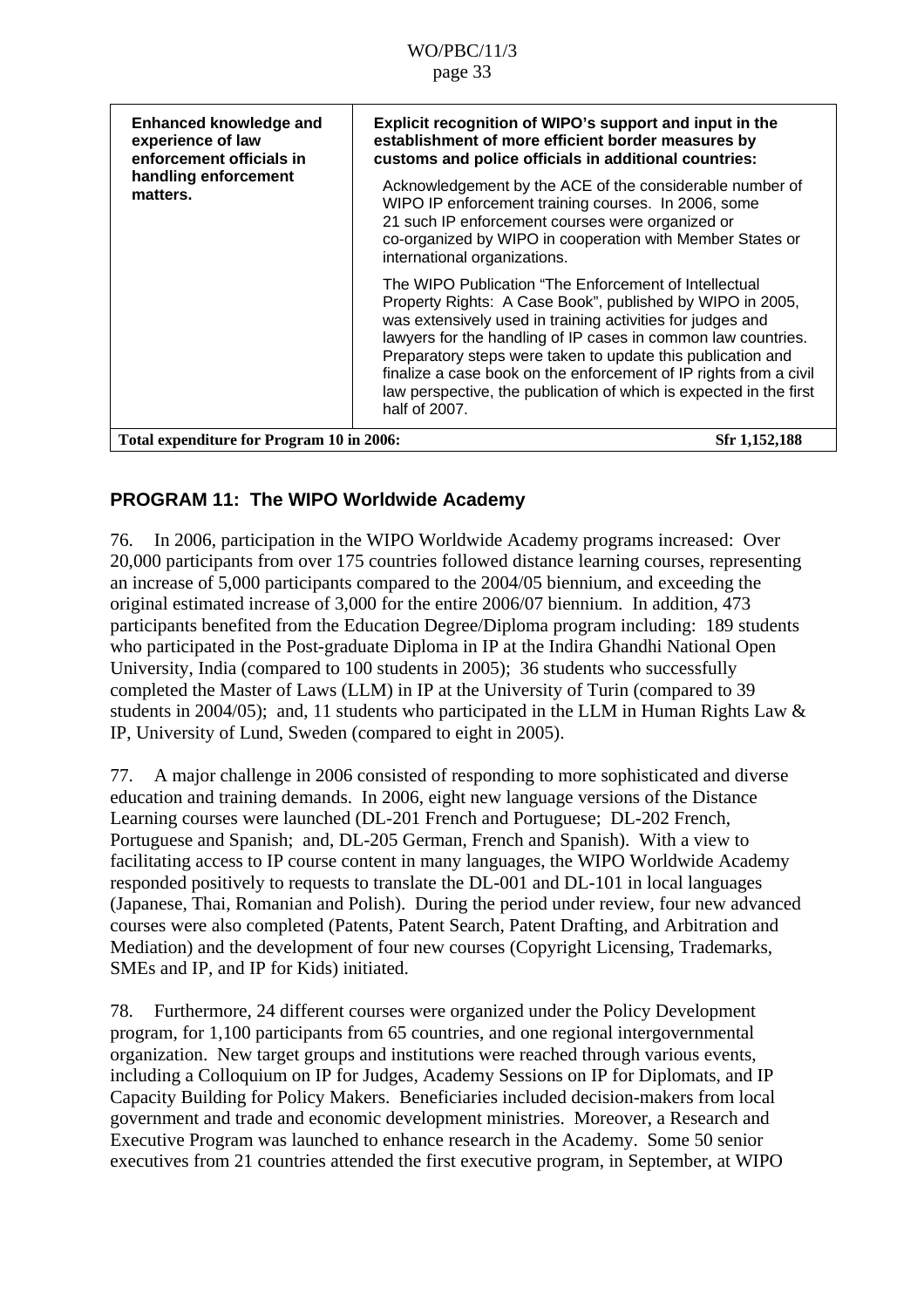Headquarters. Six international and national symposia on IP Education and Research were also held worldwide.

### **OBJECTIVE: To strengthen national IP human resources capacity and enhance access to IP knowledge.**

| <b>EXPECTED RESULTS</b>                                                                                                                                                                    | <b>PERFORMANCE INDICATORS</b>                                                                                                                                                                                                                                                     |
|--------------------------------------------------------------------------------------------------------------------------------------------------------------------------------------------|-----------------------------------------------------------------------------------------------------------------------------------------------------------------------------------------------------------------------------------------------------------------------------------|
| Increased knowledge of<br>IP.                                                                                                                                                              | 3,000 more participants (15,000 in the 2004/05 biennium):                                                                                                                                                                                                                         |
|                                                                                                                                                                                            | 20,012 participants from over 175 countries completed the<br>distance learning courses. This represents an increase of<br>over 5,000 new participants compared with the 2004/05<br>biennium.                                                                                      |
|                                                                                                                                                                                            | 70 per cent completion rate of distance learning courses:                                                                                                                                                                                                                         |
|                                                                                                                                                                                            | DL-001: 50 per cent completion rate<br>DL-101: 45 per cent completion rate<br>DL-201: 73 per cent completion rate<br>DL-202: 77 per cent completion rate<br>DL-204: 76 per cent completion rate<br>DL-205: 78 per cent completion rate<br>DL-KL-101: 86 per cent completion rate. |
| <b>Enhanced IP skills of</b><br>government officials in                                                                                                                                    | 90 per cent satisfaction rate with the Academy professional<br>training courses:                                                                                                                                                                                                  |
| <b>Member States.</b>                                                                                                                                                                      | Evaluation feedback by participants:                                                                                                                                                                                                                                              |
|                                                                                                                                                                                            | Interregional Intermediate Seminar on Industrial Property:                                                                                                                                                                                                                        |
|                                                                                                                                                                                            | 98 per cent of participants rated the seminar as "very<br>useful";<br>100 per cent of participants would recommend the<br>program to others;<br>The professional needs of 91 per cent of participants<br>were fully met.                                                          |
|                                                                                                                                                                                            | Interregional Intermediate Seminar on Copyright and<br><b>Related Rights:</b>                                                                                                                                                                                                     |
|                                                                                                                                                                                            | 95 per cent of participants rated the seminar as "very<br>useful";<br>100 per cent of participants would recommend the<br>program to others;<br>The professional needs of 90 per cent of participants<br>were fully met.                                                          |
| <b>Enhanced capacity of IP</b><br>decision-makers to<br>formulate appropriate<br>policies and make<br>informed decisions for the<br>protection, administration<br>and enforcement of IPRs. | 90 per cent satisfaction rate with the Academy policy<br>development courses:                                                                                                                                                                                                     |
|                                                                                                                                                                                            | Over 95 per cent of the participants rated the policy<br>development courses as "very useful" or "useful" for their work<br>and indicated that the courses had met their expectations.                                                                                            |
| Increased availability of IP<br>law teaching at tertiary<br>(university) level<br>world-wide.                                                                                              | Three additional academic institutions include IP law in<br>their curricula based on WIPO advice:                                                                                                                                                                                 |
|                                                                                                                                                                                            | Two IP curricula were developed for engineering students at<br>the University of Lagos and for law students at the Intellectual<br>Property Law Academy of Sao Paulo, Brazil.                                                                                                     |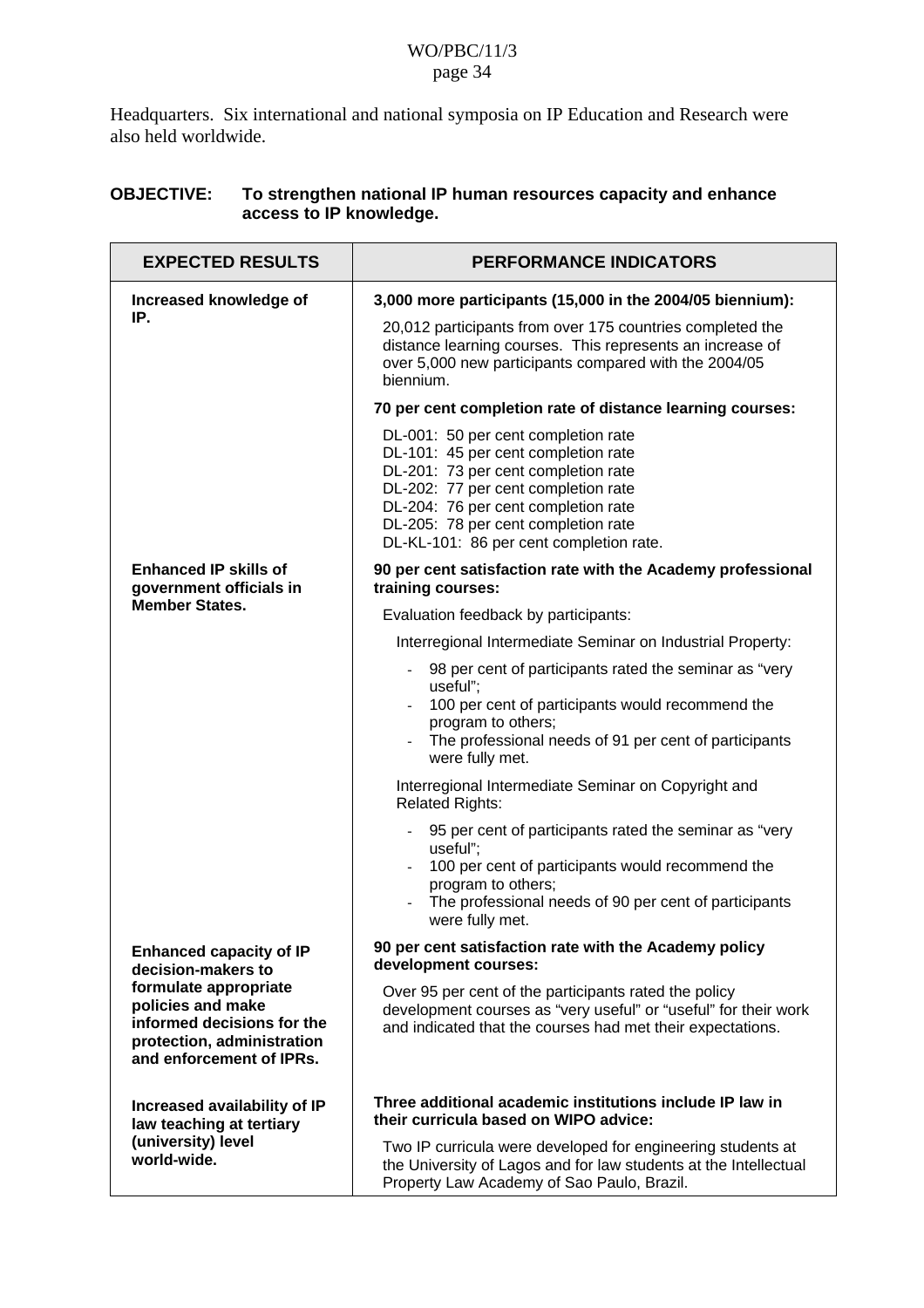<span id="page-34-0"></span>

| <b>Enhanced networking with</b><br>relevant partner<br>institutions. | Increase in numbers of relevant institutions participating<br>and/or cooperating in the programs of the Academy:<br>Three National Seminars on IP Education, Training and<br>Research were held in cooperation with the Eduardo<br>Mondlane University, Mozambique; University of Juba,<br>Sudan; and University of Law of Lyon, France.<br>A Regional Colloquium on IP Education, Training and<br>Research was organized in cooperation with ARIPO for<br><b>ARIPO Member States.</b> |
|----------------------------------------------------------------------|----------------------------------------------------------------------------------------------------------------------------------------------------------------------------------------------------------------------------------------------------------------------------------------------------------------------------------------------------------------------------------------------------------------------------------------------------------------------------------------|
|                                                                      | Six seminars on IP at WIPO headquarters was organized in<br>cooperation with the following universities: New York<br>University - Wagner Graduate School, USA; University of<br>West Indies, West Indies; Santa Clara University, USA;<br>Washington College of Law, American University, USA;<br>Graduate Institute of International Studies, Geneva; and<br>Universidad Adolfo Ibanez, Santiago, Chile.                                                                              |
| <b>Enhanced IP research</b><br>profile of the Academy.               | 1,000 downloads from the Academy Case Book published<br>on the Internet:                                                                                                                                                                                                                                                                                                                                                                                                               |
|                                                                      | The Academy Case Book is expected to be published in 2007.                                                                                                                                                                                                                                                                                                                                                                                                                             |
| Total expenditure for Program 11 in 2006:                            | Sfr 4,818,111                                                                                                                                                                                                                                                                                                                                                                                                                                                                          |

# **STRATEGIC GOAL THREE: PROGRESSIVE DEVELOPMENT OF INTERNATIONAL IP LAW**

### **PROGRAM 12: Law of Patents**

79. Following a decision by Member States at the WIPO General Assembly in 2005, discussions on the development of the international patent system, with a view to enhancing international cooperation in the area of patent law and practice, took place: in an informal Open Forum on the draft Substantive Patent Law Treaty (SPLT), in Geneva, in March, on all issues that had been raised in the draft SPLT or that Member States wished to include in that draft; and at a three-day informal session of the Standing Committee on the Law of Patents (SCP), held in April, which took into account the discussions of the Open Forum.

80. Discussions at the meetings were constructive and enabled delegations to arrive at a clearer understanding of their respective positions and objectives for the work program of the SCP. Member States also acknowledged the importance of the issues raised by the different delegations, and several useful contributions and proposals were submitted with a view to bridging the existing differences between those who wanted a larger number of issues to be addressed by the SCP and those who expressed a preference for an approach limited to fewer issues. While many delegations indicated flexibility in the course of discussions, the debate also revealed that some of the existing differences could not be resolved at this moment. Nevertheless, Member States emphasized their support for the continuation of the work of the SCP. At the General Assembly, the decision was taken to carry on with working towards agreement on a work program for the SCP through consultations to be held by the Chair of the General Assembly.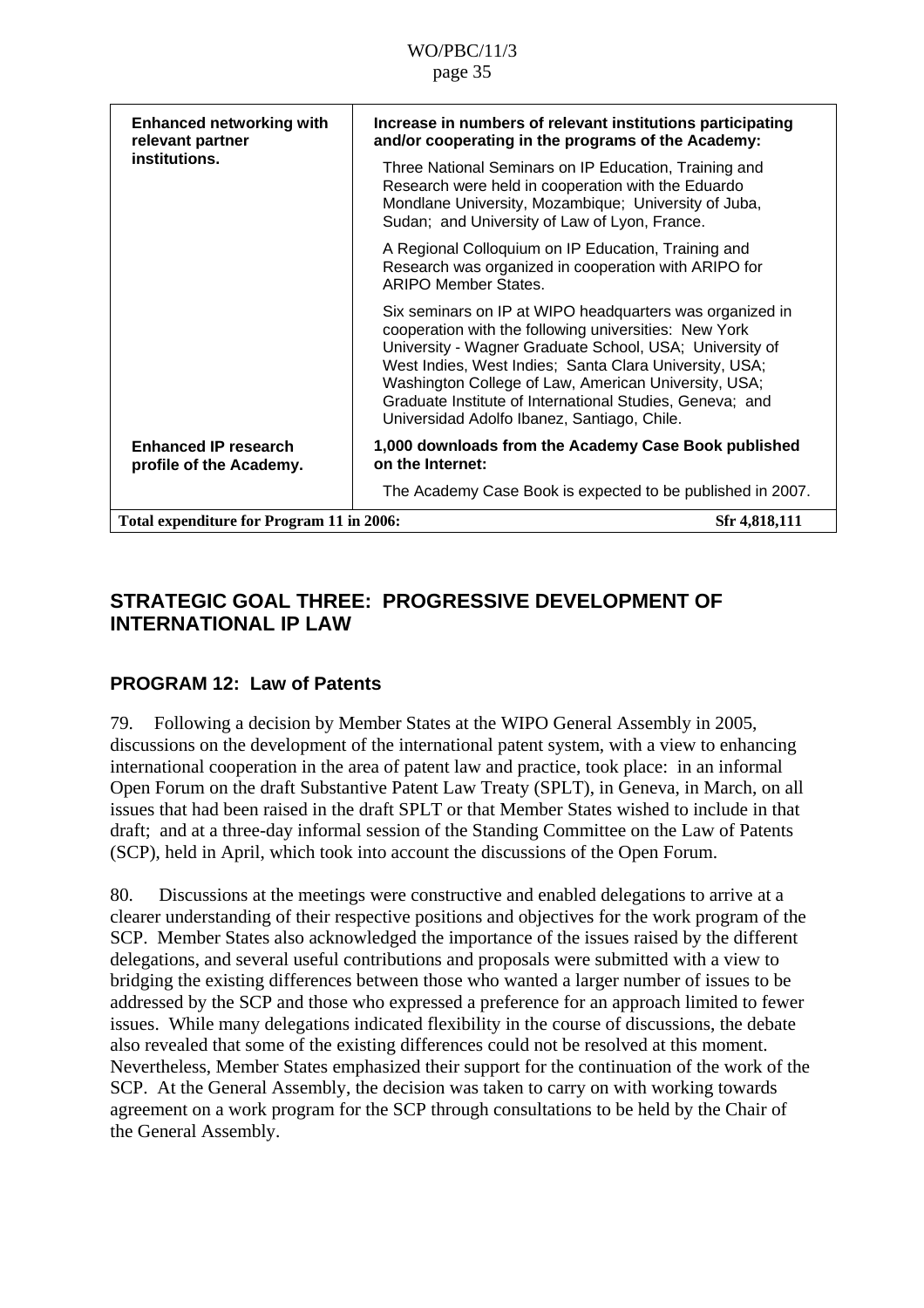81. In 2006, the PLT Assembly decided that certain amendments and modifications to the PCT, its Regulations and the Administrative Instructions under the PCT, which took place between May 28, 2005 and June 15, 2006, applied for the purposes of the PLT. The PLT Assembly consequently approved the establishment of a number of Model International Forms and the Request Form under the PLT.

82. In order to improve the possibilities of Member States to comment on PLT matters, in particular, on draft Model International Forms under the PLT, an electronic web forum was established.

83. During the period under review, WIPO started a series of Colloquia on a number of patent issues, two of which "The Research Exemption" and "Standards and Patents" were held in 2006. Also, in cooperation with the PCT, work on the implementation of a digital access system for priority documents commenced, following a decision of the WIPO Assemblies in 2006.

84. In 2006, Uzbekistan acceded to the Patent Law Treaty (PLT). The total number of accessions or ratifications to the PLT thus reached 14 States at the end of 2006. Also, one country (Yemen) joined the Paris Convention, and four countries (El Salvador, Guatemala, Honduras, and Nicaragua) joined the Budapest Treaty.

#### **OBJECTIVE: To improve the role of WIPO as a forum for discussion of patent-related issues and to further develop the international patent system, in accordance with the interests and policies of all Member States, and with a view to meeting the needs of users and society as a whole.**

| <b>EXPECTED RESULTS</b>                                                                                                                                                                          | <b>PERFORMANCE INDICATORS</b>                                                                                                                                                                                                                                                                                                                                                                                                                                                                                                                                                                                                                                                                         |
|--------------------------------------------------------------------------------------------------------------------------------------------------------------------------------------------------|-------------------------------------------------------------------------------------------------------------------------------------------------------------------------------------------------------------------------------------------------------------------------------------------------------------------------------------------------------------------------------------------------------------------------------------------------------------------------------------------------------------------------------------------------------------------------------------------------------------------------------------------------------------------------------------------------------|
| <b>Enhanced cooperation</b><br>among Member States in<br>the area of developing the<br>international patent<br>system.                                                                           | Agreement in SCP on work plan and outcome of work plan:<br>In 2006, discussions at the SCP revealed that some existing<br>differences could not yet be resolved. Nevertheless, Member<br>States emphasized their support for the continuation of the<br>work of the SCP. At the WIPO General Assembly in 2006, the<br>decision was taken to continue working towards an agreement<br>on a work program for the SCP through consultations to be<br>held by the Chair of the General Assembly.                                                                                                                                                                                                          |
| Greater understanding of<br>the role of the patent<br>system, including in<br>establishing national<br>policy strategies, and of<br>the application of the<br>relevant patent law<br>principles. | Statements made by Member States in relevant WIPO fora:<br>A number of delegations acknowledged increased awareness<br>of the important role of IP and, more specifically, the patent<br>system, in innovation and development, and noted ongoing<br>developments of the patent system at the national/regional<br>level, such as legislative changes, action plans, policy<br>strategies and projects.<br>A number of delegations expressed the view that events<br>organized by, or held at, WIPO, such as the Open Forum on<br>the draft SPLT, had resulted in fruitful exchanges of views<br>which had contributed to facilitating a better understanding of<br>the issues and concerns at stake. |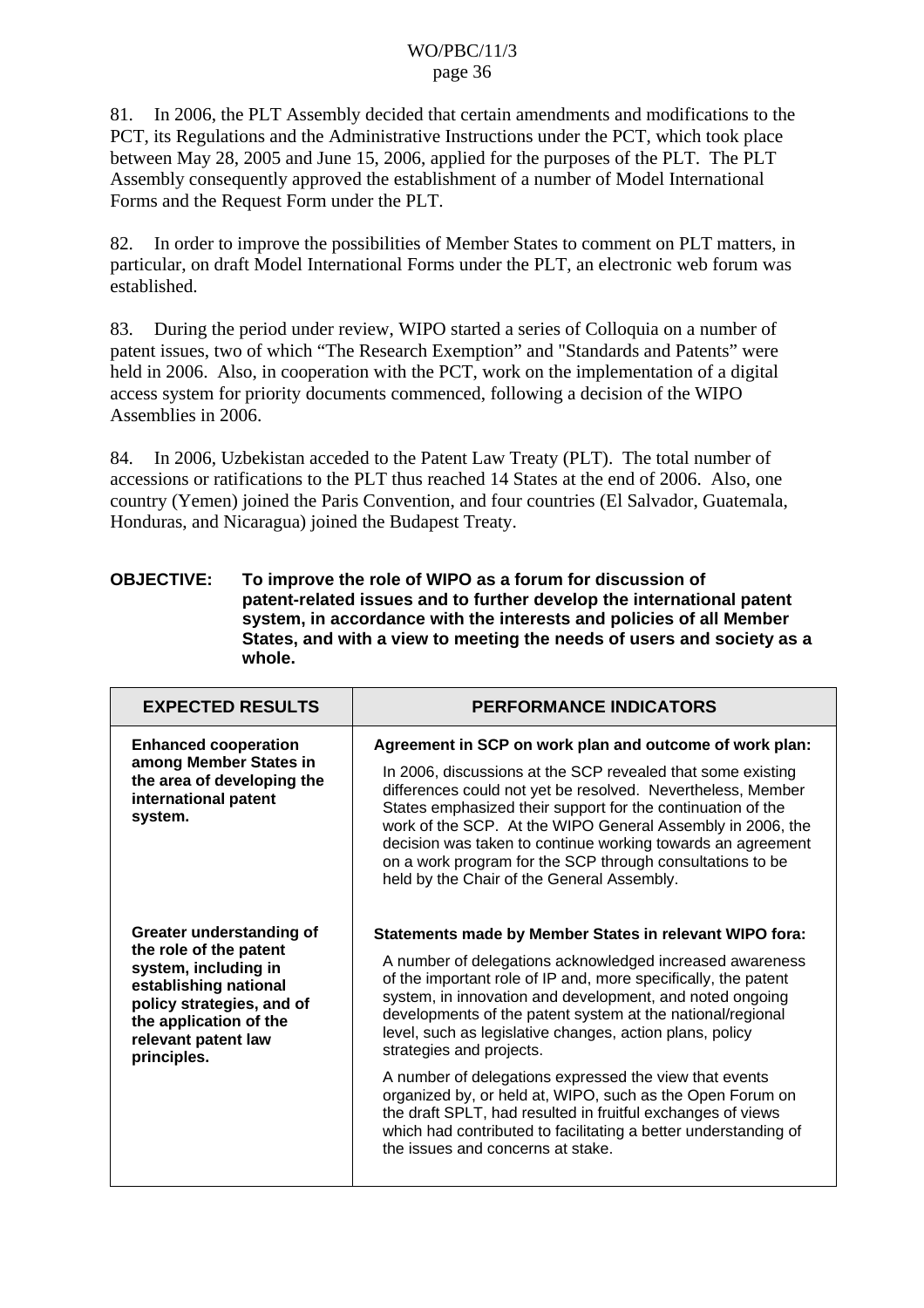| <b>Further international</b><br>cooperation as regards<br>the Budapest Treaty and<br>its possible development. | Member States decide to examine further developments<br>and improvements of the Budapest Treaty:<br>WIPO continued exploring issues relating to the need and<br>feasibility of revising the Budapest Treaty. In view of other<br>priorities and in the absence of requests from Member States<br>to that effect, it was decided, however, not to proceed with<br>work on a concrete revision during 2006. The administration<br>of the Budapest Treaty led, nevertheless, to enhanced<br>cooperation among Member States, International Depositary<br>Authorities (IDAs) and WIPO, which was reflected, inter alia,<br>by additional accessions to the Treaty in 2006 and the<br>publishing of a revised version of the Guide to the Deposit of<br>Microorganisms under the Budapest Treaty. |
|----------------------------------------------------------------------------------------------------------------|----------------------------------------------------------------------------------------------------------------------------------------------------------------------------------------------------------------------------------------------------------------------------------------------------------------------------------------------------------------------------------------------------------------------------------------------------------------------------------------------------------------------------------------------------------------------------------------------------------------------------------------------------------------------------------------------------------------------------------------------------------------------------------------------|
| Total expenditure for Program 12 in 2006:                                                                      | Sfr 1,291,397                                                                                                                                                                                                                                                                                                                                                                                                                                                                                                                                                                                                                                                                                                                                                                                |

### **PROGRAM 13: Law of Trademarks, Industrial Designs and Geographical Indications**

85. On March 27, 2006, the Diplomatic Conference for the Adoption of a Revised Trademark Law Treaty adopted the Singapore Treaty on the Law of Trademarks ("the Singapore Treaty") and a resolution supplementary to the Singapore Treaty ("the Singapore Resolution").

86. The Standing Committee on the Law of Trademarks, Industrial Designs and Geographical Indications (SCT) agreed, at its  $16<sup>th</sup>$  session, to pursue work on a number of specific topics with a view to further develop the international law on trademarks, industrial designs and geographical indications. Thus, work will be undertaken in the area of new types of marks (representation and description or these signs and the application of trademark principles to them), on trademark opposition procedures, on trademarks and their relation with literary and artistic works, and on industrial design protection issues (registration formalities and relationship between industrial designs and works of applied art and three-dimensional marks).

87. In response to requests from States party to the Paris Convention for the Protection of Industrial Property and from certain international intergovernmental organizations, the Secretariat continued to ensure efficient administration of Article 6*ter* communication procedures. Certain procedural and legal issues relating to the administration of Article 6*ter* communication procedures were taken up by the SCT, which requested the Secretariat to prepare a working document on those issues.

#### **OBJECTIVE: To modernize the international legal framework for trademark office administrative procedures and to approximate diverging national and regional approaches in the area of trademark, industrial designs and geographical indications law, including the law against unfair competition.**

| <b>EXPECTED RESULTS</b>      | <b>PERFORMANCE INDICATORS</b>                            |
|------------------------------|----------------------------------------------------------|
| <b>Revised Trademark Law</b> | Adoption of the revised TLT by a Diplomatic Conference:  |
| Treatv.                      | Unanimous adoption of the Singapore Treaty on the Law of |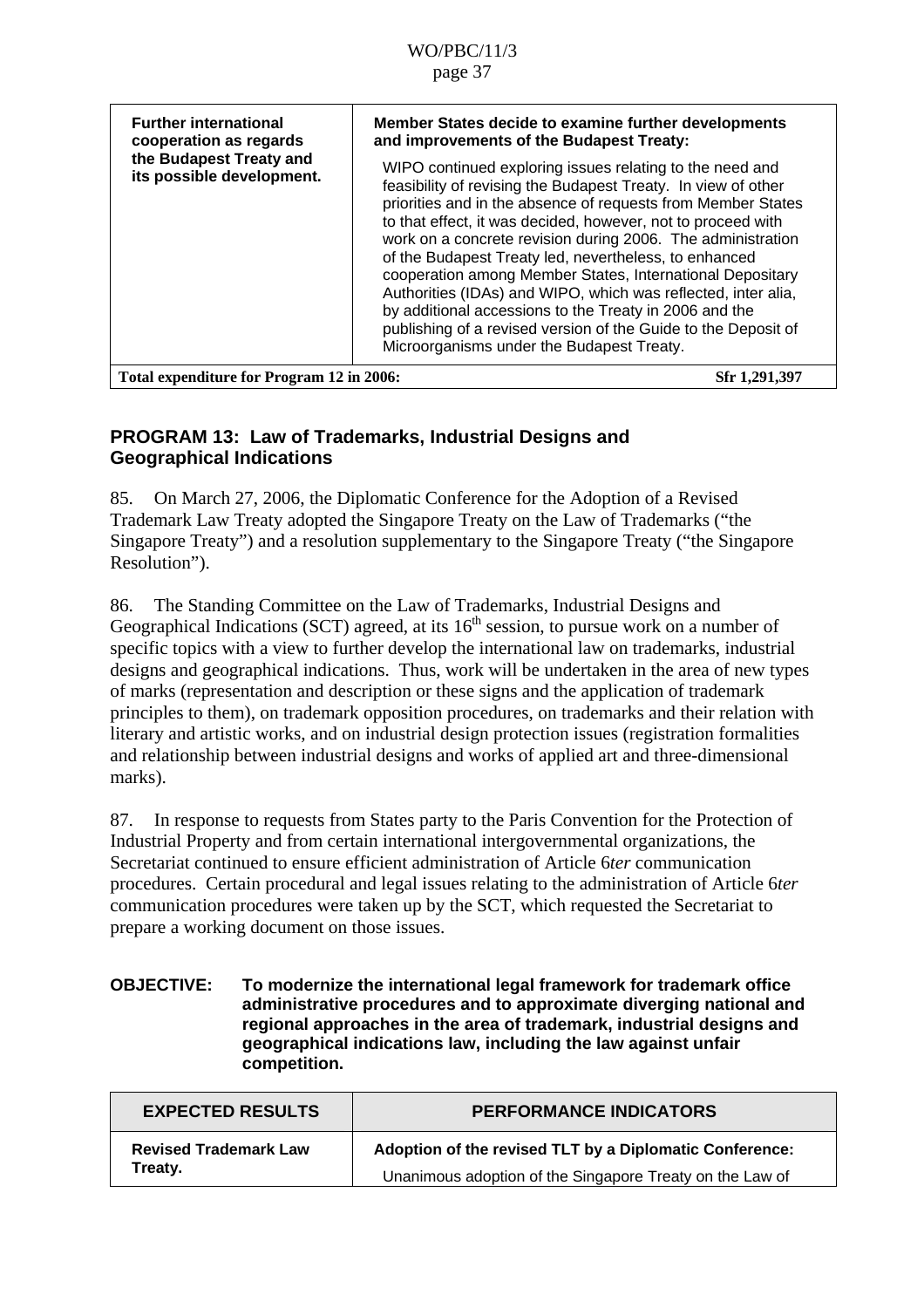|                                                                                 | Trademarks, on March 27, 2006, by 146 WIPO Member<br>States.                                                                                                                        |
|---------------------------------------------------------------------------------|-------------------------------------------------------------------------------------------------------------------------------------------------------------------------------------|
|                                                                                 | Signature of the Treaty, in 2006, by 48 States.                                                                                                                                     |
| <b>Approximation of Member</b><br>States' laws in the area of                   | Agreement by the SCT on at least two new specific topics<br>to be taken up for further work:                                                                                        |
| trademarks, industrial<br>designs and geographical<br>indications.              | The SCT agreed, at its 16 <sup>th</sup> session, to work on the following<br>five new items:                                                                                        |
|                                                                                 | New Types of Marks;                                                                                                                                                                 |
|                                                                                 | <b>Trademark Opposition Procedures;</b>                                                                                                                                             |
|                                                                                 | Trademarks and Their Relation with Literary and Artistic<br>Works:                                                                                                                  |
|                                                                                 | Legal and Administrative Aspects of Article 6ter of the Paris<br>Convention;                                                                                                        |
|                                                                                 | Formalities Concerning Procedures for Design Registration<br>and the Relation between Industrial Designs, Works of Applied<br>Art and Three-Dimensional Marks.                      |
| <b>Efficient administration of</b><br>Article 6 ter of the Paris<br>Convention. | Processing of 24 Article 6 ter communications within a<br>timeframe of three weeks as from the receipt of the request<br>for communication:                                         |
|                                                                                 | 12 communications (four emanating from States, eight from<br>international intergovernmental organizations) were processed<br>in 2006.                                              |
|                                                                                 | Following the processing of each request for<br>communication, immediate updating of the Article 6ter<br>on-line database; and, yearly updating of the database on<br>hard carrier: |
|                                                                                 | All 12 communications processed in 2006 were entered into<br>the Article 6ter on-line database without delay.                                                                       |
| Total expenditure for Program 13 in 2006:                                       | Sfr 2,077,657                                                                                                                                                                       |

## **PROGRAM 14: Law of Copyright and Related Rights**

88. Work continued on the promotion of the WIPO Copyright Treaty (WCT) and the WIPO Performances and Phonograms Treaty (WPPT) which were adhered to by a number of countries with more ratifications expected in 2007.

89. The Standing Committee on Copyright and Related Rights (SCCR) convened in two sessions and made progress towards convening a diplomatic conference on the protection of the rights of broadcasting organizations. The Committee agreed to bifurcate its discussions and leave the question of a possible protection of webcasting (or netcasting) and simultaneous transmission over the air and the Internet (simulcasting) for discussions at a later time. The Committee also recommended the convening of a Diplomatic Conference to the WIPO General Assembly which in turn requested that the Standing Committee convene in two special sessions which should aim to agree and finalize, on a signal-based approach, the objectives, specific scope and object of protection with a view to submitting to the Diplomatic Conference a revised basic proposal.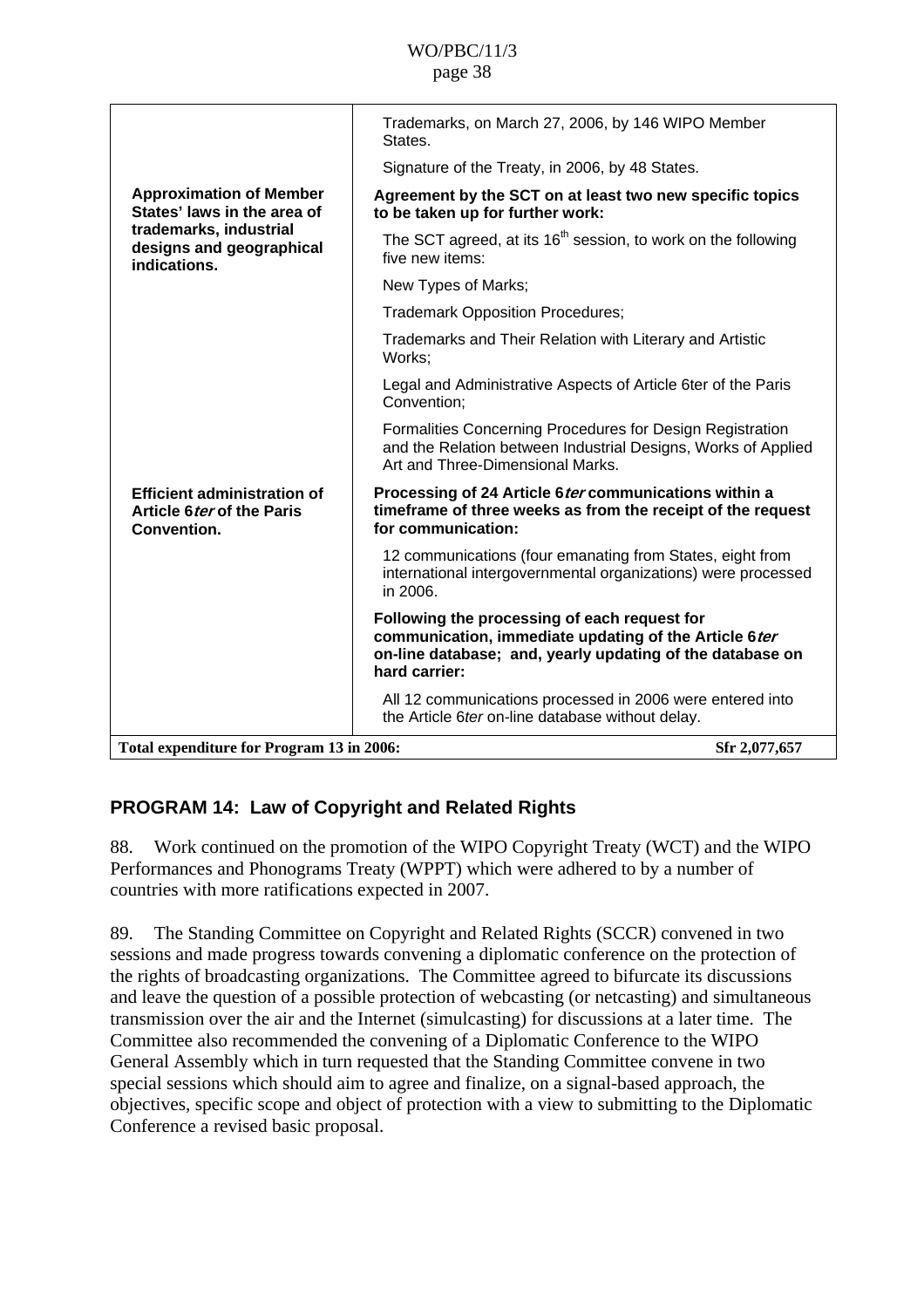90. The Standing Committee also took the first steps towards opening discussions concerning limitations and exceptions to copyright and related rights in respect of visually impaired persons, libraries and archives and the teaching, research and science sectors.

| <b>OBJECTIVE:</b> | To improve the protection of copyright and related rights and reach a |
|-------------------|-----------------------------------------------------------------------|
|                   | broad consensus on international copyright law and developments.      |

| <b>EXPECTED RESULTS</b>                                        | <b>PERFORMANCE INDICATORS</b>                                                                                                                                                                                                                                                                                               |
|----------------------------------------------------------------|-----------------------------------------------------------------------------------------------------------------------------------------------------------------------------------------------------------------------------------------------------------------------------------------------------------------------------|
| Wider adherence and                                            | Additional accessions to the WCT:                                                                                                                                                                                                                                                                                           |
| implementation of the<br><b>WCT and WPPT.</b>                  | Five countries (Azerbaijan, Belgium, Benin, Ghana and<br>Montenegro) joined the WCT, bringing the total number of<br>Contracting Parties to 61 on December 31, 2006.                                                                                                                                                        |
|                                                                | <b>Additional accessions to the WPPT:</b>                                                                                                                                                                                                                                                                                   |
|                                                                | Four countries (Azerbaijan, Belgium, Benin and Montenegro)<br>joined the WPPT, bringing the total number of Contracting<br>Parties to 59 on December 31, 2006.                                                                                                                                                              |
|                                                                | Additional States have adopted effective policies for the<br>implementation of the WCT and WPPT:                                                                                                                                                                                                                            |
|                                                                | France and Spain passed national legislation implementing the<br>WCT and the WPPT.                                                                                                                                                                                                                                          |
| <b>Clarification of the</b><br>international protection of     | Decisions made concerning the future international<br>protection of broadcasting organizations:                                                                                                                                                                                                                             |
| audiovisual performances<br>and broadcasting<br>organizations. | The WIPO General Assembly requested that the Standing<br>Committee convene in two special sessions which should aim<br>to agree and finalize, on a signal-based approach, the<br>objectives, specific scope and object of protection with a view<br>to submitting to the Diplomatic Conference a revised basic<br>proposal. |
|                                                                | Decisions made on the future work regarding the<br>protection of audiovisual performances:                                                                                                                                                                                                                                  |
|                                                                | In September 2006, the WIPO General Assembly took note of<br>the situation, and decided that the issue should remain on the<br>Agenda for its session in September 2007.                                                                                                                                                    |
| Improved understanding<br>of non-original databases.           | Decisions made concerning the future work on the<br>protection of non-original databases:                                                                                                                                                                                                                                   |
|                                                                | At the November 2005 session of the Standing Committee, it<br>was decided that the issue would only reappear on the<br>Committee's agenda if requested by a Member State. No<br>such request was made.                                                                                                                      |
| Substantive progress on                                        | New emerging issues being addressed by the SCCR:                                                                                                                                                                                                                                                                            |
| emerging copyright<br>issues.                                  | A study on Automated Rights Management Systems and<br>Copyright Limitations and Exceptions was presented to the<br>SCCR. A study on copyright and visually impaired persons is<br>under preparation.                                                                                                                        |
| Total expenditure for Program 14 in 2006:                      | Sfr 3,400,390                                                                                                                                                                                                                                                                                                               |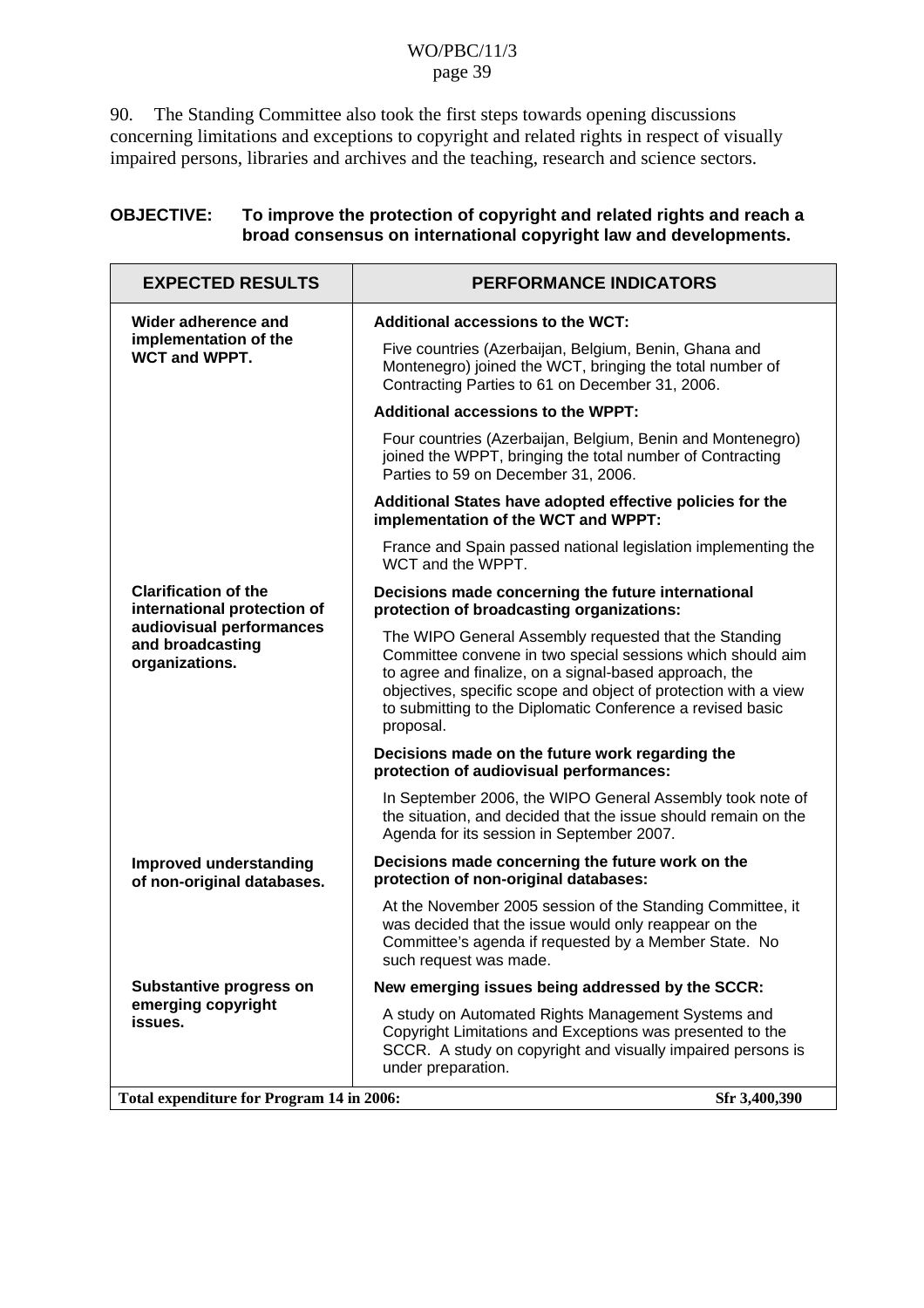### **PROGRAM 15: Traditional Knowledge, Traditional Cultural Expressions and Genetic Resources**

91. The Intergovernmental Committee on Intellectual Property and Genetic Resources, Traditional Knowledge and Folklore (IGC) consolidated ongoing work on two sets of draft provisions outlining policy objectives and core principles to protect TK and TCEs against misappropriation and misuse. Even as draft documents, the provisions were widely used beyond the IGC as a guide to analyzing policy issues, as a benchmark for effective protection, and as a legislation and policy development resource, with a number of international processes and national and regional consultations drawing on the draft texts directly.

92. The IGC oversaw many initiatives to ensure that voices of indigenous and local communities were central to WIPO's work in this field. The WIPO Voluntary Fund was successfully launched and funded the participation of all applicants deemed eligible by an independent panel. Two sessions of indigenous-led IGC panels included experts from 16 indigenous communities to present their concerns and recommendations directly to the IGC. The list of accredited organizations exceeded 150, the majority representing indigenous and local communities. The WIPO Voluntary Fund was welcomed by the UN Permanent Forum on Indigenous Issues.

93. International cooperation on policy questions was complemented by strengthened practical cooperation and capacity building. In association with the UN Permanent Forum on Indigenous Issues, WIPO convened two side events including a workshop on practical use of IP tools to protect TK and TCEs for the advancement of indigenous women and community development. The Inter-Agency Support Group on Indigenous Issues (IASG) continued to provide a useful vehicle for interagency sharing of information and cooperation on indigenous issues.

94. Engagement continued with the work of UNESCO and other agencies, such as the Asia-Pacific Cultural Centre for UNESCO (ACCU). A key project worked to pool experiences and develop guidelines for safeguarding the interests of custodians of TCEs during cultural heritage recording, inventorying, archiving and digitization processes. This included cooperation with the International Council of Museums (ICOM) and similar bodies. First steps were also taken towards project-based cooperation with other agencies, programs and funds such as the ILO and the Inter-American Development Bank (IADB).

95. WIPO provided technical input and other forms of support on IP issues related to TK, TCEs and GR to other agencies and processes such as the CBD, the Commonwealth Secretariat, the FAO, UNEP, UNESCO, the UN Permanent Forum on Indigenous Issues, the UN Commission on Human Rights, the United Nations University (UNU) and the World Bank. This included advice on the UNU's proposed establishment of an international Research and Training Centre on TK, and technical work with the World Conservation Union (IUCN) and UNU on issues of indigenous customary law. Close cooperation and coordination was also maintained with key regional bodies such as the African Union, ARIPO, ASEAN, the African-Asian Legal Consultative Organization, the Andean Community, OAPI and the South Asian Association for Regional Co-operation (SAARC). Regional policy forums were convened in Cochin and Henan to promote more structured South-South interregional cooperation on the protection of TK and TCEs. WIPO actively supported work by ARIPO and OAPI to develop an African regional instrument on TK and TCEs.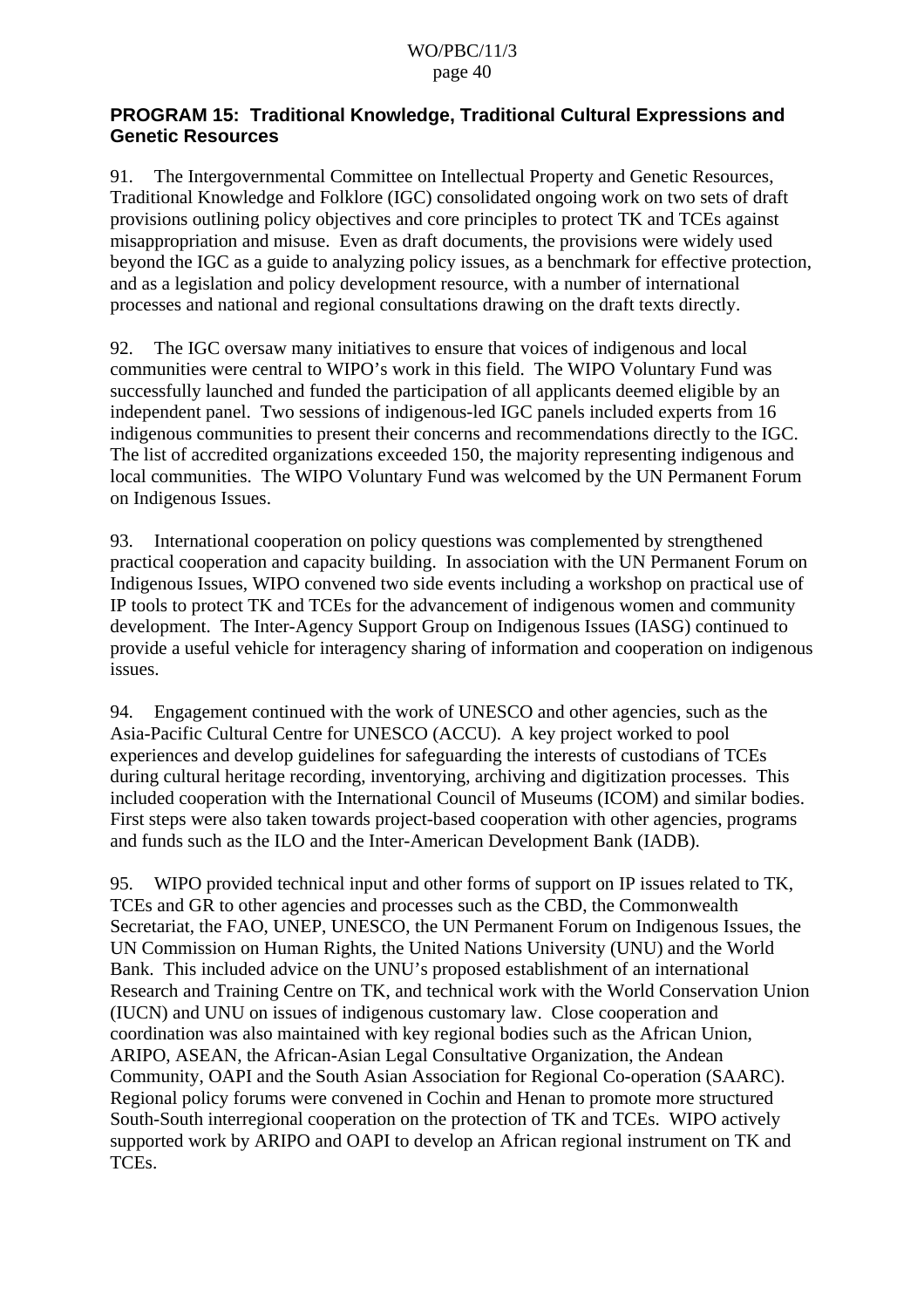96. Engagement continued with a broader policy community in the areas of human rights, and interaction between human rights, competition policy and IP, and work intensified on the interplay between IP and the customary law of indigenous and local communities. WIPO also continued its engagement with the deliberations of the Committee on Economic, Social and Cultural Rights (CESCR) and the Working Group on Indigenous Populations (WGIP). The IGC texts served as points of reference in many of these processes concerning indigenous peoples issues, and in turn the human-rights based approaches of these bodies informed discussions within the IGC.

97. Capacity-building and policy information continued to be provided to TK holders and bearers of TCEs, national authorities and regional bodies. Practical tools were also provided, including the Practical Guide on Intellectual Property and Traditional Cultural Expressions and Folklore, a practical handbook on IP, TCEs and museums and archives, and a draft toolkit for use by TK holders to ensure that their interests are protected and maintained during any documentation of their TK. Outreach activities were supplemented by booklets on TK and TCEs for a general audience, as well as more specialized briefing papers and studies. Solid groundwork was laid for a range of new patent information tools and products to support international policy discussions in areas such as plant GR, biodiversity and technology transfer under the CBD, in close consultation with international agencies concerned, principally the CBD and the FAO.

| <b>OBJECTIVE:</b> | To enhance the appropriate and effective protection of TK, TCEs and |
|-------------------|---------------------------------------------------------------------|
|                   | IP aspects of genetic resources for the benefit and sustainable     |
|                   | development of traditional communities.                             |

| <b>EXPECTED RESULTS</b>                                       | <b>PERFORMANCE INDICATORS</b>                                                                                                                                                                                                                                                                    |
|---------------------------------------------------------------|--------------------------------------------------------------------------------------------------------------------------------------------------------------------------------------------------------------------------------------------------------------------------------------------------|
| <b>Consolidation of the legal</b>                             | Formulation of one or more international instruments:                                                                                                                                                                                                                                            |
| and policy framework for<br>the protection of TK and<br>TCEs. | In the absence of political agreement on their status, the WIPO<br>provisions on TK and TCEs were consolidated as informal<br>international benchmarks for protection.                                                                                                                           |
|                                                               | The provisions were supplemented by a comprehensive<br>review of options for international instruments, and<br>authoritative detailed reviews of policy options and legal<br>measures for effective protection at the level of national laws.                                                    |
|                                                               | Use of WIPO policy documents and outcomes in at least<br>one more:                                                                                                                                                                                                                               |
|                                                               | - regional/sub-regional cooperation initiative;                                                                                                                                                                                                                                                  |
|                                                               | - national policy and capacity building process in an<br>area not previously covered; and,                                                                                                                                                                                                       |
|                                                               | - community and civil society level process involving a<br>range of stakeholders not previously covered:                                                                                                                                                                                         |
|                                                               | The WIPO provisions on TK and TCEs were being widely used<br>as a resource for policy consultations, and development of                                                                                                                                                                          |
|                                                               | legislation and other legal texts.                                                                                                                                                                                                                                                               |
|                                                               | In 2006, WIPO policy documents were used in initiatives in the<br>Bangladesh India Myanmar Sri Lanka Thailand Economic<br>Cooperation (BIMST-EC) region, in eight more national<br>processes, and in consultations with an increasing range of<br>additional communities and civil society NGOs. |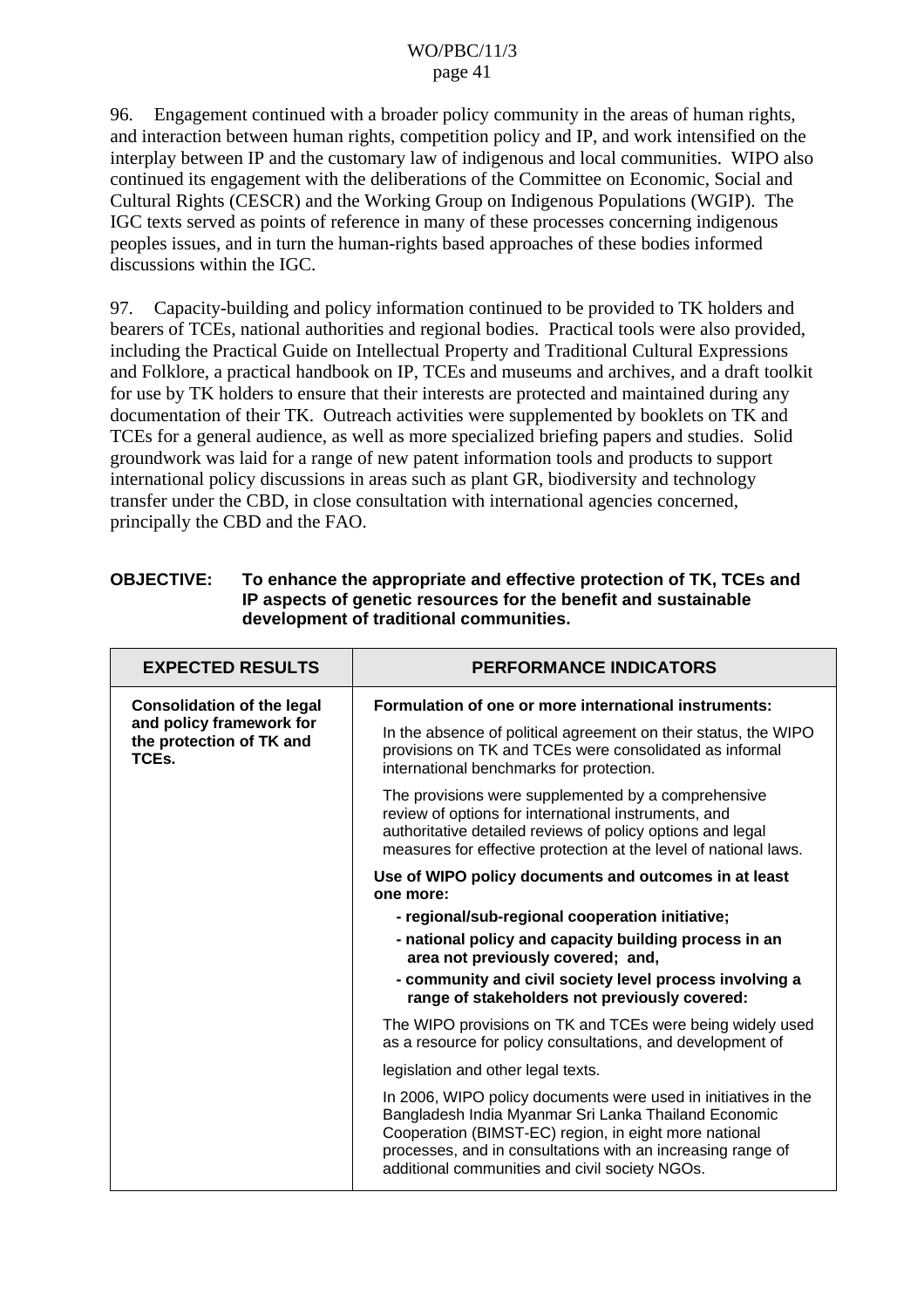| <b>Enhanced cooperation</b><br>and coordination between<br><b>WIPO and other</b>                                                                                                                                  | Explicit recognition of WIPO's support and input in at least<br>one additional international and regional agency or<br>process:                                                                                                                                                                |
|-------------------------------------------------------------------------------------------------------------------------------------------------------------------------------------------------------------------|------------------------------------------------------------------------------------------------------------------------------------------------------------------------------------------------------------------------------------------------------------------------------------------------|
| international and regional<br>fora and processes.                                                                                                                                                                 | An extensive contribution was provided to a joint study on the<br>transfer of technology under the CBD, in collaboration with the<br>CBD Secretariat and UNCTAD, with the CBD Conference of<br>Parties (COP) welcoming the successive studies that WIPO<br>had provided to it.                 |
| <b>Enhanced capacity in</b><br><b>Member States to support</b><br>the IP protection of TK and<br><b>TCEs and to manage the</b><br>IP aspects of genetic<br>resources, for the benefit<br>of the owners of TK/TCEs | At least two additional on-going processes in Member<br>States adapting and applying specific policy and practical<br>tools:                                                                                                                                                                   |
|                                                                                                                                                                                                                   | New capacity-building partnerships in the fields of TK, TCEs<br>and genetic resources were created with at least eight<br>Member States.                                                                                                                                                       |
| and custodians of genetic<br>resources.                                                                                                                                                                           | A new consultation and policy development process was<br>launched to address the safeguarding of the interests of<br>bearers of traditional cultural heritage in the course of<br>archiving, recording and related activities.                                                                 |
|                                                                                                                                                                                                                   | Evidence of specific benefits arising from the use of IP<br>tools by holders of TK/TCEs and custodians of genetic<br>resources:                                                                                                                                                                |
|                                                                                                                                                                                                                   | Data not yet available.                                                                                                                                                                                                                                                                        |
| More effective legal<br>mechanisms in Member                                                                                                                                                                      | Legal mechanisms adapted or introduced in Member States<br>in at least one region which reflect WIPO legal assistance:                                                                                                                                                                         |
| States for the protection of<br>TK, TCEs and IP aspects<br>of genetic resources for<br>the benefit of the owners                                                                                                  | Draft laws or policies were under development in several<br>countries in Africa, Asia and Latin America with input from<br>WIPO.                                                                                                                                                               |
| of TK/TCEs and<br>custodians of genetic<br>resources.                                                                                                                                                             | Evidence of specific benefits to owners of TK/TCEs and<br>custodians of genetic resources arising from more<br>effective legal mechanisms:                                                                                                                                                     |
|                                                                                                                                                                                                                   | Immediate benefits were reported in terms of enhanced<br>capacity of communities to engage in domestic and<br>international policy and legal processes, which, following the<br>inevitable time lag for implementation, is expected to translate<br>into concrete benefits in the medium term. |
| Total expenditure for Program 15 in 2006:                                                                                                                                                                         | Sfr 2,651,520                                                                                                                                                                                                                                                                                  |

# **STRATEGIC GOAL FOUR: DELIVERY OF QUALITY SERVICE IN GLOBAL IP PROTECTION SYSTEMS**

# **PROGRAM 16: Administration of the PCT System**

98. In 2006, a total of 148,772 international applications were received and processed, i.e., an increase of 11.4 per cent compared to the previous year (133,545). The most significant growth has come from East Asian countries, namely China, Japan and the Republic of Korea, which accounted for 25 per cent of applications filed.

99. For the second consecutive year, more PCT international applications were filed using electronic media than paper. Also, since 2006, the International Bureau and other Offices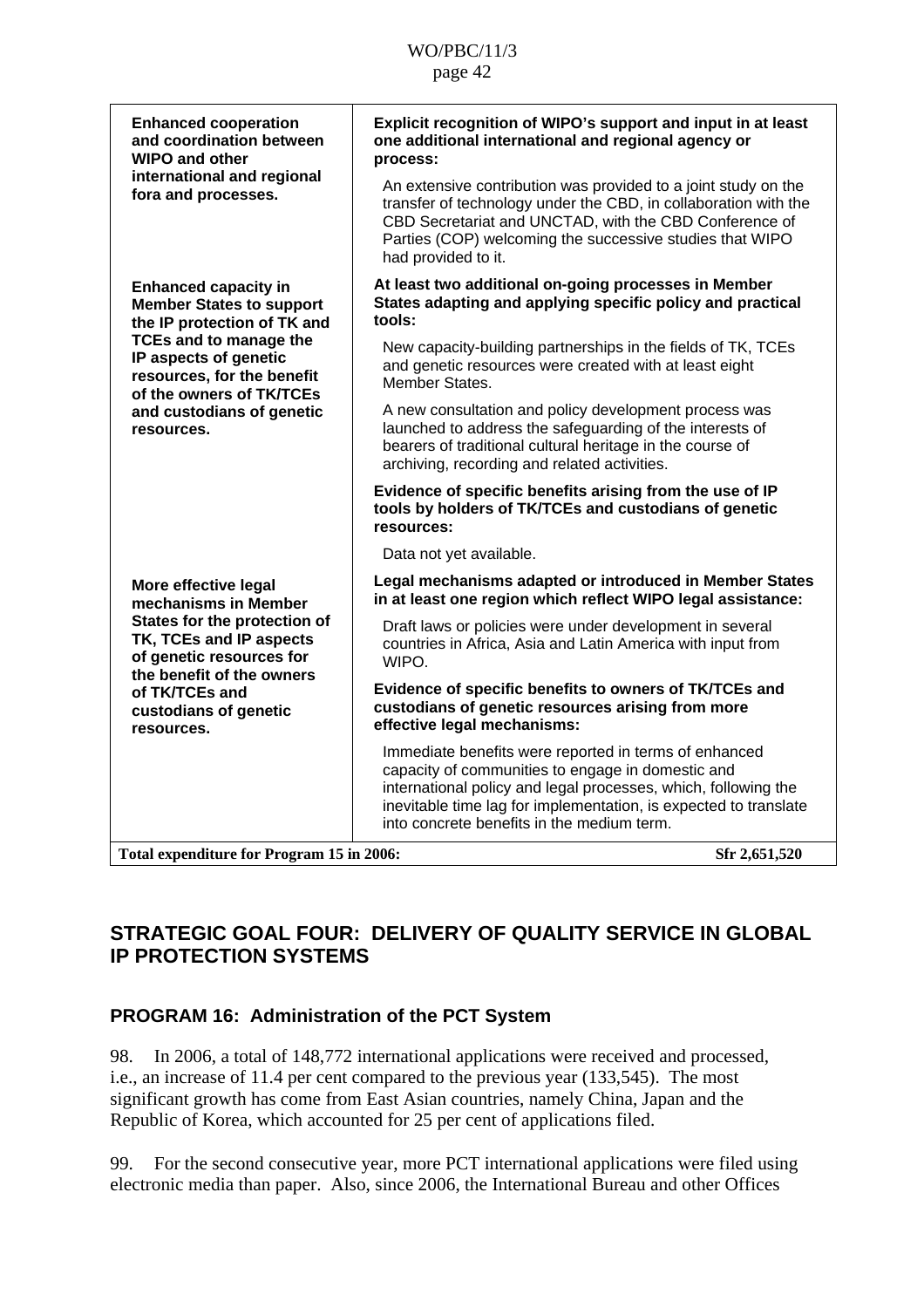have been exchanging an increasing number of documents in electronic form. For newly received applications, the entire business flow within the International Bureau, from the receipt to the publication of international applications, has moved into a fully electronic environment.

100. Between 2002 and 2006, the workload, i.e., the number of international applications received, published and re-published, increased by 26 per cent while the number of personnel directly involved in the processing of international applications decreased by 11 per cent.

101. In 2006, 50 per cent of international applications were published within the two weeks following the expiration of the 18 months from the priority date, 98 per cent were published within three weeks, and 99 per cent within four weeks.

102. The number of Contracting States rose from 128 to 136, with the new memberships of Bahrain, El Salvador, Guatemala, Honduras, Lao People's Democratic Republic, Malaysia, Malta and Montenegro.

103. The PCT successfully implemented the amendments to the Regulations which entered into force on April 1, 2006. Eleven Rules were amended.

| <b>EXPECTED RESULTS</b>             | <b>PERFORMANCE INDICATORS</b>                                                                                                                                                                                                                                                                                                                                                                                       |
|-------------------------------------|---------------------------------------------------------------------------------------------------------------------------------------------------------------------------------------------------------------------------------------------------------------------------------------------------------------------------------------------------------------------------------------------------------------------|
| Increased use of the PCT<br>system. | 126,000 to 128,000 international PCT applications received<br>and processed in a timely manner in 2006:                                                                                                                                                                                                                                                                                                             |
|                                     | 148,772 record copies were received by the International<br>Bureau in 2006.                                                                                                                                                                                                                                                                                                                                         |
|                                     | 132,000 international PCT applications received and<br>processed in a timely manner in 2007:                                                                                                                                                                                                                                                                                                                        |
|                                     | N/A                                                                                                                                                                                                                                                                                                                                                                                                                 |
| Increased quality of<br>service.    | Issue notifications and communications, publish<br>applications, and deliver the required products within the<br>required timelines under the Treaty and Regulations, while<br>the number of international applications to be processed<br>will increase:                                                                                                                                                           |
|                                     | Timeliness of publication improved compared to 2005, in<br>particular due to greater reliance by the International Bureau<br>on outsourcing, which has allowed for larger weekly<br>publication lists.                                                                                                                                                                                                              |
|                                     | Some regression in timeliness was observed in respect of<br>acknowledgement of the receipt of the record copy, which is<br>issued after formal examination. This was due to transitional<br>problems experienced in the shift from a paper-based to a<br>paperless processing environment, continued growing filing<br>rates and the need to avoid, as much as possible, increases in<br>the size of the workforce. |
|                                     | Maintain the yearly number of problem cases caused by the<br>International Bureau below 0.1 per cent of the total number<br>of PCT applications (in 2004, there were 122 such cases):                                                                                                                                                                                                                               |

### **OBJECTIVE: To establish the PCT system as the most accessible, reliable and affordable means of obtaining patent protection worldwide.**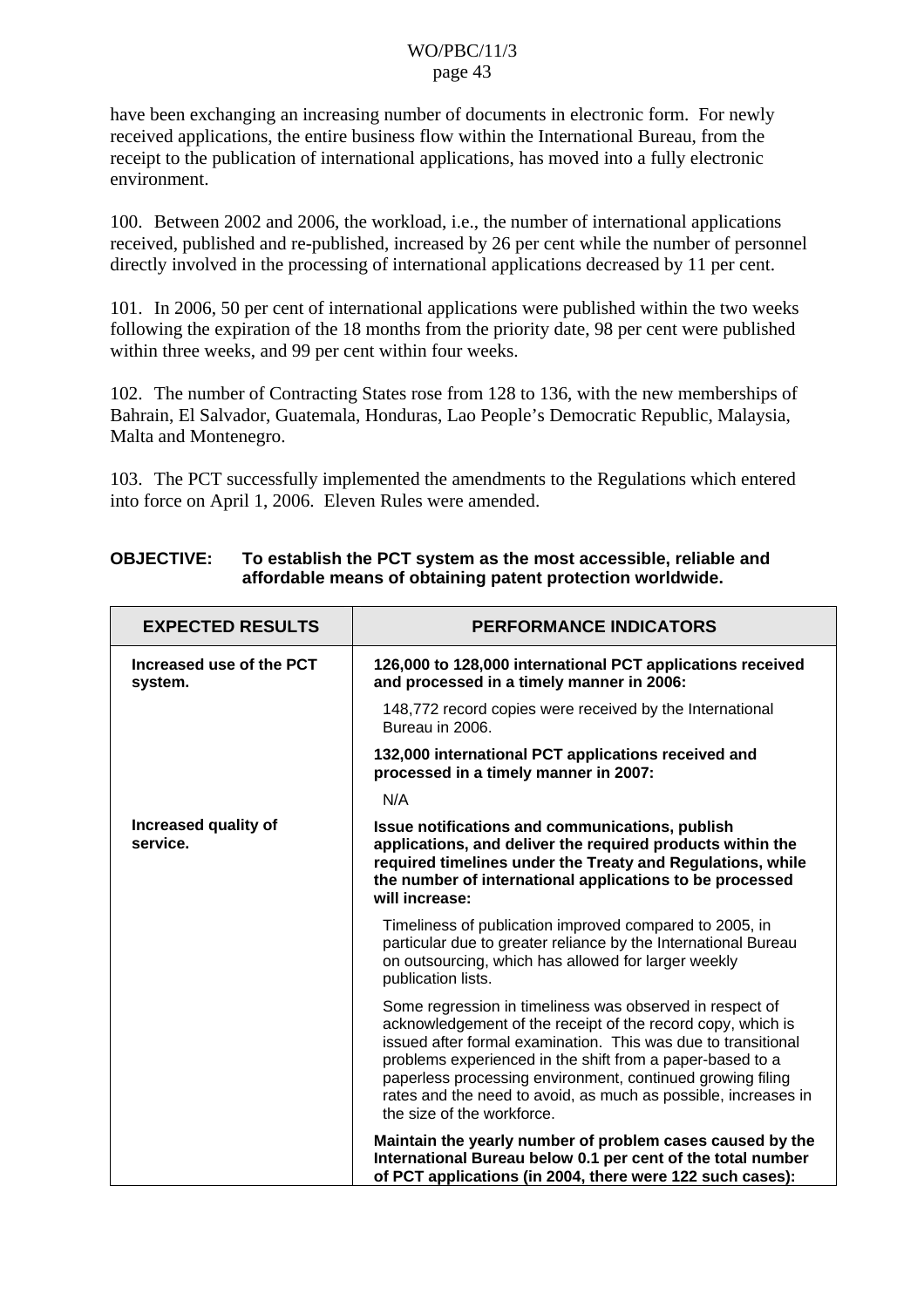|                                                                                              | 92 problem cases caused by the International Bureau were<br>submitted to and/or resolved by the PCT Legal Division in<br>2006.                                                                                                                                                                                                                                                           |
|----------------------------------------------------------------------------------------------|------------------------------------------------------------------------------------------------------------------------------------------------------------------------------------------------------------------------------------------------------------------------------------------------------------------------------------------------------------------------------------------|
|                                                                                              | Maintain the yearly number of queries seeking clarification<br>of notifications and communications below 20 per cent of<br>the total number of PCT applications (in 2004, such queries<br>amounted to some 24,400, which corresponds to the 80-20<br>rule: 80 per cent cases will generally require no<br>explanations while 20 per cent will):                                          |
|                                                                                              | During 2006, clarification was provided to approximately<br>15,000 queries, representing 10 per cent of the total 148,772<br>international applications received and processed.                                                                                                                                                                                                          |
| Increased productivity.                                                                      | Without increasing the total number of personnel (staff on<br>posts and all other types of employees) in a linear manner<br>(that is, with only a limited increase of staff in areas where<br>increased workloads cannot be absorbed by productivity<br>measures, such as translation), receive and process the<br>increasing total number of PCT applications, as referred to<br>above: |
|                                                                                              | The number of personnel working directly on PCT matters was<br>reduced from 387 in 2005 to 375 in 2006.                                                                                                                                                                                                                                                                                  |
| Simplification of the<br>interface with applicants.                                          | Reduction by at least one form (out of an average of seven)<br>in the number of notifications and communications issued<br>to applicants in an average case:                                                                                                                                                                                                                             |
|                                                                                              | Analysis of how communications to applicants can be<br>simplified is ongoing.                                                                                                                                                                                                                                                                                                            |
|                                                                                              | Availability of at least one on-line service for applicants to<br>access confidential information about their PCT<br>applications:                                                                                                                                                                                                                                                       |
|                                                                                              | The International Bureau has conducted informal consultations<br>with users of the PCT System and continues to investigate<br>options for making such a service available in the future in a<br>cost-effective manner.                                                                                                                                                                   |
|                                                                                              | Availability of more than one on-line service for third<br>parties to access public information about all PCT<br>applications:                                                                                                                                                                                                                                                           |
|                                                                                              | The PatentScope database and search engine provide access<br>to all PCT international applications published since 1978 and<br>to the most important publicly available documents related to                                                                                                                                                                                             |
|                                                                                              | international applications. Since April 2006, PCT publication<br>takes place in electronic form only via PatentScope.                                                                                                                                                                                                                                                                    |
| Further moving from the                                                                      | 10 additional processes have become fully automated:                                                                                                                                                                                                                                                                                                                                     |
| mixed paper and IT-based<br>internal processes to full<br>automation for basic<br>processes. | In 2006, the International Bureau migrated from a paper-based<br>processing system to a paper-less system. This was a more<br>fundamental achievement than the full or partial automation of<br>a finite number of discreet processes.                                                                                                                                                   |
|                                                                                              | 10 additional processes have become partly automated:                                                                                                                                                                                                                                                                                                                                    |
|                                                                                              | As above.                                                                                                                                                                                                                                                                                                                                                                                |
| Daily operations of PCT<br>information systems are                                           | 98 per cent availability for all operations systems during<br>core hours (except planned maintenance):                                                                                                                                                                                                                                                                                   |
| maintained.                                                                                  | PCT information systems operated at or above 98 per cent                                                                                                                                                                                                                                                                                                                                 |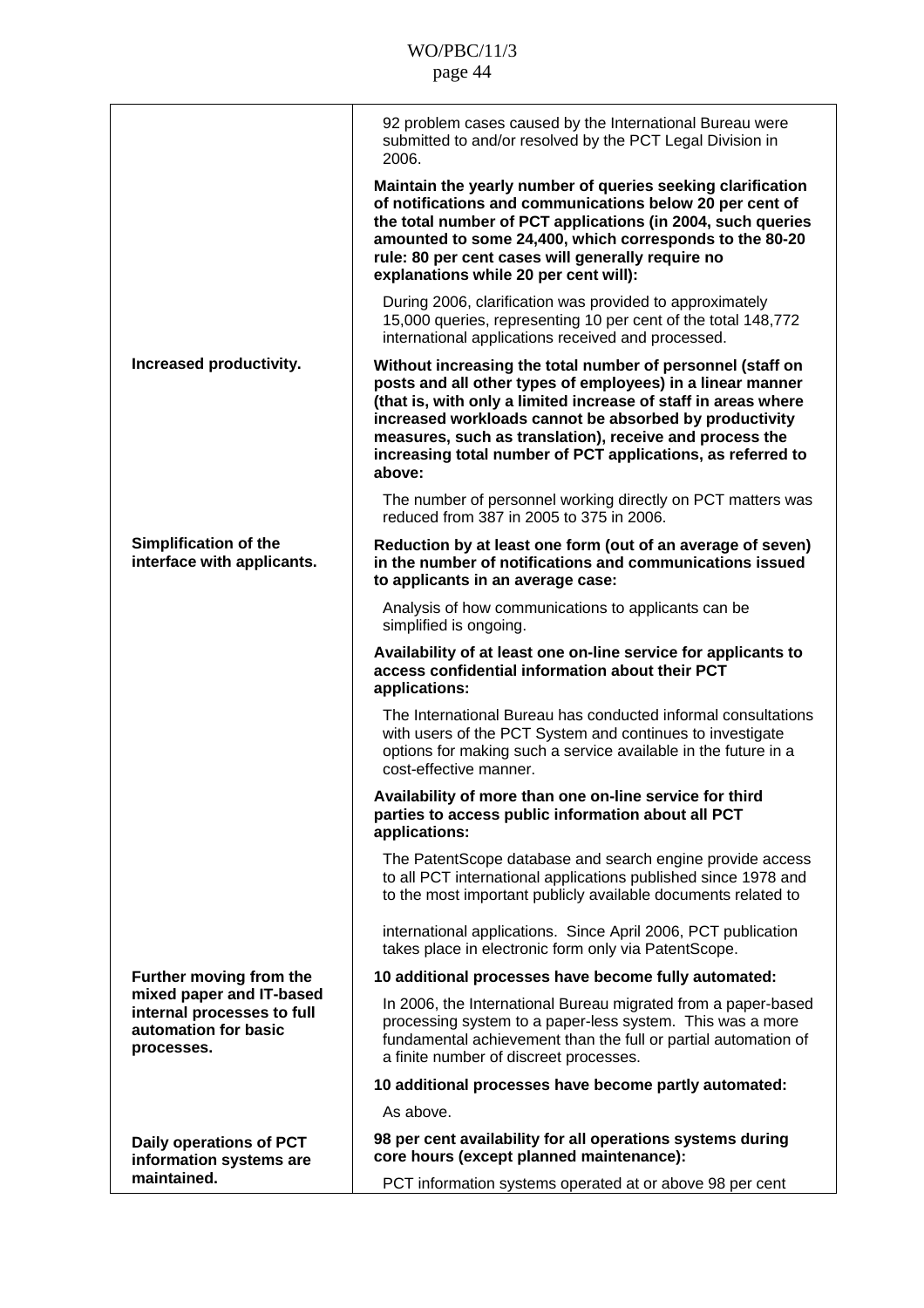|                                                                                                                  | availability, during core hours (except planned maintenance)                                                                                                                                                                                                                                                                                                                                                                                                                                 |
|------------------------------------------------------------------------------------------------------------------|----------------------------------------------------------------------------------------------------------------------------------------------------------------------------------------------------------------------------------------------------------------------------------------------------------------------------------------------------------------------------------------------------------------------------------------------------------------------------------------------|
|                                                                                                                  | 95 per cent of publication deadlines met:                                                                                                                                                                                                                                                                                                                                                                                                                                                    |
|                                                                                                                  | Timeliness of publication improved compared to 2005, in<br>particular due to greater reliance by the International Bureau<br>on outsourcing, which has allowed for larger weekly<br>publication lists. In addition, a more flexible Optical Character<br>Recognition (OCR) workflow has improved the publication<br>preparation process. 99 per cent of publications occurred<br>between 18 and 19 months from priority dates.                                                               |
| <b>Enhanced awareness of</b>                                                                                     | 50 requests for legal advice received from applicants:                                                                                                                                                                                                                                                                                                                                                                                                                                       |
| the availability of PCT<br>legal advice to applicants<br>and their agents on<br>specific problem cases.          | Requests for legal advice from the private sector were<br>received on 513 occasions, of which 87.9 per cent were<br>provided to users from industrialized countries, 4.9 per cent<br>from certain countries in Europe and Asia and 7.2 per cent<br>from developing countries.                                                                                                                                                                                                                |
|                                                                                                                  | The PCT Legal Division dealt with 2,521 international<br>applications which required special handling and the resolution<br>of legal-related problems, noting a 2.3 per cent increase over<br>2005.                                                                                                                                                                                                                                                                                          |
|                                                                                                                  | The PCT Information Service received 12,018 inquiries<br>relating to general information about the PCT, an increase of<br>0.7 per cent over 2005.                                                                                                                                                                                                                                                                                                                                            |
|                                                                                                                  | 10 articles, references and quotations are referring to PCT<br>legal advice given:                                                                                                                                                                                                                                                                                                                                                                                                           |
|                                                                                                                  | Data not available.                                                                                                                                                                                                                                                                                                                                                                                                                                                                          |
| <b>Enhanced awareness of</b><br>the availability of legal                                                        | 50 requests for legal advice or interpretation of legal texts<br>received from Member States and IP Offices:                                                                                                                                                                                                                                                                                                                                                                                 |
| advice and interpretation<br>of legal texts to Member<br><b>States and IP Offices on</b><br>general PCT matters. | Requests for legal advice were received from both Contracting<br>States and non-Contracting States on a total of 444 occasions,<br>of which 24.1 per cent were provided to industrialized<br>countries, 15.5 per cent to certain countries in Europe and<br>Asia, 55.9 per cent to developing countries and 4.5 per cent to<br>least developed countries.                                                                                                                                    |
|                                                                                                                  | The national laws of six States (Libyan Arab Jamahiriya,<br>Malaysia, Malta, Nigeria, Singapore and Thailand) were<br>analyzed for compliance with the PCT.                                                                                                                                                                                                                                                                                                                                  |
| Increased availability of<br>updated collections of all                                                          | Availability of updated texts of the PCT, the Regulations<br>and other legal texts:                                                                                                                                                                                                                                                                                                                                                                                                          |
| <b>PCT legal and informative</b><br>texts in new user-friendly                                                   | - in English and French in sufficient time in advance of<br>their entry into force;                                                                                                                                                                                                                                                                                                                                                                                                          |
| formats.                                                                                                         | - in Chinese, German, Japanese, Russian and Spanish<br>before their entry into force;                                                                                                                                                                                                                                                                                                                                                                                                        |
|                                                                                                                  | - in other languages, in particular Arabic, as soon as<br>possible after their entry into force.                                                                                                                                                                                                                                                                                                                                                                                             |
|                                                                                                                  | Updated versions of the PCT and Regulations under the PCT<br>as in force from April 1, 2006, were made available in English<br>and French in both PDF and html formats before the date of<br>entry into force of these Regulations. Shortly thereafter, these<br>texts were made available in PDF format in Chinese, German,<br>Japanese, Russian and Spanish. Paper editions of all of these<br>(except the Japanese) were also prepared and made available<br>by the International Bureau. |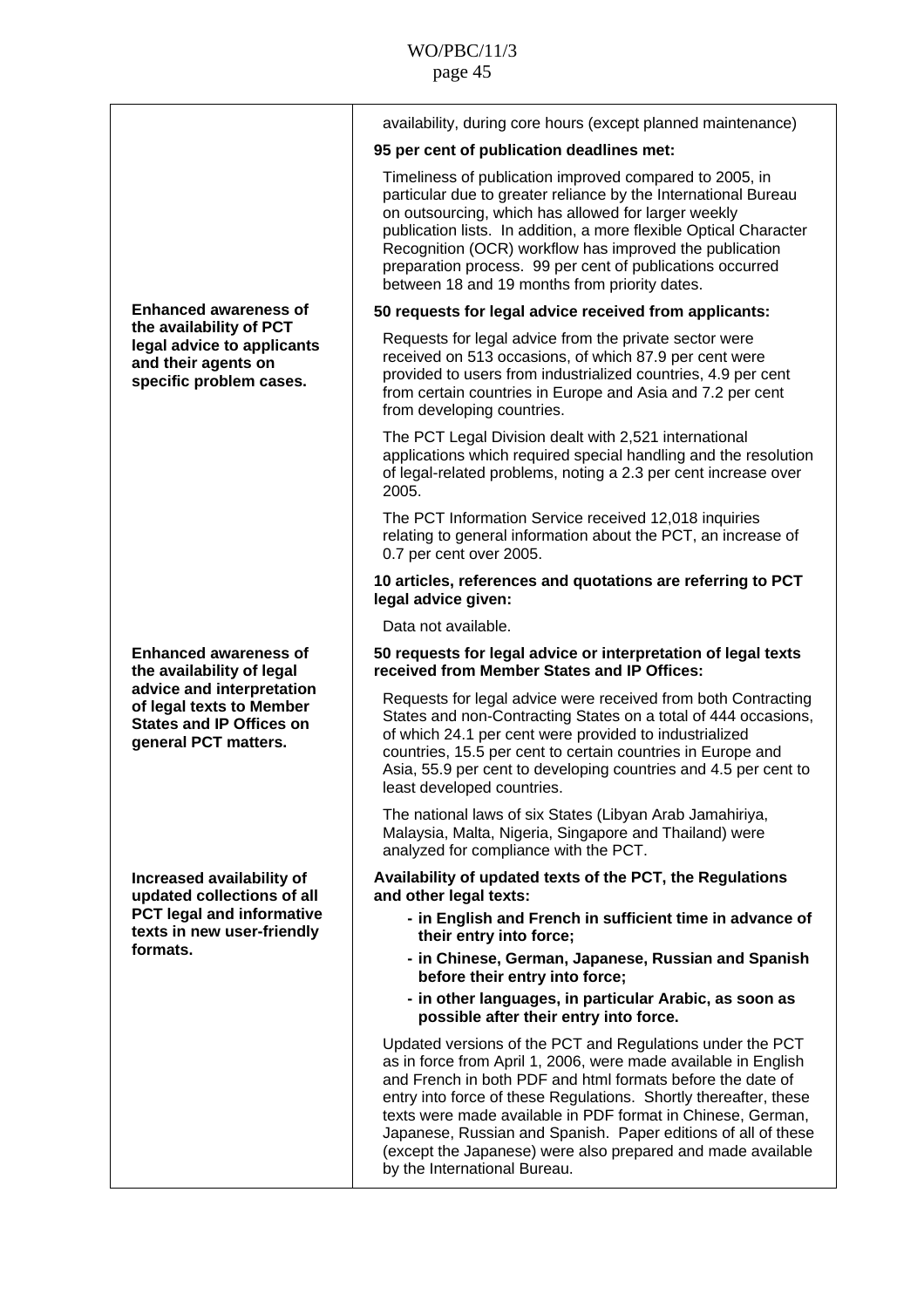|                                                                                  | Updated versions of the PCT and Regulations under the PCT<br>as in force from October 12, 2006, were made available in<br>English and French in both PDF and html formats before the<br>date of entry into force of these Regulations. Shortly<br>thereafter, these texts were made available in PDF format in<br>German and Spanish.                                                                                                                                                                                                                    |
|----------------------------------------------------------------------------------|----------------------------------------------------------------------------------------------------------------------------------------------------------------------------------------------------------------------------------------------------------------------------------------------------------------------------------------------------------------------------------------------------------------------------------------------------------------------------------------------------------------------------------------------------------|
|                                                                                  | Updated versions of the Administrative Instructions under the<br>PCT as in force from April 1, 2006, were made available in<br>English and French in PDF format. The html format of this text<br>was launched in October 2006.                                                                                                                                                                                                                                                                                                                           |
|                                                                                  | Updated versions of the Administrative Instructions under the<br>PCT as in force from October 12, 2006, were made available<br>in English and French in PDF and html format.                                                                                                                                                                                                                                                                                                                                                                             |
|                                                                                  | Updated versions of the PCT Receiving Office Guidelines as in<br>force from April 1, 2006, were made available in English and<br>French in PDF format before the date of entry into force of<br>these Guidelines.                                                                                                                                                                                                                                                                                                                                        |
|                                                                                  | Updates were made to the Agreements between the<br>International Bureau of WIPO relating to the functioning of the<br>Austrian Patent Office, National Board of Patents and<br>Registration of Finland, European Patent Office, Korean<br>Intellectual Property Office, Spanish Patent and Trademark<br>Office and Swedish Patent and Registration Office as<br>International Searching and International Preliminary<br>Examining Authorities under the PCT. All of the texts were<br>made available on PatentScope, in English only, in PDF<br>format. |
|                                                                                  |                                                                                                                                                                                                                                                                                                                                                                                                                                                                                                                                                          |
|                                                                                  | Introduction of at least one new type of format for<br>publishing at least the main PCT legal and informative<br>texts:                                                                                                                                                                                                                                                                                                                                                                                                                                  |
|                                                                                  | As from April 1, 2006, the PCT Gazette was no longer<br>available in paper form, but was published entirely in electronic<br>form on the international publication date on PatentScope.                                                                                                                                                                                                                                                                                                                                                                  |
|                                                                                  | At the request of PCT Member States, an online repository of<br>information on emergency preparedness measures in place in<br>twenty-two of those States was set up on PatentScope.                                                                                                                                                                                                                                                                                                                                                                      |
|                                                                                  | The PCT Time Limit Calculator was launched in March 2006.<br>It assists applicants in the computing of essential PCT time<br>limits and provides full explanations of all the time limits, as<br>well as references to relevant PCT Articles or Rules. The<br>Calculator is available free of charge on PatentScope.                                                                                                                                                                                                                                     |
| Improved understanding<br>by the International                                   | Regular contacts established with the 50 top PCT<br>applicants worldwide at the policy level:                                                                                                                                                                                                                                                                                                                                                                                                                                                            |
| Bureau of the needs and<br>IP strategies of the top<br>PCT applicants worldwide. | With a view to better understanding the requirements and<br>policies of the top applicants, contacts were made with a<br>significant number of PCT top applicants.                                                                                                                                                                                                                                                                                                                                                                                       |
| State-of-the-art internal                                                        | Five new policies or practices introduced:                                                                                                                                                                                                                                                                                                                                                                                                                                                                                                               |
| management policies and<br>practices.                                            | Terms of Reference for short-term employees and consultants<br>were created and processed;                                                                                                                                                                                                                                                                                                                                                                                                                                                               |
|                                                                                  | The management of staffing matters was streamlined;                                                                                                                                                                                                                                                                                                                                                                                                                                                                                                      |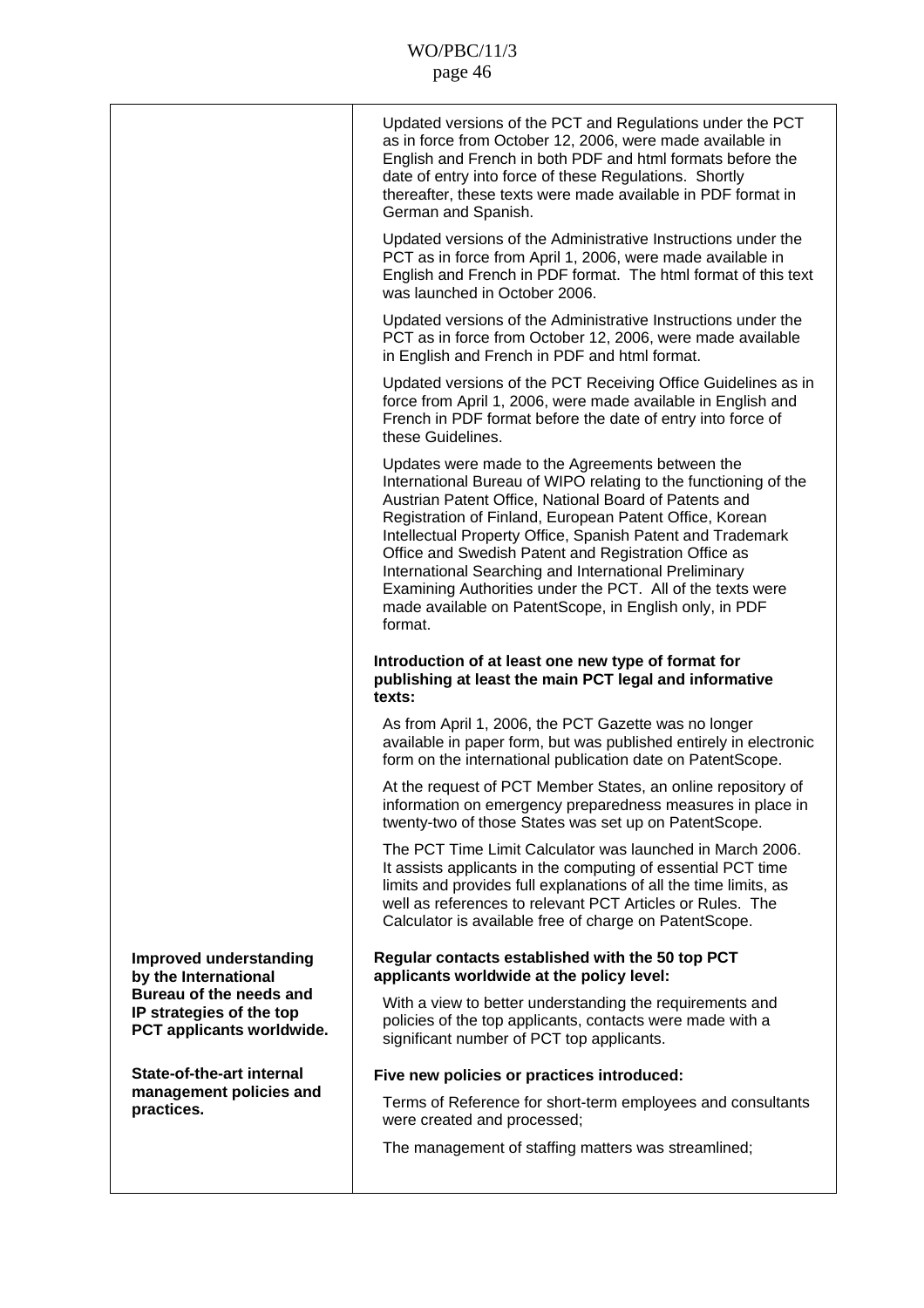|                                           | A tracking system and database for budget control purposes<br>was created. |  |
|-------------------------------------------|----------------------------------------------------------------------------|--|
| Total expenditure for Program 16 in 2006: | Sfr 74,812,080                                                             |  |

### **PROGRAM 17: PCT Reform**

104. The consideration of proposals for reform of the PCT system progressed with the convening of the eighth session of the Working Group on Reform of the PCT, in May, and the adoption of further amendments to the PCT Regulations by the PCT Union Assembly in October.

105. In 2006, work continued to be carried out in relation to the improvement of the legal and procedural framework of the PCT, in line with the objectives of PCT reform set out by the PCT Union Assembly, including simplifying and streamlining of procedures, reducing costs for applicants, maintaining balance between workload of PCT Authorities and quality of services provided, aligning PCT provisions with those of the Patent Law Treaty (PLT), and ensuring that the system works to the advantage of all Offices, irrespective of their size.

106. At its eighth session held in May, the Working Group on Reform of the PCT approved a number of proposed amendments to the PCT Regulations, with a view to their submission to the PCT Union Assembly for adoption. The Working Group felt that further discussion was required with regard to other proposed amendments to the Regulations concerning international publication in multiple languages and supplementary international searches. The Working Group also agreed that consideration of the proposals by Switzerland regarding the declaration of the source of GR and TK in patent applications should be postponed to the next session of the Working Group, and noted a brief outline by the Secretariat of the development of plans for response for possible emergency situations, in particular a bird flu pandemic.

107. Based on the preparatory work by the Working Group, the PCT Union Assembly in October adopted proposed amendments to the PCT Regulations, with effect from April 1, 2007, concerning minimum requirements for International Searching and Preliminary Examining Authorities (quality management systems), physical requirements of the international application (size of text matter and procedure for making corrections), language related requirements of the international application (minor corrections and clarifications); and corrigenda and consequential amendments further to the amendments adopted by the Assembly in 2005.

#### **OBJECTIVE: To further modernize, improve and strengthen the PCT system to ensure that the system continues to meet the needs of applicants and all Offices, irrespective of size, and of third parties, resulting in greater reliance on the system and hence less work duplication.**

| <b>EXPECTED RESULTS</b>     | <b>PERFORMANCE INDICATORS</b>                                 |
|-----------------------------|---------------------------------------------------------------|
| Simplified and improved     | Adoption by the PCT Assembly of amendments to the PCT         |
| procedures relating to the  | Regulations regarding the restoration of the right of         |
| filing and processing of    | priority, remedies where parts are missing, and rectification |
| international applications. | of obvious mistakes:                                          |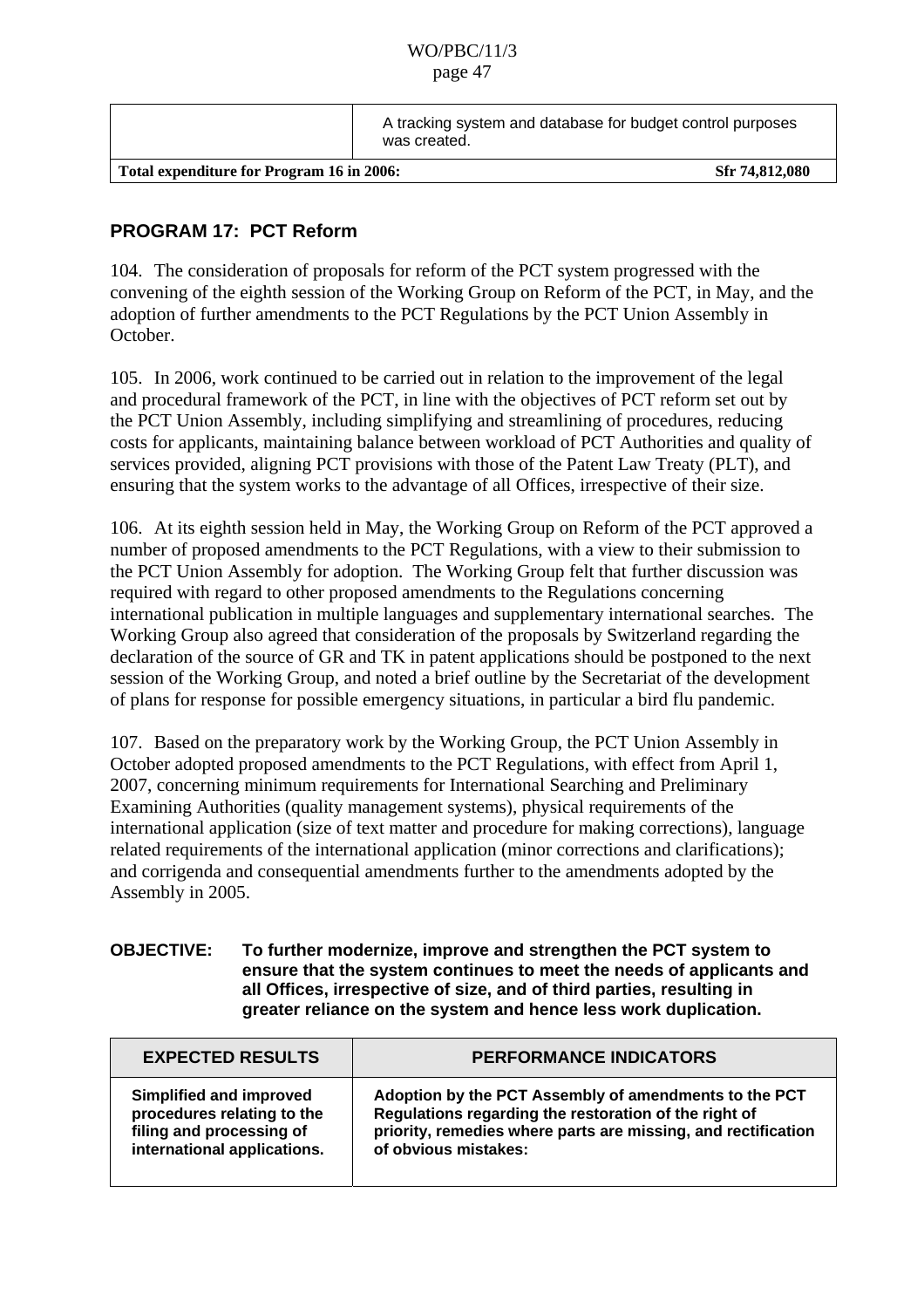|                                                                                            | Amendments to the PCT Regulations concerning restoration<br>of the right of priority, rectification of obvious mistakes and<br>remedies where elements or parts of an international<br>application are missing were adopted by the PCT Union<br>Assembly in October 2005, with effect from April 1, 2007.                                                                                                                                                                                                           |
|--------------------------------------------------------------------------------------------|---------------------------------------------------------------------------------------------------------------------------------------------------------------------------------------------------------------------------------------------------------------------------------------------------------------------------------------------------------------------------------------------------------------------------------------------------------------------------------------------------------------------|
|                                                                                            | Amendments to the PCT Regulations concerning minimum<br>requirements for International Searching and Preliminary<br>Examining Authorities (quality management systems), physical<br>requirements of the international application, language related<br>requirements of the international application, and corrigenda<br>and consequential amendments further to the amendments<br>adopted by the Assembly in 2005, were adopted by the PCT<br>Union Assembly in October 2006, with effect from April 1,<br>2007.    |
|                                                                                            | <b>Feedback from applicants:</b>                                                                                                                                                                                                                                                                                                                                                                                                                                                                                    |
|                                                                                            | Appreciation expressed by representatives of user groups in<br>both the Working Group and PCT Union Assembly for the PCT<br>reform related work of the Secretariat.                                                                                                                                                                                                                                                                                                                                                 |
| New value-added services<br>and more useful products<br>available under the PCT<br>system. | <b>Feedback from Offices:</b>                                                                                                                                                                                                                                                                                                                                                                                                                                                                                       |
|                                                                                            | Unanimous adoption by the PCT Union Assembly of<br>amendments of PCT Regulations based on preparatory work<br>by the Working Group. Appreciation expressed by Member<br>States in both Working Group and PCT Union Assembly for<br>the PCT reform related work of the Secretariat.                                                                                                                                                                                                                                  |
|                                                                                            | Adoption by the PCT Assembly of amendments to the PCT<br>Regulations concerning supplementary international<br>searches, central recording of changes, signature<br>requirements, and international publication in multiple<br>languages:                                                                                                                                                                                                                                                                           |
|                                                                                            | The Working Group felt that further discussion was required<br>with regard to proposed amendments to the Regulations<br>concerning supplementary international searches, international<br>publication in multiple languages and signature requirements.<br>The Working Group decided (already in May 2005) not to<br>consider further proposals concerning the central recording of<br>changes by the International Bureau with effect for the national<br>as well as the international phase of the PCT procedure. |
|                                                                                            | <b>Feedback from applicants:</b>                                                                                                                                                                                                                                                                                                                                                                                                                                                                                    |
|                                                                                            | Appreciation expressed by representatives of user groups in<br>both Working Group and PCT Union Assembly for the PCT<br>reform related work of the Secretariat.                                                                                                                                                                                                                                                                                                                                                     |
|                                                                                            | <b>Feedback from Offices:</b>                                                                                                                                                                                                                                                                                                                                                                                                                                                                                       |
|                                                                                            | Appreciation expressed by Member States in both Working<br>Group and PCT Union Assembly for the PCT reform related<br>work of the Secretariat.                                                                                                                                                                                                                                                                                                                                                                      |
| Total expenditure for Program 17 in 2006:                                                  | Sfr 1,064,015                                                                                                                                                                                                                                                                                                                                                                                                                                                                                                       |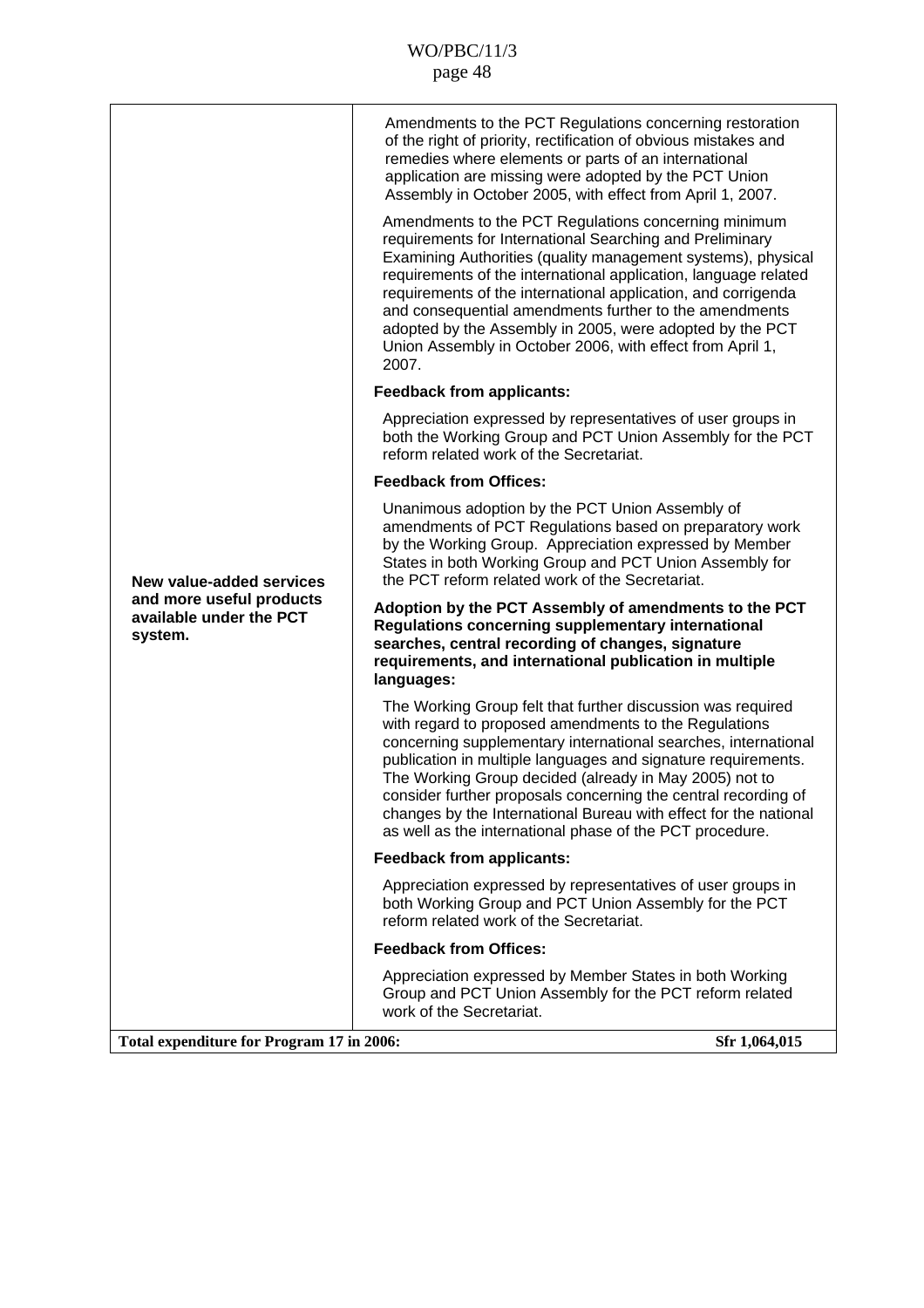### **PROGRAM 18: Madrid, The Hague and Lisbon Registration Systems**

#### *The Madrid System*

108. The demand for services under the Madrid System continued to increase significantly in 2006. The International Bureau received, indexed and gave entry into the examination phase to 36,471 international applications (an increase of 2,894 or 8.6 per cent, over the previous year) and recorded, notified and published 37,224 international registrations (an increase of 4,055 or 12.2 per cent, over the previous year). During the same period, the International Bureau also processed (i.e., received, examined, recorded, notified and published) 15,205 renewals (an increase of 7,709 or 102.8 per cent, over the previous year), 10,978 subsequent designations (an increase of 751 or 7.3 per cent, over the previous year) and 70,687 other changes to existing registrations (an increase of 4,258 or 6.4 per cent, over the previous year). The International Bureau also processed 212,941 refusals and related notifications (i.e., grants of protection, final decisions following a refusal, invalidations, extensions of the time-limit for refusals based on oppositions) received from Offices of Contracting Parties (an increase of 41,270 or 24 per cent, over the previous year).

109. During the year 2006, the International Bureau gave priority to the reduction of the backlog in the processing of international applications and requests for the recording of modifications. Where, at the end of 2005, there was a backlog of 2,148 international applications and 2,600 requests for the recording of modifications, these figures were reduced gradually throughout 2006. By the end of the year, this backlog amounted to 304 and 1,600, respectively. This reduction was achieved in spite of a greater than expected increase of incoming applications in 2006. The efficiency of processing international applications counted from their receipt by the International Bureau up to their recording in the International Register as well as of processing modifications was also enhanced.

110. Progress was made on the development of an internal classification database enabling examiners to process applications more expeditiously. However, there were also decelerating factors, such as the increased number of applications filed with simultaneous requests for limitation.

111. The review of working procedures under the Madrid System, initiated in 2005, was intensified. The development of examination guidelines in the form of a manual was also initiated. It was decided to move away from the present single-task examination approach to a multi-task structure with a view to improving the quality of the service provided to applicants, holders and national Offices. A test team is to be put in place early 2007.

112. The ROMARIN database was improved and a number of new search facilities were added to its interface as from September 2006.

113. WIPO continued to encourage Offices of Madrid Member States to engage more and more in electronic communication of documents under the Madrid procedures with the International Bureau. By the end of 2006, the Offices of six Contracting Parties were regularly transmitting international applications electronically to the International Bureau. These represent some 33 per cent of the applications received by the International Bureau in 2006. In addition, in 2006, some Offices were using electronic means for the transmission of refusals (three), statements of grant of protection (two) or modifications (four). Vice versa,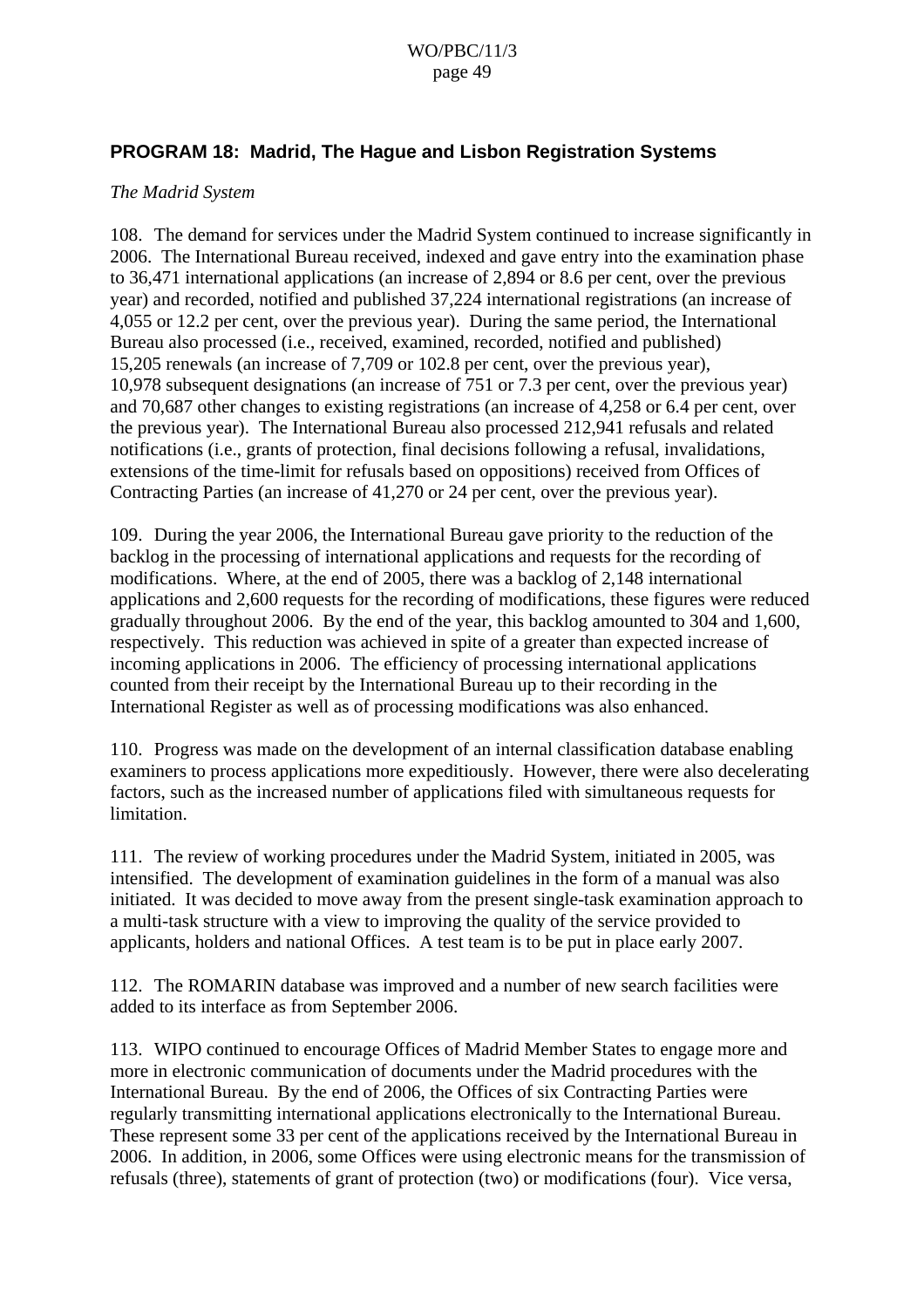the number of Offices to which the International Bureau sends Madrid notifications in electronic form had increased to 43 by the end of 2006 (four more than at the end of the previous year).

114. In April 2006, an e-renewal facility was opened on the Madrid website for on-line renewal of international marks. Furthermore, the Madrid website was frequently updated to publish or notify news about the Madrid System, including the publication of the Madrid Newsletter.

### *The Hague System*

115. The number of international registrations under the Hague System in 2006 remained stable compared to the previous year. As regards renewals of international registrations, they totaled 3,889 (i.e., a 0.1 per cent increase over the previous year). The number of designs contained in these registrations was 13.7 per cent lower than the previous year.

### *The Lisbon System*

116. During the reporting period, two new appellations of origin were recorded in the International Register and notified to the member countries. None were cancelled. As a result, the total number of appellations of origin registered under the Lisbon System increased from 867 to 869 by the end of 2006 and the total number of those still in force by that date from 793 to 795. The number of changes to data concerning registered appellations of origin that were recorded in the International Register and notified to the member countries amounted to three and the number of refusals so recorded and notified to 45. In addition, notifications of the existing stock of registered appellations of origin were prepared on the occasion of the accession of three new member countries (the Islamic Republic of Iran, Montenegro and Nicaragua).

117. The electronic database of appellations of origin registered under the Lisbon Agreement ("Lisbon Express"), made available on-line at the beginning of 2005, was expanded in the course of 2006 with information concerning refusals as recorded in the International Register.

### *Development and promotion of the international registration systems*

118. In 2006, the membership of the Madrid Union expanded from 78 to 80 Contracting Parties and the accumulated number of Contracting Parties to the three Acts of the Hague Agreement increased from 42 to 45. This resulted in the following geographical distribution: Madrid System: 44 Members in Europe, 20 in Asia and the Pacific, 13 in Africa and three in the Americas; Hague System: 27 members in Europe, ten in Africa, six in Asia and the Pacific and two in the Americas.

119. During the period under review, the International Bureau continued its activities to promote awareness and expand knowledge of the Madrid and Hague Systems and their effective use, in particular through the organization of seminars and training programs aimed at trademark practitioners and national Offices, often in cooperation with national Offices, IGOs or NGOs .

120. Also in 2006, WIPO organized seminars in Geneva for the private sector (trademark owners and IP agents) and national industrial property Offices on the procedures of and recent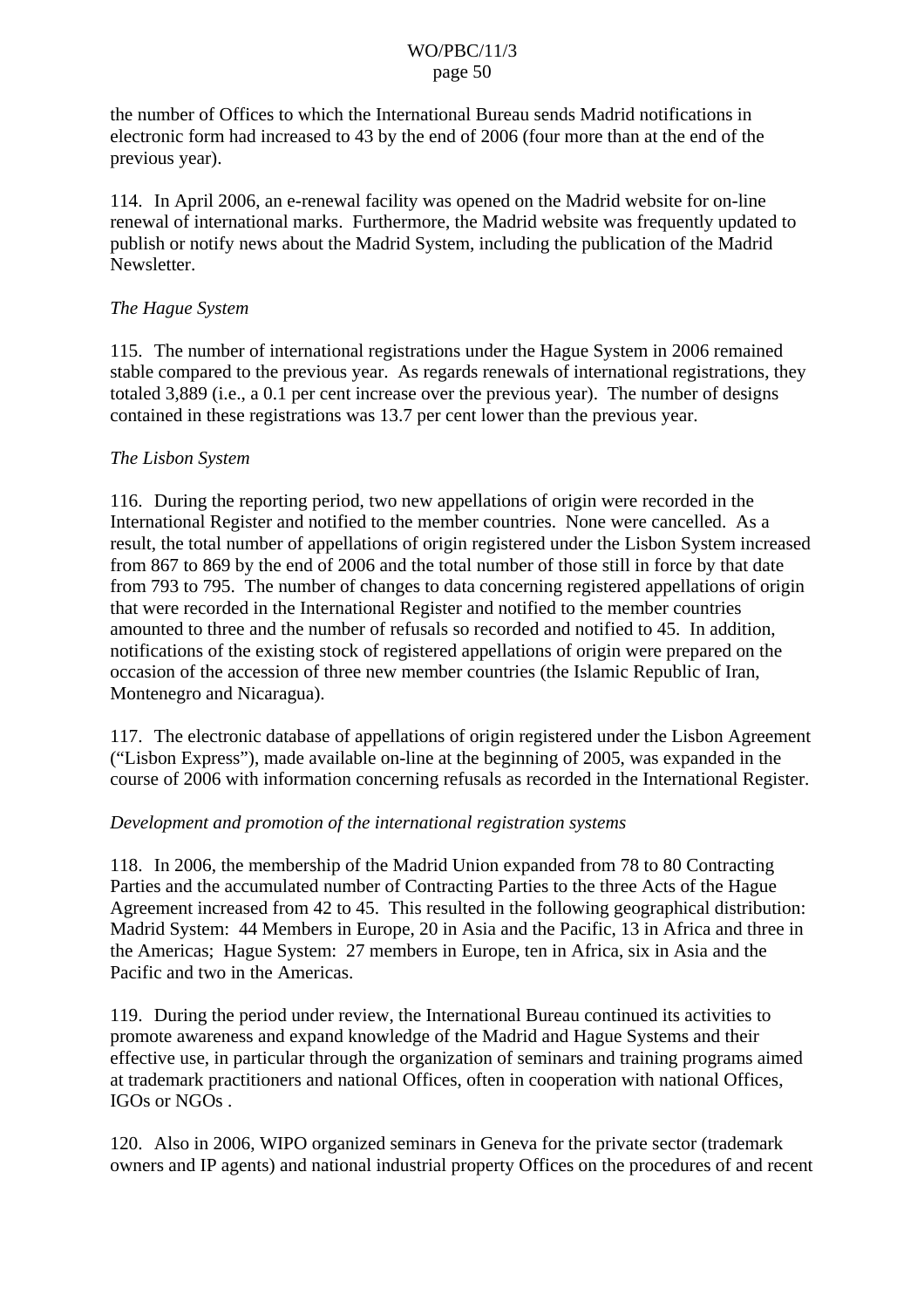developments regarding the Madrid and Hague Systems, as well as a forum on the Madrid System for the diplomatic community in Geneva.

121. In addition, advisory missions and other meetings were organized for the benefit of users and potential users of the Madrid System in 20 Member States, and regional seminars were held in Bahrain, China, Kenya and Uzbekistan. For the benefit of users and potential users of the Hague System, WIPO organized national events in Brazil, China, India, Indonesia, Morocco, Paraguay and South Africa, and regional seminars in Bulgaria and Uzbekistan. For the benefit of users and potential users of the Lisbon Agreement for the Protection of Appellations of Origin and their International Registration, WIPO organized events in Nicaragua and Poland.

122. In order to improve the WIPO public website, and make it more user-friendly, a Trademark Gateway was created to link all existing trademark-related web pages to facilitate access to information on trademarks, including the Madrid website.

123. In January 2006, an amendment to the Common Regulations under the Madrid Agreement and Protocol came into force to provide for a reduction in the amount of the basic fee payable in connection with the international registration of a mark under the Madrid System for applicants originating from least-developed countries members of the Madrid Union. Furthermore, a second meeting of the Ad hoc Working Group was convened in 2006 to make recommendations to the Madrid Union Assembly concerning the review of the refusal procedure and the safeguard clause envisaged in the Madrid Protocol, and possible amendments to the Common Regulations under the Madrid Agreement and Protocol. Based on these recommendations, the Assembly of the Madrid Union adopted, in October 2006, an amendment of the Protocol (with respect to the refusal procedure) and a number of amendments to the Common Regulations.

| <b>OBJECTIVE:</b> | To maintain efficient and cost-effective administration of the      |
|-------------------|---------------------------------------------------------------------|
|                   | international registration systems and to promote their development |
|                   | and use.                                                            |

| <b>EXPECTED RESULTS</b>                       | <b>PERFORMANCE INDICATORS</b>                                                                            |        |                 |
|-----------------------------------------------|----------------------------------------------------------------------------------------------------------|--------|-----------------|
| Increased use of the<br><b>Madrid System.</b> | Applications for international trademark registration and<br>renewals received and processed as follows: |        |                 |
|                                               |                                                                                                          | 2006   | 2007            |
|                                               | Int. applications:                                                                                       | 34,400 | 35,400          |
|                                               | Renewals:                                                                                                | 13,700 | 14,200          |
|                                               | Total:                                                                                                   | 48,100 | 49,600          |
|                                               | <b>Subsequent Designations:</b>                                                                          | 11,000 | 11,500          |
|                                               | Other changes:                                                                                           | 68,700 | 72,100          |
|                                               | <b>Refusals and related Notifications:</b>                                                               |        | 166,200 174,500 |
|                                               | Madrid System 2006 statistics:                                                                           |        |                 |
|                                               | International registrations:                                                                             |        | 37,224          |
|                                               | Renewals:                                                                                                |        | 15,205          |
|                                               | Total (registrations and renewals):                                                                      |        | 52,429          |
|                                               | Subsequent designations:                                                                                 |        | 10,978          |
|                                               | Other changes:                                                                                           |        | 70,687          |
|                                               | Refusals and related notifications:                                                                      |        | 212,941         |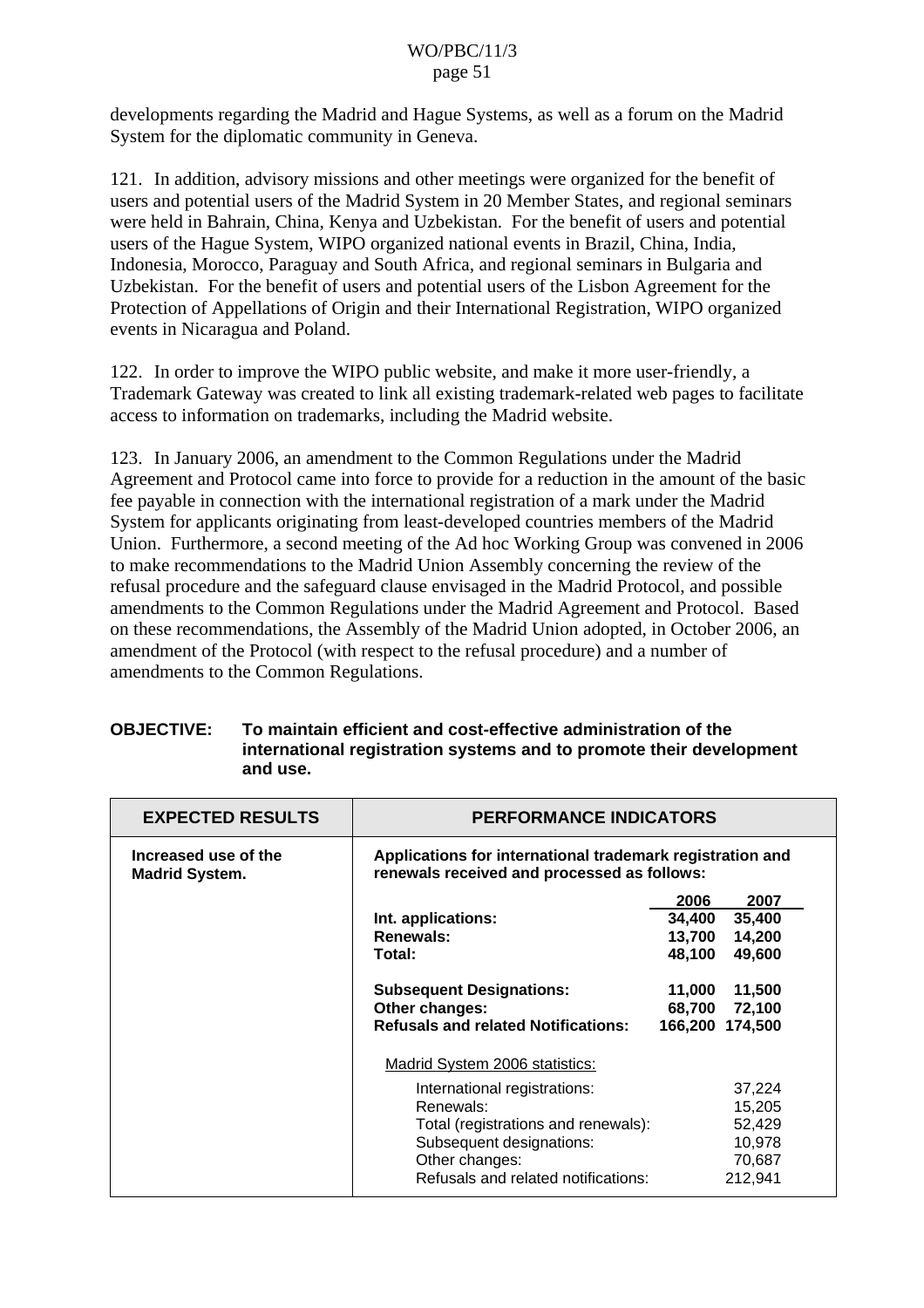| Increased use of the<br>Hague System.                                                            | Applications for international industrial design registration<br>and renewals received and processed as follows:                                                                                                                                                                                                                                                                                                                                                              |                                 |                                 |
|--------------------------------------------------------------------------------------------------|-------------------------------------------------------------------------------------------------------------------------------------------------------------------------------------------------------------------------------------------------------------------------------------------------------------------------------------------------------------------------------------------------------------------------------------------------------------------------------|---------------------------------|---------------------------------|
|                                                                                                  | Int. applications:<br><b>Renewals:</b><br>Total:                                                                                                                                                                                                                                                                                                                                                                                                                              | 2006<br>1,500<br>3,700<br>5,200 | 2007<br>1,600<br>3,800<br>5,400 |
|                                                                                                  | <b>Total number of designs</b><br>contained in the Applications                                                                                                                                                                                                                                                                                                                                                                                                               | 9,500                           | 10,000                          |
|                                                                                                  | <b>Changes:</b>                                                                                                                                                                                                                                                                                                                                                                                                                                                               | 2,800                           | 3,000                           |
|                                                                                                  | Hague System 2006 statistics:                                                                                                                                                                                                                                                                                                                                                                                                                                                 |                                 |                                 |
|                                                                                                  | International registrations:                                                                                                                                                                                                                                                                                                                                                                                                                                                  |                                 | 1,143                           |
|                                                                                                  | Renewals:                                                                                                                                                                                                                                                                                                                                                                                                                                                                     |                                 | 3,889                           |
|                                                                                                  | Total (registrations and renewals):<br>Total number of designs contained                                                                                                                                                                                                                                                                                                                                                                                                      |                                 | 5,032                           |
|                                                                                                  | in the registrations:                                                                                                                                                                                                                                                                                                                                                                                                                                                         |                                 | 5,828                           |
|                                                                                                  | Changes:                                                                                                                                                                                                                                                                                                                                                                                                                                                                      |                                 | 2,411                           |
|                                                                                                  | <b>Lisbon System 2006 statistics:</b>                                                                                                                                                                                                                                                                                                                                                                                                                                         |                                 |                                 |
|                                                                                                  | International registrations:                                                                                                                                                                                                                                                                                                                                                                                                                                                  |                                 | $\mathbf 2$                     |
|                                                                                                  | Changes:<br>Refusals:                                                                                                                                                                                                                                                                                                                                                                                                                                                         |                                 | 3<br>45                         |
| Swift, reliable and                                                                              | Timeliness of registration and other recordings:                                                                                                                                                                                                                                                                                                                                                                                                                              |                                 |                                 |
| cost-effective processing<br>of transactions under the<br>international registration<br>systems. | Under the Madrid System, the average time required for the<br>processing of international applications containing no<br>irregularities up to the recording of the corresponding<br>registration was about seven weeks after their receipt by the<br>International Bureau. The average processing time for<br>subsequent designations and other modifications was about<br>ten weeks. However, by the end of the year, these figures<br>were five and 8.5 weeks, respectively. |                                 |                                 |
|                                                                                                  | Under the Hague System, the average processing time for the<br>recording of an international registration was 22 days and for<br>the recording of changes to existing registrations was 10 days.                                                                                                                                                                                                                                                                              |                                 |                                 |
|                                                                                                  | Efficiency-gains in the processing of Madrid and Hague<br>applications:                                                                                                                                                                                                                                                                                                                                                                                                       |                                 |                                 |
|                                                                                                  | Under the Madrid System:                                                                                                                                                                                                                                                                                                                                                                                                                                                      |                                 |                                 |
|                                                                                                  | the number of international registrations recorded in 2006<br>increased by 12.2 per cent compared to 2005, while the<br>examination capacity in number of man/days decreased by 0.7<br>per cent – a 12.9 per cent increase of productivity achieved as<br>a result of the streamlining of internal procedures;                                                                                                                                                                |                                 |                                 |
|                                                                                                  | compared to 2005, the number of subsequent designations<br>recorded in 2006 increased by 7.3 per cent and the number of<br>other changes by six per cent, while the examination capacity                                                                                                                                                                                                                                                                                      |                                 |                                 |
|                                                                                                  | in number of man/days increased by ten per cent $-$ a slight<br>decrease in productivity due to a higher than usual complexity<br>of some of the files (notably, requests for limitation);                                                                                                                                                                                                                                                                                    |                                 |                                 |
|                                                                                                  | the number of refusals and related notifications recorded in<br>the International Register during the reporting period increased<br>by 23 per cent compared to 2005, while the examination<br>capacity in number of man/days increased by 16 per cent -                                                                                                                                                                                                                       |                                 |                                 |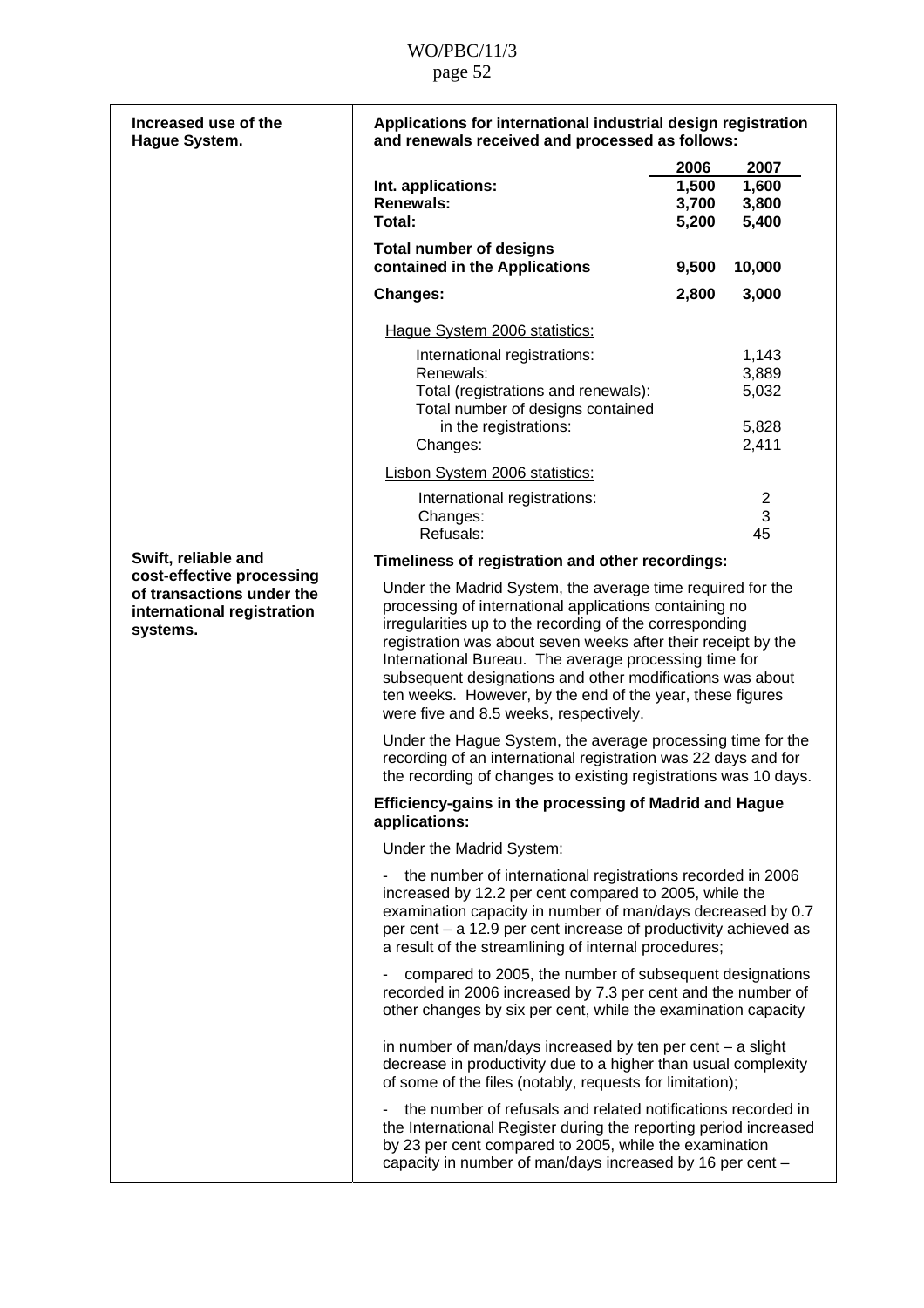|                                                                                                                                         | again, an increase (seven per cent) achieved thanks to the<br>streamlining of internal procedures.                                                                                                                                                                                                                                                                                                                                                                  |
|-----------------------------------------------------------------------------------------------------------------------------------------|---------------------------------------------------------------------------------------------------------------------------------------------------------------------------------------------------------------------------------------------------------------------------------------------------------------------------------------------------------------------------------------------------------------------------------------------------------------------|
|                                                                                                                                         | Under the Hague System:                                                                                                                                                                                                                                                                                                                                                                                                                                             |
|                                                                                                                                         | the International Bureau recorded 1,143 registrations in<br>2006 (0.5 per cent more than in 2005), 2,411 modifications<br>(13.7 per cent less than in 2005) and 3,889 renewals (0.1 per<br>cent more than in 2005), while the number of staff involved in<br>the handling of the relevant applications remained unchanged.                                                                                                                                          |
|                                                                                                                                         | Under both Systems, in relation to all the above activities:                                                                                                                                                                                                                                                                                                                                                                                                        |
|                                                                                                                                         | in spite of an increase, compared to 2005, in the volume of<br>incoming communications and notifications dispatched -<br>15.6 and 33 per cent, respectively - the functional support<br>capacity (i.e., mail receipt and indexation, data entry, scanning<br>and notification) remained unchanged, while economies were<br>achieved by increased automation and by the outsourcing of<br>part of the work, in particular, data entry of incoming<br>communications; |
|                                                                                                                                         | the translation capacity increased by 20 per cent compared<br>to 2005 - thus, it was possible to cope with the increased<br>workload and to accelerate the preparation of a trilingual data<br>base which, once finalized, will allow for a reduction of the<br>translation costs in the future. Also in this respect, economies<br>are envisaged by outsourcing part of the work and<br>preparations to this effect were made.                                     |
| <b>Increased international</b>                                                                                                          | New contracting parties to the Madrid Protocol:                                                                                                                                                                                                                                                                                                                                                                                                                     |
| coverage of the Madrid<br>and Hague systems.                                                                                            | Four States (Botswana, Montenegro, Viet Nam and<br>Uzbekistan) became party to the Madrid Protocol. At the end<br>of 2006, the Madrid Protocol had 71 Contracting Parties. At<br>the end of 2006, of the 80 members of the Madrid Union,<br>(79 States and one IGO), 48 were bound by both the<br>Agreement and the Protocol, nine were bound by the<br>Agreement only and 23 were bound by the Protocol only.                                                      |
|                                                                                                                                         | New contracting parties to the 1999 Act of the Hague<br>Agreement:                                                                                                                                                                                                                                                                                                                                                                                                  |
|                                                                                                                                         | Two States (Botswana and The former Yugoslav Republic of<br>Macedonia) became party to the 1999 Act of the Hague<br>Agreement. At the end of 2006, the 1999 Act had 21<br>Contracting Parties. In addition, France deposited its<br>instrument of ratification to the 1999 Act on December 18,<br>2006 (entry into effect on March 18, 2007).                                                                                                                       |
|                                                                                                                                         | Two other States (Mali and Montenegro) became party to the<br>1960 Act. At the end of 2006, the 1960 Act had 33<br>Contracting Parties. The Holy See denounced the 1934 Act<br>on August 4, 2006 (entry into effect on August 4, 2007). At the<br>end of the year, the 1934 Act had 15 Contracting Parties.                                                                                                                                                         |
| <b>Improved legal framework</b><br>for obtaining protection of<br>rights registered under the<br>international registration<br>systems. | Adoption by the Madrid Union Assembly of amended<br>provisions to the Common Regulations and the Madrid<br><b>Protocol:</b>                                                                                                                                                                                                                                                                                                                                         |
|                                                                                                                                         | On January 1, 2006, an amendment to the Common<br>Regulations under the Madrid Agreement and Protocol came<br>into force providing for a reduction in the amount of the basic<br>fee payable by applicants originating from least-developed<br>countries members of the Madrid Union in connection with the<br>international registration of a mark under the Madrid System.                                                                                        |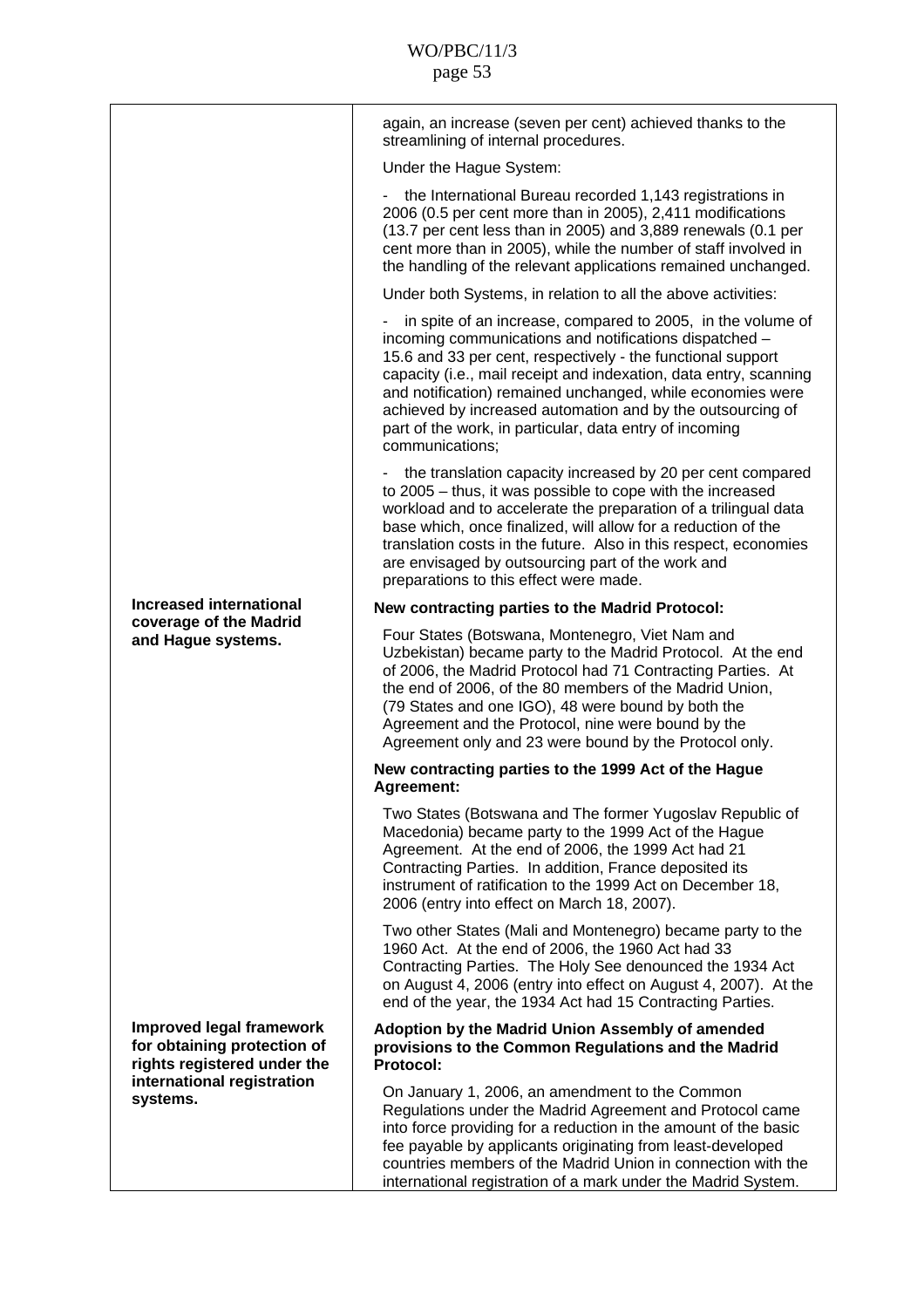|                                           | On October 3, 2006, the Madrid Union Assembly adopted an<br>amendment to Article 5 of the Madrid Protocol and an<br>interpretative statement whereby the Assembly is allowed to<br>keep under review the refusal procedure established under the<br>Protocol.                                                                                                                                                                                                                |
|-------------------------------------------|------------------------------------------------------------------------------------------------------------------------------------------------------------------------------------------------------------------------------------------------------------------------------------------------------------------------------------------------------------------------------------------------------------------------------------------------------------------------------|
|                                           | On October 3, 2006, the Madrid Union Assembly adopted<br>amendments to the Common Regulations under the Madrid<br>Agreement and Protocol. Some amendments with immediate<br>effect extended the procedure of continuation in case of State<br>succession to rights acquired under the Protocol. Other<br>amendments will enter into force in April 2007 and will notably<br>introduce more liberty in the appointment of representatives<br>before the International Bureau. |
| Total expenditure for Program 18 in 2006: | Sfr 21,645,349                                                                                                                                                                                                                                                                                                                                                                                                                                                               |

## **PROGRAM 19: Patent Information, Classification and IP Standards**

124. With regard to the International Patent Classification (IPC), the new revision procedure for the core and advanced levels was implemented. Some adjustments were made to the working procedure of the Advanced Level Subcommittee so as to better coordinate the revision of the advanced and core levels of the IPC. Two sessions of the Advanced Level Subcommittee took place (Berlin and Tokyo) and two revision projects were adopted (containing more than 75 amendments). The first new version of the advanced level containing those amendments was successfully published on time with entry into force on January 1, 2007.

125. Two sessions of the IPC Committee of Experts took place and several amendments to the core level of the IPC were adopted following the new procedure. A new reclassification procedure for the core level was also adopted, where a wider participation of patent Offices in the reclassification process may be achieved. This will allow projects emanating from Offices other than the Trilateral (in particular, from developing countries) to be more easily adopted.

126. Two sessions of the IPC Revision Working Group took place and several amendments and improvements to the core level of the IPC were approved, in particular, relating to the implementation of new features of the IPC reform. Approximately 90 training examples were developed, with detailed instructions on their classification, to be used for training in the use of the reformed IPC.

127. A number of training events were also organized in order to familiarize examiners, other patent professionals and users of patent information with the features of the reformed IPC.

128. A comprehensive review was undertaken of the concept, definition and content of the PCT minimum documentation and a Search Guidance Intellectual Property Digital Library (SGIPDL) was developed. Both projects were carried out by task forces established by the Meeting of International Authorities under the PCT (PCT/MIA) and project status reports were submitted for discussion to the meeting of the PCT/MIA in May.

129. With regard to WIPO IP standards and documentation, support was provided to a session of the Standing Committee on Information Technologies (SCIT) Standards and Documentation Working Group (SDWG), held in May/June, including the preparation of the working documents and the report. The SDWG continued its progress regarding the proposal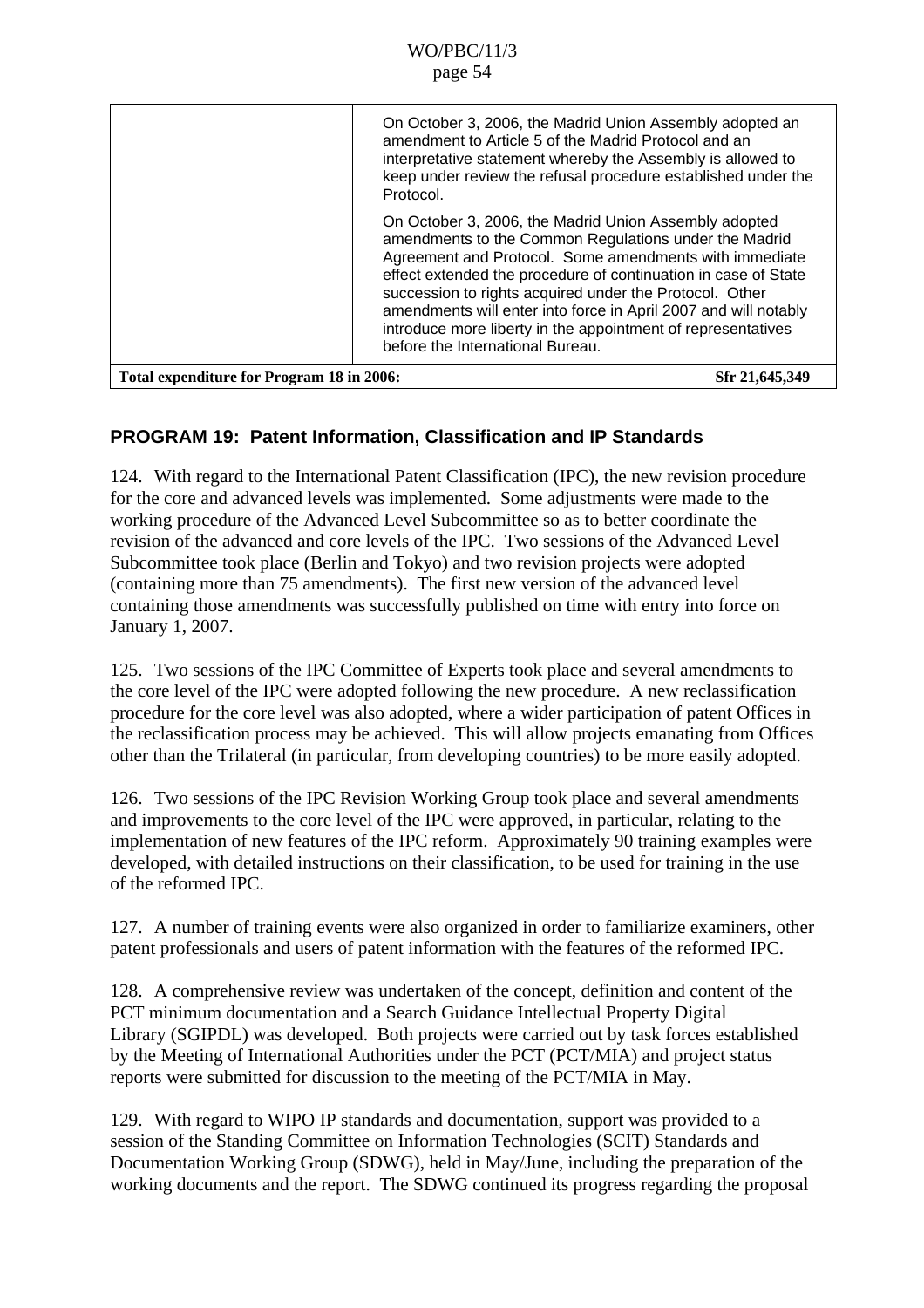on an application number prototype format for all industrial property rights (i.e., revision of WIPO Standards ST.10/C and ST.13). The SDWG considered surveys on the presentation of application numbers in the notification of the first filing and in the certificate of priority of patent applications; the formats for figurative elements of marks; and the status of correction procedures in patent offices (i.e., implementation of WIPO Standard ST.50). With regard to the latter, the SDWG approved the survey's conclusions and proposals. The SDWG created a task to prepare a revision of WIPO Standard ST.22, concerning the optical character recognition (OCR) of patent applications. Two revisions of WIPO Standard ST.3, an update of the Appendix to WIPO Standard ST.10/C, and Appendix 1 to WIPO Standard ST.14, as well as an update of the PCT minimum documentation – List of Periodicals to be used for search and examination, were carried out and published on WIPO's website. A new example of WIPO Standard ST.36 data, concerning the XML (eXtensible Markup Language) standard for patents, was also published on the website.

130. Two additional SDWG Task Forces were established for preparing a new XML standard for the electronic processing and exchange of trademark data, and for the revision of WIPO Standard ST.22. The work of 10 SDWG Task Forces was coordinated, eight of which were led by the International Bureau. The new contents of the WIPO Handbook on Industrial Property Information and Documentation (English version), including a revised Glossary of Terms, were made available on WIPO's website, and enhanced throughout the year for testing and comments by the Renewal of the WIPO Handbook Task Force. Work on the French and Spanish versions was also initiated.

131. Some 93 Annual Technical Reports on patent, trademark and industrial design information activities (ATRs) in 2006 were prepared by IP offices, and, subsequently, processed and published on the WIPO website. The online ATR Management System and the Guidelines for preparing the ATRs were updated and improved. A web-based survey was carried out in order to clarify the objectives of the ATRs and target users' requirements. The survey, which will be presented for consideration by the SDWG in 2007, also aimed at improving the current contents of the ATRs.

132. Within the framework of the WIPO IP Information Services for Developing Countries program (WPIS), WIPO processed, with the assistance of donor countries, some 1,206 state-of-the-art search requests from developing countries, including 232 requests for search and examination reports on patent applications under the International Cooperation for the Search and Examination of Inventions (ICSEI) program. Most of the requests were submitted by Argentina, Chile, Jordan, Morocco, Syria and Viet Nam.

133. Some 555 online searches were carried out by the International Bureau and copies of patent documents were delivered at the request of developing countries.

134. A number of seminars, training sessions, lectures and workshops were organized in several industrialized and developing countries on WIPO industrial property information services, access to patent information and online databases.

135. After the entry into force of the reformed IPC on January 1, 2006, IT operations and support for the IPC focused on the preparation of the first revision of the advanced level of the IPC using RIPCIS (a system for the management of IPC revision and publication), the IPC revision management system, in particular, on the preparation of IPC master files and implementation of quality control procedures. Preparatory work for providing access to RIPCIS to IPC Member States was also initiated. In view of the expected acceleration of the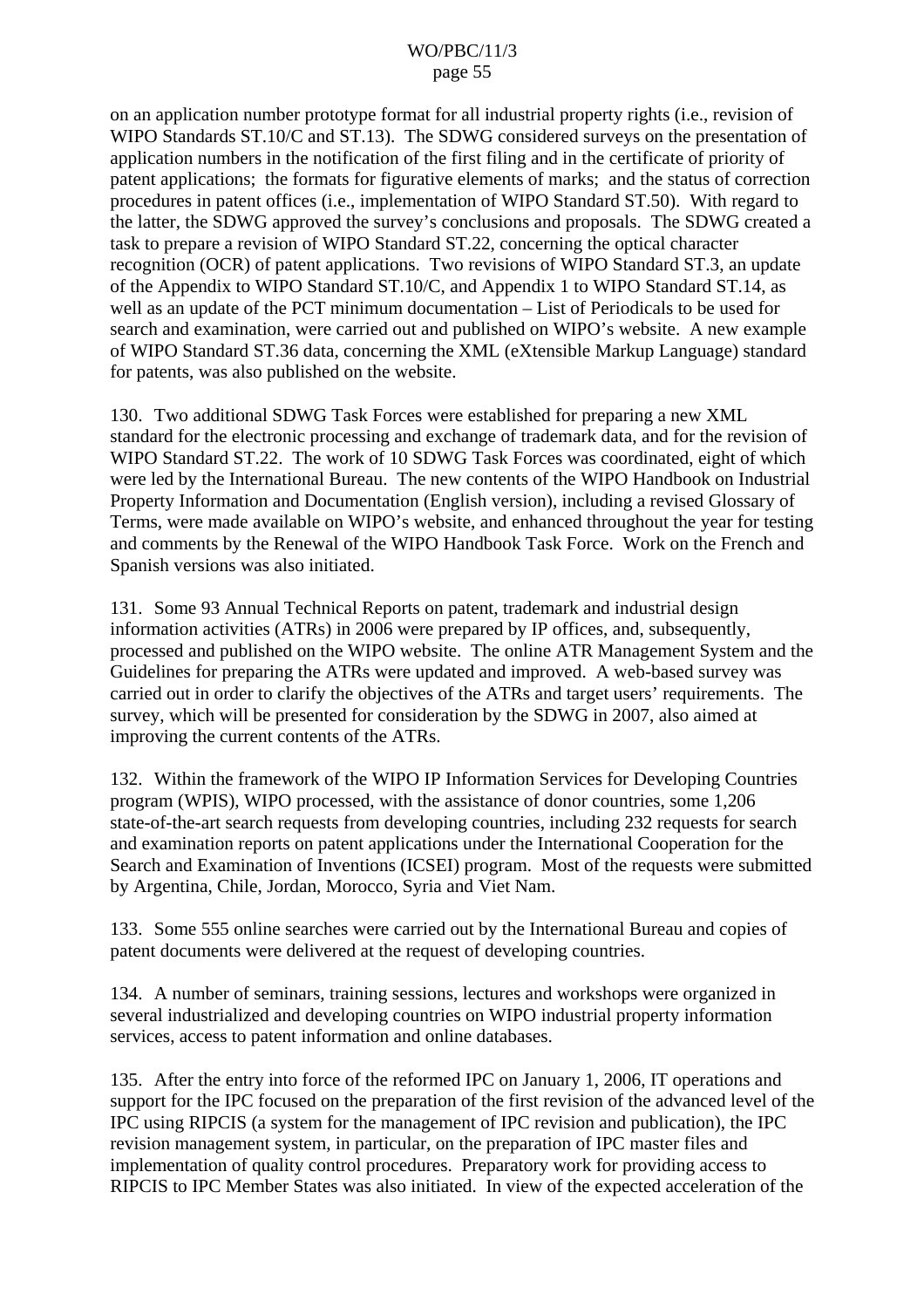IPC revision, IT automation efforts were devoted to reducing the delay for the preparation of reformed IPC publications from two months to one week, thus allowing for the timely publication of the first advanced level revision and some of its associated products.

136. IT support was also provided to Trilateral Offices to facilitate discussions on the harmonization of their patent classification systems, possibly resulting in new revision proposals for the IPC. New procedures and a website were created to centralize all data communications at WIPO in relation to the reclassification of patent collections associated with each IPC revision. Implementation scenarios were also prepared for more automated procedures and for the provision of IT assistance to the IPC revision process through the clustering-based techniques for the analysis of patent collections, with a view to suggesting future IPC revision changes.

137. A feasibility analysis for a Chinese version of the IPC categorization assistance system IPCCAT was conducted, and a prototype demonstrated to the IPC Member States during the  $38<sup>th</sup>$  session of the IPC Committee of Experts.

138. Following the publication of the reformed IPC in Spanish in January 2006, ES-IPC8-CL, a CD-ROM containing the core level of the IPC in the Spanish language, was developed for use in small and medium-sized IP offices. Like the Spanish CD-ROM version of the IPCCAT, ES-IPC8-CL was distributed to all Spanish-speaking IP offices in Latin America. Strengthening of the IPCCAT in Spanish for bulk submission of queries over the Internet and bringing it in compliance with the reformed IPC were completed for delivery in 2007.

| <b>EXPECTED RESULTS</b>                                                                                     | <b>PERFORMANCE INDICATORS</b>                                                                                                                                                                                             |  |
|-------------------------------------------------------------------------------------------------------------|---------------------------------------------------------------------------------------------------------------------------------------------------------------------------------------------------------------------------|--|
| Enhanced ease of use of<br><b>IPDL</b> databases.                                                           | Adoption of recommended standards for IPDL data<br>contents and formats:                                                                                                                                                  |  |
|                                                                                                             | A prototype of the Search Guidance IPDL was developed,<br>providing assistance to examiners of IP Offices in the choice of<br>documentation when conducting an international search.                                      |  |
| <b>Improved and consistent</b><br>access to databases<br>containing scientific and<br>technical literature. | All PCT International Searching Authorities are regularly<br>using the databases containing scientific and technical<br>literature:                                                                                       |  |
|                                                                                                             | PCT International Authorities use the databases providing<br>access to the non-patent literature part of the PCT minimum<br>documentation, where 13 traditional knowledge periodicals<br>have been additionally included. |  |
| Broad use of the reformed<br>IPC by IP Offices.                                                             | All IP Offices using the current edition of the IPC (about 100<br>as of December 2004) are effectively applying the reformed<br>IPC:                                                                                      |  |
|                                                                                                             | By the end of 2006, 54 IP Offices have been assigning the<br>symbols of the reformed IPC to their published patent<br>documents.                                                                                          |  |

#### **OBJECTIVE: To increase the efficiency of the use of IP information and documentation by IP Offices, applicants and the general public worldwide.**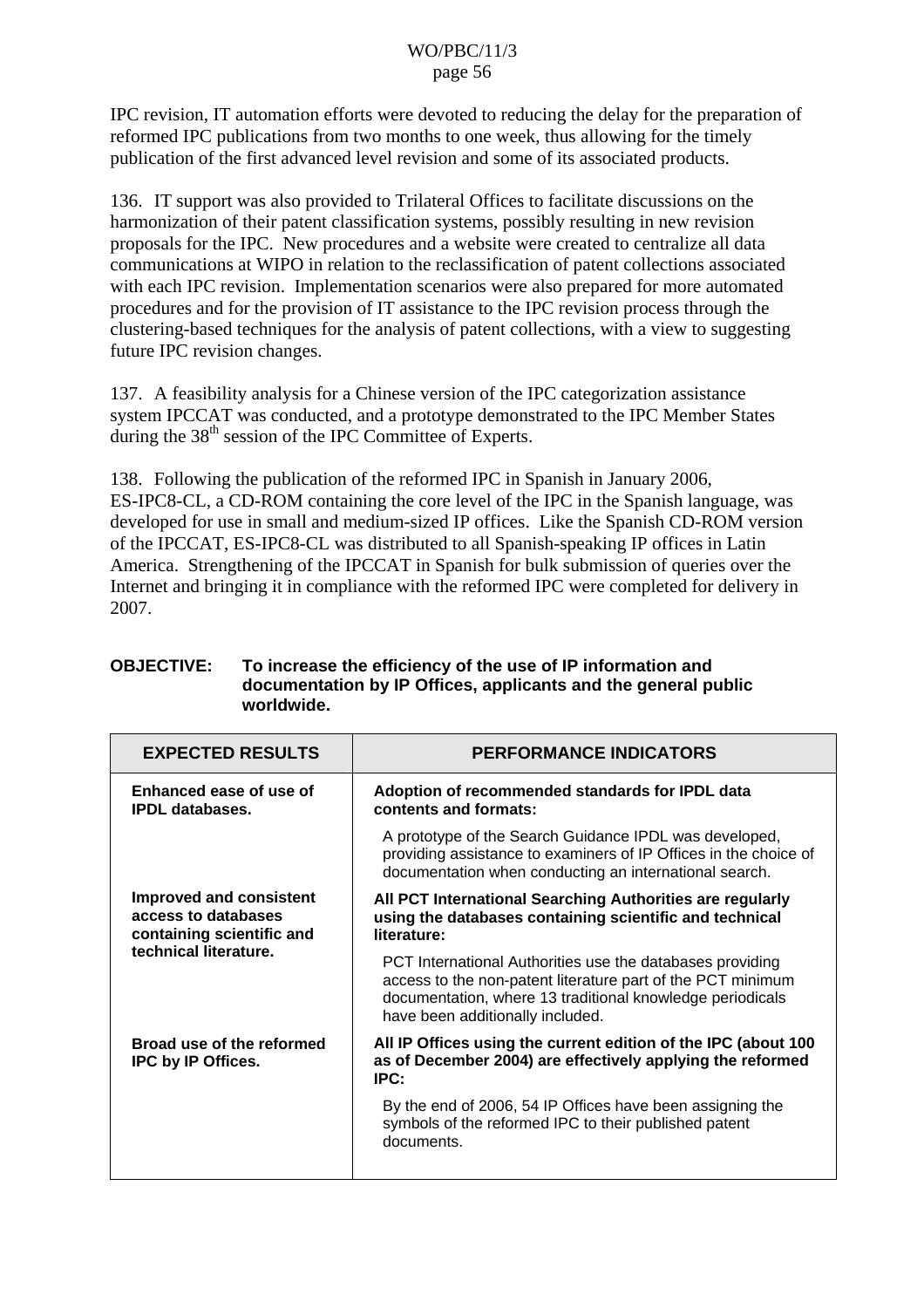| <b>Efficient functioning of the</b><br>new IPC revision<br>procedure.                                                      | Increase in the number of entries and other amendments<br>introduced in the eighth edition of the IPC:                                                                                                                                                                                                                                           |
|----------------------------------------------------------------------------------------------------------------------------|--------------------------------------------------------------------------------------------------------------------------------------------------------------------------------------------------------------------------------------------------------------------------------------------------------------------------------------------------|
|                                                                                                                            | 216 amendments have been introduced in the core level of the<br>eighth edition of the IPC and 75 amendments in the advanced<br>level, in the framework of the new IPC revision procedure.                                                                                                                                                        |
| More consistent and<br>efficient documentation,<br>dissemination, exchange,<br>sharing and retrieval of IP<br>information. | New WIPO Standards and revisions to existing WIPO<br>Standards adopted by the SCIT Standards and<br><b>Documentation Working Group (SDWG):</b>                                                                                                                                                                                                   |
|                                                                                                                            | The SDWG adopted four revisions of WIPO Standards, a new<br>example of WIPO Standard ST.36 data, a survey concerning<br>WIPO Standard ST.50 ("Correction Procedures") and<br>approved revision of a List of periodicals under the PCT<br>minimum documentation and revision of Glossary of Terms<br>concerning IP information and documentation. |
| <b>Enhanced awareness of</b><br>activities carried out by IP<br>Offices worldwide.                                         | The number of Annual Technical Reports on patent,<br>trademark and industrial design activities made available<br>on WIPO's website:                                                                                                                                                                                                             |
|                                                                                                                            | 93 Annual Technical Reports on patent, trademark and<br>industrial design activities were published on WIPO's website.                                                                                                                                                                                                                           |
| <b>Timely electronic</b><br>publication of the<br>Advanced level of the<br>RIPC.                                           | Publication of new versions of the advanced level of the<br>RIPC within the timeframe prescribed by the IPC revision<br>procedure:                                                                                                                                                                                                               |
|                                                                                                                            | The first new version of the IPC advanced level (IPC 2007.01)<br>was published as scheduled on October 5, 2006, and entered<br>into force on January 1, 2007.                                                                                                                                                                                    |
| <b>Enhanced facilities for</b><br>using CLAIMS<br>categorizations and<br>natural language search in<br>the RIPC.           | Three additional working RIPC languages supported by<br><b>CLAIMS categorization and by natural language search in</b><br>the RIPC:                                                                                                                                                                                                              |
|                                                                                                                            | The IPC categorizer in the Spanish language and the IPC<br>natural language search system in the English and French<br>languages have been brought in compliance with the reformed<br>IPC. Feasibility analysis and prototyping of the IPC<br>categorizer in the Chinese language have been completed.                                           |
| Improved access to IP<br>information and increased                                                                         | Online search tools available developed in cooperation<br>with KIPO and JPO:                                                                                                                                                                                                                                                                     |
| use of WIPO industrial<br>property information<br>services.                                                                | WIPO and some users are testing these search tools. The<br>JPO tools are mainly used for the provision of Japanese<br>patent documentation.                                                                                                                                                                                                      |
|                                                                                                                            | 10 per cent increase in searches carried out by WIPO and<br>partner organizations per year:                                                                                                                                                                                                                                                      |
|                                                                                                                            | 232 requests for search and examination of patent                                                                                                                                                                                                                                                                                                |
|                                                                                                                            | applications have been processed in 2006 (212 such requests<br>in 2005).                                                                                                                                                                                                                                                                         |
| Total expenditure for Program 19 in 2006:                                                                                  | Sfr 3,264,774                                                                                                                                                                                                                                                                                                                                    |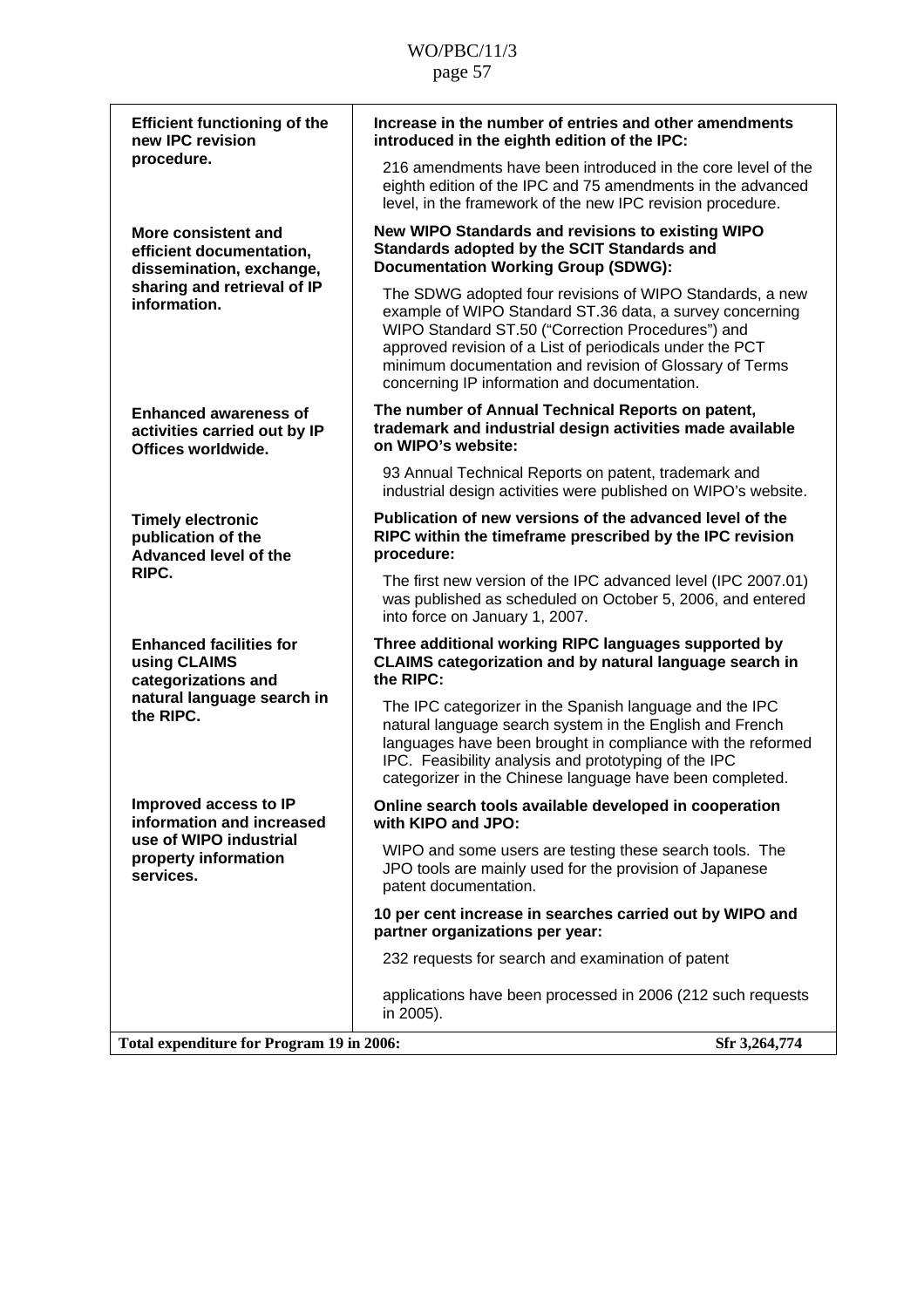### **PROGRAM 20: International Classification in the Field of Trademarks and Industrial Designs**

139. In 2006, the most recent (ninth) edition of the Nice Classification was published on paper and electronically in English and French. The electronic publication, NIVILO:CLASS 2.0, containing the latest editions of the Nice, Vienna and Locarno Classifications, was made available on CD-ROM and on the Internet. The on-line version of NIVILO:CLASS is a dynamic and user-friendly web publication, which introduces navigation and search possibilities. It constitutes a significant improvement over the previous version.

140. The first part of the in-house preparations for the publication of the new (sixth) edition of the Vienna Classification was concluded, reflecting all the changes to the previous edition adopted by the Committee of Experts of the Vienna Union in November 2006.

141. In the course of 2006, the number of countries party to the Nice, Vienna and Locarno Agreements increased, while the total number of countries actually applying those classifications remained stable.

142. In addition, by giving advice on the classification of some 7,500 indications of goods and services, WIPO contributed largely towards the development of an electronic classification and translation tool for use by WIPO in the administration of the Madrid System, and possibly by the public in the future.

| <b>EXPECTED RESULTS</b>                                          | <b>PERFORMANCE INDICATORS</b>                                                                                                                                                                                                                                                                                                                          |
|------------------------------------------------------------------|--------------------------------------------------------------------------------------------------------------------------------------------------------------------------------------------------------------------------------------------------------------------------------------------------------------------------------------------------------|
| <b>Updated and improved</b><br>international<br>classifications. | Adoption of new entries and amendments to the Nice,<br><b>Vienna and Locarno Classifications:</b>                                                                                                                                                                                                                                                      |
|                                                                  | The Committee of Experts of the Vienna Union, in November<br>2006, adopted 46 amendments and additions to the Vienna<br>Classification out of 60 submitted proposals.                                                                                                                                                                                  |
|                                                                  | Publication of a new edition of the Nice Classification:                                                                                                                                                                                                                                                                                               |
|                                                                  | The ninth edition of the Nice Classification, in English and<br>French, was published on paper in June 2006. The CD-ROM<br>and Internet versions were published soon after. Some 340<br>modifications were introduced in this new edition. Copies of<br>the paper and the CD-ROM publications were distributed to<br>the countries of the Paris Union. |
|                                                                  | Preparation of new editions of the Locarno and Vienna<br><b>Classifications:</b>                                                                                                                                                                                                                                                                       |
|                                                                  | A document containing the amendments and additions to the<br>fifth edition of the Vienna Classification in English and French,<br>as adopted by the Committee of Experts of the Vienna Union,<br>was prepared and transmitted to the external contractor that<br>will update the electronic data base for publication of the sixth<br>edition.         |

#### **OBJECTIVE: To enhance the administration of the international trademark and design systems.**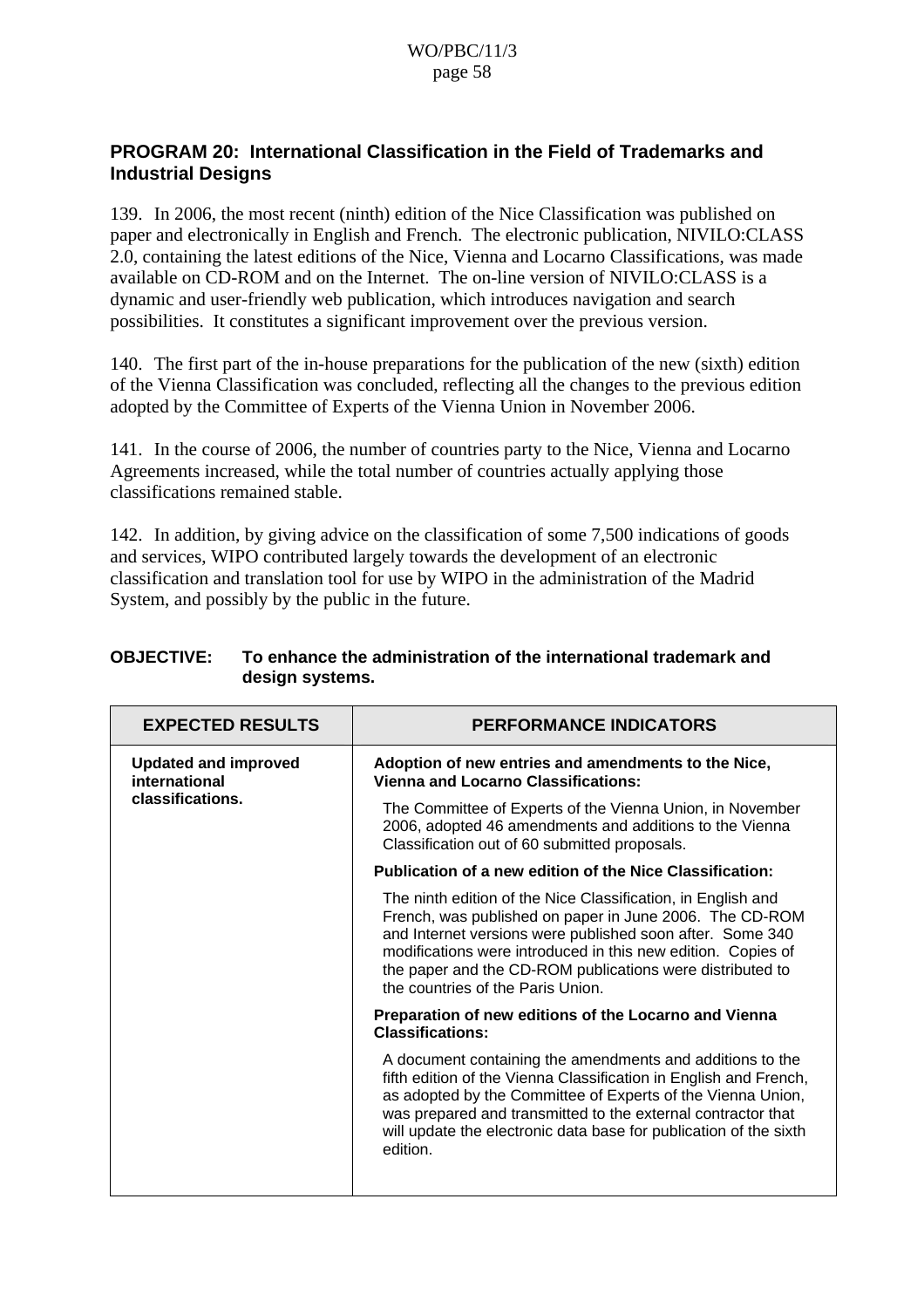| Wider acceptance and<br>more effective use of the<br>international<br>classifications | <b>New Contracting Parties to the Classification Agreements:</b><br>Two States (Montenegro and Turkmenistan) adhered to the<br>Nice Agreement, bringing the total number of Contracting<br>Parties to 80 on December 31, 2006.                                                                                                                                            |
|---------------------------------------------------------------------------------------|---------------------------------------------------------------------------------------------------------------------------------------------------------------------------------------------------------------------------------------------------------------------------------------------------------------------------------------------------------------------------|
|                                                                                       | Two States (Croatia and Turkmenistan) adhered to the Vienna<br>Agreement, bringing the overall number of Contracting Parties<br>to 23 on December 31, 2006.                                                                                                                                                                                                               |
|                                                                                       | Three States (Montenegro, Turkmenistan and Uzbekistan)<br>adhered to the Locarno Agreement, bringing the overall<br>number of Contracting Parties to 48 on December 31, 2006.                                                                                                                                                                                             |
|                                                                                       | Increase in the number of countries applying the latest<br>version of the international classifications:                                                                                                                                                                                                                                                                  |
|                                                                                       | The total number of countries actually applying the<br>international classifications remained stable. By the end of<br>2006, 155 countries and four organizations were using the<br>Nice Classification, 51 countries and three organizations were<br>using the Vienna Classification, and 56 countries and three<br>organizations were using the Locarno Classification. |
| Total expenditure for Program 20 in 2006:                                             | Sfr 541,837                                                                                                                                                                                                                                                                                                                                                               |

### **PROGRAM 21: Arbitration and Mediation Services and Domain Name Policies and Procedures**

### *Arbitration and Mediation Services*

143. Requiring international, neutral and efficient dispute solutions, transactions such as cross-border licenses or technology transfer agreements increasingly provide for the submission of disputes to mediation and arbitration under WIPO-administered rules. The WIPO Arbitration and Mediation Center witnessed a further increase in arbitration and mediation cases, for example, in relation to patent licensing, patent infringement, technology collaboration, and art marketing. The Center continued working to ensure time and cost effectiveness for parties, in the face of the increasing complexity and rapid evolution of the technological, business and legal conditions underlying IP and disputes arising in relation thereto. Examples of such conditions include the collaborative basis on which much IP is created, which can give rise to multiparty disputes, and the increasingly dynamic cycle of innovation and commercialization, which puts a premium on the timely conclusion of related disputes.

144. The WIPO Electronic Case Facility (WIPO ECAF), introduced in 2005, further enhanced the efficiency of the Center's dispute resolution procedures. This WIPO-developed case management tool, which is accessible from any location at any time, allows parties and neutrals to file, store and retrieve case submissions in a secure web-based electronic docket. In 2006, the parties in one of the more complex WIPO cases successfully opted to use WIPO ECAF. Furthermore, a customized version of this case management tool also began to be used for disputes under the Jury procedure of the America's Cup yachting competition.

145. In addition to its case work, the Center continued to promote awareness in industry and among professionals of the appropriateness of alternatives to court litigation for resolving IP disputes. This involved continuous dialogue with IP owners and users, inter alia, through the production and dissemination of new brochures, web guidance, presentations and replies to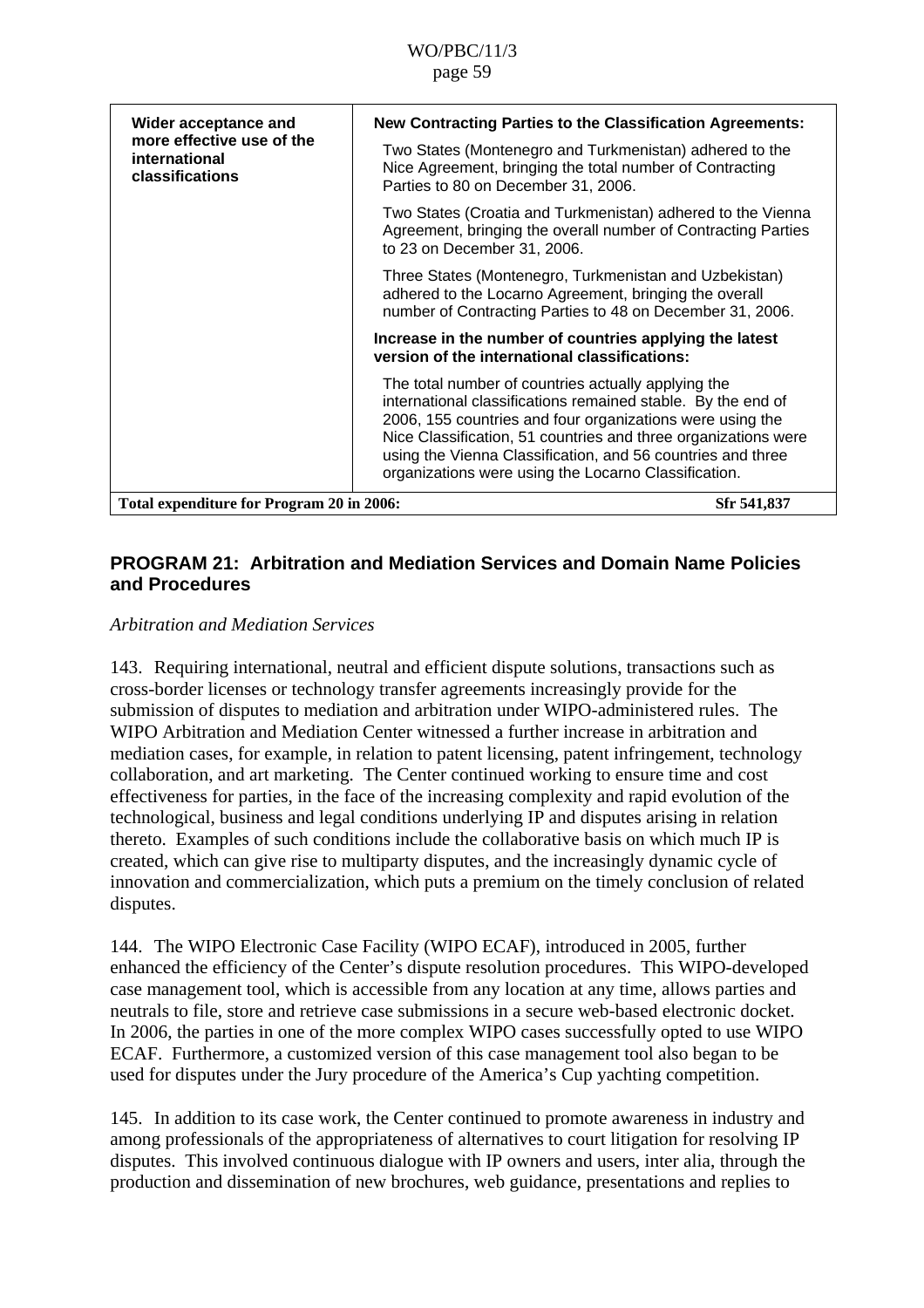queries. In addition, three workshops for arbitrators and mediators in IP disputes were organized in 2006.

### *Domain Name Policies and Procedures*

146. The Center's tasks as the leading Internet domain name dispute resolution provider are increasingly subject to the highly dynamic evolution of the domain name registration environment. Under the core policy administered by the Center, the Uniform Domain Name Dispute Resolution Policy (UDRP), which applies principally to .com, .net and .org, as well as to a number of more recently introduced generic top-level domains (gTLDs), the Center in 2006 received 1,823 cases, an increase of 25 per cent compared to 2005. This included, on November 27, WIPO's 10,000<sup>th</sup> UDRP complaint. The number of WIPO party countries grew from 127 to 137. The filing and resolution of these cases was facilitated by the Center's organization of a Panelists Meeting and a domain name workshop. The Center also drafted two start-up dispute policies for the new .mobi gTLD, pursuant to which the Center processed another 123 cases. The explosive growth of the Domain Name System encompasses not only registrations in gTLDs, but also in country code top-level domains (ccTLDs). In addition to giving policy input to several ccTLD registries, the Center in 2006 commenced processing cases in relation to the .es (Spain) domain, bringing to 47 the number of ccTLDs for which WIPO provides such services.

147. In the context of its domain name policy activities, WIPO continued discussions with the Internet Corporation for Assigned Names and Numbers (ICANN) and its various constituencies. This concerned follow-up on the recommendations made by the WIPO Member States in connection with the Second WIPO Internet Domain Name Process, as well as discussion of the IP aspects of the introduction of further gTLDs.

| <b>OBJECTIVE:</b> | To enhance IP protection through the resolution of IP disputes by     |
|-------------------|-----------------------------------------------------------------------|
|                   | arbitration and mediation, and to enhance and the legal framework for |
|                   | the protection of IP in the Internet Domain Name System.              |

| <b>EXPECTED RESULTS</b>                                                 | <b>PERFORMANCE INDICATORS</b>                                                                                                                                                                           |
|-------------------------------------------------------------------------|---------------------------------------------------------------------------------------------------------------------------------------------------------------------------------------------------------|
| International and domestic<br>IP disputes are                           | 10 per cent increase in the number of arbitration and<br>mediation cases handled by the Center:                                                                                                         |
| increasingly resolved<br>through arbitration and<br>mediation services. | 42 cases under all rules in 2006, representing a 14 per cent<br>increase compared to 2005.                                                                                                              |
| <b>Effective IP protection in</b>                                       | 2,200 gTLD UDRP cases resolved:                                                                                                                                                                         |
| the gTLDs.                                                              | 1,823 UDRP-based cases resolved in 2006.                                                                                                                                                                |
|                                                                         | Implementation by ICANN and other relevant bodies of the<br>recommendations and decisions by the WIPO General<br>Assembly including issues raised by the WIPO Internet<br><b>Domain Name Processes:</b> |
|                                                                         | Consideration by ICANN of protection in the Domain Name<br>System of the names and acronyms of Intergovernmental<br>Organizations (IGOs).                                                               |
| <b>Effective IP protection in</b><br>the ccTLDs.                        | 140 ccTLD UDRP-based cases resolved:                                                                                                                                                                    |
|                                                                         | 169 ccTLD UDRP-based cases resolved in 2006.                                                                                                                                                            |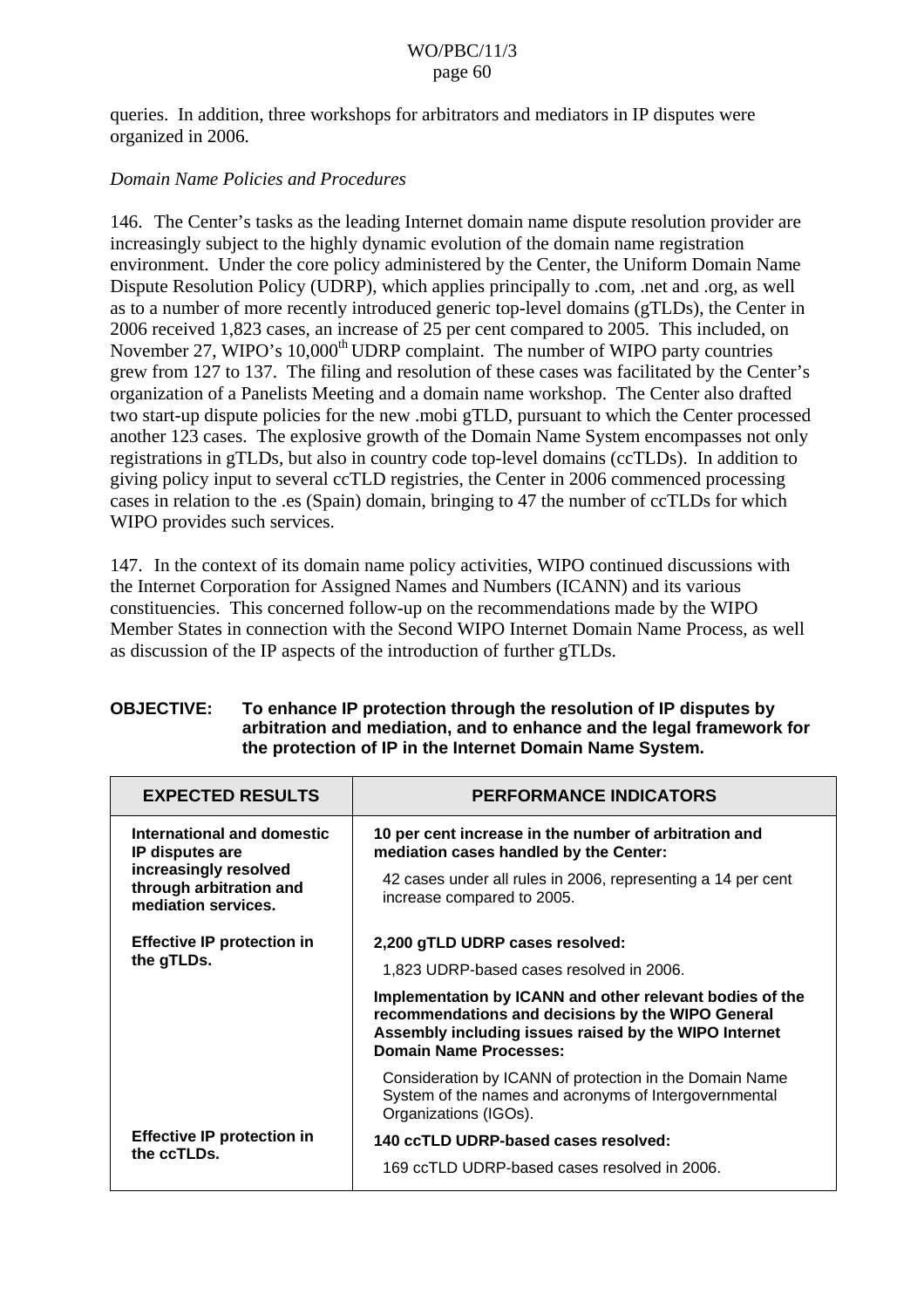|                                           | Eight more ccTLD administrators with improved design or<br>administration of IP protection mechanisms, including<br>dispute resolution procedures: |
|-------------------------------------------|----------------------------------------------------------------------------------------------------------------------------------------------------|
|                                           | Four additional ccTLD administrators implemented domain<br>name dispute resolution mechanisms following the Center's<br>advice.                    |
| Total expenditure for Program 21 in 2006: | Sfr 3,081,584                                                                                                                                      |

## **STRATEGIC GOAL FIVE: GREATER EFFICIENCY OF MANAGEMENT AND ADMINISTRATIVE SUPPORT PROCESSES WITHIN WIPO**

## **PROGRAM 22: Direction and Executive Management**

148. In 2006, significant progress was made in achieving greater coordination within the Secretariat, and providing efficient and effective administrative, logistic and protocol-related support to the Director General. Most notably, measures were taken to strengthen mechanisms to, firstly, coordinate inputs from concerned units on policy issues and, secondly, monitor and follow up on the Director General's policy decisions to ensure effective implementation. In this regard, the Cabinet of the Director General was reinforced and greater use was made of Task Forces and Working Groups to address cross-sectoral issues. These measures enhanced the Organization's ability to meet the needs of its Member States and other stakeholders, and more fully incorporate Member States directives in the process of strategic planning and policy development. The effectiveness of these measures was reflected in the outcome of the WIPO Assemblies in September 2006. The Assemblies approved a number of new proposals and initiatives, such as a new mechanism for the preparation and follow up of the program and budget, and measures to strengthen budgetary control and managerial processes, including, in particular, the development of a comprehensive human resources strategy, revision of a number of human resources policies, the comprehensive revision of procurement rules and procedures, and the strengthening of internal oversight. Evidence that the needs of the market sector were also being satisfactorily met was reflected in the continuing growth in the use of WIPO's market oriented services.

149. The Legal Counsel, during the reporting period, saw a significant increase in its workload in relation to meetings of Member States, contractual work of the Organization and complaints before the WIPO Appeal Board (WAB) and the International Labor Organization Administrative Tribunal (ILOAT). In particular, legal work related to the Diplomatic Conference for the adoption of the Singapore Treaty on the Law of Trademarks, in March, constituted a major task, which included the negotiation of the host agreement with the Government of Singapore.

150. Adherence to the conventions and agreements administered by WIPO as well as requests for observer status from NGOs continued to be administered. Requests were received from three international NGOs and from nine national NGOs for observer status with WIPO, all of which fulfilled the relevant criteria and were granted permanent observer status by the Assemblies of the Member States. All treaty-related actions were notified to Member States and other relevant entities, and were systematically published on the Internet.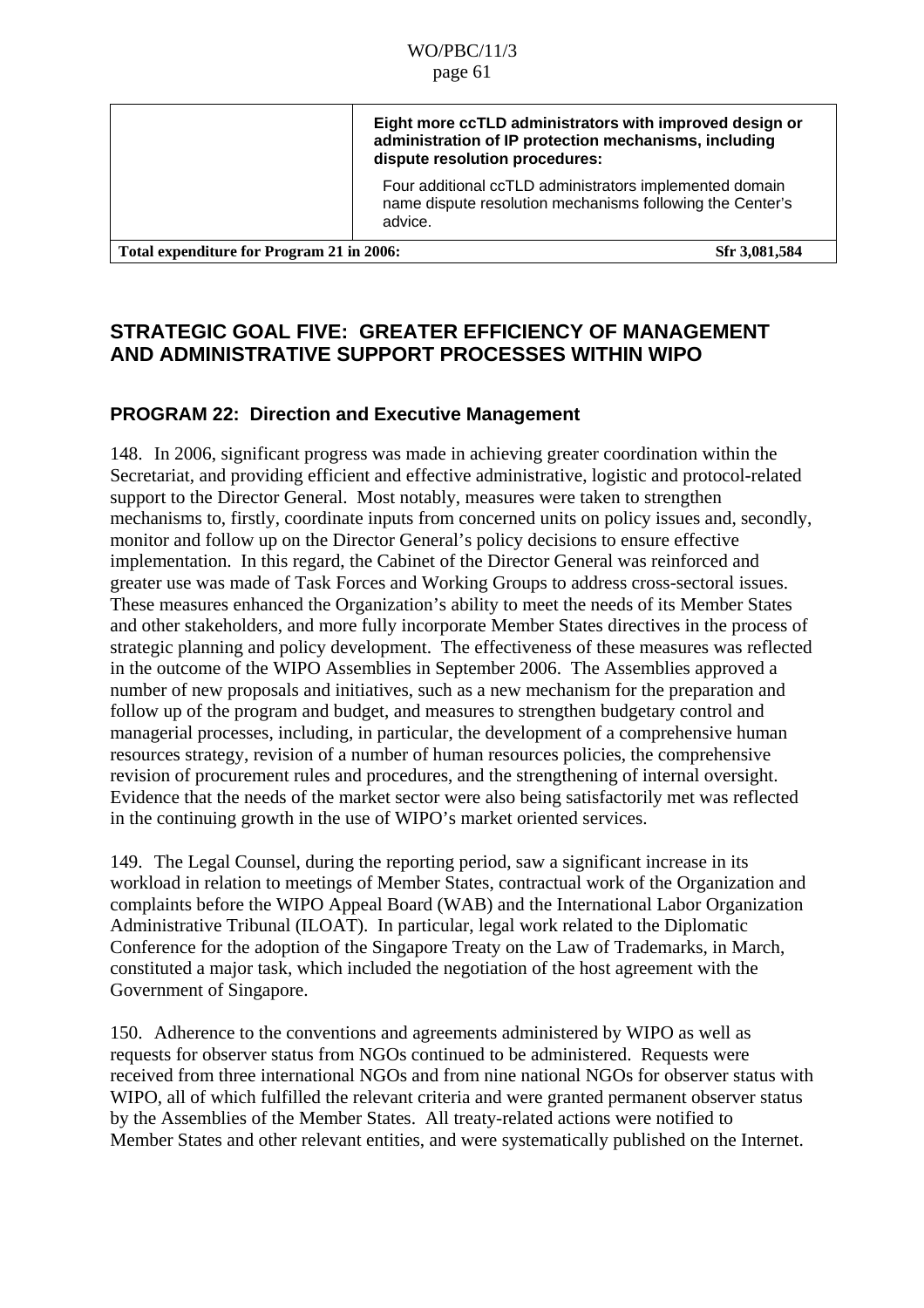151. Advice continued to be provided internally on legal aspects of human resources issues and other administrative law matters. The unprecedented increase in the workload related to internal staff appeals experienced in 2005 continued in 2006, including initial appeals to the Director General, appeals before the WAB and the ILOAT. In addition, legal advice was provided on proposed improvements to the administration of justice at WIPO, and with respect to amendments to the WIPO Staff Regulations and Staff Rules, including with respect to outside activities in accordance with a mandate given specifically to the International Bureau by the Member States.

152. The re-launch of the project for the construction of the new WIPO administrative building under a completely different management structure, as mandated by Member States, required extensive legal work, ranging from legal advice on the selection process of the external project management company (the "project pilot") to participation in several internal bodies, which play a significant role in the management of the project, such as the Internal Monitoring Team, the Construction Committee and the Contracts Review Committee.

153. The year 2006 also saw the selection and the award of a contract to an External Firm, for the execution of the desk-to-desk review as mandated by Member States, which required legal advice regarding the evaluation of the offers received from different bidders, the selection process, the drafting of the service agreement, and further negotiations.

#### **OBJECTIVE: To assist the Director General in the effective and efficient management of WIPO's programs and responsiveness to the global IP challenges, and to assist and advise the Director General, the constituent organs of the Member States and the Secretariat on legal, administrative and constitutional matters, and to ensure that WIPO complies with its internal regulations and rules and applicable law.**

| <b>EXPECTED RESULTS</b>                                                                                                                            | <b>PERFORMANCE INDICATORS</b>                                                                                                                                                                                                                                                                                                                                                                                                                                                                                                                       |
|----------------------------------------------------------------------------------------------------------------------------------------------------|-----------------------------------------------------------------------------------------------------------------------------------------------------------------------------------------------------------------------------------------------------------------------------------------------------------------------------------------------------------------------------------------------------------------------------------------------------------------------------------------------------------------------------------------------------|
| Appropriate reflection in                                                                                                                          | Member States' support for WIPO planning documents                                                                                                                                                                                                                                                                                                                                                                                                                                                                                                  |
| WIPO's strategic planning,                                                                                                                         | (Medium-term Plan and Program and Budget documents)                                                                                                                                                                                                                                                                                                                                                                                                                                                                                                 |
| policy development and                                                                                                                             | and Program Performance Reports:                                                                                                                                                                                                                                                                                                                                                                                                                                                                                                                    |
| programs of the policy                                                                                                                             | At the WIPO Assemblies in September 2006, Member States                                                                                                                                                                                                                                                                                                                                                                                                                                                                                             |
| input and strategic                                                                                                                                | approved the Program Performance Report for the Biennium                                                                                                                                                                                                                                                                                                                                                                                                                                                                                            |
| direction provided by the                                                                                                                          | 2004-2005, noted the Program Implementation Report,                                                                                                                                                                                                                                                                                                                                                                                                                                                                                                 |
| <b>Assemblies of the Member</b>                                                                                                                    | January - June 2006, and welcomed progress on Member                                                                                                                                                                                                                                                                                                                                                                                                                                                                                                |
| <b>States, international policy</b>                                                                                                                | States directives regarding implementation of JIU                                                                                                                                                                                                                                                                                                                                                                                                                                                                                                   |
| trends and the needs of                                                                                                                            | recommendations and Secretariat initiatives on budgetary                                                                                                                                                                                                                                                                                                                                                                                                                                                                                            |
| the market sector.                                                                                                                                 | control and managerial processes.                                                                                                                                                                                                                                                                                                                                                                                                                                                                                                                   |
| Timely quality advice and                                                                                                                          | Positive feedback on the appropriateness, timeliness and                                                                                                                                                                                                                                                                                                                                                                                                                                                                                            |
| assistance to the Director                                                                                                                         | effectiveness of the advice provided:                                                                                                                                                                                                                                                                                                                                                                                                                                                                                                               |
| <b>General, the Member</b><br><b>States and the Secretariat,</b><br>on a wide range of legal<br>issues related to the work<br>of the Organization. | Positive feedback was received both from internal and external<br>recipients of legal advice in respect of: permission to<br>reproduce WIPO documents in various publications and to use<br>the WIPO emblem; requests for certified copies of<br>WIPO-administered treaties and model instruments of<br>accession and ratification of several WIPO treaties;<br>preparation of notes on the advantages of accession to certain<br>WIPO treaties; and provision of information on the status of<br>ratifications or accessions to the WIPO treaties. |
|                                                                                                                                                    | In 2006, the Legal Counsel represented the Organization in                                                                                                                                                                                                                                                                                                                                                                                                                                                                                          |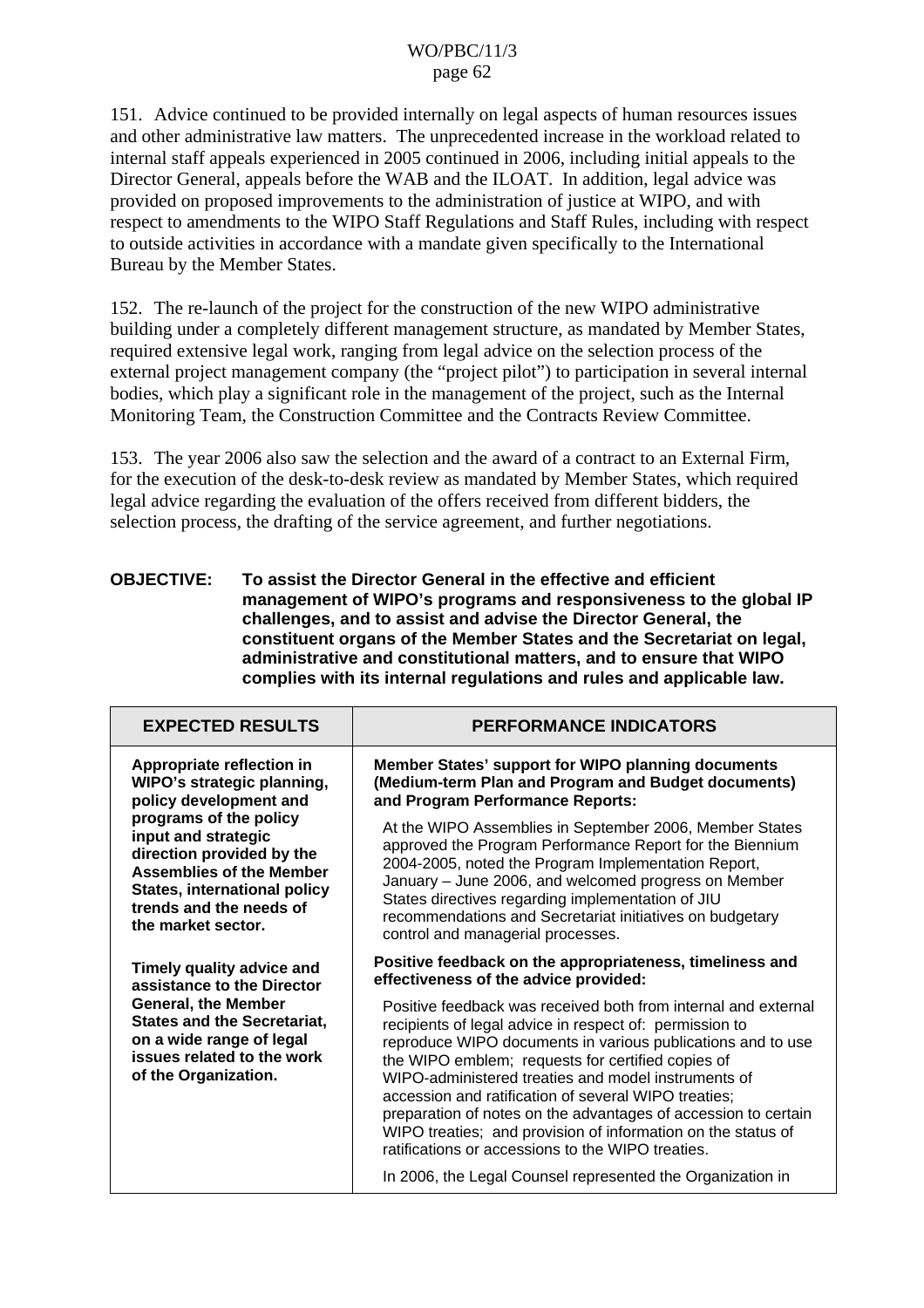|                                                                                               | respect of a disciplinary case before the Joint Advisory<br>Committee, 11 new cases before the WAB and eight new<br>cases before the ILOAT.                                                                                                                                                                                                                                                                                                                                            |
|-----------------------------------------------------------------------------------------------|----------------------------------------------------------------------------------------------------------------------------------------------------------------------------------------------------------------------------------------------------------------------------------------------------------------------------------------------------------------------------------------------------------------------------------------------------------------------------------------|
|                                                                                               | Advice was also provided internally on the interpretation of<br>various provisions of the Staff Regulations and Staff Rules,<br>and on matters relating to relations with the host country.<br>Several changes to the procedures relating to the WIPO<br>Appeal Board to enhance due process were proposed and<br>issued by the Director General.                                                                                                                                      |
| <b>Enhanced efficiency of the</b><br><b>Organization's depository</b><br>functions, including | Reduction in the time for processing the notifications of<br>adherence and other treaty actions from an average of<br>seven days in 2005 to an average of four days:                                                                                                                                                                                                                                                                                                                   |
| registration and<br>certification.                                                            | Adherence to the conventions and agreements administered<br>by WIPO during the period under review included the receipt<br>and processing of 43 new instruments of ratification or<br>accession and one declaration of continued application. Some<br>55 notifications of treaty actions were issued in respect of<br>WIPO-administered treaties. The processing time for<br>notifications of adherence and other treaty actions was<br>reduced from an average of seven to four days. |
| Availability of an easily                                                                     | <b>Finalization and maintenance of the treaties Database:</b>                                                                                                                                                                                                                                                                                                                                                                                                                          |
| accessible treaties<br>database.                                                              | A WIPO administered treaties database was finalized on the<br>WIPO web site and a mechanism for its periodical update was<br>put in place.                                                                                                                                                                                                                                                                                                                                             |
|                                                                                               | The treaties mailing list (treaties.mail) had 5,939 subscribers,<br>compared with the 6,064 in 2005 while the treaties website<br>(wipo.int/treaties) reached the number of 4,372,433 page<br>views during the reporting period, compared to the 1,663,805<br>in 2005.                                                                                                                                                                                                                 |
| <b>Legally satisfactory</b><br>conclusion of questions                                        | Reduction of legal claims in respect of agreements<br>between WIPO and third parties:                                                                                                                                                                                                                                                                                                                                                                                                  |
| concerning contracts,<br>construction, purchases,<br>licenses, insurance,                     | In 2006, no legal claims in respect of agreements between<br>WIPO and third parties were raised.                                                                                                                                                                                                                                                                                                                                                                                       |
| <b>Funds-in-Trust and</b><br>banking agreements.                                              | Different requests were handled related to negotiation<br>revision, drafting, implementation, amendments, interpretation,<br>early termination, etc., regarding 81 contracts, representing an<br>increase of eight per cent compared to 2005 and 77 per cent<br>compared to 2004. This increase was due mainly to the<br>re-launching of the new construction project.                                                                                                                 |
|                                                                                               | Satisfactory performance of the Organization vis-à-vis its<br>legal obligations:                                                                                                                                                                                                                                                                                                                                                                                                       |
|                                                                                               | Positive feedback was received regarding the performance of<br>the Organization vis-à-vis its legal obligations. In 2006 no<br>claims were raised by or against the Organization.                                                                                                                                                                                                                                                                                                      |
| Total expenditure for Program 22 in 2006:                                                     | Sfr 5,858,811                                                                                                                                                                                                                                                                                                                                                                                                                                                                          |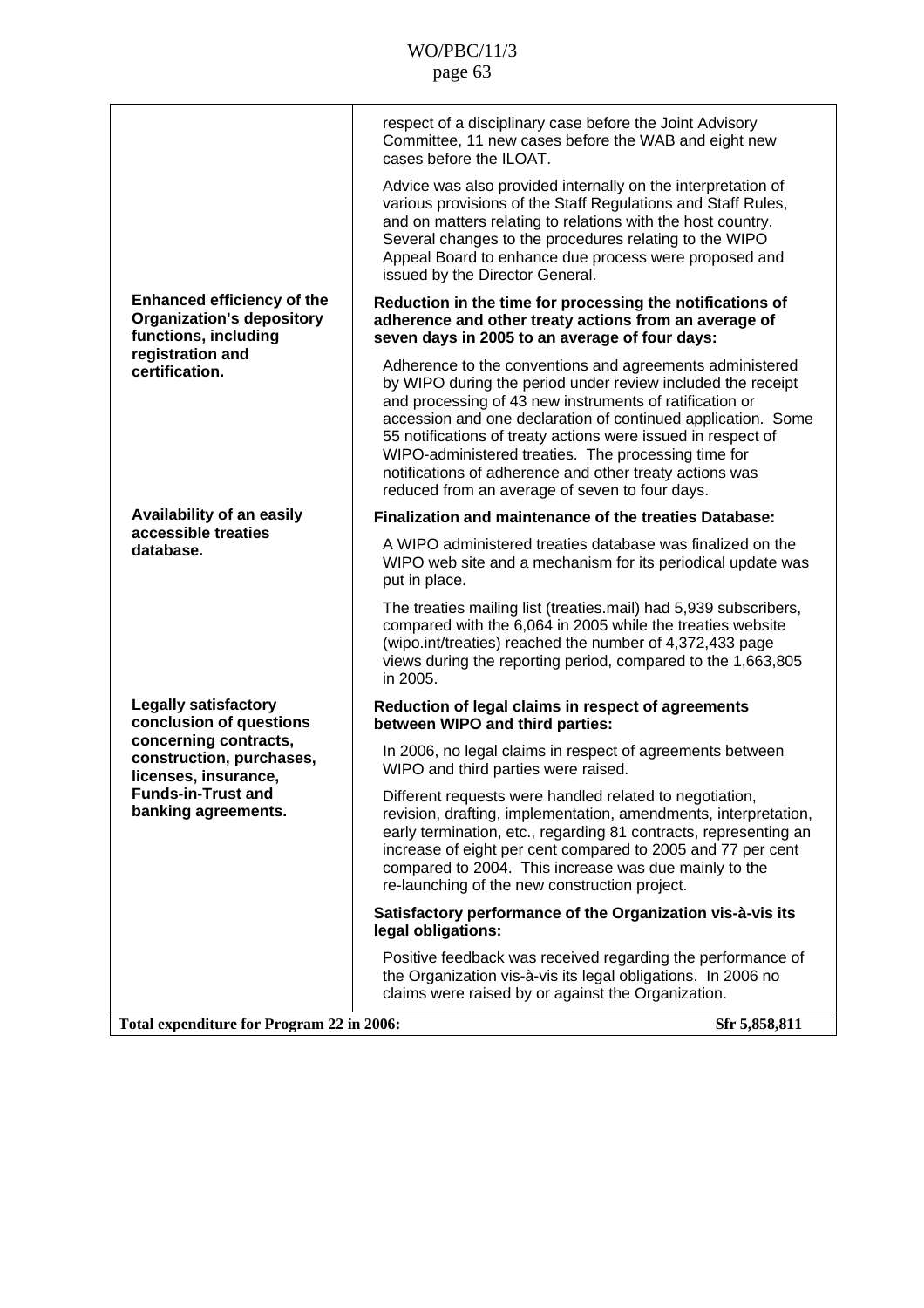### **PROGRAM 23: Budget Control and Resource Mobilization**

154. During the period under review, the work of this Program was greatly influenced by the growth in the income sectors, multiple management reform initiatives and the development of a new mechanism for the preparation and follow-up of the Program and Budget.

155. Efforts, in particular, focused on the preparation of the Financial Management Report for the 2004/05 biennium; the development of a new mechanism to further involve Member States in the preparation and follow up of the WIPO Program and Budget, which, including a transition mechanism for the 2008/09 biennium, was approved by the WIPO Assemblies in 2006; and preparation of the Director General's Outline for the Program and Budget for 2008/09, supported by a mid-term financial scenario, based on the new mechanism as well as Member States' responses to the Director General's questionnaire. In addition, several internal systems, processes, procedures and controls were reviewed in order to strengthen these and laying a more robust foundation for the preparation of the 2008/09 Program and Budget and the Revised Budget for 2006/07. This review resulted in several improvements, including the establishment of a data warehouse for personnel and personnel cost, the establishment of improved tools and checklists for expenditure certification (including funds-in-trust), and the implementation of a set of standard reports for the monitoring of expenditure and delivery.

156. As a follow up to the recommendations of the Joint Inspection Unit (JIU) (document JIU/REP/2005/1), a report on progress made in respect of the implementation of the JIU recommendations since the 2005 Assemblies (document A/42/10) was submitted to the WIPO Assemblies in 2006, together with a report (document A/42/11) outlining initiatives undertaken by the Secretariat to strengthen budgetary control and managerial processes. Furthermore, preparations for the recommended desk-to-desk assessment of WIPO's human and financial resources were completed according to plan and a contract awarded to the selected External Firm in December 2006. Member States were updated on the progress of the desk-to-desk assessment in the informal session of the Program and Budget Committee in December 2006.

157. Following the request of the WIPO Assemblies in 2006, a comprehensive revision of the Financial Regulations and Rules of the Organization was initiated and a first comprehensive draft was submitted to the WIPO Audit Committee in March 2007.

158. In addition, a more proactive strategy for extrabudgetary resource mobilization for WIPO activities, in particular, for technical co-operation activities, was developed. In this respect, an Organization-wide comprehensive survey of existing extrabudgetary resource support to WIPO (including in-kind contributions and cost-sharing arrangements) was conducted, providing a basis for the extra-budgetary resource mobilization strategy currently being developed. With a view to improving internal coordination of approaches to donors and to mobilization of resources, the Extrabudgetary Resources Section was transferred to the Coordination Sector for External Relations, Industry, Communication and Outreach.

159. Input was also provided, as required, for the sessions of the Audit Committee held during 2006.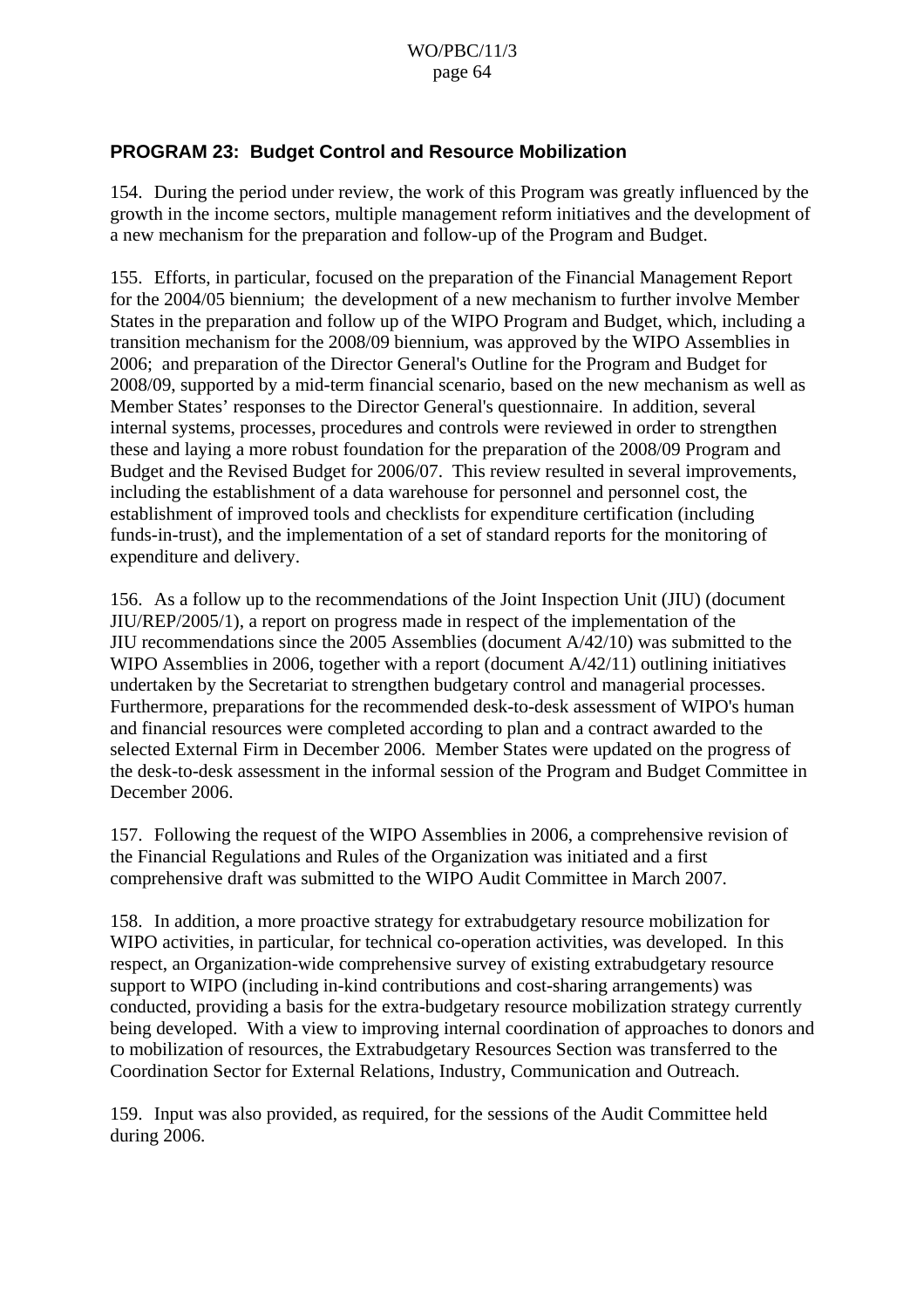#### **OBJECTIVE: To ensure sound budgetary control and management and cost-effectiveness, and to develop a strategy for extrabudgetary resources mobilization for WIPO activities, in particular for technical cooperation.**

| <b>EXPECTED RESULTS</b>                                                                                                                      | <b>PERFORMANCE INDICATORS</b>                                                                                                                                                                                                                                                                                                                                                                                    |
|----------------------------------------------------------------------------------------------------------------------------------------------|------------------------------------------------------------------------------------------------------------------------------------------------------------------------------------------------------------------------------------------------------------------------------------------------------------------------------------------------------------------------------------------------------------------|
| <b>More efficient budgeting</b><br>and use of WIPO's<br>resources.                                                                           | Progress on efficiency targets set out in the Program and<br>Budget document (reported on in quarterly financial<br>reports to senior management and the regular program<br>performance reports to Member States):                                                                                                                                                                                               |
|                                                                                                                                              | Please see Table I: Efficiency gains in 2006 on page 80.                                                                                                                                                                                                                                                                                                                                                         |
|                                                                                                                                              | No remarks in the biennium from the External Auditor or<br>the Internal Auditor concerning budget control and budget<br>management practices:                                                                                                                                                                                                                                                                    |
|                                                                                                                                              | N/A in 2006.                                                                                                                                                                                                                                                                                                                                                                                                     |
| An increase in the<br>availability of<br>extrabudgetary resources<br>for WIPO program<br>activities, in particular<br>technical cooperation. | Additional extrabudgetary funding schemes under<br>negotiation as agreed:                                                                                                                                                                                                                                                                                                                                        |
|                                                                                                                                              | Four new donor agreements (Finland, US, EU/Sri Lanka,<br>Republic of Korea (Copyright) were concluded since the<br>preparation of the Program and Budget 2006/07 (Publication<br>No. 360E/PB0607, Table X). In addition, the IGC Voluntary<br>Fund obtained additional funding from France and Sweden.<br>The total voluntary contributions from donors, in 2006,<br>amounted to about 6.1 million Swiss francs. |
| Total expenditure for Program 23 in 2006:<br>Sfr 2,196,491                                                                                   |                                                                                                                                                                                                                                                                                                                                                                                                                  |

## **PROGRAM 24: Internal Oversight**

160. During the period under review, the Program Performance Report for the 2004-2005 biennium (document A/42/2) and the Program Implementation Overview, January 1 to June 30, 2006 (document A/42/3) were prepared based on program managers' submissions.

161. A draft WIPO Evaluation Policy, which is intended to complement the WIPO Internal Audit Charter to ensure that all oversight functions at WIPO are governed by adequate guiding principles, was completed. A comprehensive internal consultation process on the draft Policy was initiated. It is planned for the Evaluation Policy to be approved in 2007.

162. A workshop on Evaluation and Impact Analysis was organized by the Economic Development Sector (Geneva, March) with the participation of international evaluation experts. The workshop provided an insight into international development evaluation best practices. The experts made a series of recommendations designed to guide WIPO's evaluation activities, and stressed the need, inter alia, to develop an adequate evaluation framework at WIPO in line with other United Nations and international organizations.

163. Following approval of the WIPO Internal Audit Charter at the WIPO Assemblies in September 2005, the implementation of the Charter constituted a main priority in 2006. Efforts were in particular directed towards the integration of the Charter into the WIPO Financial Regulations and Rules, the initiation and completion of investigations, the provision of expert internal advice on various issues concerning internal control procedures,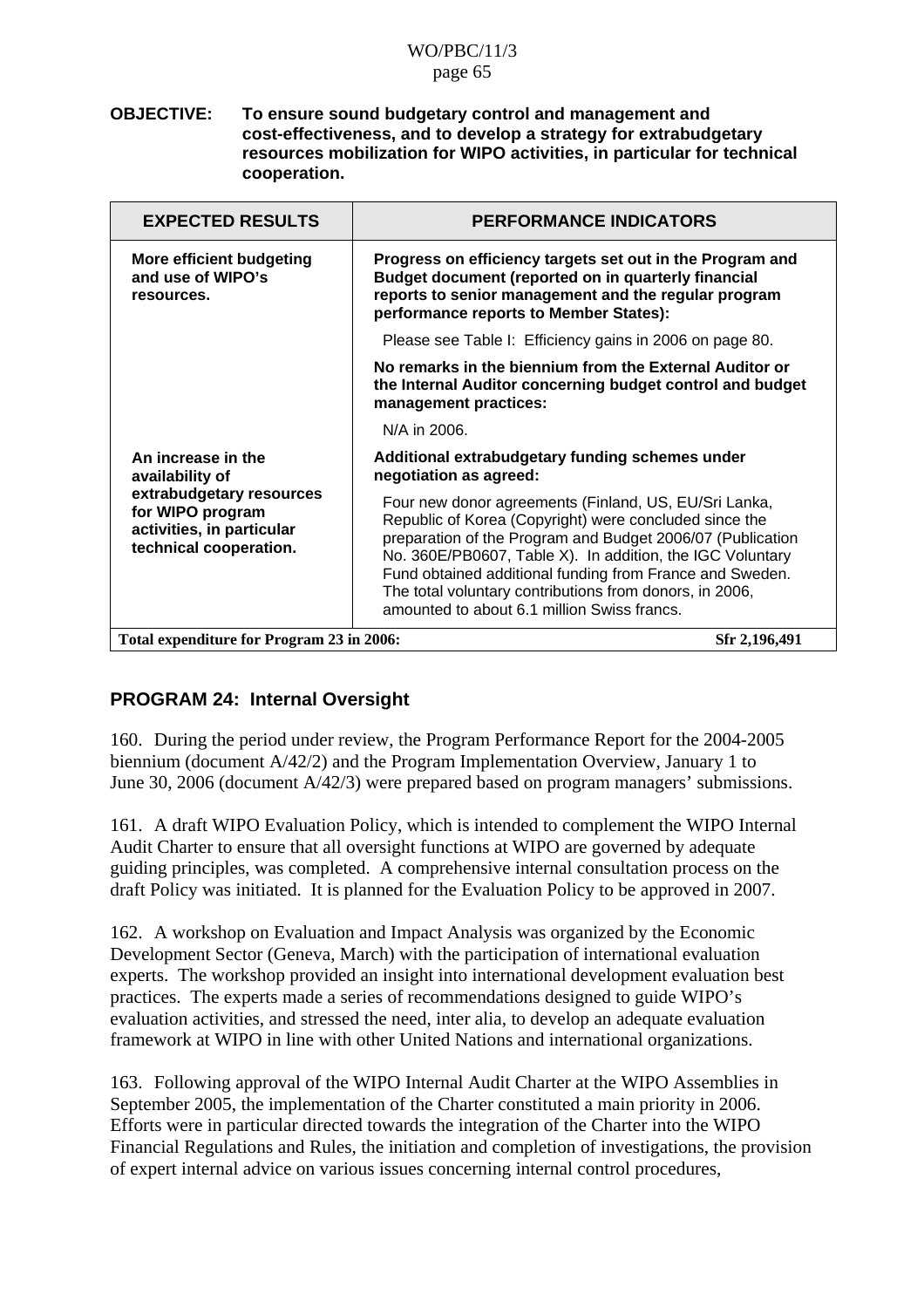cost-effectiveness and compliance, and the continued cooperation with the External Auditors. The development of conflicts of interest, a whistle-blowing policy and procedures, a draft audit manual and a framework for investigations at WIPO was started.

164. The WIPO Assemblies in September 2005 approved the establishment of the WIPO Audit Committee. The Committee has nine members appointed by the Member States and a Chairman elected by and amongst themselves. The Audit Committee met three times in regular meetings in 2006 and also met to oversee the WIPO New Construction project and the desk-to-desk assessment of WIPO's human and financial resources. In accordance with the Internal Audit Charter, WIPO's Internal Oversight function provided the required support services for the effective functioning of the Committee during this period.

165. Networking and cooperation on oversight issues with other international organizations continued, through the Representatives of Internal Audit Services (RIAS) of International Organizations and Multilateral Financial and Economic Institutions, the Conference of International Investigators, and the United Nations Evaluation Group (UNEG).

| <b>EXPECTED RESULTS</b>                                                        | <b>PERFORMANCE INDICATORS</b>                                                                                                                                                    |
|--------------------------------------------------------------------------------|----------------------------------------------------------------------------------------------------------------------------------------------------------------------------------|
| <b>Evaluation is integrated</b><br>into WIPO's                                 | An evaluation plan outlining major evaluations to be<br>conducted is approved and implemented:                                                                                   |
| <b>Results-Based</b><br><b>Management system:</b>                              | An Evaluation Plan will be developed upon approval of the<br><b>WIPO Evaluation Policy.</b>                                                                                      |
|                                                                                | A mechanism for the dissemination of lessons learned and<br>follow-up of recommendations is approved and<br>implemented:                                                         |
|                                                                                | A formal mechanism for the dissemination of lessons learned<br>and follow-up to evaluation recommendations will be<br>developed upon approval of the WIPO Evaluation Policy.     |
|                                                                                | WIPO Evaluation Policy is approved internally and<br>presented to Member States:                                                                                                 |
|                                                                                | A WIPO Evaluation Policy has been drafted and will be<br>approved in 2007.                                                                                                       |
| <b>Stronger in-house</b><br>commitment to, and skills<br>for, evaluation:      | Evaluation components are added to the planning and<br>monitoring phases of 50 per cent of new WIPO's projects,<br>including funds-in-trust:                                     |
|                                                                                | The adding of evaluation components to new WIPO projects,<br>including funds-in-trust, is progressing on an ad-hoc basis.<br>Progress towards the biennial target is still slow. |
|                                                                                | Member States note an increased focus on outcomes in<br><b>WIPO Program Performance Reports:</b>                                                                                 |
|                                                                                | The Program Performance Report for 2006 will be considered<br>by Member States at the Program and Budget Committee<br>Session in June 2007.                                      |
| Full compliance, by the<br>Organization, with WIPO's<br>regulations, rules and | External and Internal Auditors' recommendations are fully<br>implemented:                                                                                                        |
| procedures:                                                                    | All oversight recommendations required to be implemented by                                                                                                                      |

**OBJECTIVE: To enhance the relevance, effectiveness, efficiency, accountability and integrity of the Organization's operations and activities.**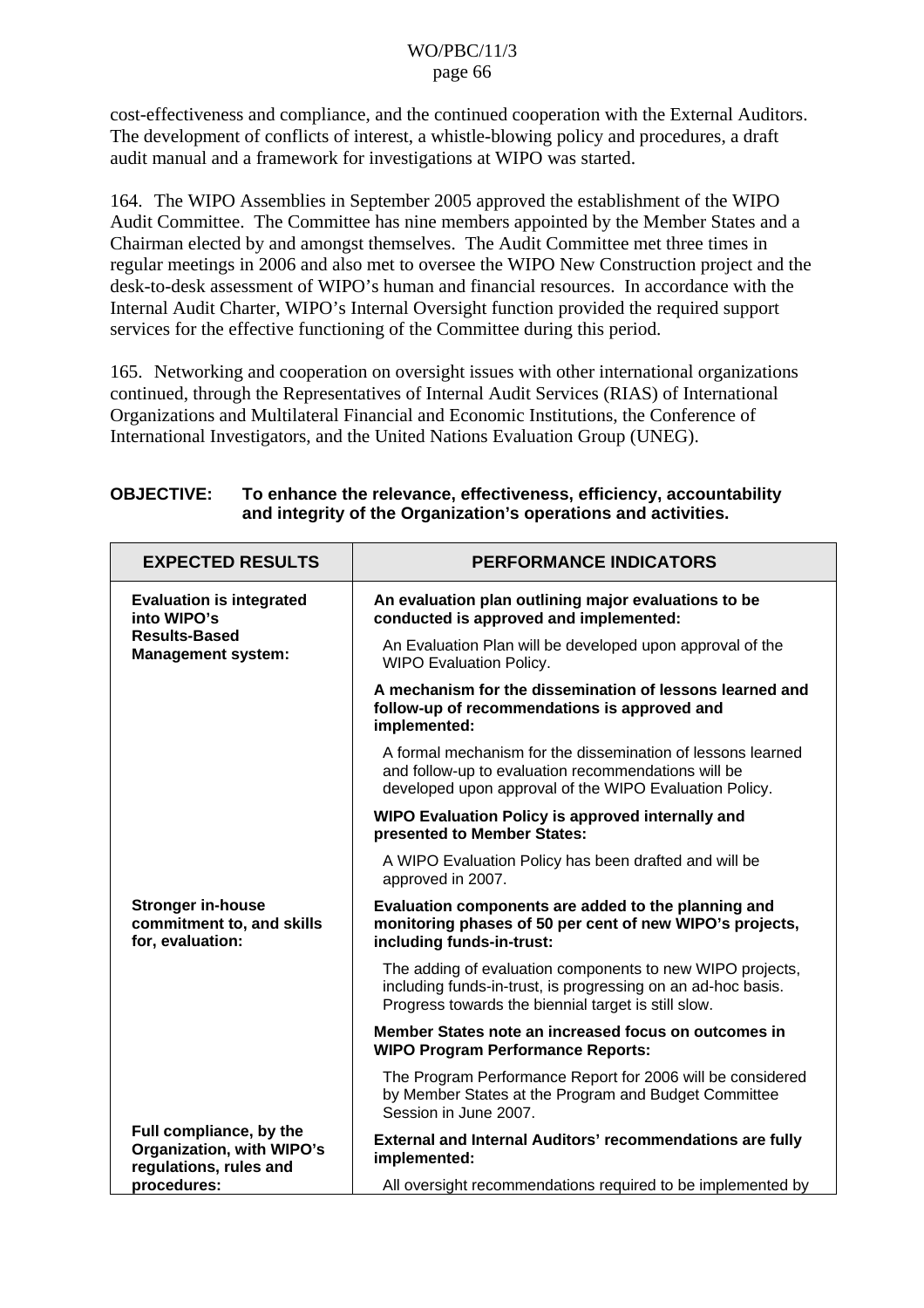|                                                          | WIPO management are monitored and systematically followed<br>up by the Audit Committee and the Internal Auditor as required<br>by the Audit Committee Terms of Reference and the Internal<br>Audit Charter. |
|----------------------------------------------------------|-------------------------------------------------------------------------------------------------------------------------------------------------------------------------------------------------------------|
| A streamlined<br>investigation framework is              | All audit reports recommending an investigation are duly<br>followed-up:                                                                                                                                    |
| in place:                                                | Resources for investigation will be strengthened in 2007.                                                                                                                                                   |
| Total expenditure for Program 24 in 2006:<br>Sfr 781,085 |                                                                                                                                                                                                             |

## **PROGRAM 25: Human Resources Management**

166. In 2006, work was undertaken to develop a comprehensive human resource strategy in line with recommendations made by the Joint Inspection Unit (JIU) in its Report "Review of Management and Administration in WIPO" (February 2005). A preliminary version of the strategy was presented to the WIPO Assemblies in 2006 (document A/42/10 Annex V). In addition, also in line with the JIU recommendations, an independent external firm began an Organization-wide desk-to-desk assessment of WIPO's human and financial resources.

167. During the period under review, limits on recruitment were eased and posts filled to levels approved by Member States, including posts made available through application of the PCT flexibility clause. Nonetheless, recruitment remained low with only 21 staff recruitments (six fixed-term staff, including three Junior Professional Officers, and 15 temporary employees), and 28 new staff appointments (22 professionals and six General Service staff). Some 30 translators were also contracted on Special Service Agreements in response to the increased workload in the Trademark Sector. Appointments to posts were made exclusively through competition, the practice of direct recruitment having now been discontinued. As a result of low recruitment levels, no important impact was observed on staff gender balance and geographical distribution. Low recruitment levels also saw efforts continuing towards redeployment of existing short-term resources to satisfy the Organization's ongoing operational demand.

168. In addition, 45 competitions were announced (for 35 Professional and 18 General Service posts), some 3,400 job applications processed, and 24 interns employed under the WIPO ad hoc internship program. Approximately 690 contract extensions for temporary employees were processed, a reduction compared to previous years, following the introduction, in 2005, of 51-week duration contracts for General Service short-term employees working at WIPO for five years or more.

169. In 2006, the existing computerized on-line information system was enhanced and additional electronic forms introduced to improve efficiency. The following work was also carried out: monitoring and payment of 378 education grant-related claims; issue of 278 Swiss identity cards and United Nations Special Agencies "Laissez-passer"; preparation of 1,052 attestations and work related certificates; review of 727 periodical performance reports and authorization of in-grade annual step increases; treatment of 787 claims for dependency allowances; and, calculation and authorization for payment of 268 rental subsidy claims. Input was also provided for the preparation of Information Circulars and Office Instructions related to staff administrative issues or to internal re-organization. Ongoing revision of post classification for each category of posts in accordance with the ICSC standards also continued.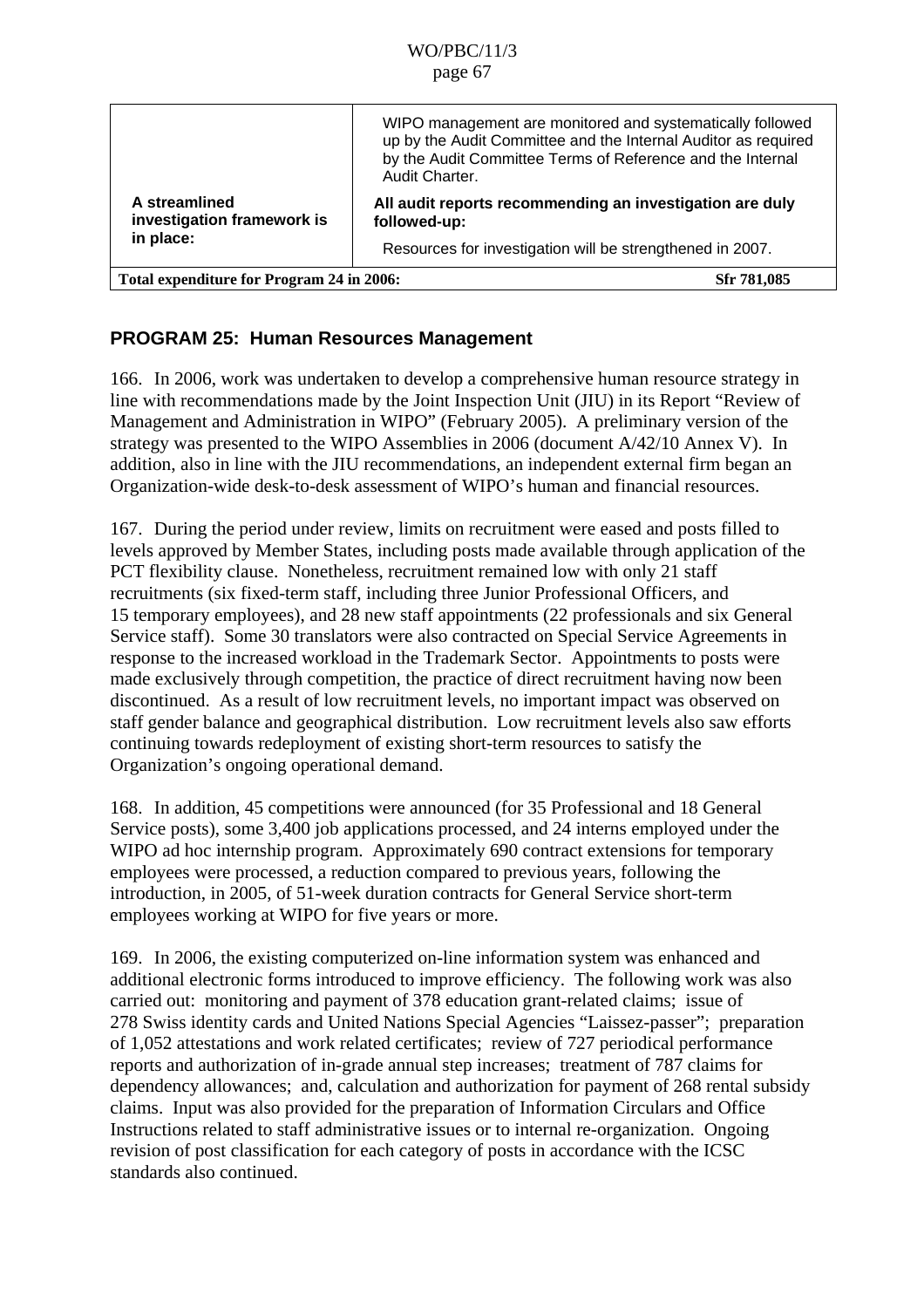170. At the end of 2006, the Organization's United Joint Staff Pension Fund (UNJSPF) had 1,124 participants, including 12 new staff members and employees, and the group medical insurance scheme 3,037 insured members. Some 37 UNJSPF separation cases were calculated. For the WIPO (closed) Pension Fund, the second step of reduction of pension supplements, concerning 64 retired staff members, was introduced with a view to re-establishing an actuarial balance. Work was also carried out to implement a decision to increase the professional accident coverage for the short term employee category and for internships as of January 1, 2007. The insurance and pension files of 304 pensioners were also managed and over 370 loss-of-earnings claims for short-term employees dealt with, as were calculations of the yearly premiums for three accident insurance policies. Furthermore, insurance arrangements were made for seminar participants and fellows, and information sessions organized to improve staff awareness of pension and insurance conditions. Finally, there was a minor increase in health insurance premiums.

171. Requests for assistance to the Staff Welfare Unit received prompt action. Regular follow up was provided for those on extended sick leave, as well as active help to facilitate their return to work. Newcomers were assisted with housing and schooling. As in previous years, a summer camp (Children's Club) was organized in partnership with ITU and UNHCR. In March, in co-operation with the United Nations Office at Geneva (UNOG), a pre-retirement seminar was organized for those 55 years and over.

172. During the period under review, staff training focused on language, management, communication, and technical skills. Specifically, 593 WIPO employees benefited from language courses, with 37 sitting UN Proficiency Examinations; 49 participated in Microsoft software training classes at UNOG; 25 completed the on-line WIPO Worldwide Academy IP training course; 164 attended specific management training programs notably in team building; and, 62 attended courses related to specific professional needs.

173. In 2006, all healthcare requests by staff, retirees and foreign delegates were satisfactorily met. Some 4,508 consultations and interventions were undertaken, 29 emergency cases addressed, 169 vaccinations administered, and 25 medical clearances and 62 pre-travel briefings given. Several public health programs were also launched, focusing on disease prevention, work ergonomics and smoking cessation. Some nine food hygiene inspection tests were carried out in WIPO's cafeterias. An on-site ophthalmology facility was also established.

174. The Office of the Ombudsman was re-established in June. In an office specially designed and situated to ensure confidential discussions, the Ombudsman met with WIPO staff members to hear grievances, answer questions and generally help them to identify options for resolving conflicts or uncertainties in the workplace. Usually, initial discussions necessitated fact-finding and informal mediation in order to arrive at mutually agreed solutions. In some cases, confusion about the proper interpretation of rules, policies and practices were identified and corrective measures proposed.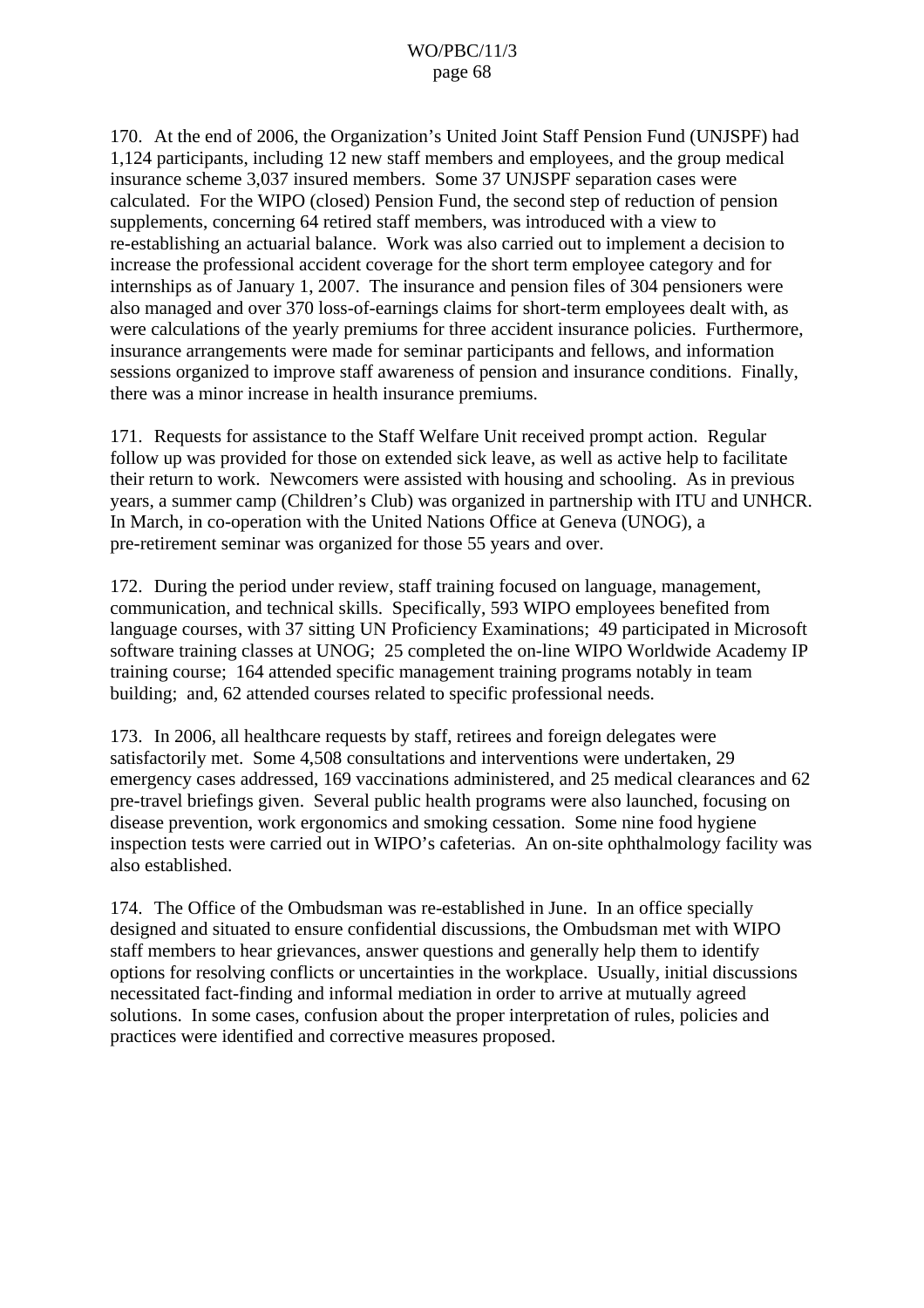| <b>OBJECTIVE:</b> | To provide efficient and cost-effective management of human |
|-------------------|-------------------------------------------------------------|
|                   | resources.                                                  |

| <b>EXPECTED RESULTS</b>                                                     | <b>PERFORMANCE INDICATORS</b>                                                                                                                                                                                                                                                                                                                                                                                                                                                           |
|-----------------------------------------------------------------------------|-----------------------------------------------------------------------------------------------------------------------------------------------------------------------------------------------------------------------------------------------------------------------------------------------------------------------------------------------------------------------------------------------------------------------------------------------------------------------------------------|
| <b>Staffing needs are met</b><br>more efficiently and cost                  | Geographical distribution is maintained at the level of 2004<br>and gender balance of staff is improved:                                                                                                                                                                                                                                                                                                                                                                                |
| effectively, and reflect<br>gender equity and<br>geographical distribution. | At the end of 2006, some 890 staff represented 94 countries<br>(at the end of 2004, some 935 staff represented 95 countries).<br>Regional distribution remained stable. Compared to the end of<br>2004, the percentage of women at P4 level and above<br>remained the same, at 28 per cent, and the percentage of<br>women in the Professional and higher categories increased<br>from 41.5 to 42.3 per cent. The percentage of women staff<br>overall rose from 53.6 to 54.0 per cent. |
| <b>More efficient</b><br>administration of                                  | 20 per cent decrease in the number of staff inquiries<br>concerning entitlements:                                                                                                                                                                                                                                                                                                                                                                                                       |
| entitlements and<br>classification services.                                | Queries relating to sick leave decreased by 35 per cent partly<br>attributable to the introduction in 2006 of new electronic tools.<br>However, the decrease in queries generally was approximately<br>nine per cent, possibly due to the high levels of activity in<br>relation to classification and promotion in 2006.                                                                                                                                                               |
| Improved performance                                                        | Development of revised performance appraisal system:                                                                                                                                                                                                                                                                                                                                                                                                                                    |
| appraisal of employees.                                                     | A pilot project was launched in 2006 in the PCT. Around<br>100 employees participated in the project and around 80 per<br>cent evaluated the system as good or very good.                                                                                                                                                                                                                                                                                                               |
| Improved staff well-being.                                                  | 30 per cent decrease in complaints of workplace-related<br>illness:                                                                                                                                                                                                                                                                                                                                                                                                                     |
|                                                                             | Complaints related to workplace-related illness declined,<br>following a number of ergonomic measures, the cleaning of<br>the air systems, and enhanced distribution of general hygiene<br>products.                                                                                                                                                                                                                                                                                    |
|                                                                             | 30 per cent decrease in sick leave:                                                                                                                                                                                                                                                                                                                                                                                                                                                     |
|                                                                             | In 2006, there was an increase of three per cent in the number<br>of sick leave days taken by staff members and employees, in<br>comparison to 2005. The reviewing of the existing sick leave<br>related policies and the implementation of new staff well-being<br>projects will allow WIPO to provide better assistance to staff<br>on long-term sick leave and to encourage them to revert to<br>work.                                                                               |
| Improved work-related<br>conflict resolution.                               | The number of appeals to the WIPO Appeal Board does not<br>increase:                                                                                                                                                                                                                                                                                                                                                                                                                    |
|                                                                             | In 2006, there were 11 new cases before the WIPO Appeal<br>Board compared to three cases in 2005.                                                                                                                                                                                                                                                                                                                                                                                       |
|                                                                             | The number of appeals to the ILOAT does not increase:                                                                                                                                                                                                                                                                                                                                                                                                                                   |
|                                                                             | In 2006, there were eight new cases before the ILOAT<br>compared to one case in 2005.                                                                                                                                                                                                                                                                                                                                                                                                   |
|                                                                             | 60 per cent of cases referred to the Ombudsman are<br>resolved using mediation or conciliation:                                                                                                                                                                                                                                                                                                                                                                                         |
|                                                                             | Through the informal Ombudsman channel, some of the<br>problems raised have been readily solved, and most are                                                                                                                                                                                                                                                                                                                                                                           |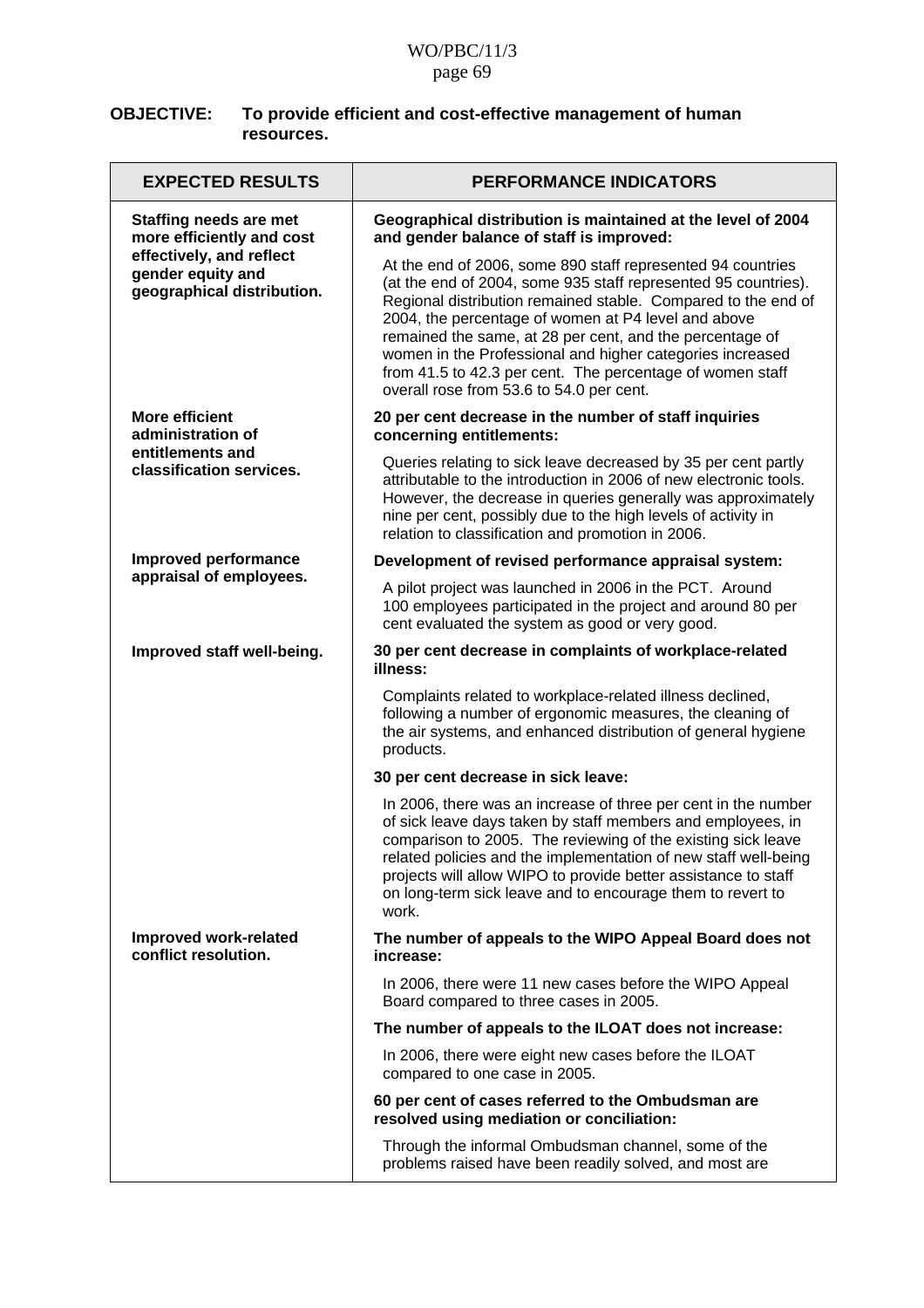|                                           | settled eventually, but a few have called for formal procedures<br>within WIPO's system of administration of justice. In general,<br>by providing a neutral, independent instance where staff can<br>raise their concerns without fear of reprisal or ill feeling, the<br>Organization has helped to reduce workplace stresses, to<br>clarify points of conflict, to identify practices that can be<br>improved, and to induce constructive changes in working<br>relations. |
|-------------------------------------------|------------------------------------------------------------------------------------------------------------------------------------------------------------------------------------------------------------------------------------------------------------------------------------------------------------------------------------------------------------------------------------------------------------------------------------------------------------------------------|
| Total expenditure for Program 25 in 2006: | Sfr 7,874,814                                                                                                                                                                                                                                                                                                                                                                                                                                                                |

## **PROGRAM 26: Financial Operations**

175. Sound financial management continued, with accurate records kept of all income and expenditure transactions, and monthly and annual accounts maintained in accordance with the Financial Rules and Regulations of the Organization. The financial situation as at December 31, 2006, will be reflected in a detailed intermediate financial report for 2006, to be prepared in 2007.

176. Further progress was made on the Administration Information Management System (AIMS) project, which has considerably facilitated financial management and reporting procedures, and contributed to improved efficiency through automation of day-to-day operations. A formal process was also put in place to log requests for further improvements of the system according to priorities.

177. All available funds continued to be fully invested. The Investment Advisory Committee continued to meet on a regular basis and agreed that, with capital safeguarded, the best option was the placement of investment funds with the Swiss Central Bank, which yielded an average of 2.41 per cent, i.e., a total of 5.8 million Swiss francs in the year 2006.

| <b>EXPECTED RESULTS</b>                              | <b>PERFORMANCE INDICATORS</b>                                                                                                                                                                                                                                                                                                                                                                                                                                       |
|------------------------------------------------------|---------------------------------------------------------------------------------------------------------------------------------------------------------------------------------------------------------------------------------------------------------------------------------------------------------------------------------------------------------------------------------------------------------------------------------------------------------------------|
| <b>Ensure efficiency of</b><br>financial operations. | Improvements to the AIMS income, expenditure and budget<br>control modules completed, including adaptation to the<br>current evolution of activities.                                                                                                                                                                                                                                                                                                               |
|                                                      | AIMS income and expenditure modules were improved,<br>resulting in enhanced efficiency, in particular, in the<br>International Registrations Department. A formal procedure<br>was introduced whereby incidents are identified and described<br>and in response, the appropriate enhancements are defined,<br>prioritized and implemented. Although most new activities<br>have now been accounted for in the new system, further<br>enhancements are still needed. |
| All financial operations<br>executed with probity.   | Financial operations conform to the provisions of the<br>applicable WIPO conventions and treaties, the WIPO<br><b>Financial Rules and Regulations and the United Nations</b><br><b>Accounting Standards.</b>                                                                                                                                                                                                                                                        |
|                                                      | Financial reports submitted in a timely manner.                                                                                                                                                                                                                                                                                                                                                                                                                     |

### **OBJECTIVE: To ensure efficient, transparent and accountable financial operations at WIPO in conformity with applicable rules and regulations.**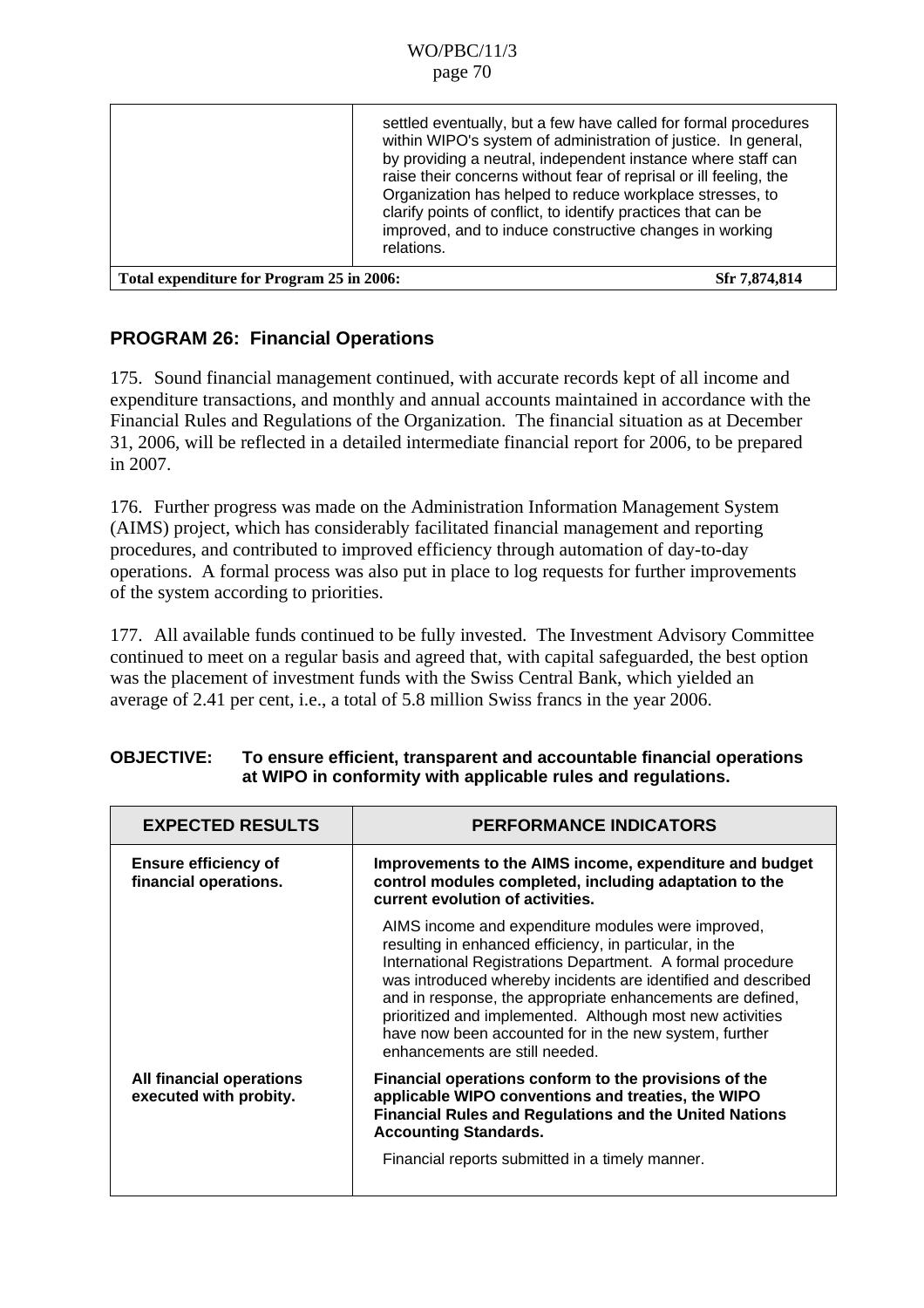|                                                                                     | Timely distribution to Member States of fees collected under<br>the Madrid and Hague systems.                                                                                                                                                                                                                                                            |               |
|-------------------------------------------------------------------------------------|----------------------------------------------------------------------------------------------------------------------------------------------------------------------------------------------------------------------------------------------------------------------------------------------------------------------------------------------------------|---------------|
|                                                                                     | Payments made promptly with deadlines respected.                                                                                                                                                                                                                                                                                                         |               |
|                                                                                     | Satisfactory financial report from the external auditors<br>confirming the conformity of accounting operations with<br>applicable regulations, rules and standards:                                                                                                                                                                                      |               |
|                                                                                     | Satisfactory audit reports obtained for the 2004-2005<br>biennium. No major weaknesses noted in the course of the<br>2006 interim audit.                                                                                                                                                                                                                 |               |
| <b>Investment funds are</b><br>safeguarded and<br>maximum return achieved.          | Prudence observed whilst attempting to maximize returns<br>obtained on invested funds based on the decisions of the<br><b>Investment Advisory Committee (possible comparisons</b><br>with commercial earnings):                                                                                                                                          |               |
|                                                                                     | Return on investments totaled 5.8 million Swiss francs in 2006,<br>corresponding to an average rate of interest of 2.41 per cent,<br>which was better than expected.                                                                                                                                                                                     |               |
| <b>Full transparency and</b><br>accountability in the use<br>of financial resources | All accounting transactions fully documented and<br>disclosed to the external auditors upon request:                                                                                                                                                                                                                                                     |               |
|                                                                                     | All accounts were reconciled periodically and no major<br>negative comments were made by the External Auditors.<br>Satisfactory and timely financial reporting continued to be<br>provided to the Member States and to program managers<br>within the Secretariat, thereby promoting transparency,<br>accountability and the effective use of resources. |               |
| Total expenditure for Program 26 in 2006:                                           |                                                                                                                                                                                                                                                                                                                                                          | Sfr 5,779,205 |

## **PROGRAM 27: Information Technology**

178. Cost containment remains a key focus throughout the current biennium. For a more long term approach to IT investments, preparation of a revised IT Strategic Plan was initiated and is expected to be presented to Member States in 2007. In addition, with a view to improve project management capacities and business alignment of IT service delivery, a number of IT staff received training in the Prince 2 project management methodology and in the Information Technology Infrastructure Libraries (ITIL).

179. Regarding WIPO's financial system AIMS, significant progress was made in taking over most of the system support from the external partner. To this end, the PeopleSoft skills of the internal support team were strengthened, and the team commenced work on a wide range of enhancements to the AIMS system, including changes to improve productivity within Finance and new interfaces with other WIPO systems. Configuration of the financial and budget structure for the new biennium (2006/07) was completed and verified, and the team assisted with year-end reconciliation and the financial audit. Furthermore, internal training courses were held for Finance users, and an IT audit of Finance operations was conducted.

180. In order to facilitate the processing of the expected increase in the volume of renewals under the Madrid Protocol, an online facility for the renewal of trademarks (E-Renewal) was implemented. Payments can now be made by either credit card or current account transfer, and internal processing has therefore become almost entirely automatic. Also, following a study on the various options available for "certified" email for secure communications under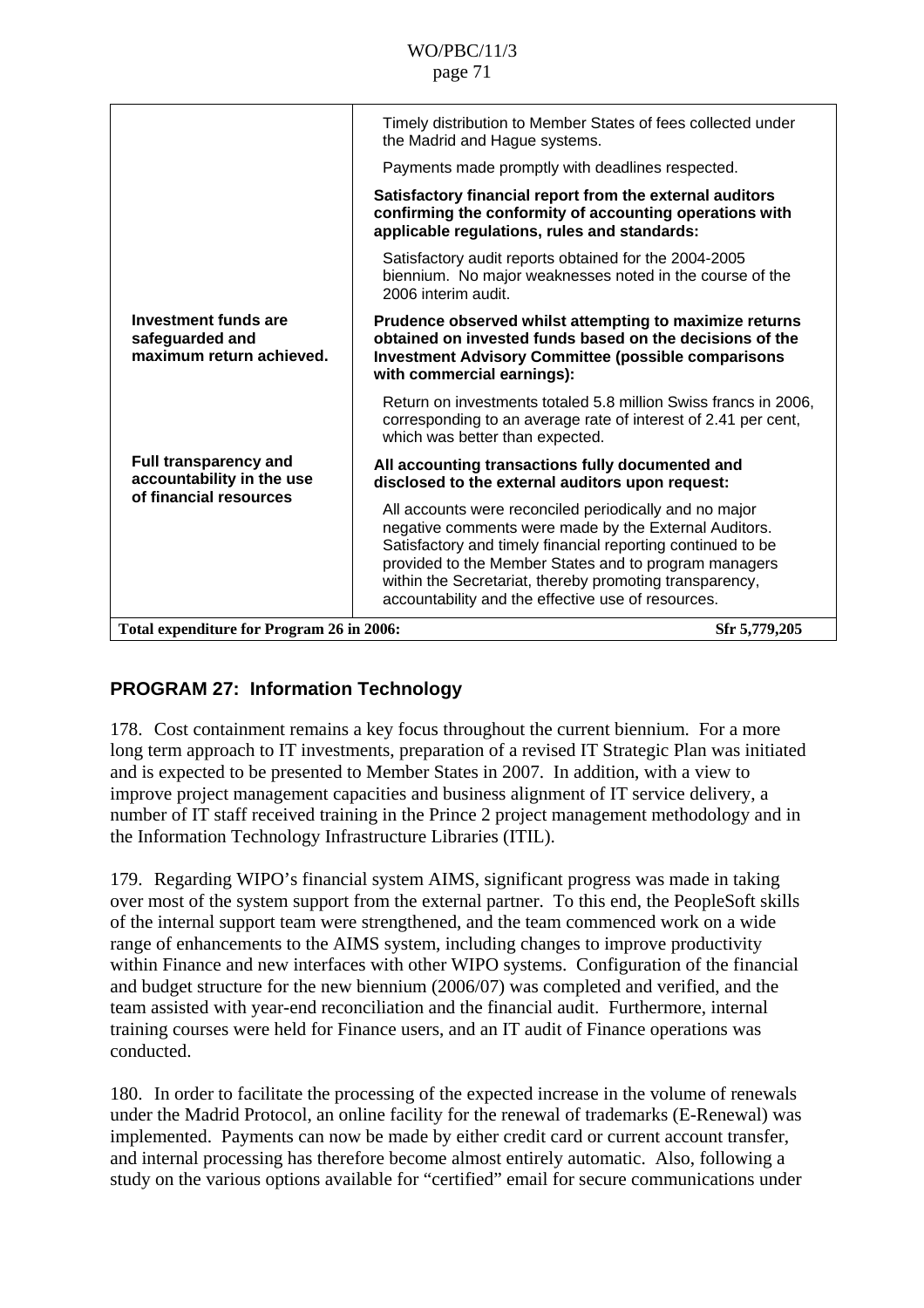the Madrid System, work on communications to Owners/Representatives via certified email was initiated.

181. As regards the WIPO website (www.wipo.int), the average number of page views per month in 2006, amounted to about 25 million. A new interface with a more consistent design and better usability than the previous version was implemented.

182. On the WIPO website, the PatentScope Search International Patent Applications service was launched, with PatentScope patent search results made available in Really Simple Syndication (RSS). Online data delivery for the ROMARIN database was significantly improved and the online database was offered free of charge in 2006. In addition, the WIPO Electronic Case Facility (WIPO ECAF) was launched, allowing parties and all other actors in a case under the WIPO Mediation, Arbitration, and Expedited Arbitration Rules to submit communications electronically.

183. In line with new business requirements, internal systems were also progressively being made accessible through the Internet. Specifically, new web servers were deployed to host, and to make remotely accessible, the Isiview translation system and the CLAIMS and RIPCIS systems.

184. To facilitate the management and publishing of information on the Organization's Intranet, the Opensource Content Management System (OpenCMS) software was implemented as the standard web publishing tool of the Organization.

185. Also in 2006, a new anti-virus facility was added on the web traffic gateway. The internal and external vulnerability verification facilities, as well as the regular web applications security checks, maintained an adequate level of vulnerability management. This was confirmed by the absence of significant malicious attack incidents, despite the growing number of malicious exploits.

186. In preparation for the migration of approximately 1,500 PC workstations to the Windows XP platform and to Microsoft Office 2003, the required procurement procedures were completed, over 200 WIPO software applications were inventoried, and by the end of 2006, the basic XP workstation prototype had been developed and the User Pilot successfully completed on 50 workstations.

187. Another major project in 2006 consisted of providing IT support to the Diplomatic Conference for the adoption of the Singapore Treaty.

188. As part of the IT infrastructure consolidation effort, new Storage Area Network (SAN) switches were put into production. This, together with the testing and gradual deployment of office automation server clustering solutions, allowed enhanced system availability and fault tolerance of critical network services such as User Authentication, Identity Management and e-mail systems. Migration to a new network printing service used by all WIPO staff has also been completed.

189. The Integrated Lights Out (ILO) remote server administration software was deployed on all new file servers, in order to enhance remote server administration capabilities.

190. The Operating Systems on all servers hosting PCT Applications were migrated to the latest version. The Printshop CD/DVD Production environment, used by the PCT and Madrid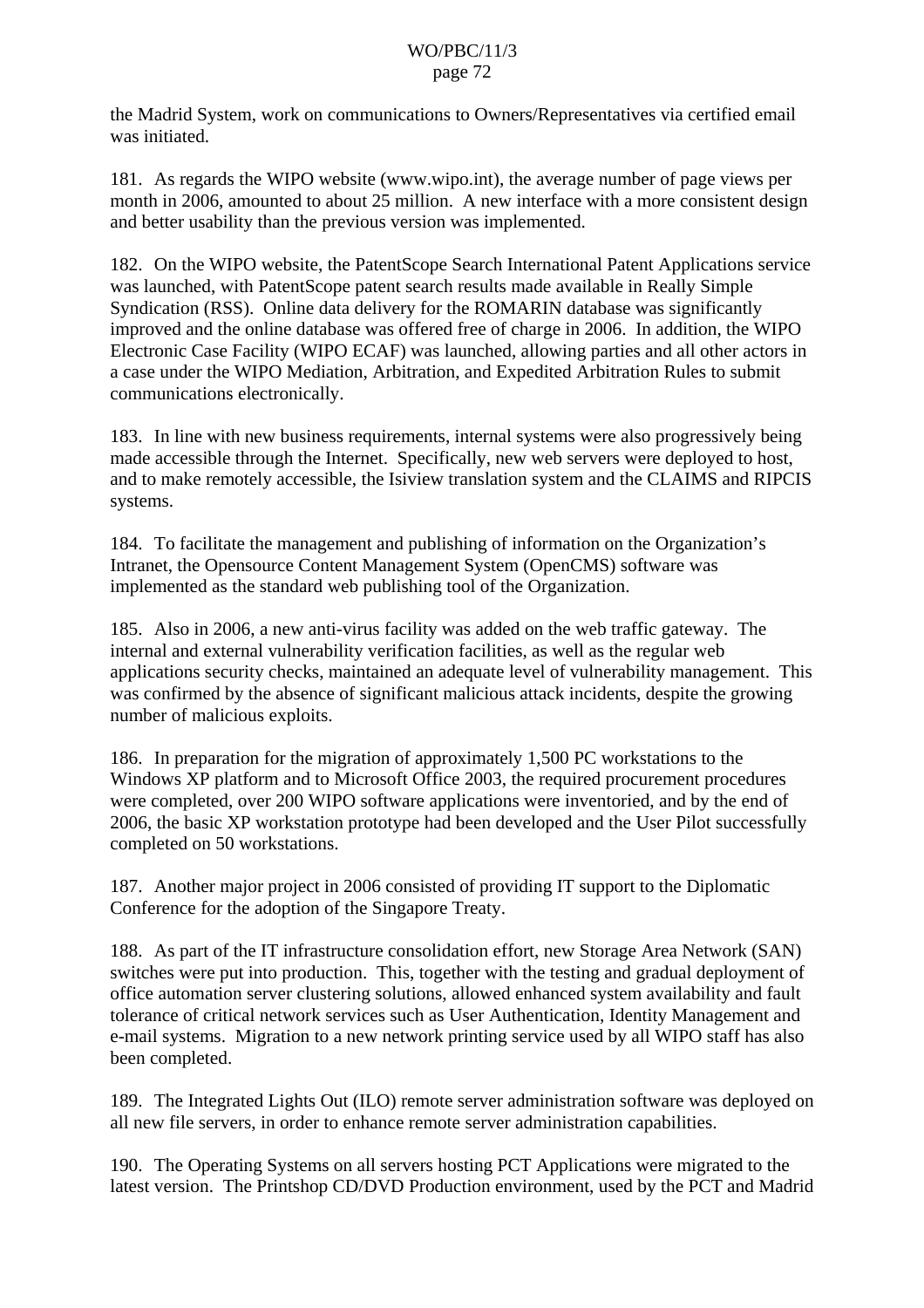Applications, was rationalized and consolidated. A new entry-level Storage Area Network (SAN) storage system was put into production for use by the Madrid Application. The Servers hosting the AIMS Financial System were reconfigured in order to increase their performance. A project to migrate the AIMS system to version 8.9 of PeopleSoft and to host the administration of the system at the UN International Computer Center was also launched.

191. During the period under review more than 35,000 requests for IT support were handled leading to about 17,000 interventions. In addition, some 300 IT material purchase requests were handled.

### **OBJECTIVE: To ensure the reliable, secure, sustainable and cost-efficient operation of all the Organization's IT systems whilst exploiting them to improve business processes.**

| <b>EXPECTED RESULTS</b>                                   | <b>PERFORMANCE INDICATORS</b>                                                                                                                                                                                                             |  |  |
|-----------------------------------------------------------|-------------------------------------------------------------------------------------------------------------------------------------------------------------------------------------------------------------------------------------------|--|--|
| Reduced dependence on<br>external resources.              | 35 per cent reduction in the number of external<br>consultancy days per year (in comparison with an<br>estimated 500 days in 2005):                                                                                                       |  |  |
|                                                           | The number of consultancy days per month has been reduced<br>to 20 days (i.e., 240 days per year).                                                                                                                                        |  |  |
| <b>Simplified and improved</b><br>business processes with | No backlogs or delays in closure and completion of<br>accounts due to AIMS system issues:                                                                                                                                                 |  |  |
| faster access to<br>information.                          | No backlogs or delays were experienced for the closure of the<br>2004/05 biennium accounts.                                                                                                                                               |  |  |
|                                                           | User feedback:                                                                                                                                                                                                                            |  |  |
|                                                           | Positive feedback from AIMS users.                                                                                                                                                                                                        |  |  |
| <b>Efficient IT security risk</b><br>management.          | 80 per cent of servers and 95 per cent of desktops are<br>information security policy compliant systems:                                                                                                                                  |  |  |
|                                                           | Significant progress has been made in increasing the number<br>of information security policy compliant operation systems, and<br>the target is expected to be progressively achieved with the<br>deployment of the XP migration project. |  |  |
|                                                           | Vulnerability window for announced critical<br>exploits/viruses reduced to two hours from 48 hours in<br>2005:                                                                                                                            |  |  |
|                                                           | The target is expected to be progressively achieved with the<br>full deployment of the XP migration project.                                                                                                                              |  |  |
| High system availability of<br>mission-critical systems.  | Availability of Mainframe and In-house Databases and<br>business systems remains greater than 99.8 per cent:                                                                                                                              |  |  |
|                                                           | Production Oracle Databases availability (24/7): 99.97 per<br>cent:                                                                                                                                                                       |  |  |
|                                                           | Production HPUX Database (IB/COR) availability (24/7):<br>99.94 per cent;                                                                                                                                                                 |  |  |
|                                                           | Production AIX Database availability (24/7): 99.94 per cent;                                                                                                                                                                              |  |  |
|                                                           | Production Mainframe and ADABAS databases for mission<br>critical systems:                                                                                                                                                                |  |  |
|                                                           | Standard working hours(8:30 to 17:30)                                                                                                                                                                                                     |  |  |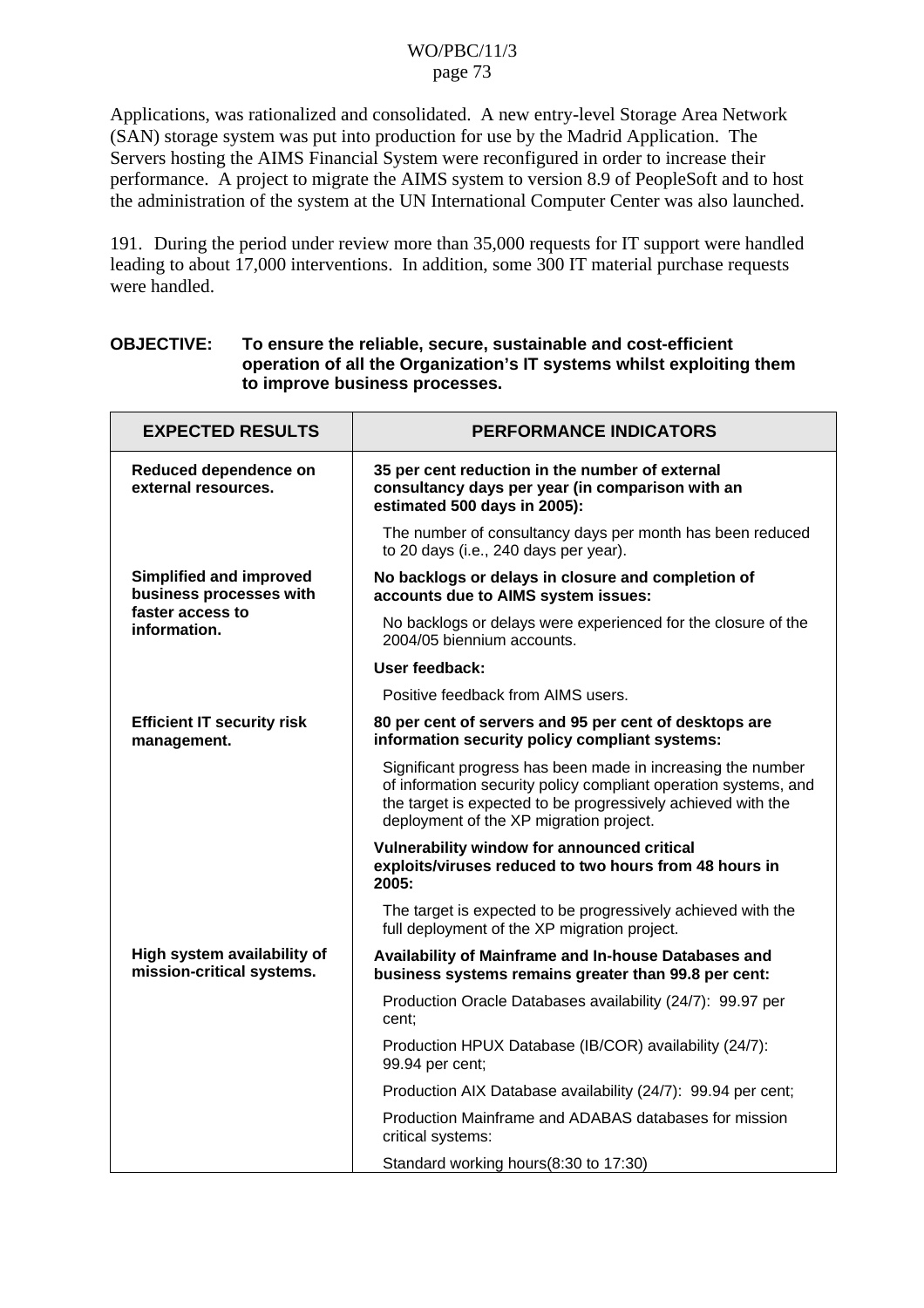<span id="page-73-0"></span>

|                                           | CASPIA/CASPRO 99.90 per cent or a system loss of 2h21                                                                                      |
|-------------------------------------------|--------------------------------------------------------------------------------------------------------------------------------------------|
|                                           | MAPS/DMAPS 100.00 per cent                                                                                                                 |
|                                           | <b>Extended working hours</b>                                                                                                              |
|                                           | CASPIA/CASPRO (07:00 to 21:00) 99.85 per cent                                                                                              |
|                                           | MAPS/DMAPS (07:00 to 22:00) 99.97 per cent                                                                                                 |
|                                           | Availability of key network services (file, print, email)<br>remains greater than 99.7 per cent:                                           |
|                                           | Availability of WIPO Network, 99.85 per cent                                                                                               |
|                                           | Availability of file system, 99.85 per cent                                                                                                |
|                                           | Average Availability of E-mail Post Offices, 99.85 per cent                                                                                |
|                                           | Availability of E-mail Access from OUTSIDE WIPO, 99.93 per<br>cent                                                                         |
|                                           | Availability of Network Print Services, 99.85 per cent                                                                                     |
|                                           | Service Delivery Agreements are established for more than<br>80 per cent of mission-critical IT systems, up from five per<br>cent in 2005: |
|                                           | A Service Delivery Agreement template was prepared.<br>Implementation of the Agreements is planned as of 2007.                             |
| Total expenditure for Program 27 in 2006: | Sfr 19,966,087                                                                                                                             |
|                                           |                                                                                                                                            |

# **PROGRAM 28: Conference, Language, Printing and Archives**

192. Logistical arrangements and support, including interpretation, sound recording and documents were provided for 86 meetings in Geneva and 189 meetings elsewhere (for a total of approximately 6,000 participants), including the Diplomatic Conference for the Adoption of a Revised Trademark Law Treaty in Singapore.

193. Over 11.5 million document pages were printed and distributed, representing 1.5 million printed pages less than in 2005. In line with the long-term objective to reduce paper mailings substantially, the distribution of paper press-related communications was replaced by e-mail. The number of paper copies distributed was limited to one per recipient in the required language.

194. The original benchmark figure for the cost of telephone calls per call of 0.28 Swiss francs was, in reality, not representative for the whole 2004/05 period (the actual figure was 0.43 Swiss francs)<sup>[1](#page-73-0)</sup>. Following a tender exercise in the second half of 2005, call costs went down significantly, with an average cost per call of 0.27 Swiss francs in 2006. The infrastructure cost of telecommunications services was significantly lowered by some 60 per cent in 2006 compared to 2005 following the buy-back of leased equipment. An increase in usage of mobile phones resulted in slightly higher costs for mobile phone communications in 2006, but with enhanced flexibility and ease of communications between and by staff.

195. For outgoing mail services, the volume in 2006 (1,583,000 items) was much higher than the benchmark figure of 1,000,000 items, due to substantial operational volume increase by

 1 See Table I: Efficiency gains in 2006, page XXX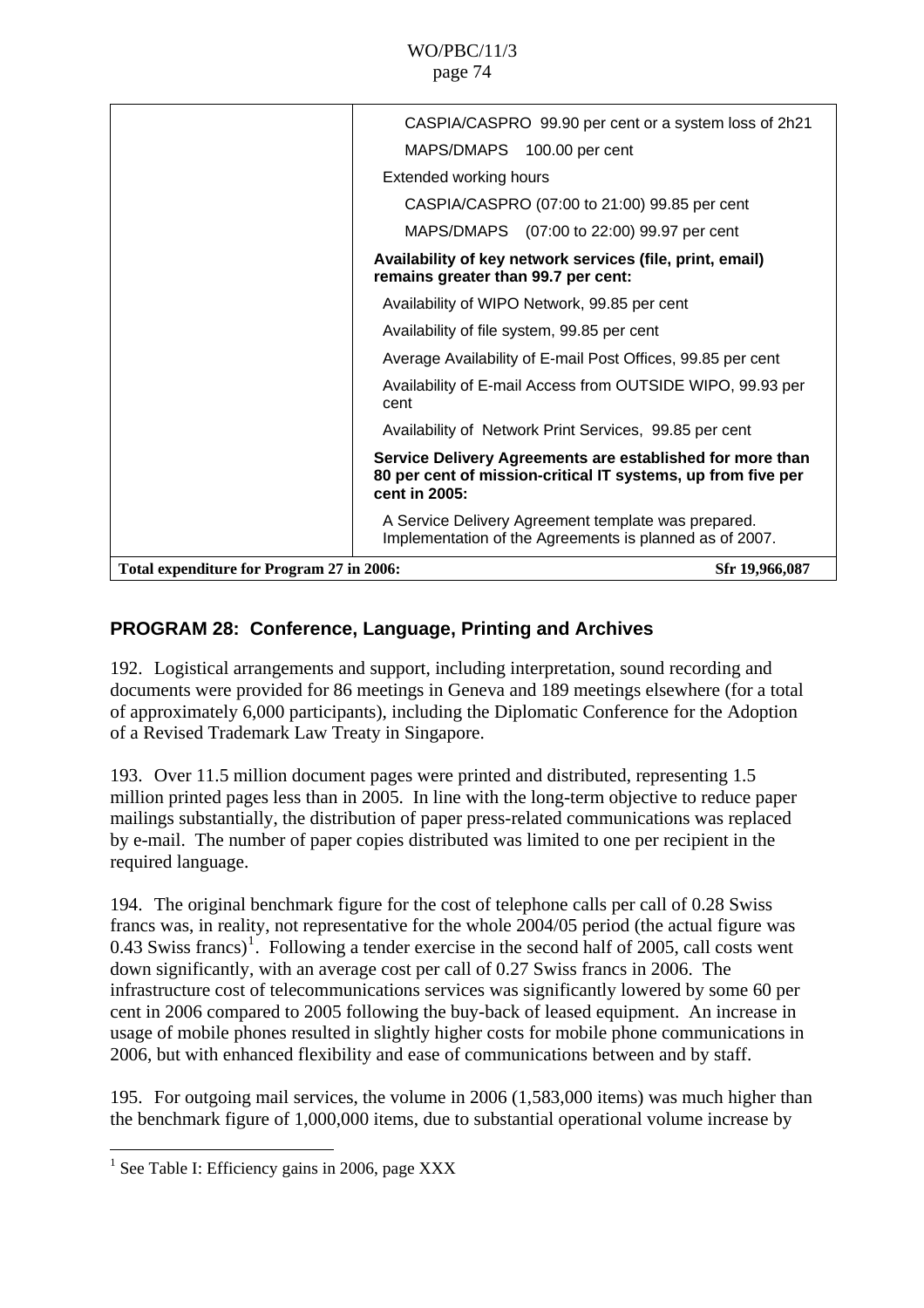<span id="page-74-0"></span>the PCT and Trademarks sectors. However, due to much greater use of electronic supports for mailings, the overall weight of mailings and, consequently, the average weight per item, decreased sharply in 2006, with the overall mailing cost increase being limited to four per  $cent.<sup>1</sup>$ 

196. About 38 per cent more incoming documents, in paper and electronic format, were handled in 2006 compared to 2005. The new scanning system introduced in late 2005 proved to be an effective and cost-efficient way of handling paper documents, with a large backlog from 2005 of some 12,000 documents cleared through the system. Further improvements included a pilot project for electronic access to historical documents, as part of the electronic document management and archive system (EDMS). Under the auspices of the International Council of Archives, WIPO participated actively with other UN Organizations in Geneva to develop harmonized records management and archives policies and practices within the UN system, including standards on handling documents in all media.

197. Translation services were provided in all six official UN languages, as well as in German, Portuguese and Italian, with the quality of translated, edited, proof-read and revised documents maintained while ensuring the briefest turnaround in document dissemination. The overall demand for translation services remained high, but could not be fully met due to resource constraints.

198. An efficiency gain in translations of eight per cent was achieved in 2006 compared to 2004[2](#page-74-0) , as a result of streamlining of internal processes and formalization of translation policies and procedures.

199. The in-house printing service continued to print documents, publications, promotion material for seminars and congresses, brochures and catalogues for various WIPO sectors in paper and electronic format. The year 2006 saw a reduction in the number of black and white paper copies printed due to the fact that the PCT Gazette is no longer printed in paper form and the general move towards greater use of color printing. However the production of CDs/DVDs increased by 40 per cent compared with 2005.

200. Cost-savings were obtained by increasing the amount of printing and binding carried out in-house and thereby reducing, on the one hand, the level of work to be outsourced and on the other hand, the associated administrative tasks.

#### **OBJECTIVE: To provide more efficient and cost-effective conference, language, printing and archive services.**

| <b>EXPECTED RESULTS</b>         | <b>PERFORMANCE INDICATORS</b>                              |
|---------------------------------|------------------------------------------------------------|
| <b>Efficient and responsive</b> | Feedback from delegates and the Secretariat:               |
| conference and meeting          | Positive feedback was received from WIPO staff and         |
| services to delegates and       | delegates/participants attending a total of 86 meetings in |
| the Secretariat.                | Geneva and 189 meetings elsewhere.                         |

 $2^2$  See Table I: Efficiency gains in 2006, page XXX

 $\overline{a}$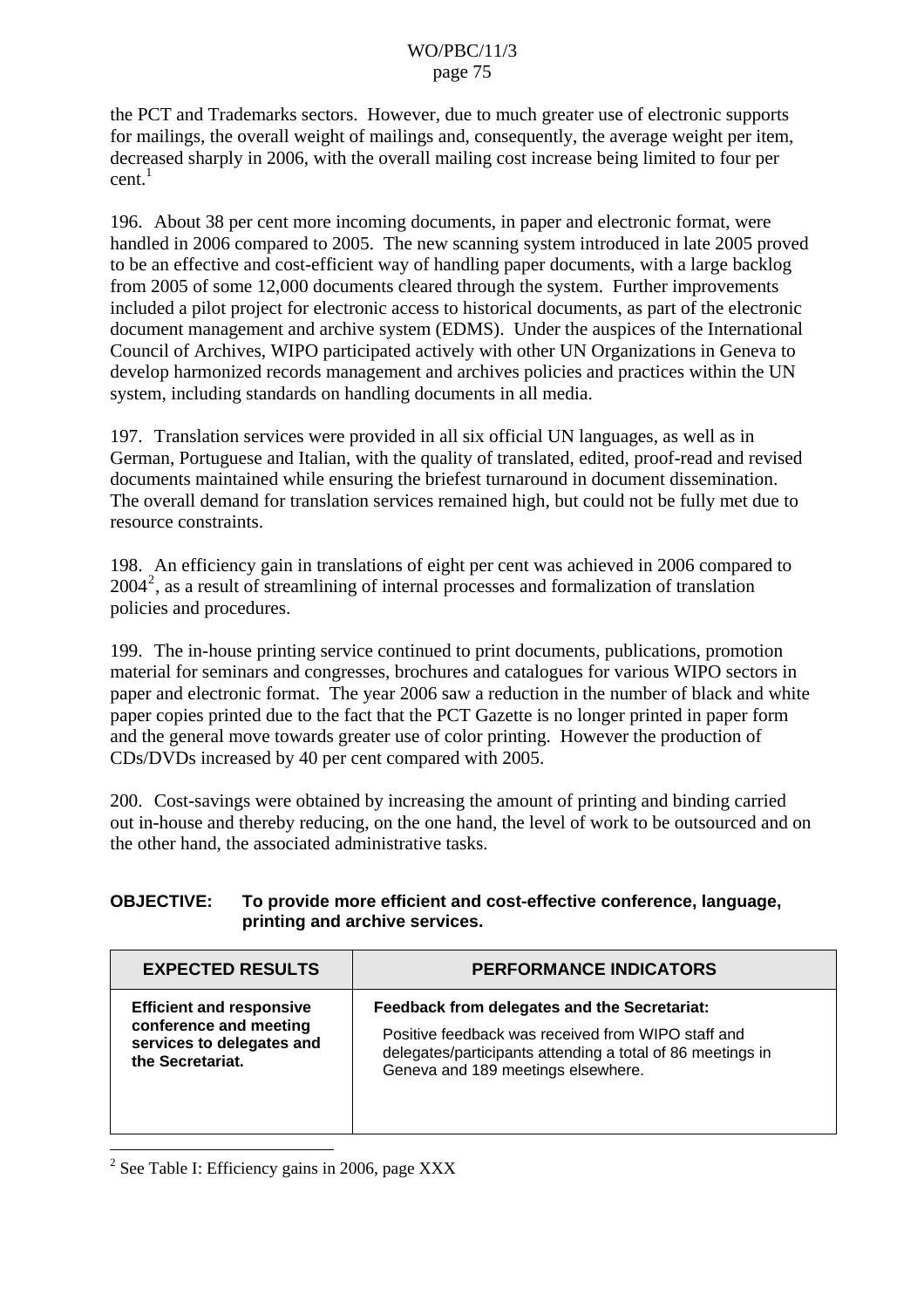| <b>Meeting documents</b><br>available to Member<br>States, including on the                                               | Document mailing cost savings of some 40 per cent<br>compared with the 2004/05 biennium due to electronic<br>distribution and Internet publishing:                                                                                                                                                                                                                              |  |  |
|---------------------------------------------------------------------------------------------------------------------------|---------------------------------------------------------------------------------------------------------------------------------------------------------------------------------------------------------------------------------------------------------------------------------------------------------------------------------------------------------------------------------|--|--|
| WIPO website, and at less<br>cost.                                                                                        | Although cost savings were achieved and Internet publishing<br>of all documents for meetings in Geneva was carried out in a<br>timely manner, the progress towards a reduction of 40 per cent<br>in costs was still relatively small. To achieve the target, policy<br>decisions may be required, including at the level of the<br>different standing committees and/or unions. |  |  |
| More cost-effective<br>telecommunications.                                                                                | Average telecommunication call costs inferior to the<br>2004/05 level:                                                                                                                                                                                                                                                                                                          |  |  |
|                                                                                                                           | The average call cost was 0.27 Swiss francs in 2006,<br>compared with 0.43 Swiss francs for the complete 2004/05<br>period (see Table I, page 80).                                                                                                                                                                                                                              |  |  |
| <b>Effective and efficient</b>                                                                                            | Average costs inferior to 2004/05 levels:                                                                                                                                                                                                                                                                                                                                       |  |  |
| records management,<br>archiving, mail and<br>messenger-driver<br>services.                                               | The average weight per item of mail dispatched in 2006 was<br>94 grams, considerably lower than the efficiency target for the<br>2006/07 biennium of 170 grams (see Table I, page 80).                                                                                                                                                                                          |  |  |
| <b>Balance maintained</b><br>between<br>cost-effectiveness and<br>quality in the translation<br>and revision of documents | Productivity standards: 1,500 words/translator day<br>(general text); 1,000 words/translator day (legal text):                                                                                                                                                                                                                                                                  |  |  |
|                                                                                                                           | Productivity standards continued to be met. Translations, and<br>edited or proof-read documents, represented an output of<br>some 30,000 standard pages of text.                                                                                                                                                                                                                |  |  |
|                                                                                                                           | Internal processes were adapted and streamlined as<br>necessary to help improve efficiency. A call for tender for<br>translation services was drafted. Efficiency gains were<br>achieved compared with the target (see Table I, page 80).                                                                                                                                       |  |  |
|                                                                                                                           | Staff and delegate response to quality of translated and<br>revised documents:                                                                                                                                                                                                                                                                                                  |  |  |
|                                                                                                                           | Delegates and staff expressed satisfaction with the quality of<br>translations.                                                                                                                                                                                                                                                                                                 |  |  |
| More efficient and<br>cost-effective printing<br>services.                                                                | 50 per cent increase in in-house printing and a<br>corresponding reduction in the cost of outside suppliers:                                                                                                                                                                                                                                                                    |  |  |
|                                                                                                                           | Progress is being made towards achieving this target. In<br>2006, a cost saving of 37 per cent was obtained by reducing<br>the use of outside suppliers and by increasing in-house<br>printing.                                                                                                                                                                                 |  |  |
| Total expenditure for Program 28 in 2006:                                                                                 | Sfr 20,626,654                                                                                                                                                                                                                                                                                                                                                                  |  |  |

# **PROGRAM 29: Premises Management**

201. With a view to further rationalize the use of WIPO premises taking duly into account the Organization's current and future needs, several additional measures were taken during the period under review. These included the termination of the rental lease for the *Giuseppe-Motta* building and the handing over of the rented premises in *Chambésy* before the contractual deadline. Furthermore, the use of work spaces was optimized following several internal reorganizations. Also, additional storage areas and shelving were built in the storage warehouses used by the PCT outside WIPO headquarters, and preparations for the move of WIPO staff from the *Giuseppe-Motta* building to other WIPO buildings at the beginning of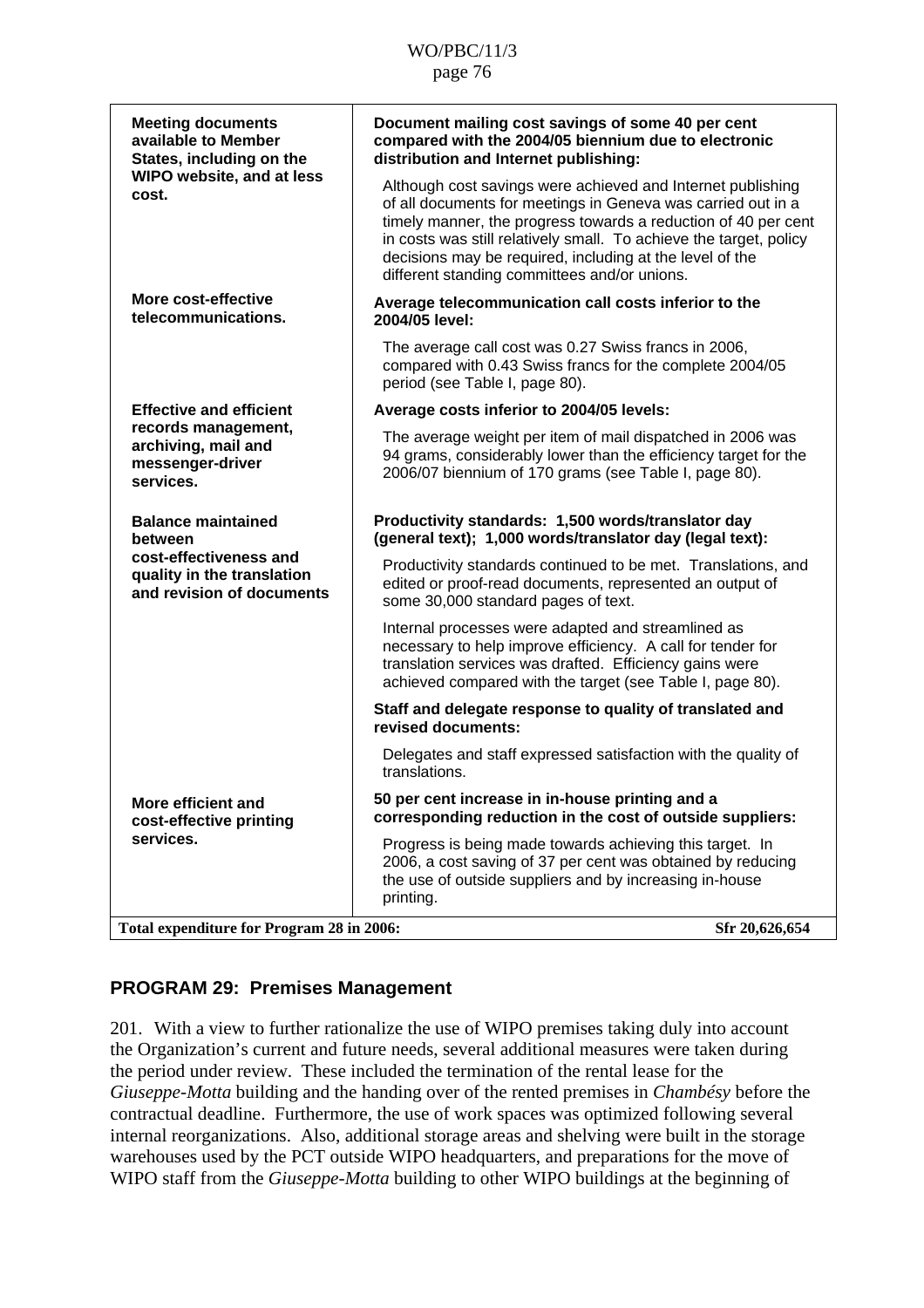2007 were finalized. In addition, studies for a planned recording studio for the copyright and related rights sector began.

202. During 2006, new maintenance contracts for the regular maintenance of technical installations (mainly audiovisual equipment, drainage networks, access control system for the former WMO building and sprinkler installations in the Arpad Bogsch (AB) and former World Meteorological Organization (WMO) buildings), work spaces and external fittings (in particular for maintaining the gardens) entered into force. Certain installations in the AB building were improved, including the carriage used to maintain the building facades, the cooling towers, the roof, and air conditioning installations in the AB Data Center. Furthermore, the gas leaks detection systems in the AB and former WMO buildings and fire detection systems in the *Meyrin*, *Collex* and *Sablières* storage warehouses were updated in line with industry standards. Other installations were replaced such as the second cooling engine, the electricity panels on different floors, the emergency generators, and the electricity panels for the entry doors to the garage. In addition, specifications for requests for proposals, to be launched in 2007, were prepared for the renovation of the heating equipment in the AB building, insurance coverage for the buildings and their contents, waste collection, the supply of electrical material, and the replacement of window glasses in the AB building.

203. Also, avian flu preventive measures were introduced consisting, in particular, of the dusting of ventilation inductors and the replacement of the filters on the monobloc units in all buildings.

204. Concerning security at WIPO premises, a security risk assessment was undertaken in March to determine the security posture of the WIPO security management system, and to suggest improvements for the security of staff, information and property. As a result of this assessment, the scope and level of generic security services in WIPO have had to be increased substantially in line with UN Headquarters Minimum Operating Security Standards (UN H-MOSS). To this end, a security change project was initiated in June to enable the effective implementation of the recommendations. In view of the magnitude of the project, this implementation will take place over several biennia. Security risk assessments have also been carried out for WIPO Coordination Offices. Liaison on security issues at WIPO Headquarters has been established with the Host Country, and with the UN Department of Safety and Security at UN headquarters in New York and the UN Office at Geneva. WIPO has also been initiating the development of an effective operational network amongst UN security professionals within Geneva, and has become an active member of the United Nations Inter-Agency Security Management Network.

#### **OBJECTIVE: To manage, rationalize and maintain WIPO premises in an effective and cost efficient way and to ensure, to the greatest extent possible, the safety and security of all WIPO staff, visitors to WIPO buildings and delegates to WIPO meetings.**

| <b>EXPECTED RESULTS</b>                                        | <b>PERFORMANCE INDICATORS</b>                                                                                                                                                                                                                                                                          |  |  |
|----------------------------------------------------------------|--------------------------------------------------------------------------------------------------------------------------------------------------------------------------------------------------------------------------------------------------------------------------------------------------------|--|--|
| <b>Rationalization and</b><br>optimum use of WIPO<br>premises. | Decrease in rental costs compared to 2004/05:<br>At the end of 2006, the occupancy rate of WIPO premises was<br>88 per cent, and the number of rented premises was reduced<br>from four to three. In addition, the rental leases for parking<br>spaces and the storage warehouse at Giuseppe-Motta was |  |  |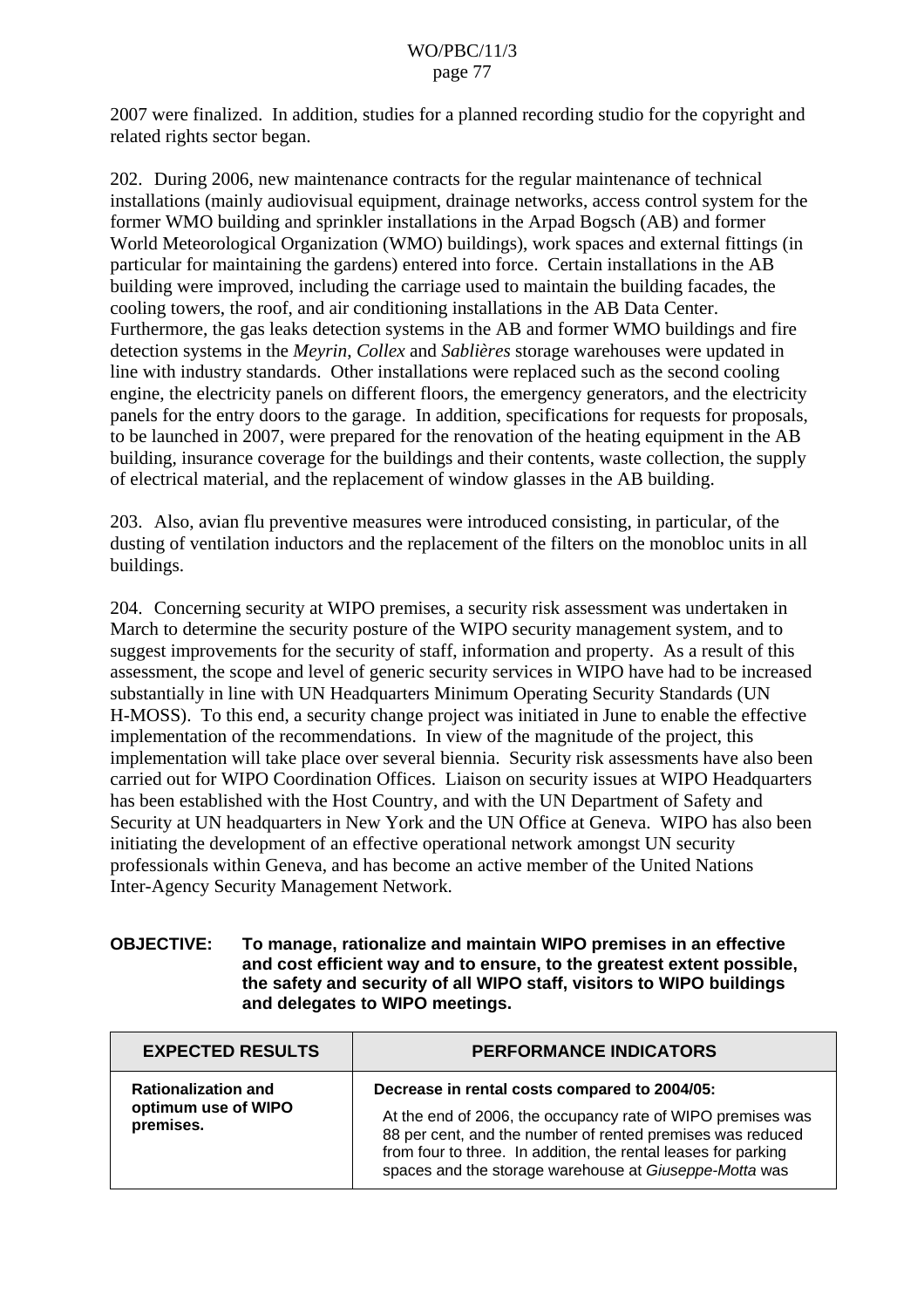<span id="page-77-0"></span>

|                                                          | terminated with effect from June 30, 2007, and the Chambésy<br>premises were handed over 10 months before the contractual<br>deadline of December 31, 2006.                                                                                                                                                                                                                                           |
|----------------------------------------------------------|-------------------------------------------------------------------------------------------------------------------------------------------------------------------------------------------------------------------------------------------------------------------------------------------------------------------------------------------------------------------------------------------------------|
|                                                          | The cost of rents and charges in 2006 amounted to<br>12,026,000 Swiss francs compared to 14,158,000 Swiss<br>francs in 2005, i.e., a 15 per cent reduction due mainly to the<br>handing over of the Chambésy building before the scheduled<br>date.                                                                                                                                                   |
|                                                          | Streamlining of space in existing buildings resulted in about 30<br>additional workspaces as compared to 2005, the creation of 10<br>additional offices and new archive space (on the ground floor<br>of the P&G building), and a doubling of the PCT archiving area<br>(in the Sablières II storage warehouse).                                                                                      |
| <b>Premises functioning as</b><br>per WIPO standards.    | All WIPO premises comply with WIPO standards:                                                                                                                                                                                                                                                                                                                                                         |
|                                                          | As a first part of the project to ensure that all WIPO buildings<br>comply with WIPO standards, six important installations in the<br>AB building were renovated or modernized including, the<br>carriage used to maintain the building facades, cooling towers,<br>repairs to the roof, second cooling engine, electricity panels on<br>different floors and air conditioning of the AB Data Center. |
| <b>Compliance with MOSS,</b><br>both at Headquarters and | 100 per cent compliance with the relevant elements of<br><b>MOSS:</b>                                                                                                                                                                                                                                                                                                                                 |
| in all WIPO Coordination<br><b>Offices</b>               | All activities required to achieve 100 per cent compliance have<br>now been identified, and initial estimates of costs and<br>timescales obtained.                                                                                                                                                                                                                                                    |
|                                                          | 100 per cent compliance with those optional MOSS<br>obligations that are deemed to be applicable to WIPO:                                                                                                                                                                                                                                                                                             |
|                                                          | Full compliance will take several years from when the funding<br>is approved.                                                                                                                                                                                                                                                                                                                         |
|                                                          | All necessary improvements to WIPO Coordination Offices<br>were identified and are currently in the process of being<br>implemented.                                                                                                                                                                                                                                                                  |
| Total expenditure for Program 29 in 2006:                | Sfr 25,679,614                                                                                                                                                                                                                                                                                                                                                                                        |
|                                                          |                                                                                                                                                                                                                                                                                                                                                                                                       |

# **PROGRAM 30: Travel and Procurement**

205. During the period under review, cost-saving measures for WIPO staff and third party participants traveling to Geneva or participating in meetings organized by WIPO abroad were introduced. This resulted in a 25 per cent savings on tickets globally for ticket fares directly negotiated by WIPO as part of the UN negotiating group with airline companies, tickets negotiated by the WIPO in-house travel agent, and tickets purchased through the in-house travel agent network for third party travel<sup>[3](#page-77-0)</sup>. Savings resulting from special fares negotiated with airline companies for travel from Geneva represented 4,042,027 Swiss francs. The number of prepaid tickets during 2006 (the first full year of implementation of this new policy) was reduced to a minimum, and the number of tickets purchased through UNDP represented about 28 per cent of the total number of tickets. The latter is not expected to be reduced significantly because the in-house travel agent network is not available for

 $\overline{a}$ 

<sup>&</sup>lt;sup>3</sup> See also Table I: Efficiency gains in 2006, page XXX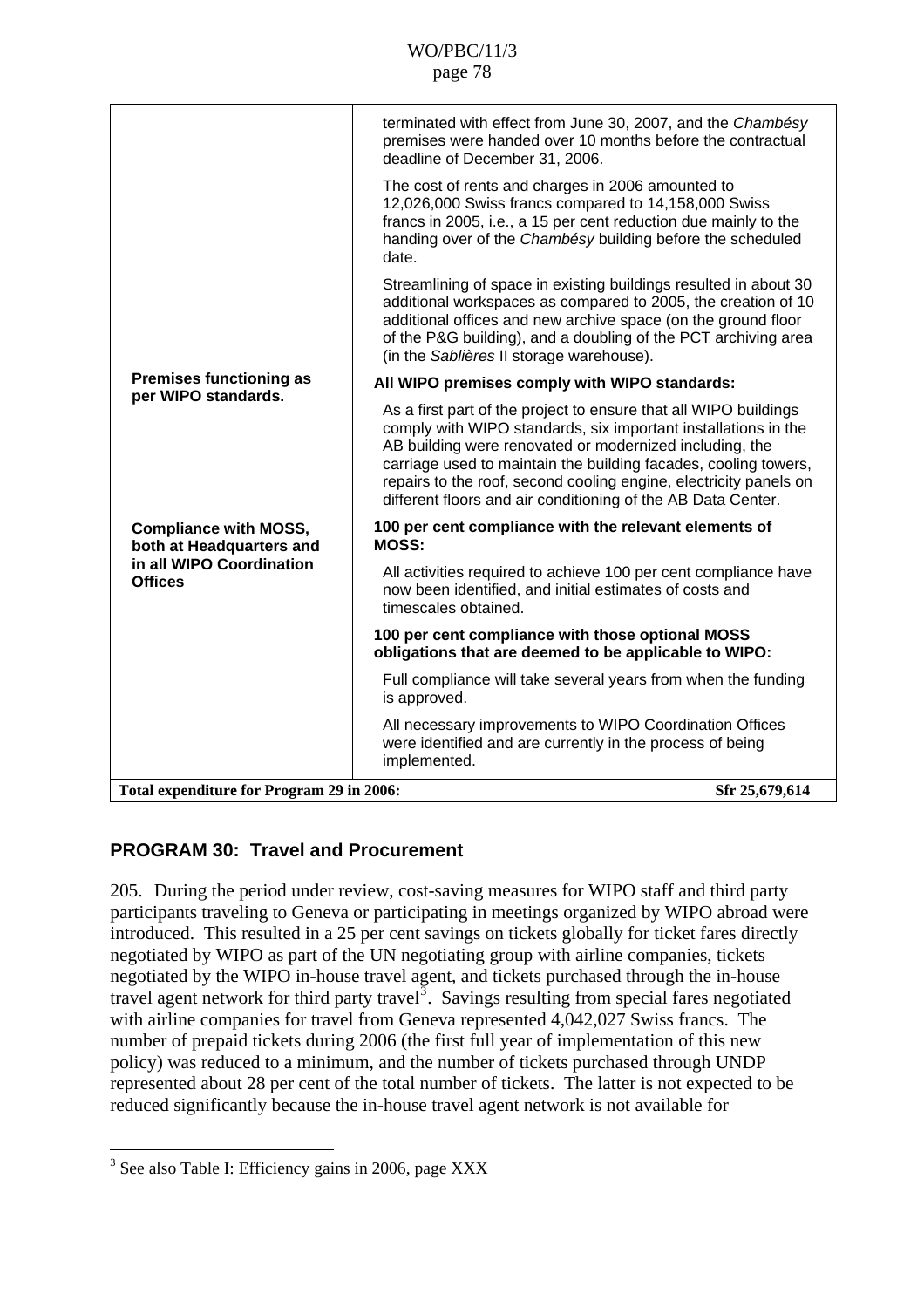purchasing tickets in certain countries, and therefore, UNDP remains the only available means of providing tickets for third party travel. In addition, as third party travel also involves payment of daily subsistence allowances (DSAs), UNDP remains the only reliable means of ensuring that DSAs are paid to those third parties and that payment can be monitored by WIPO. Use of the in-house travel agent network for travel from abroad to abroad and of low cost airline companies or fares for European travel was only marginal (only 2.5 per cent increase against the targeted 20 per cent).

206. Travel authorizations (3,068 in 2006 versus 2,326 in 2005) and visas (1,709 visa applications versus 1,458 in 2005) continued to be processed in a timely manner and related administrative procedures continued to be streamlined. The electronic travel authorization system was tested during 2006 and its implementation is expected by the end of the second quarter of 2007.

207. The Procurement and Contracts Division (PCD) continued to provide efficient services to obtain needed materials, products, and services to support WIPO operations. Outsourcing continued when justified by cost savings. Some 46 cases were presented to fourteen sessions of the Contracts Review Committee in 2006. During the period under review, procurement activities resulted in: the issuance of 1,101 purchase orders and 59 requests for quotations, invitations to bid and requests for proposals, for a total value of approximately 39 million Swiss francs. With regards to technical assistance related activities, 43 air freight shipments and 48 local purchases were realized.

| <b>EXPECTED RESULTS</b>                                                             | <b>PERFORMANCE INDICATORS</b>                                                                                                                                                                                                                                                                                                                    |
|-------------------------------------------------------------------------------------|--------------------------------------------------------------------------------------------------------------------------------------------------------------------------------------------------------------------------------------------------------------------------------------------------------------------------------------------------|
| Greater cost-efficiency of<br>travel by WIPO staff and<br>third party participants. | 25 to 30 per cent costs savings in negotiated corporate<br>fares:                                                                                                                                                                                                                                                                                |
|                                                                                     | 25 per cent savings were obtained on tickets globally (more<br>than 30 per cent savings were made on corporate fare tickets<br>negotiated directly with the airline companies for travel<br>departing from Geneva).                                                                                                                              |
|                                                                                     | 20 per cent increase in the use of low cost airlines/special<br>low cost fares, for European travel compared to 2004/05:                                                                                                                                                                                                                         |
|                                                                                     | About 2.5 per cent increase in the use of low cost airlines or<br>special low cost fares for European travel.                                                                                                                                                                                                                                    |
|                                                                                     | 25 per cent savings in tickets issued in the USA compared<br>to 2004/05:                                                                                                                                                                                                                                                                         |
|                                                                                     | No particular savings can be reported on this item as third<br>party travelers coming from the USA were instructed to use<br>the travel agent network rather than the WIPO Liaison Office in<br>New York. In this context, it should be noted that travel in this<br>category is only marginal (1.5 per cent of all travel in 2005 and<br>2006). |
| More efficient travel and<br>visa administration.                                   | Travel authorization requests are processed more rapidly<br>than in 2004/05:                                                                                                                                                                                                                                                                     |
|                                                                                     | The electronic travel authorization system was not<br>implemented in 2006 as expected due to various technical<br>problems.                                                                                                                                                                                                                      |

### **OBJECTIVE: To provide more cost-effective and efficient travel and procurement services.**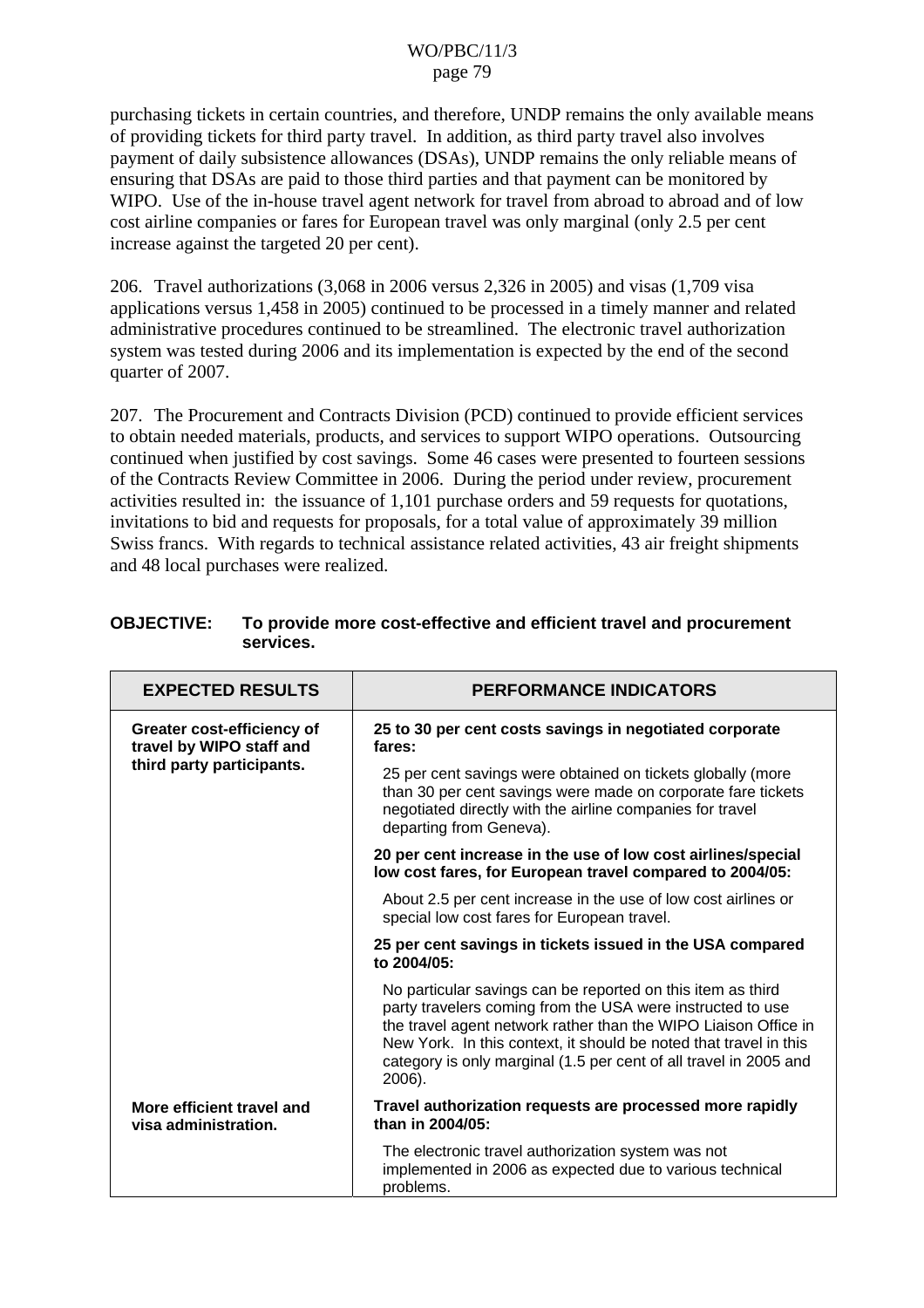|                                                                                                                                             | However, the total number of travel authorization requests<br>processed in 2006, in a timely manner, represented an<br>increase of 32 per cent over 2005, without any additional staff.                                                                                                                                                   |  |
|---------------------------------------------------------------------------------------------------------------------------------------------|-------------------------------------------------------------------------------------------------------------------------------------------------------------------------------------------------------------------------------------------------------------------------------------------------------------------------------------------|--|
|                                                                                                                                             | Visa requests are received by the Travel Section three to<br>four weeks before travel departure:                                                                                                                                                                                                                                          |  |
|                                                                                                                                             | Most visa requests continued to be received too close to the<br>date of travel departure.                                                                                                                                                                                                                                                 |  |
|                                                                                                                                             | The total number of visa requests processed in 2006, in a<br>timely manner, represented a 17 per cent increase over 2005.<br>The visa requests for third party travel had to be simplified<br>through the systematic use of the "facsimile visa request form".<br>Furthermore, WIPO assistance for visas needed abroad was<br>eliminated. |  |
| <b>Maintained efficiency of</b><br>the procurement process.                                                                                 | Ratio of purchase orders compared to procurement staff in<br>WIPO remains above the average ratio in the UN system:                                                                                                                                                                                                                       |  |
|                                                                                                                                             | In 2006, the ratio amounted to 110 purchase orders, i.e.,<br>7,848,224 Swiss francs, per procurement officer. The average<br>ratio in the UN system is US\$5 million per procurement officer.                                                                                                                                             |  |
| <b>Better prices and</b><br>contractual conditions<br>obtained a wider<br>diversification and<br>geographical distribution<br>of suppliers. | Savings on purchases through the UN Joint Purchase<br>Service (UNJPS):                                                                                                                                                                                                                                                                    |  |
|                                                                                                                                             | Total savings in 2006 on such purchases amounted to<br>412,500 Swiss francs (paper, toner cartridges, rental of<br>photocopy machines, laptops and PC screens).                                                                                                                                                                           |  |
| Total expenditure for Program 30 in 2006:                                                                                                   | Sfr 4,216,574                                                                                                                                                                                                                                                                                                                             |  |

# **PROGRAM 31: The New Construction**

208. At the WIPO Assemblies in September 2005, Member States approved the revised new construction project, its financing through a bank loan, and the proposal to engage the services of a company ("project pilot") for the external management of project implementation.

209. At the same session, Member States also approved the establishment of the WIPO Audit Committee, whose terms of reference include the supervision of the project. At its first meeting, in April 2006, the Committee recommended that a project cost audit be carried out before continuing with the project, a revised version of the Project Charter, and the indicative project timetable included therein, be produced, and an independent Selection Board be convened. Finally, the Committee recommended that the future project pilot participate in the preparation of the documents for the request for proposals procedure for the general contractor.

210. Within the above framework, a Construction Committee was established by the Secretariat to internally monitor the project. The Committee prepared, in June 2006, a revised Project Charter, including a revised indicative timetable for the start and completion of the construction work, and requested the External Auditor to carry out the project cost audit. The audit report was submitted in December 2006.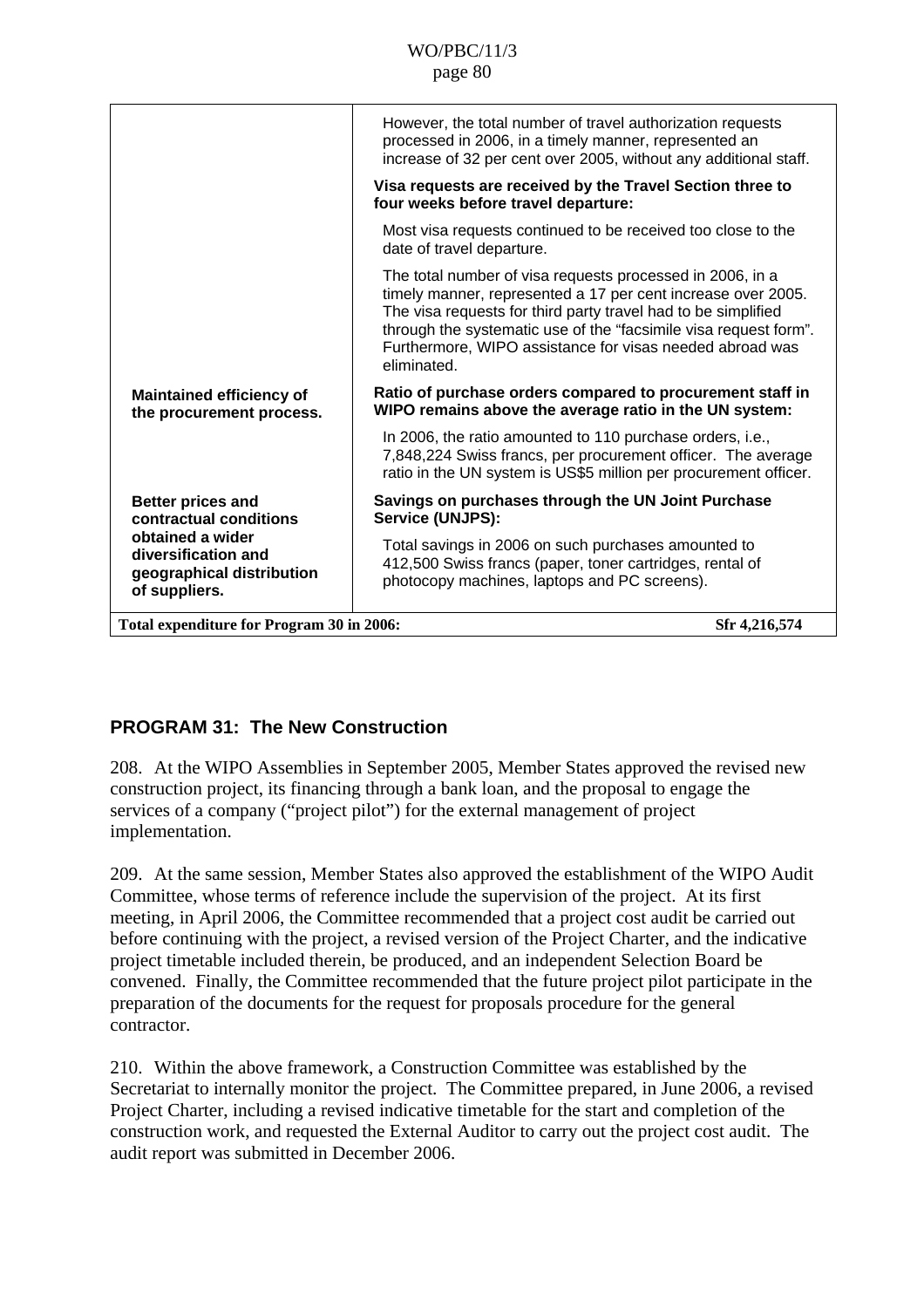211. In addition, following the pre-selection by the independent Selection Board in June 2006 of several companies and firms, a firm was selected in October 2006 for the project pilot, with which a contract was signed in November 2006. The pilot took up its duties immediately thereafter and assisted in the preparation of the call for expressions of interest for the general contractor, which was launched in December 2006.

212. Furthermore, an additional application for a building permit, corresponding to the revised project, was finalized and submitted to the Cantonal Authorities in October 2006.

213. As part of the improvement of security in WIPO's buildings, a preliminary cost estimate for security measures related to the new construction project was developed based on recommendations by the WIPO Security Section.

### **OBJECTIVE: To deliver the new construction on time (early 2008) and within budget.**

| <b>EXPECTED RESULTS</b>                                    | <b>PERFORMANCE INDICATORS</b>                                                                                                                                                                                                                                                                                                                                                             |
|------------------------------------------------------------|-------------------------------------------------------------------------------------------------------------------------------------------------------------------------------------------------------------------------------------------------------------------------------------------------------------------------------------------------------------------------------------------|
| <b>Timely implementation of</b><br>the construction works. | All approved deadlines are respected:                                                                                                                                                                                                                                                                                                                                                     |
|                                                            | Following decisions of Member States and the<br>recommendations of the WIPO Audit Committee, the<br>construction could not begin in 2006, as foreseen in the<br>Program and Budget for 2006/07. According to the revised<br>indicative timetable for the project, the building site is due to<br>open in February 2008 with an expected completion date of<br>the building in April 2010. |
|                                                            | Construction works advance in accordance with approved<br>schedules and plans:                                                                                                                                                                                                                                                                                                            |
|                                                            | In 2006, tasks related to the new construction progressed as<br>follows:                                                                                                                                                                                                                                                                                                                  |
|                                                            | Selection of Project pilot:                                                                                                                                                                                                                                                                                                                                                               |
|                                                            | June 2006: pre-selection by the independent Selection<br>Board of the firms to be invited to respond to the request<br>for proposals;                                                                                                                                                                                                                                                     |
|                                                            | August 2006: launch of request for proposals;                                                                                                                                                                                                                                                                                                                                             |
|                                                            | October 2006: selection by the Selection Committee of the<br>project pilot;                                                                                                                                                                                                                                                                                                               |
|                                                            | November 2006: signing of the contract;                                                                                                                                                                                                                                                                                                                                                   |
|                                                            | End of November 2006: project pilot took up its duties and<br>prepared, with the Secretariat, the call for expression of<br>interest for the general contractor.                                                                                                                                                                                                                          |
|                                                            | Selection of general contractor:                                                                                                                                                                                                                                                                                                                                                          |
|                                                            | December 2006: launch of the call for expressions of<br>interest                                                                                                                                                                                                                                                                                                                          |
|                                                            | Project Charter:                                                                                                                                                                                                                                                                                                                                                                          |
|                                                            | A revised Project Charter was produced in June and<br>October 2006, and submitted to the corresponding<br>meetings of the WIPO Audit Committee                                                                                                                                                                                                                                            |
|                                                            |                                                                                                                                                                                                                                                                                                                                                                                           |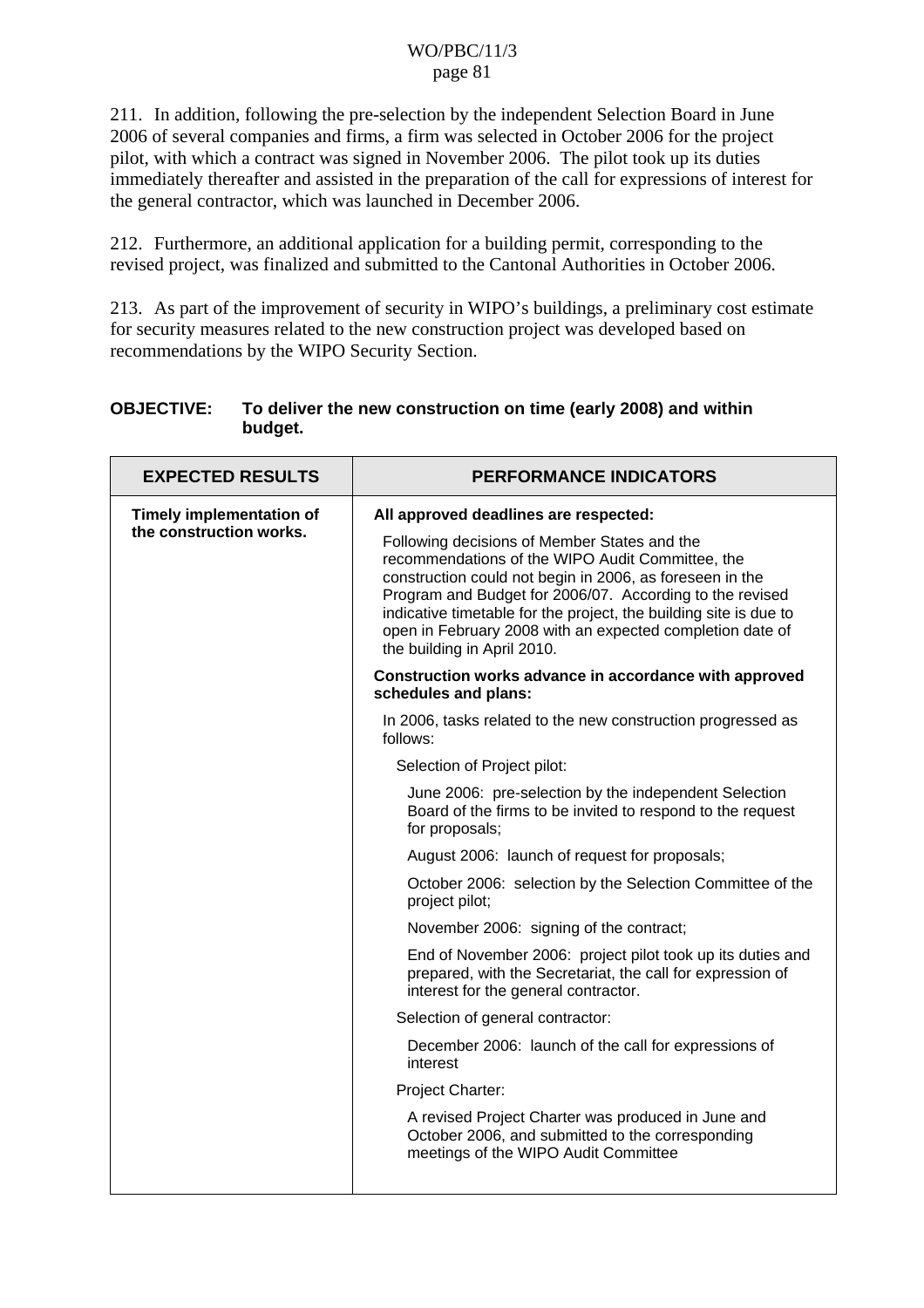|                                                                                | Project cost audit:<br>Following a recommendation by the Audit Committee in<br>April 2006, the Secretariat requested the External Auditor<br>to carry out a cost audit of the project, which was issued in<br>December 2006. |
|--------------------------------------------------------------------------------|------------------------------------------------------------------------------------------------------------------------------------------------------------------------------------------------------------------------------|
| Implementation of the<br>construction works at the<br>approved quality levels. | Ensure compliance of the general contractor with the<br>approved choice of construction materials and processes:<br>N/A                                                                                                      |
|                                                                                | Ensure satisfaction on the part of principal stakeholders,<br>including the delegates, visitors and other users of WIPO's<br>facilities:<br>N/A                                                                              |
| Total expenditure for Program 31 in 2006:                                      | Sfr 286,678                                                                                                                                                                                                                  |

## III. EFFICIENCY GAINS IN 2006

214. Table I "Efficiency gains in 2006", provides an overview of actual efficiency gains achieved in 2006 compared to the targets for the 2006/07 biennium, as contained in Chart 8 in the Program and Budget for 2006/07 (Publication No. 360E/PB0607).

215. Following experience gained during the monitoring of the proposed efficiency measures in 2006, certain measures have been further refined to provide additional key performance information.

216. More detailed information on main means used in 2006 to achieve the actual efficiency gains can be found in Part II of the Report: Program Performance in 2006, in particular under Programs 28 and 30.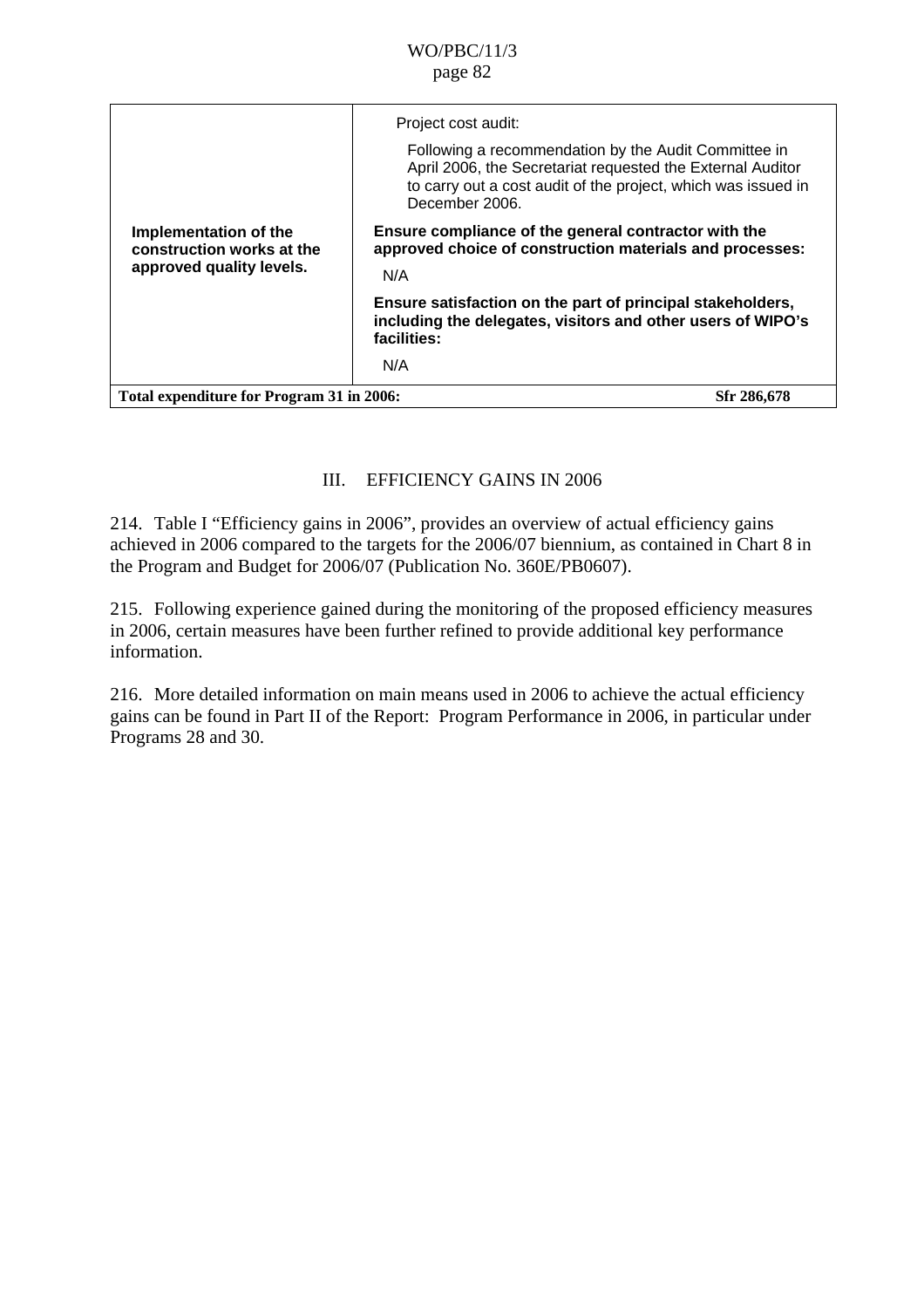## **Table I: Efficiency gain**

## **s in 2006** WO/PBC/11/3 page 83

| Area                                                                                                           | Baseline/<br>Benchmark                                          | Efficiency /<br><b>Benchmark Target</b><br>2006/07 | Actual Figures /<br>Ratios<br>end December 2006 | Anticipated<br>Efficiency<br>Gain over<br>2004/05 | Actual<br>efficiency gain<br>in 2006 | Comment / Explanation                                                                                                                                                                                                                                                                                |
|----------------------------------------------------------------------------------------------------------------|-----------------------------------------------------------------|----------------------------------------------------|-------------------------------------------------|---------------------------------------------------|--------------------------------------|------------------------------------------------------------------------------------------------------------------------------------------------------------------------------------------------------------------------------------------------------------------------------------------------------|
| Ratio of PCT staff to number<br>of PCT applications                                                            | 1:498<br>(489/243,500)<br>(2004/05)                             | 1:523<br>(493/258,000)                             | 1:705<br>(428/301,602)                          | 5 per cent                                        | 42 per cent                          | The efficiency gain in 2006 was achieved as a result of:<br>restructuring and streamlining of working procedures within<br>the PCT sector; outsourcing of parts of the translation work<br>since the end of 2005; and deployment of fully electronic<br>processing of patent applications.           |
| Ratio of PCT staff plus the<br>equivalent number of<br>outsourced translators to<br>number of PCT applications |                                                                 |                                                    | 1:606<br>(498/301,602)                          |                                                   | 22 per cent                          | By adding the number of translators $(+70)$ that would have<br>been employed by WIPO if it did not outsource part of its<br>PCT translations, the estimated efficiency gain over 2004/05<br>remains positive.                                                                                        |
| Cost of translation                                                                                            | 246 Swiss francs                                                | 221 Swiss francs per                               | 226 Swiss francs per                            | 10 per cent                                       | 8 per cent                           | Streamlining of internal processes and formalization of<br>translation policies and procedures.                                                                                                                                                                                                      |
| (average cost per page)                                                                                        | (2004)                                                          | page                                               | page                                            |                                                   |                                      | Outsourcing of 33 per cent of the workload to experienced<br>translators to help contain costs while maintaining high work<br>quality.                                                                                                                                                               |
| Cost of air travel:                                                                                            |                                                                 |                                                    |                                                 |                                                   |                                      |                                                                                                                                                                                                                                                                                                      |
| Average ticket costs for the 12<br>most frequent destinations in<br>2004                                       | 2,535 Swiss<br>francs                                           | 1.900 Swiss francs                                 | 2,456 Swiss francs                              | 25 per cent                                       | 4.4 per cent                         | The efficiency gain was achieved as a result of: air fares<br>negotiated from airlines; centralized ticket purchase via the                                                                                                                                                                          |
| Average price/mile flown for<br>the 12 most frequent<br>destinations in 2004                                   | 0.45 Swiss francs                                               |                                                    | 0.43 Swiss francs                               |                                                   |                                      | in-house travel agency; and stricter control of ticket prices.<br>Efficiency comparisons based on the average ticket cost is<br>less accurate than comparisons based on the average price per                                                                                                        |
| Average ticket costs<br>for the 12 most frequent<br>destinations in 2006                                       |                                                                 |                                                    | 2,717 Swiss francs                              |                                                   | - 7.2 per cent                       | mile flown as the former would be directly affected by the<br>distances flown, whereas the latter would not.                                                                                                                                                                                         |
| Average price/mile flown for<br>the 12 most frequent<br>destinations in 2006                                   |                                                                 |                                                    | 0.34 Swiss francs                               |                                                   | 24.4 per cent                        |                                                                                                                                                                                                                                                                                                      |
| Average cost of telephone<br>calls, per call                                                                   | 0.28 Swiss francs<br>(2004)<br>$(0.60$ Swiss francs<br>in 2000) | 0.23 Swiss francs                                  | 0.27 Swiss francs                               | 18 per cent                                       | 3.6 per cent                         | The original benchmark figure of 0.28 Swiss francs is not<br>considered representative for the whole period of 2004/05. A<br>revised benchmark of 0.43 Swiss francs reflects actual costs<br>for the 2004/05 biennium. Using this as a basis, the<br>efficiency gain in 2006 amounts to 37 per cent. |
| Mail Services:<br>Number of items                                                                              | 1.1 million $(2004)$                                            | 1.0 million                                        | 1.58 million                                    | 9 per cent                                        |                                      | While the number of mail items increased significantly,                                                                                                                                                                                                                                              |
| Average weight per item                                                                                        | 186 grams                                                       | 170 grams                                          | 94 grams                                        | 9 per cent                                        | 49 per cent                          | mailing costs increased only by 4 per cent due to lower<br>average weight per item.                                                                                                                                                                                                                  |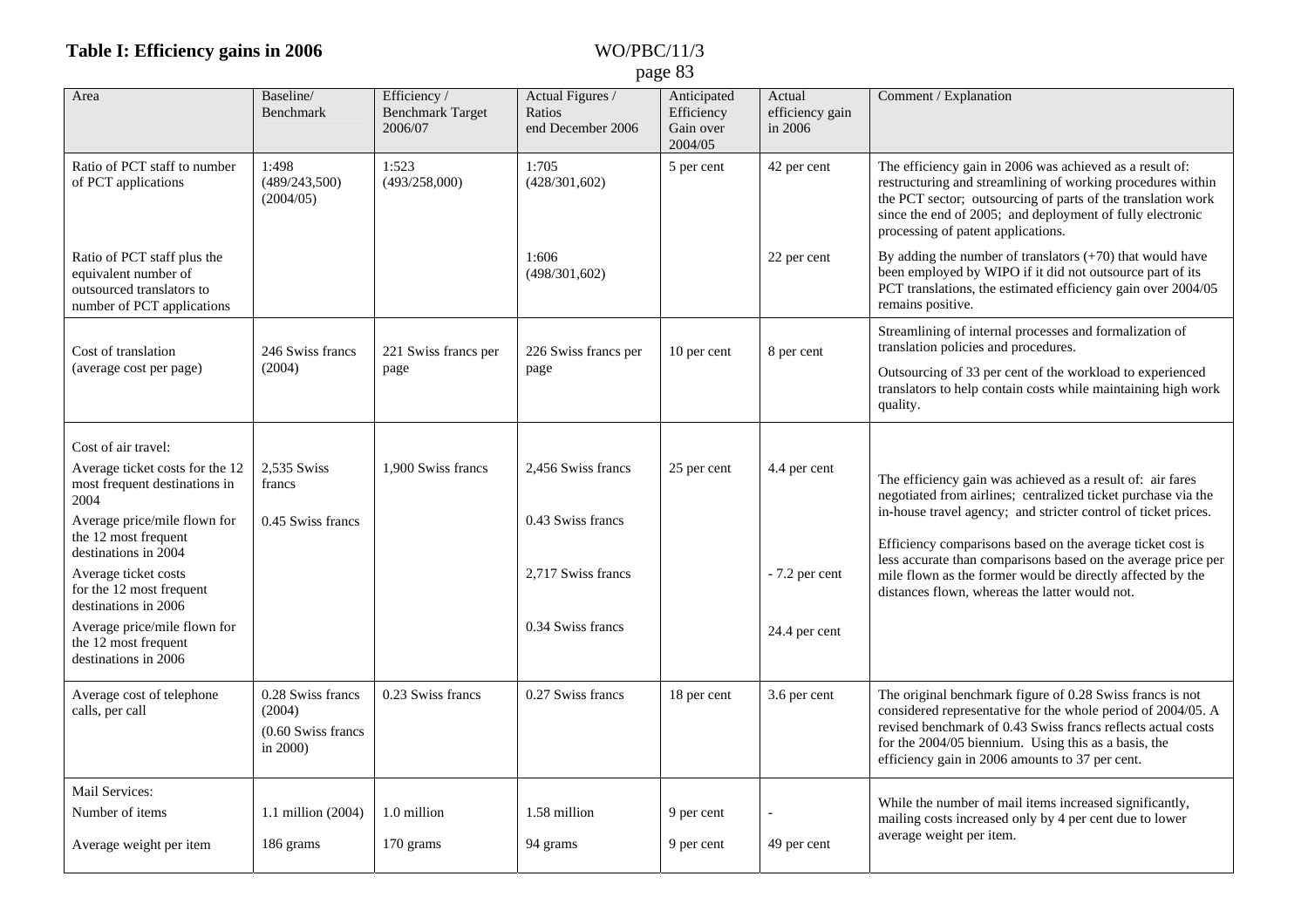## IV. CONCLUSION

217. The information contained in this Report summarizes the progress made by WIPO Programs in 2006 towards achieving the biennial objectives and expected results in the Program and Budget for the 2006/07 biennium.

> *218. The Program and Budget Committee is invited to review the Program Performance Report for 2006 and recommend its approval to the General Assembly.*

> > [Annexes follow]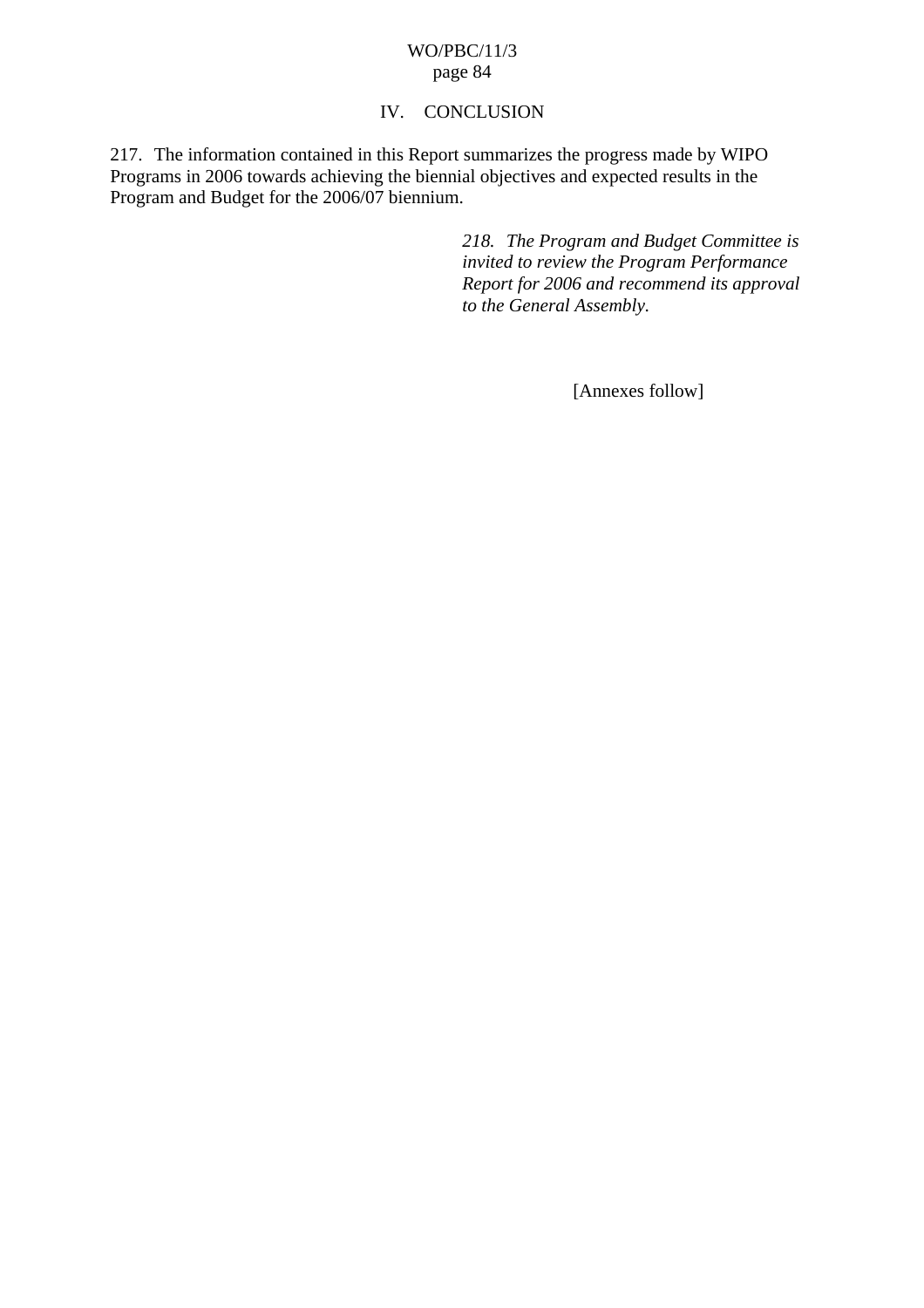#### WO/PBC/11/3

#### ANNEX I

## **WIPO STRATEGIC FRAMEWORK**



[Annex II follows]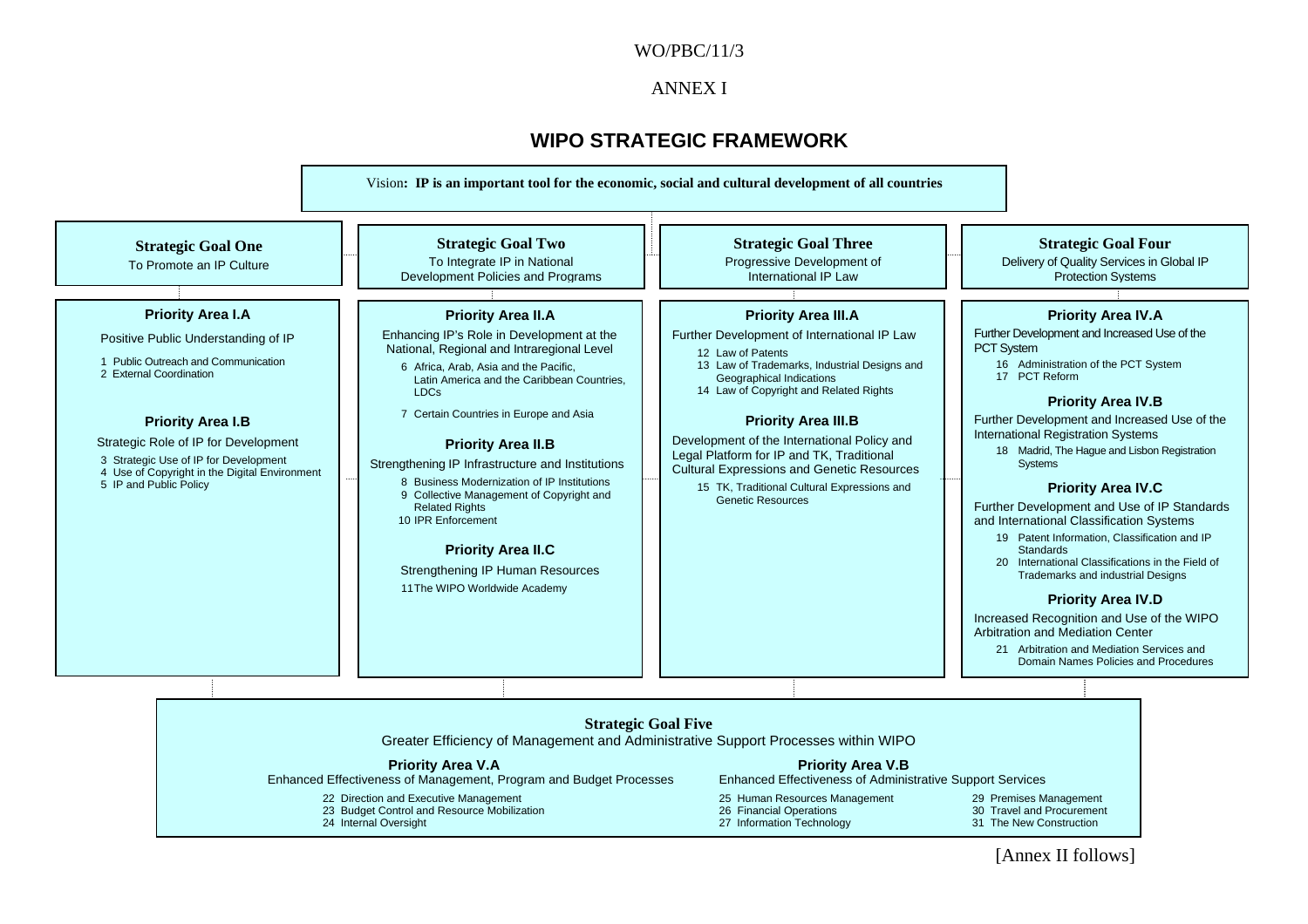### WO/PBC/11/3

## ANNEX II

## ACRONYMS USED IN THE PRESENT DOCUMENT

| <b>ACE</b>    | <b>Advisory Committee on Enforcement</b>                                                    |
|---------------|---------------------------------------------------------------------------------------------|
| <b>AIMS</b>   | <b>Administration Integrated Management System</b>                                          |
| <b>ARIPO</b>  | African Regional Industrial Property Organization                                           |
| <b>ASEAN</b>  | <b>Association of Southeast Asian Nations</b>                                               |
| <b>ATR</b>    | Annual Technical Reports on patent, trademark and industrial<br>design information activity |
| <b>CARDS</b>  | Community Assistance for Reconstruction, Development and<br>Stabilisation                   |
| <b>CBD</b>    | <b>Convention on Biological Diversity</b>                                                   |
| ccTLD         | Country code top-level domains                                                              |
| <b>CIPIH</b>  | WHO Commission on Intellectual Property, Innovation and Public<br>Health                    |
| <b>CIS</b>    | Commonwealth of Independent States                                                          |
| <b>CISAC</b>  | International Confederation of Societies of Authors and<br>Composers                        |
| <b>CLAIMS</b> | <b>Classification Automated Information System</b>                                          |
| <b>CLEA</b>   | <b>Collection of Laws for Electronic Access</b>                                             |
| <b>COR</b>    | <b>Communication on Request</b>                                                             |
| <b>DNS</b>    | Domain Name System                                                                          |
| <b>DRM</b>    | Digital Rights Management                                                                   |
| <b>DVD</b>    | Digital Versatile Disc                                                                      |
| <b>ECAF</b>   | <b>Electronic Case Facility</b>                                                             |
| <b>ECLAC</b>  | Economic Commission for Latin America and the Caribbean                                     |
| <b>EPO</b>    | European Patent Office                                                                      |
| EU            | European Union                                                                              |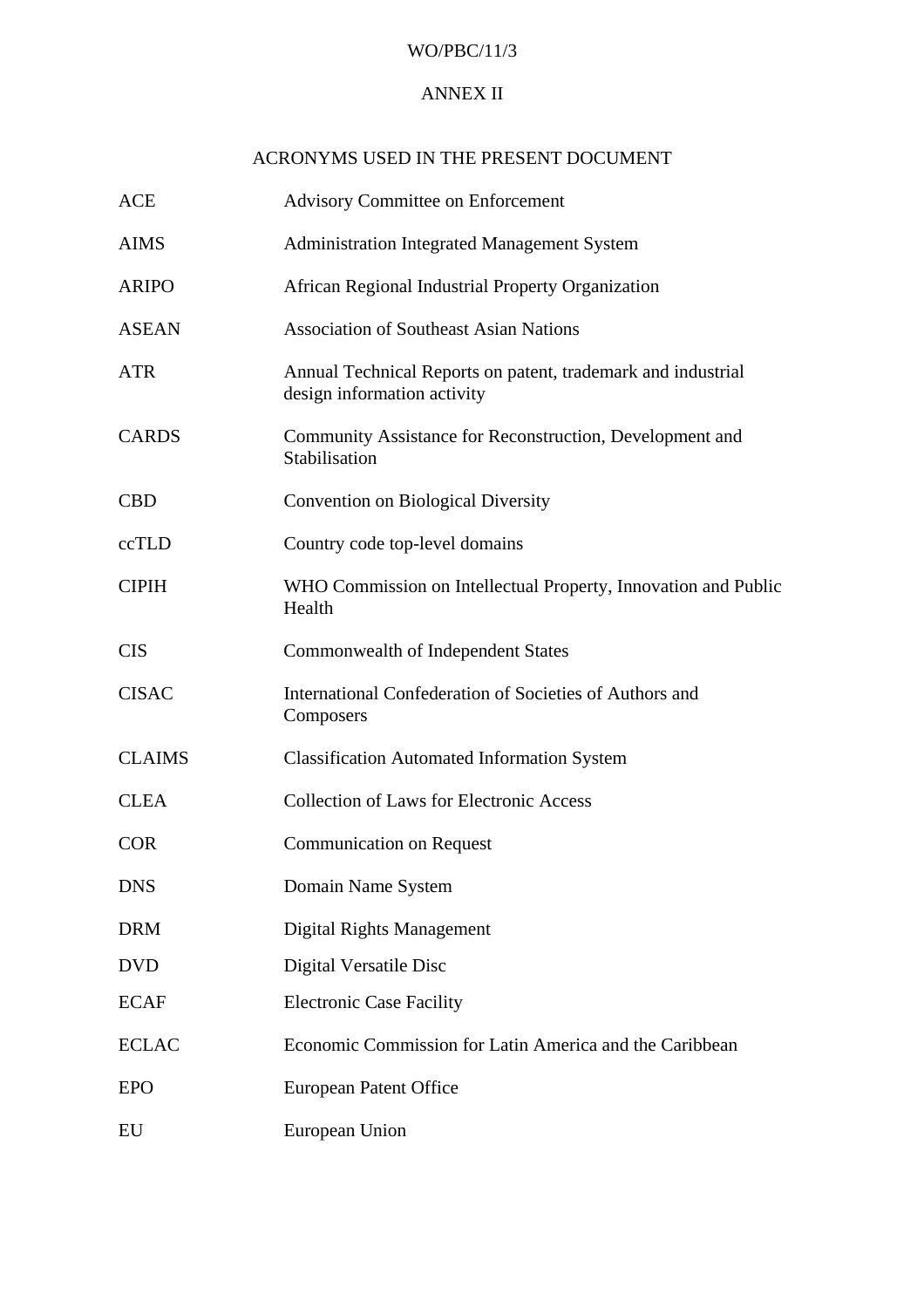| <b>FAO</b>      | Food and Agriculture Organization                                                                                 |
|-----------------|-------------------------------------------------------------------------------------------------------------------|
| <b>GR</b>       | <b>Genetic Resources</b>                                                                                          |
| gTLD            | Generic top-level domains                                                                                         |
| <b>ICANN</b>    | <b>Internet Corporation for Assigned Names and Numbers</b>                                                        |
| <b>ICC</b>      | United Nations International Computing Centre                                                                     |
| <b>ICGEB</b>    | International Centre for Genetic Engineering and Biotechnology                                                    |
| <b>ICSC</b>     | <b>International Civil Service Commission</b>                                                                     |
| <b>IDA</b>      | <b>International Depositary Authority</b>                                                                         |
| <b>IFRRO</b>    | International Federation of Reproduction Rights Organisations                                                     |
| <b>IGC</b>      | Intergovernmental Committee on Intellectual Property and<br>Genetic Resources, Traditional Knowledge and Folklore |
| <b>IGO</b>      | Intergovernmental Organization                                                                                    |
| <b>IIPI</b>     | International Intellectual Property Institute                                                                     |
| <b>ILO</b>      | <b>International Labor Organization</b>                                                                           |
| <b>ILOAT</b>    | International Labor Organization Administrative Tribunal                                                          |
| <b>INTA</b>     | <b>International Trademark Association</b>                                                                        |
| <b>INTERPOL</b> | International Criminal Police Organization                                                                        |
| IP              | <b>Intellectual Property</b>                                                                                      |
| <b>IPC</b>      | <b>International Patent Classification</b>                                                                        |
| <b>IPCCAT</b>   | International Patent Classification (IPC) categorization assistance<br>system                                     |
| <b>IPDL</b>     | <b>Intellectual Property Digital Library</b>                                                                      |
| <b>IPO</b>      | <b>Intellectual Property Office</b>                                                                               |
| <b>IPRs</b>     | <b>Intellectual Property Rights</b>                                                                               |
| <b>ISO</b>      | <b>International Standards Organization</b>                                                                       |
| IT              | <b>Information Technology</b>                                                                                     |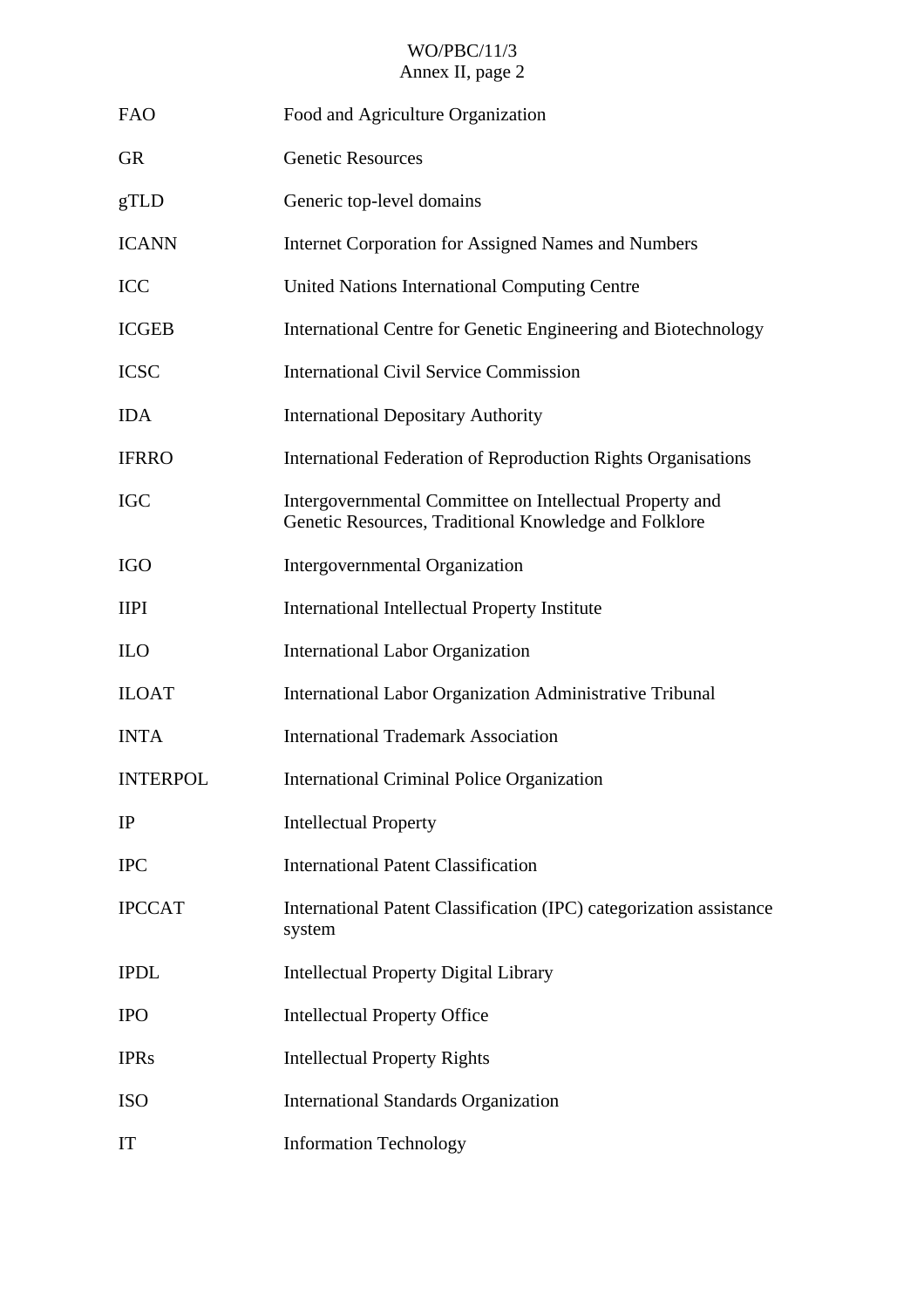| <b>ITC</b>    | <b>International Trade Center</b>                                                                  |
|---------------|----------------------------------------------------------------------------------------------------|
| <b>ITU</b>    | <b>International Telecommunication Union</b>                                                       |
| JIU           | Joint Inspection Unit                                                                              |
| <b>KIPO</b>   | Korean Intellectual Property Office                                                                |
| <b>JPO</b>    | Japan Patent Office                                                                                |
| <b>LDCs</b>   | <b>Least Developed Countries</b>                                                                   |
| <b>MOSS</b>   | Minimum Operating Security Standards                                                               |
| <b>NGO</b>    | Non-Governmental Organization                                                                      |
| <b>OAPI</b>   | African Intellectual Property Organization                                                         |
| <b>OCR</b>    | <b>Optical Character Recognition</b>                                                               |
| <b>OECD</b>   | Organisation for Economic Development and Cooperation                                              |
| <b>OPAC</b>   | <b>Open Access Catalogue</b>                                                                       |
| <b>PCDA</b>   | Provisional Committee on Proposals Related to a WIPO<br>Development Agenda                         |
| <b>PCT</b>    | <b>Patent Cooperation Treaty</b>                                                                   |
| PCT/MIA       | Meeting of International Authorities under the PCT                                                 |
| <b>PLT</b>    | <b>Patent Law Treaty</b>                                                                           |
| R&D           | Research & Development                                                                             |
| <b>SCCR</b>   | Standing Committee on Copyright and Related Rights                                                 |
| <b>RIPCIS</b> | System for the management of International Patent Classification<br>(IPC) revision and publication |
| <b>RIPC</b>   | reformed International Patent Classification                                                       |
| <b>SCIT</b>   | <b>Standing Committee on Information Technologies</b>                                              |
| <b>SCP</b>    | Standing Committee on the Law of Patents                                                           |
| <b>SCT</b>    | Standing Committee on the Law of Trademarks, Industrial<br>Designs and Geographical Indications    |
| <b>SDWG</b>   | <b>Standards and Documentation Working Group</b>                                                   |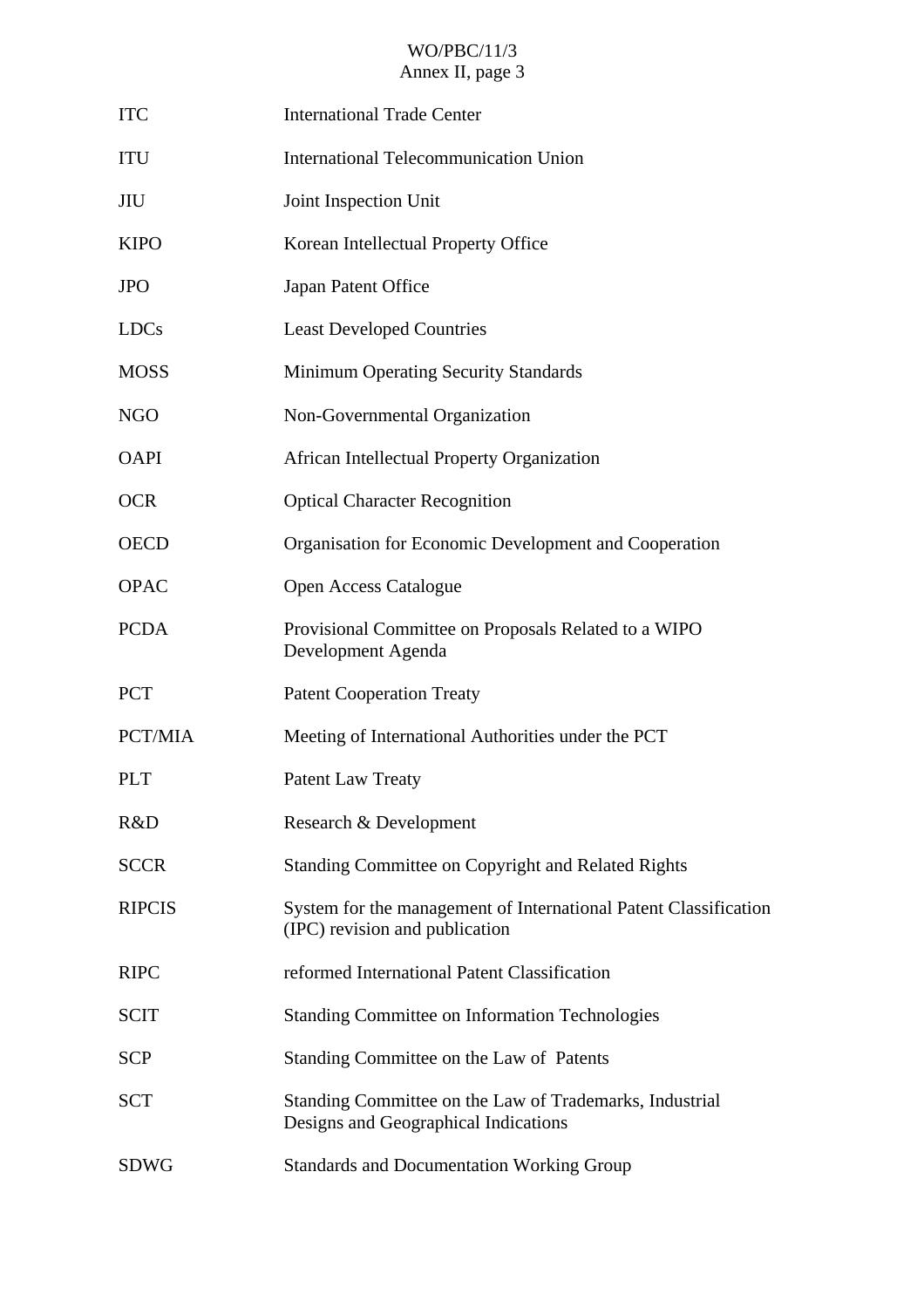| <b>SME</b>             | Small and medium-sized enterprise                                                                             |
|------------------------|---------------------------------------------------------------------------------------------------------------|
| <b>SPLT</b>            | <b>Substantive Patent Law Treaty</b>                                                                          |
| <b>TAIEX</b>           | Technical Assistance and Information Exchange unit of<br>Directorate-General Enlargement, European Commission |
| <b>TCE</b>             | <b>Traditional Cultural Expressions</b>                                                                       |
| TK                     | <b>Traditional Knowledge</b>                                                                                  |
| <b>TLT</b>             | <b>Trademark Law Treaty</b>                                                                                   |
| <b>TRIPS</b> Agreement | Agreement on Trade-Related Aspects of Intellectual<br><b>Property Rights</b>                                  |
| <b>UDRP</b>            | Uniform Domain Name Dispute Resolution Policy                                                                 |
| <b>UIS</b>             | <b>UNESCO Institute for Statistics</b>                                                                        |
| <b>UNCTAD</b>          | United Nations Conference on Trade and Development                                                            |
| <b>UNDP</b>            | <b>United Nations Development Programme</b>                                                                   |
| <b>UNEP</b>            | <b>United Nations Environment Programme</b>                                                                   |
| <b>UNESCO</b>          | United Nations Educational, Scientific and Cultural<br>Organization                                           |
| <b>UNHCR</b>           | United Nations High Commissioner for Refugees                                                                 |
| <b>UNIDO</b>           | United Nations Industrial Development Organization                                                            |
| <b>UNCITRAL</b>        | United Nations Commission on International Trade Law                                                          |
| <b>UNJSPF</b>          | <b>United Joint Staff Pension Fund</b>                                                                        |
| UN H-MOSS              | UN Headquarters Minimum Operating Security Standards                                                          |
| <b>UNOG</b>            | <b>United Nations Office at Geneva</b>                                                                        |
| <b>UNU</b>             | <b>United Nations University</b>                                                                              |
| <b>UPOV</b>            | Union for the Protection of the New Varieties of Plants                                                       |
| <b>USPTO</b>           | United States Patent and Trademark Office                                                                     |
| <b>WAB</b>             | <b>WIPO Appeal Board</b>                                                                                      |
| <b>WCO</b>             | <b>World Customs Organization</b>                                                                             |